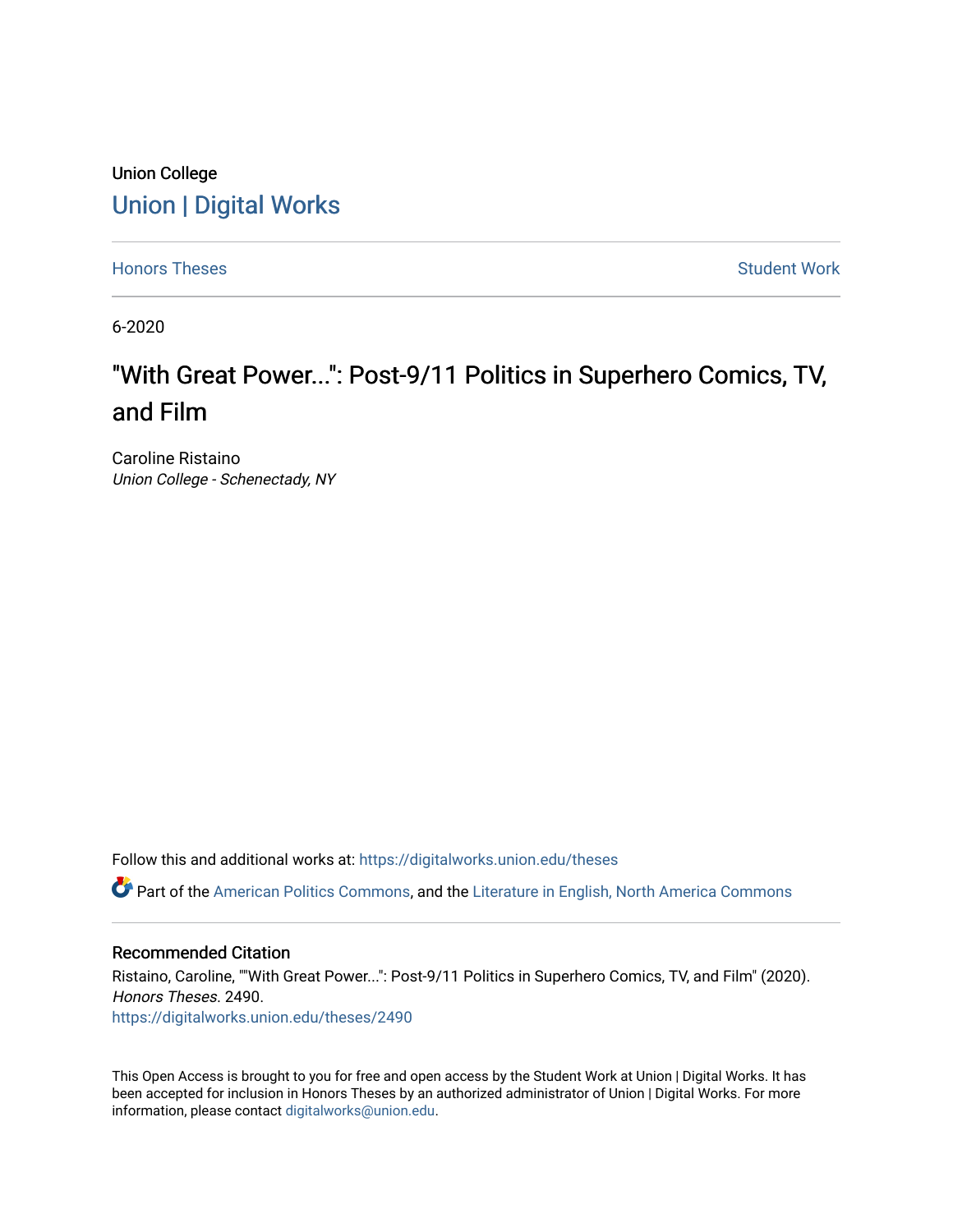"*With Great Power…*":

Post-9/11 Politics in Superhero Comics, TV, and Film

By

Caroline Ristaino

\* \* \* \* \* \* \* \*

Submitted in partial fulfillment

of the requirements for

Honors in the Departments of English and Political Science

UNION COLLEGE

June, 2020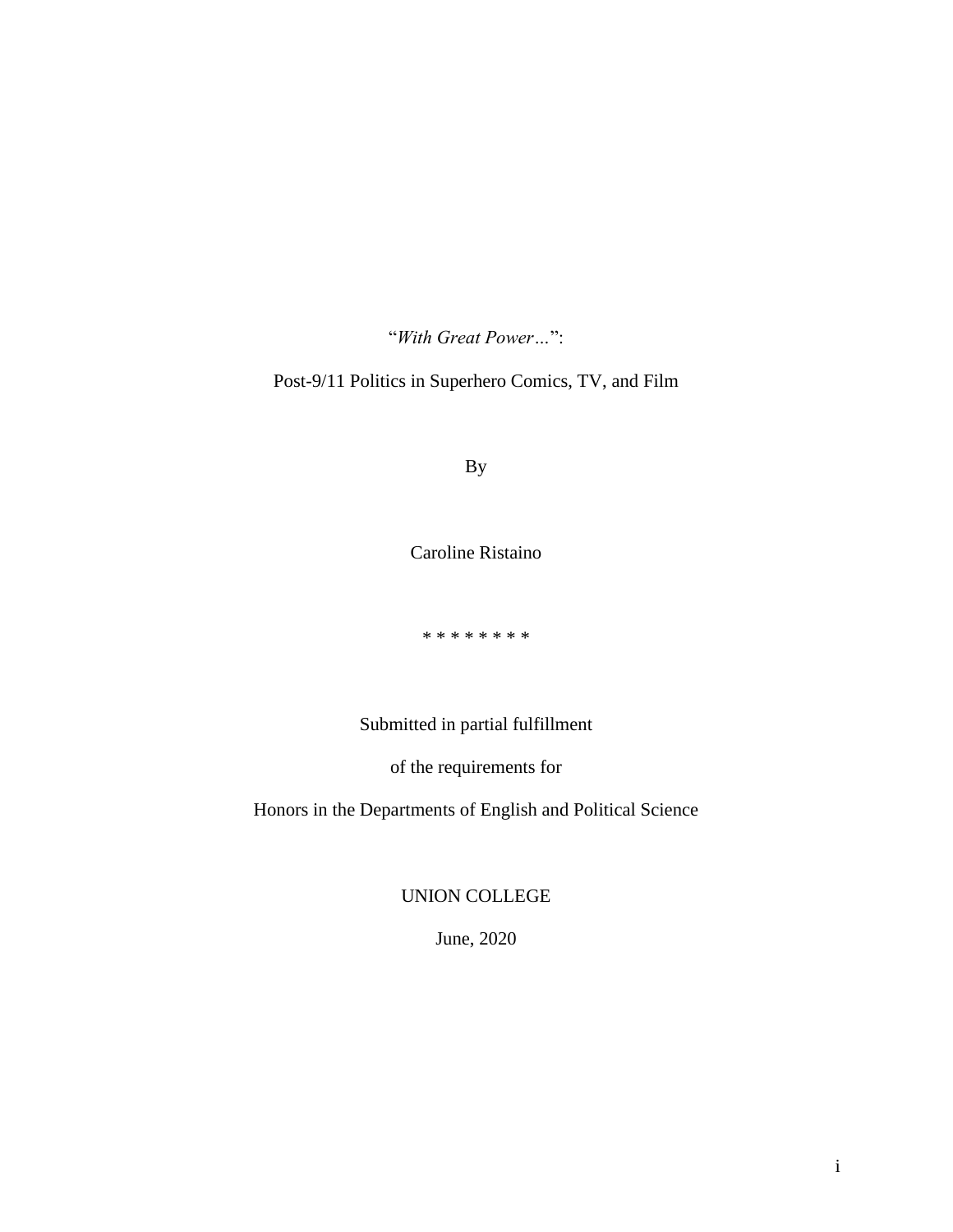#### ABSTRACT

RISTAINO CAROLINE "*With Great Power…*": Post-9/11 Politics in Superhero Comics, TV, and Film. Departments of English and Political Science, June 2020.

ADVISORS: Judith Lewin, Bradley Hays, and Dan Venning

The terrorist attacks of September 11, 2001 prompted the government to take drastic political action, such as the War on Terror, and inspired the American people to feel new cultural anxieties. Literature and popular culture also responded to 9/11 with attempts to make sense of such an unprecedented event. This thesis argues that superhero stories, both in comics and onscreen, are particularly well-suited to deconstruct and critique post-9/11 American society through their depictions of power and the question of how individuals with superpowers fit into society. Specifically, this thesis engages with Marvel Comics' *Civil War* (2006-07), its film adaptation *Captain America: Civil War* (2016), Dynamite Comics' *The Boys* (2006-12), and the first season of its television adaptation from Amazon (2019). Through examination of themes including accountability, corruption and dominance, this thesis reveals how, in recent years, the tropes of the superhero genre have been portrayed in nuanced ways that do not allow for a simple binary between good and evil. As such, these stories reflect the difficulty Americans have faced in adjusting to the realities of post-9/11 America, as actions that were meant to provide security have proven increasingly fallible in the years since the terrorist attacks.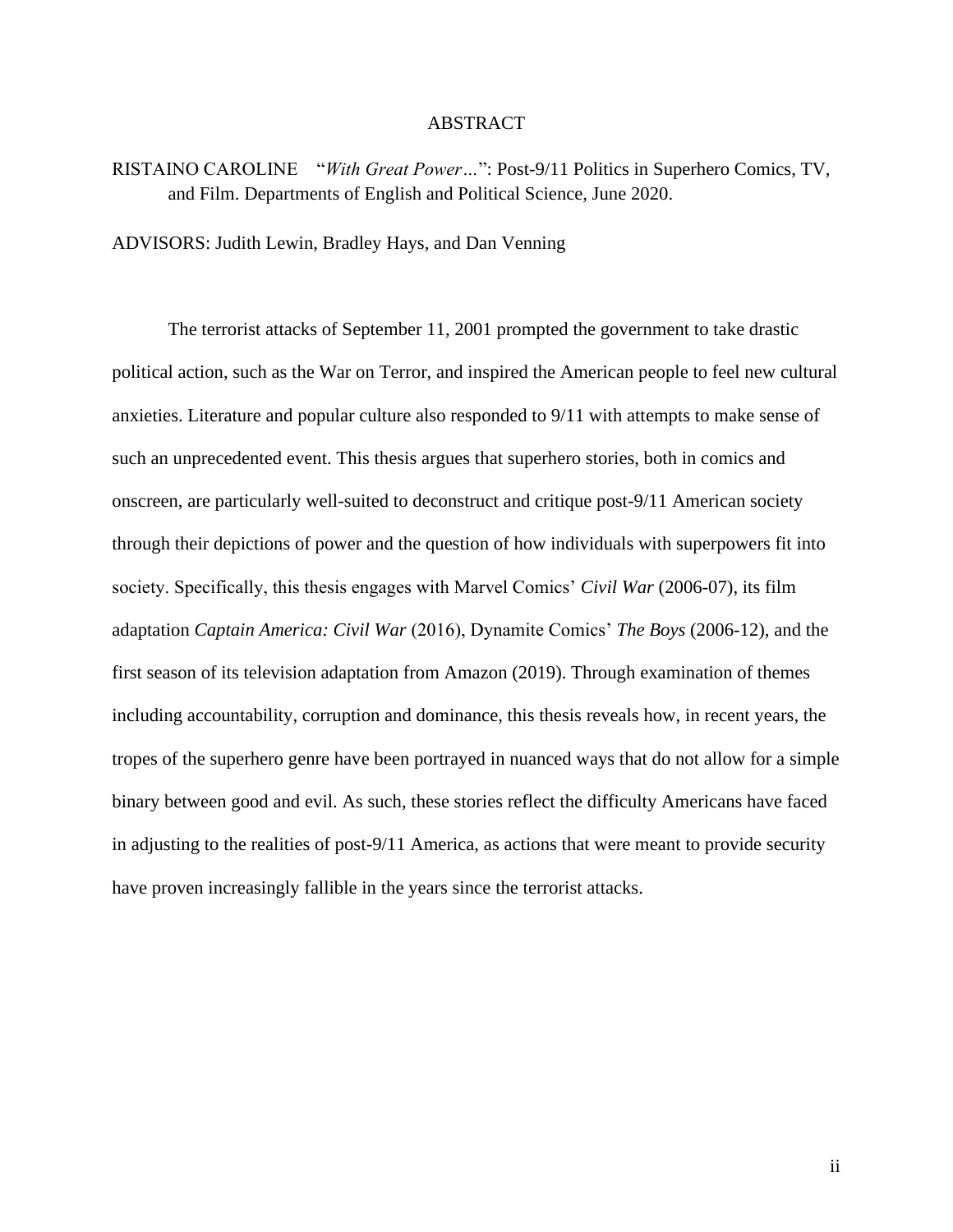### **Table of Contents**

| Chapter 2: "Please Let Us Be Doing the Right Thing Here": Questioning Accountability and   |
|--------------------------------------------------------------------------------------------|
|                                                                                            |
| Chapter 3: "We're Still Friends, Right?": International Accountability and the Morality of |
|                                                                                            |
| Chapter 4: "The Colors and Tights Approach": Fighting Superheroes and Corporate Power in   |
|                                                                                            |
| Chapter 5: "Wasn't I Chosen to Save You?": Dominance, Exceptionalism, and                  |
|                                                                                            |
|                                                                                            |
|                                                                                            |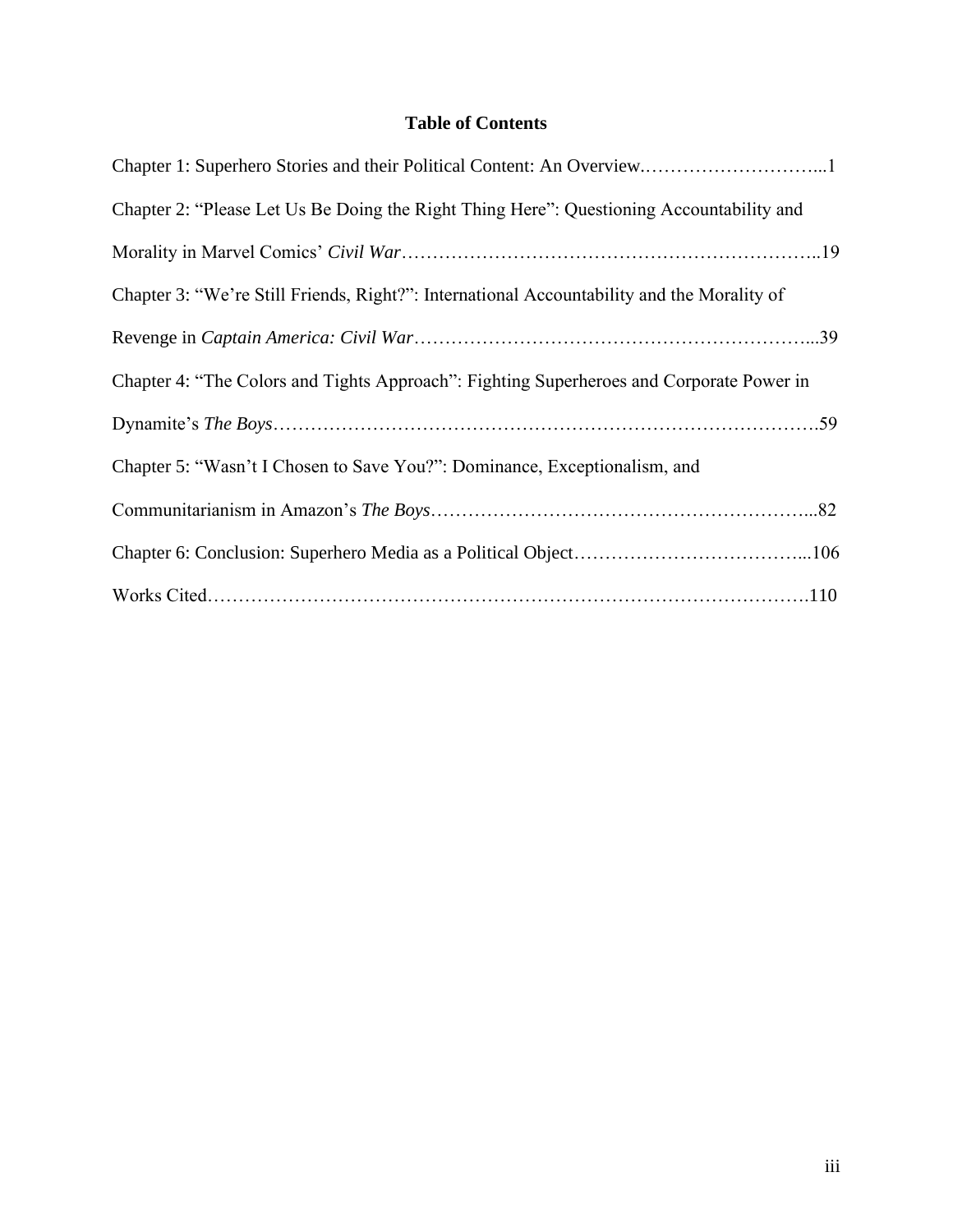#### **Chapter 1**

#### **Superhero Stories and their Political Content: An Overview**

#### **Introduction**

In October of 2019, director Martin Scorsese gave an interview to *Empire Magazine* in which he was asked his opinion of Marvel movies. Scorsese responded, "I tried, you know? But that's not cinema. Honestly, the closest I can think of them, as well-made as they are, with actors doing the best they can under the circumstances, is theme parks" (De Semlyen). The following month, Scorsese penned an opinion piece for *The New York Times* in order to clarify his position. In this follow-up, he explained that his central issue with Marvel films is the space they take up at movie theaters at the expense of smaller, independent, and, in Scorsese's opinion, more artistic films. He also, however, affirmed his previous statement that Marvel blockbusters are not cinema because, unlike these superhero movies, "cinema was about revelation — aesthetic, emotional and spiritual revelation… It was about confronting the unexpected on the screen and in the life it dramatized and interpreted, and enlarging the sense of what was possible in the art form" (Scorsese).

Scorsese is far from the only person to criticize the predominance of Marvel and other superhero films in recent years. Numerous news outlets have published articles with headlines asking questions like, "How Much Marvel Is Too Much Marvel?" and "Is Marvel Killing the Movies?" (Katz, Heer, et al.). In addition to Scorsese's reference to theme parks, these other articles have offered serialized television and video games as apt analogues for these superhero films. All of these comparisons suggest the same point: superhero movies are more focused on individual thrills and audience satisfaction than they are in reflecting the world around them or saying something about it. This thesis argues, instead, that superhero stories, both in comics and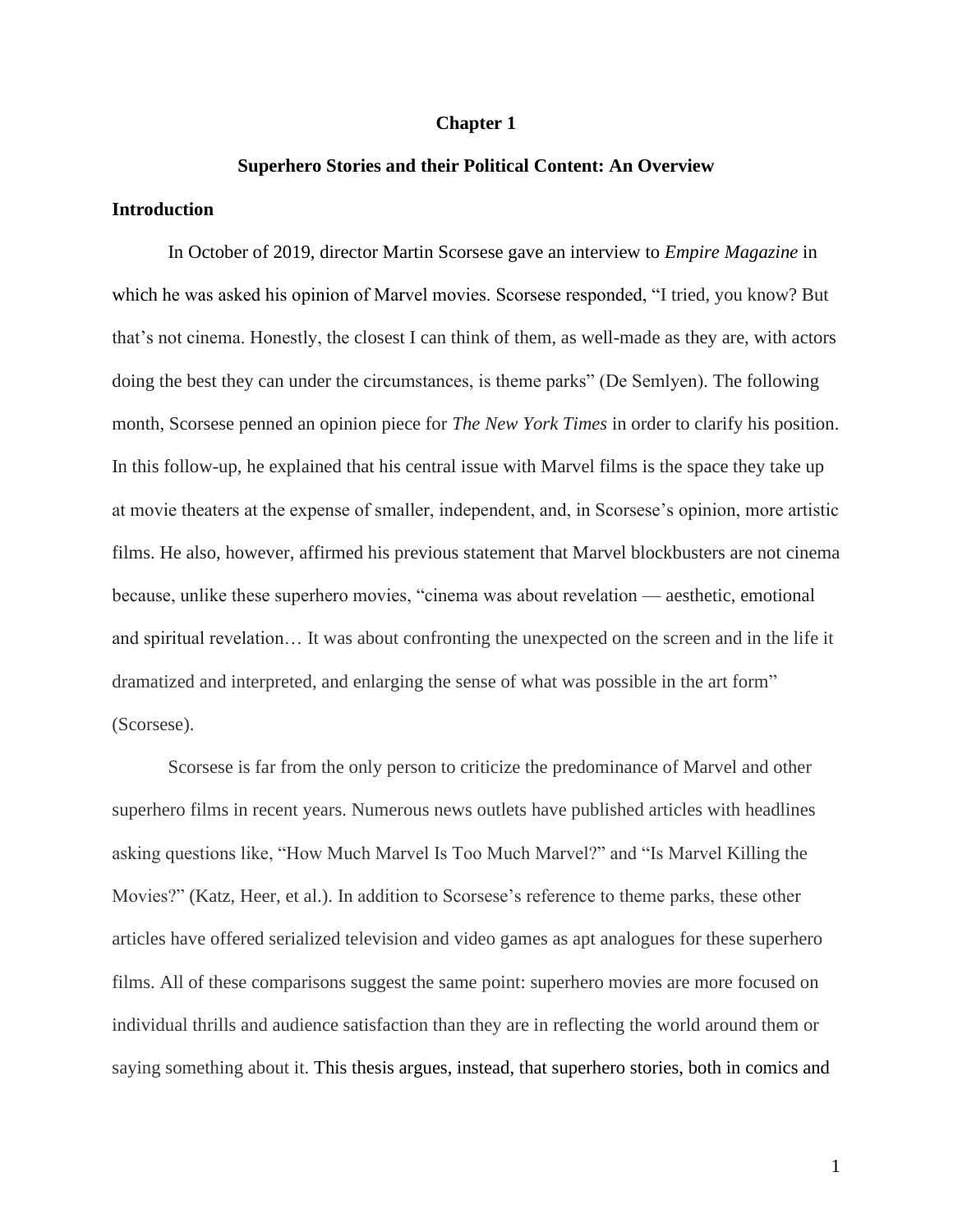onscreen, are particularly well-suited to deconstruct and critique American society through their depictions of power and the question of how individuals with superpowers fit into society. In recent years, the genre has been used to portray complex stories that go beyond a simple fight between good and evil and, in doing so, has reflected the complexities of post-9/11 society and the difficulties the American people have faced in adjusting to government actions. Not only have many critics failed to recognize these traits in the recent Marvel movies; superheroes and the stories in which they appear have been denounced by various critics for quite some time.

#### **Literature Review**

Despite this academic scrutiny that comics have faced for many years, the medium has become more accepted over the past few decades. The publication of Art Spiegelman's seminal graphic novel, *Maus* from 1980 to 1991 helped to usher in a wider embrace of comics studies. In his retelling of his father's experiences during the Holocaust, Spiegelman utilizes the form of comics, with its unique combination of text and images, to its full extent, depicting Jews as mice and Germans as cats throughout the comic and allowing his images to do much of the symbolic work within the story. As the first graphic novel to win the Pulitzer Prize, *Maus* opened the door for the serious study of comic books and a conversation about what the medium can contribute to the pantheons of both art and literature. The success of *Maus*, however, did not mean that all comics were suddenly viewed as being worthy of scholarly discourse. Even as the field of comics studies grew, the focus remained for the most part on biographical, autobiographical, or historical stories told through the medium. Despite the fact that the superhero genre brought comics into popularity early in the  $20<sup>th</sup>$  century, it has continued to be largely ignored, if not outright scorned, by comics scholars.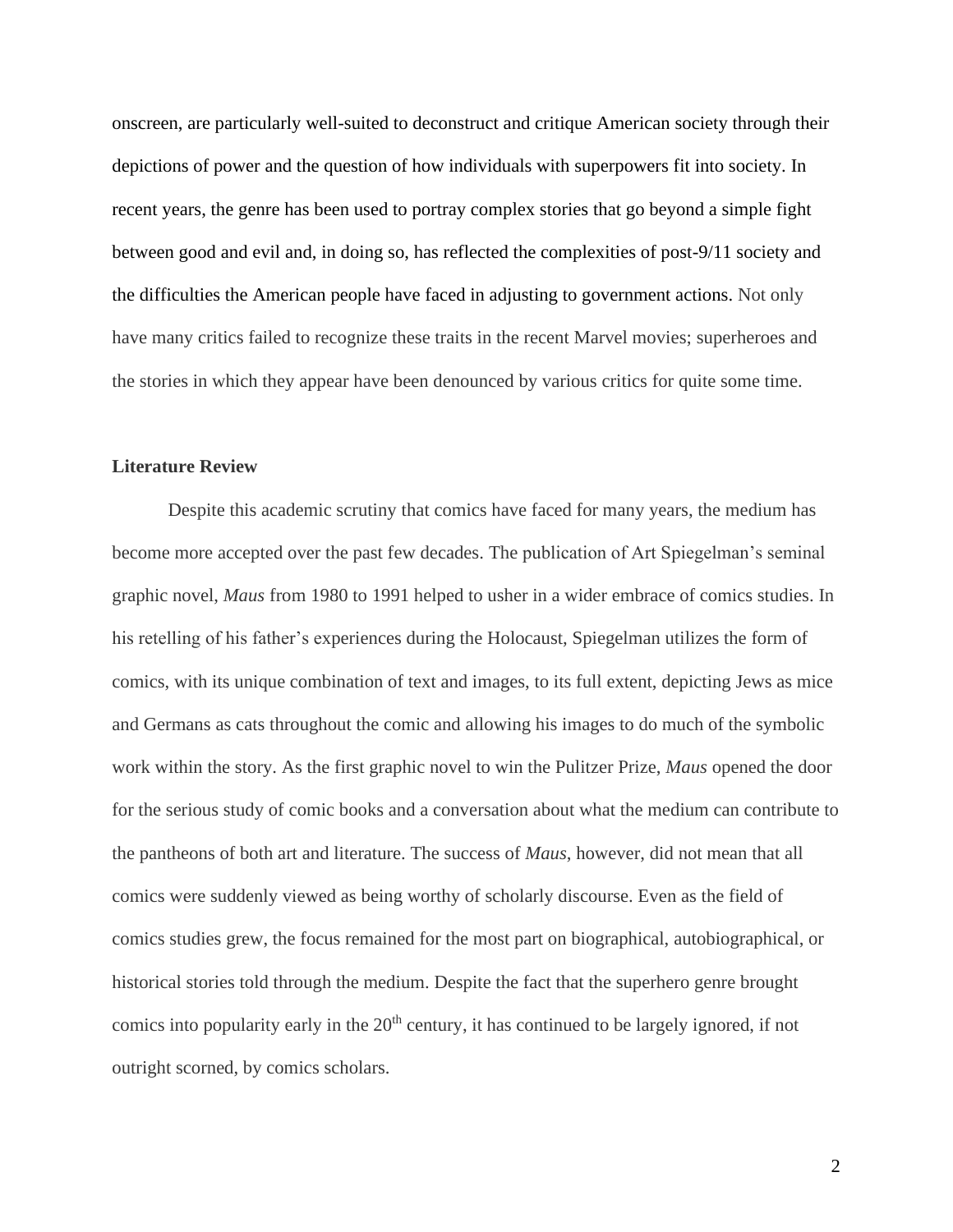One of the most notable exceptions to this rule is Alan Moore's *Watchmen*, published in 1986 and 1987, which set a precedent for unconventional superhero stories that grappled with the social anxieties of their time. *Watchmen* was hailed by both people within the comic industry and a wider audience, and it was named one of TIME's top 100 books of all time in 2010 (Grossman). The superheroes in *Watchmen* are not the hopeful, brightly costumed ones that many associated with the genre at the time. Instead, they are superheroes pulled out of retirement by the murder of one of their own, The Comedian, who was employed by the U.S. government. Additionally, it is a former superhero who causes the destruction of New York at the end of the comics, something which the other heroes are unable to stop. The story is also intrinsically tied into the politics of its time because of its alternative history setting. In the world of *Watchmen*, superheroes helped the U.S. reach victory in the Vietnam War, and the removal of presidential term limits leads to Nixon's presence in the Oval Office extending through 1985. Additionally, the presence of the powerful superhero Dr. Manhattan in the United States escalates Cold War tensions with the Soviet Union, and the paranoia of the 1980s permeates the entirety of the graphic novel. As such, *Watchmen* set a standard for superhero comics that engage with the politics of the world around them and superheroes who are not as obviously heroic as characters like Superman. In a recent reflection on the significance of Moore's work, Adam Sternbergh wrote: "That comic not only awakened a generation of fans (and future creators) to the grander possibilities of the genre, it provided a template for how to use superhero tropes to tell thorny human stories" ("'Watchmen' Is Coming"). This template would later be used by comics that reflected the tumultuous period in American society following 9/11. Moore's grittier take on superheroes helped lay the groundwork for scholarly arguments in favor of taking the genre seriously.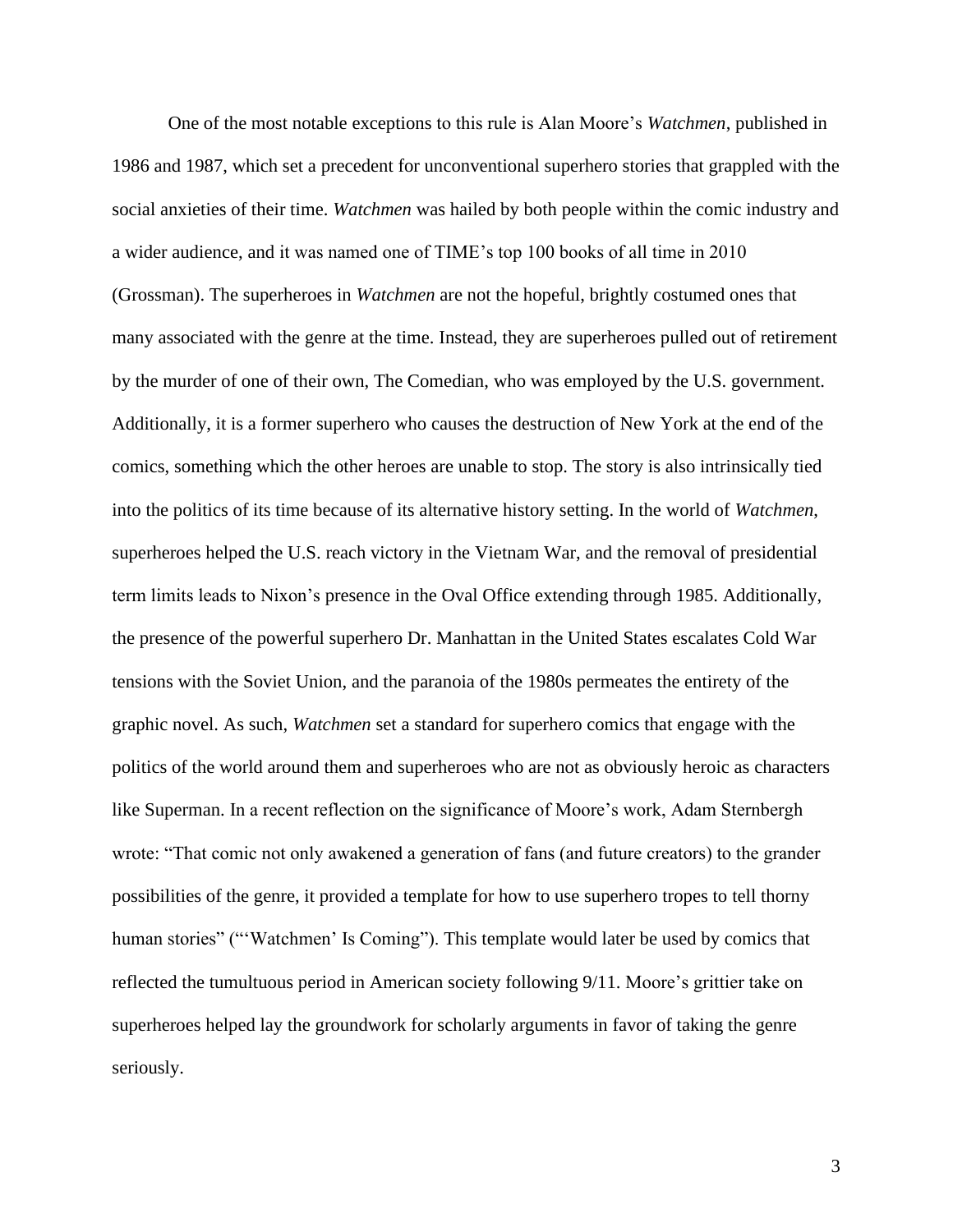Despite the respect that works like *Maus* and *Watchmen* garnered, the majority of superhero comics continued to be scorned by scholars. In arguing against the academic significance of superhero comics, many critics point to their young target audience, and the resulting childish plotlines that they contain. This is, however, an oversimplified view of the genre, as it is in fact the stereotypes in superhero stories that facilitate social commentary, as has been pointed out by Alex S. Romagnoli and Gian S. Pagnucci in their book *Enter the Superheroes*. Superhero stories, especially those in early comic books, tend to portray a binary between good, as embodied by the superhero, and evil, as embodied by the supervillain. The clarity of this binary means that, "with few exceptions, the heroes and villains in superhero comics represent what mainstream American culture defines as good and evil" (Romagnoli and Pagnucci 9). As a result, the values that a superhero represents within a given time period reflect the cultural and political values of the society at that time. Tracing the shifts in how an American superhero is portrayed over time can consequently reveal how the country's values have changed in relation to specific historical events. In addition, because superheroes are defined by their enhanced powers, this type of character "enables the reader to examine the nature of power" (11). By heightening a real-world concept like power, superhero stories create an allegorical lens through which to understand a theory which can often become muddled by the complexity of actual events. Finally, the idea that superhero stories are aimed solely at children or adult male readers stuck in a state of arrested development is inaccurate. Some of the most famous superhero comics, such as *Watchmen* and Frank Miller's *The Dark Knight Returns*, contain nuanced and mature content. The very elements that have been frequently criticized by scholars are therefore the ones that make a scholarly and political reading of the superhero comics genre possible.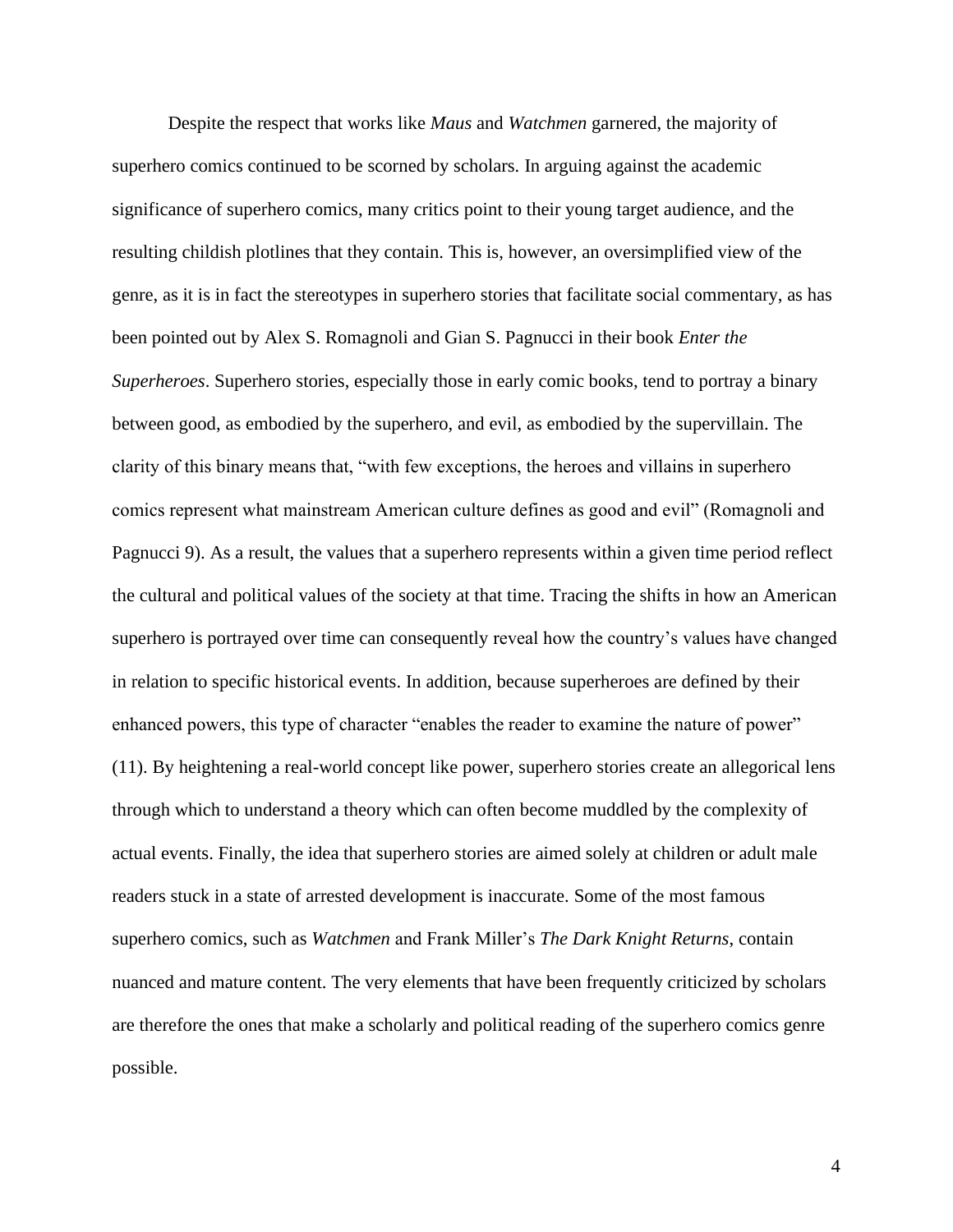One reason inaccurate arguments against superhero stories continue to prevail is that superhero comics are regarded merely as a form of popular culture, rather than one of scholarly significance. Literary critic Frederic Jameson believes that most people see a contrast between what they regard as "high culture" and "mass culture," which can be defined as the difference between works valued by scholars and those aimed solely at the public. Jameson, however, argues that "we must rethink the opposition high culture/mass culture" in order to change the view that if high culture is regarded as good, then mass culture must be bad (133). Rather, Jameson proposes a "genuinely historical and dialectical approach" so that "we read high and mass culture as objectively related and dialectically interdependent phenomena." The claim being presented here is that, although high culture and mass culture may accomplish their ends in different ways, both cultural forms are products of history and development and can be understood as such. Thus, mass culture can and should be used to study the culture and politics of the time period in which a product was released. Jameson also shows his reader the ways in which ideologies of a certain time period can be seen in the works of mass culture. In arguing against the view that popular culture can only serve as escapist entertainment, Jameson writes that mass culture instead is "a transformational work on social and political anxieties and fantasies" that are repressed "by the narrative that construction of imaginary resolutions and by the projection of an optical illusion of social harmony" (141). In this sense, popular culture does serve a wish-fulfillment function, which could be viewed as escapist fantasy, but it can only do so by first exposing the societal anxieties that require such escapism in the first place. As a product of mass culture, a superhero comic book can be interpreted so as to reveal the social and political struggles of the time in which it was released through the conflicts presented, and the desires of the public through the way in which those conflicts are resolved. Thus, according to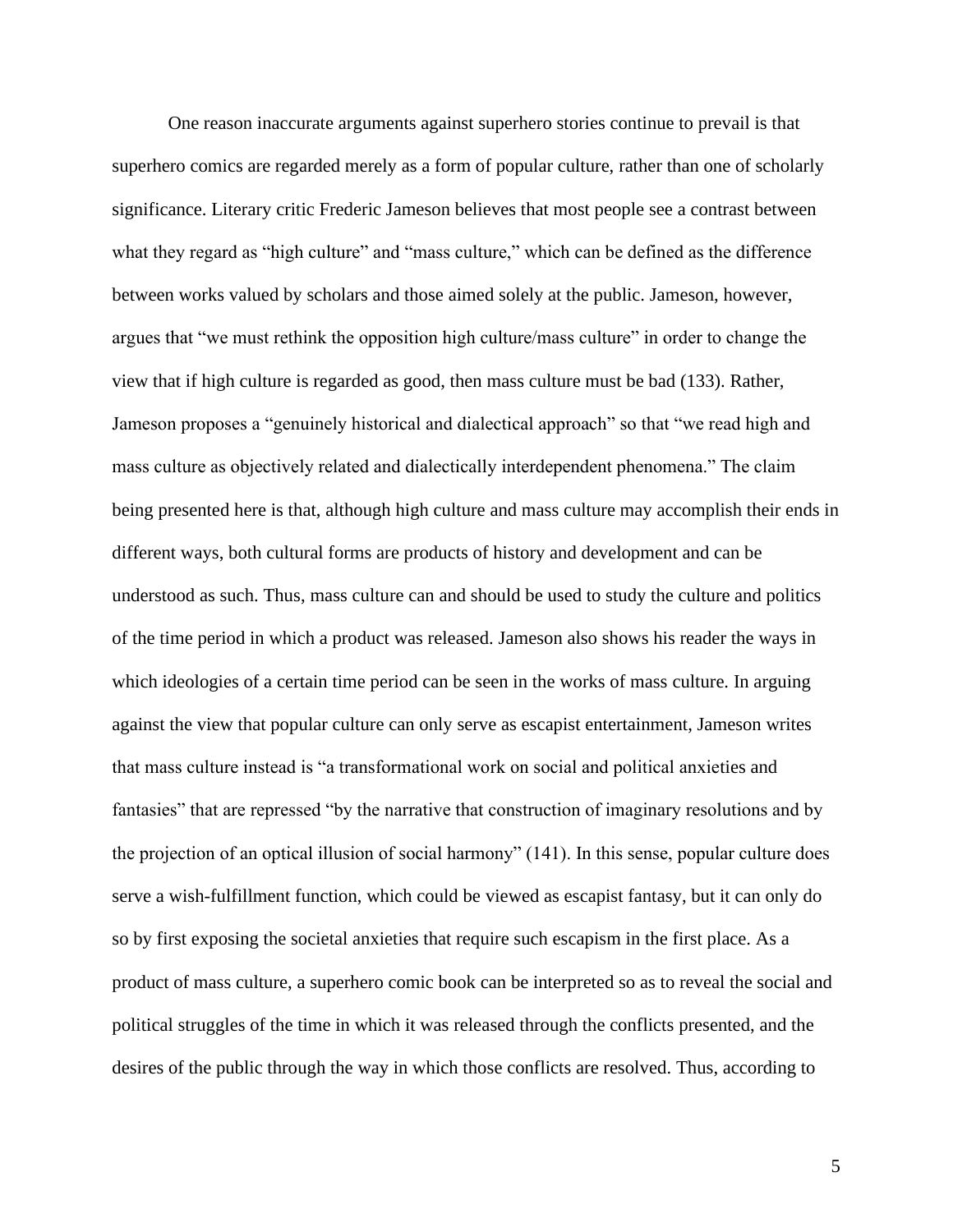Jameson, these works do not "express ideology," but rather enact ideology through its "own virtual unmasking and self-criticism" (147). Jameson's defense of mass culture is useful in justifying the study of superhero comics, despite the fact that many continue to denigrate them as mere blockbuster products aimed only at the anti-intellectual masses.

The association of the superhero with mass media has only grown stronger over the past two decades as the characters have become ubiquitous within popular culture. Movies based on comic book properties have come to dominate the box office, with seven such adaptations released in 2019 alone, including *Avengers: Endgame* which is currently the highest grossing movie of all time.<sup>1</sup> The Marvel Cinematic Universe, in particular, has become the most lucrative film franchise ever and created a new paradigm of cinematic universes in Hollywood. Superheroes are also prevalent on the small screen with cable channels and streaming services producing superhero television shows. The profit turned by the movies and the size of the audience that they reach at this point far exceeds those of the comics, and the extent to which movies and series reflect their sources varies. This is partially because, as Linda Hutcheon notes in her book *A Theory of Adaptation*, a film or television adaptation "can build upon a 'preconstructed and preselected audience,' but…must also expand that audience considerably" (128). More often than not, superhero stories on screen borrow characters and broad plot points from the comics rather than full story arcs, preferring to create new stories that better fit the characters in their screen iterations or tie into a larger onscreen universe. While the adaptations examined for this study, *Captain America: Civil War* and *The Boys*, do adhere to specific comic book storylines, it remains necessary to look beyond the notion of fidelity when examining comic book adaptations. These films and shows need rather be studied in the context of both the

<sup>&</sup>lt;sup>1</sup> *Avengers: Endgame* holds this title when box-office gross is not adjusted for inflation.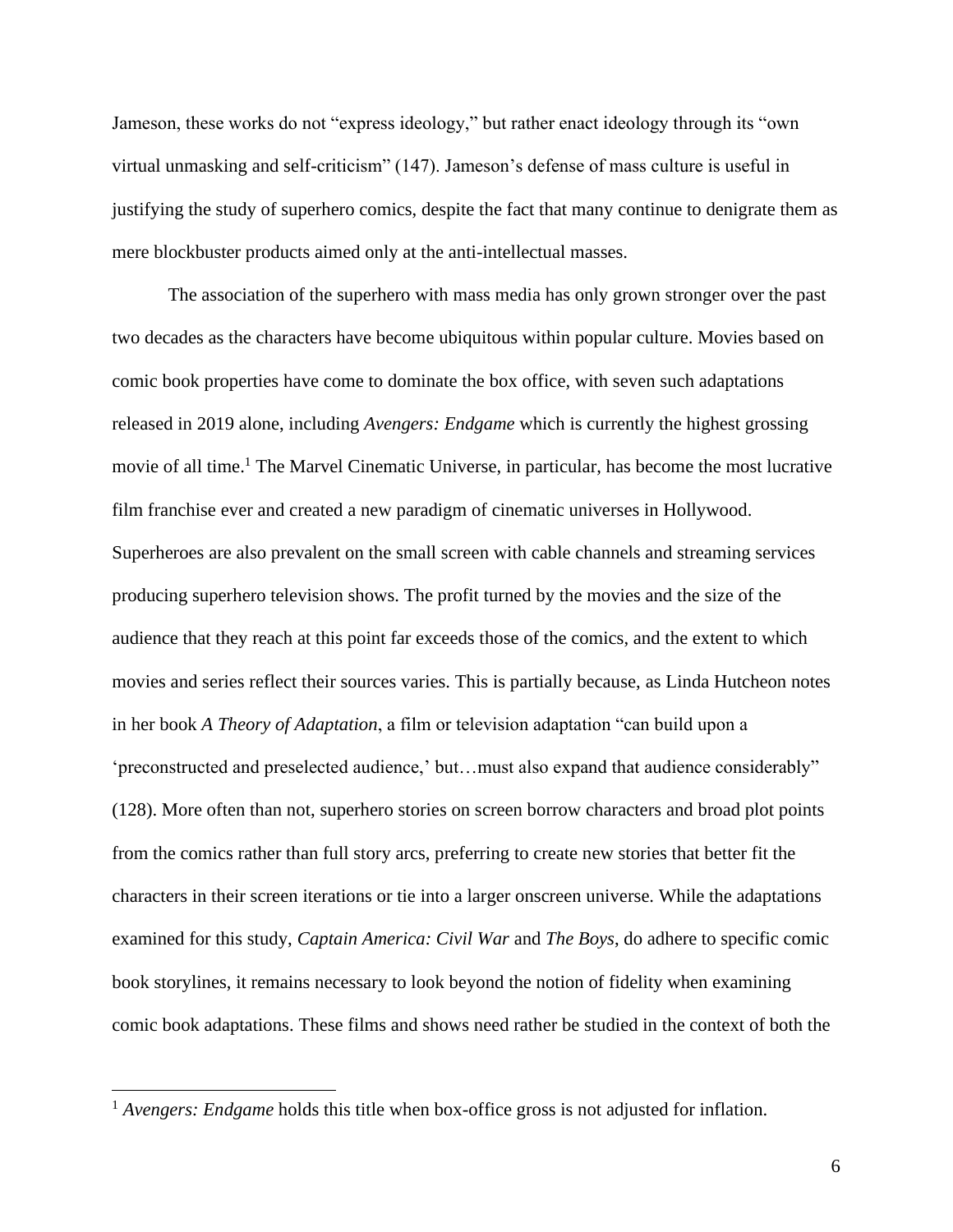comics from which they originate, and the superhero culture that has been created around the adaptations themselves.

The beginnings of superhero mania at the box office traces back to the turn of the  $21<sup>st</sup>$ century, right around the same time as the terrorist attacks of 2001. While this tragic event was not the impetus for studios to begin making superhero movies, it did have effects on superhero characters. In the immediate aftermath of September 11, the terrorist attacks were widely perceived as a caesura, an interruption of normal culture, politics, and everyday life in the United States. The comics released during this time period treated the tragedy as such, with a notable example being Marvel's *The Amazing Spider-Man #36*. The issue begins with the words, "We interrupt our regularly scheduled program to bring you the following Special Bulletin" written in white on a black splash page (1). Right from the beginning, the reader is told to expect something other than a typical superhero story, something that may not fit into the canon of the Marvel Universe, but that needed to be addressed. The story of the issue opens with a two-page spread of Spider-Man seeing the flaming ruins of the Twin Towers from above, a visceral image accompanied by text boxes proclaiming, "Some things are beyond words. Beyond comprehension. Beyond forgiveness"  $(2-3)$ .<sup>2</sup> In the following pages, Spider-Man and other Marvel heroes are shown assisting with the rescue efforts following the attacks, all the while coping with the fact that this was a tragedy they never saw coming and, as such, one that even they were powerless to stop. Even some of Marvel's most notorious villains, characters who have wreaked havoc upon the world countless times in previous comics, are moved to tears by the attacks. At the end of the issue's many reflections on how to process and move forward from

 $2$  All quotations from comic books from this point forward are written in block capital letters in their source material. All capitalization is mine.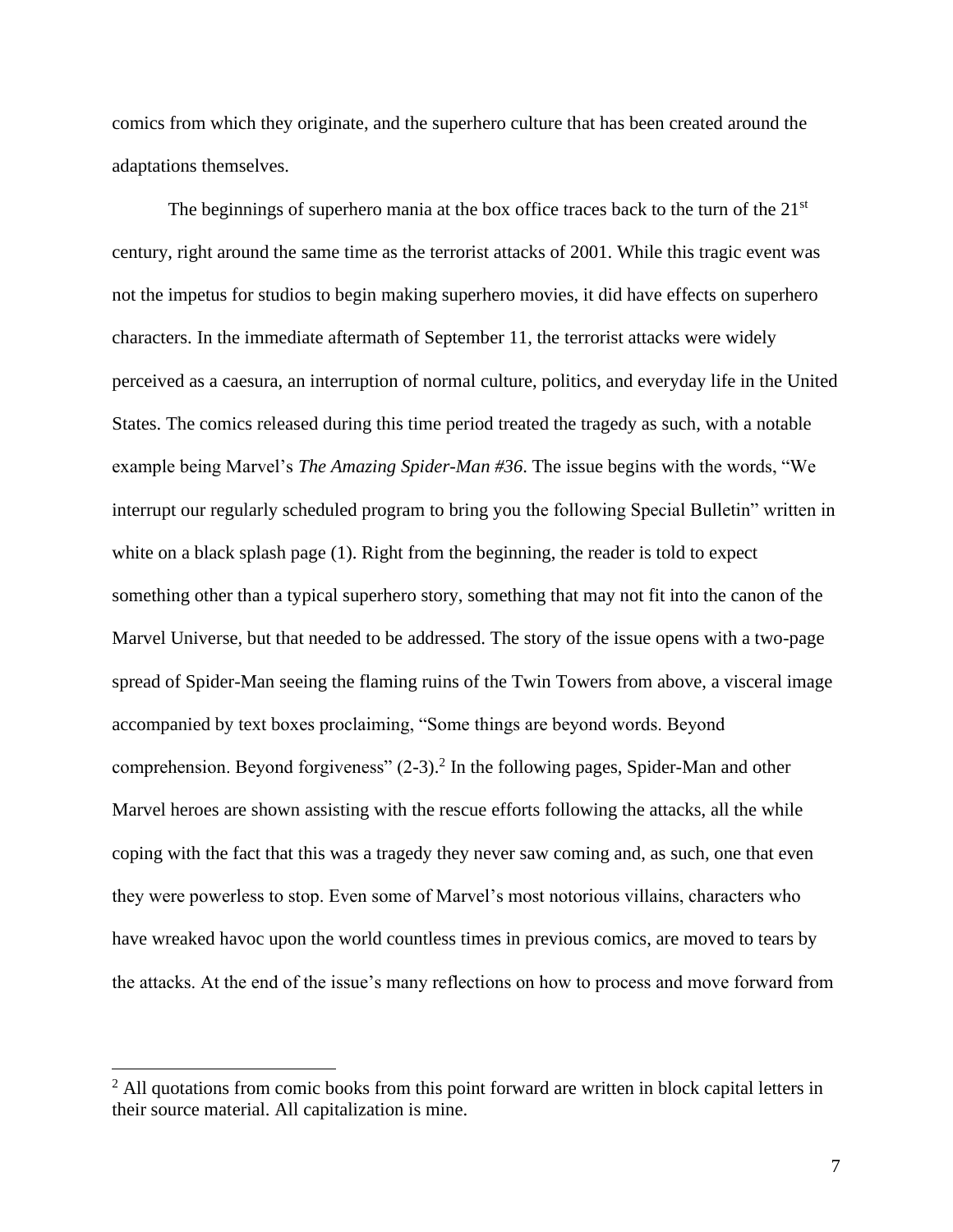such an event is a page depicting firefighters, policemen, and others who served as first responders standing with the Marvel superheroes in front of an immense American flag.

The events of 9/11 had a profound effect on all Americans and, while the U.S. government and media began to put forth their own narrative, the events were incorporated into the narrative of comics as well. The creators of Marvel comics, in particular, addressed the attacks because their comics have always taken place in the real world, with many of their characters based, like the company itself, in New York City. While *The Amazing Spider-Man #36* was presented as an interruption of Marvel's typical content, it was far from the first time the comics tackled real-world events. Since the beginning of the Marvel era in 1961, superheroes have confronted the Cold War, the Vietnam War, and Watergate, among other contemporary political events. Even the more fictionalized universe of DC comics, where the heroes reside in Gotham and Metropolis rather than Manhattan, has elements of the real world, with Ronald Reagan and Bill Clinton appearing in Batman and Superman stories respectively. Outside of the two major publishers, Marvel and DC, the universes are less clearly defined, which means that individual comic creators can decide whether or not to place their comics in the real world, as Garth Ennis did when setting *The Boys* in an alternate-history version of the United States in which the events of 9/11 played out quite differently. Superhero comics have always been a reflection of the world that their creators inhabit, and many of the films based on comics properties would turn out to be the same.

Scholars disagree about whether or not the seemingly sudden popularity of superheroes on screen can be directly related to 9/11. While the first of the modern era of superhero movies, Fox's adaptation of Marvel's *X-Men*, was released in 2000, before the 9/11 attacks, Sony's *Spider-Man*'s success in 2002 cemented the viability of superhero movies in Hollywood for the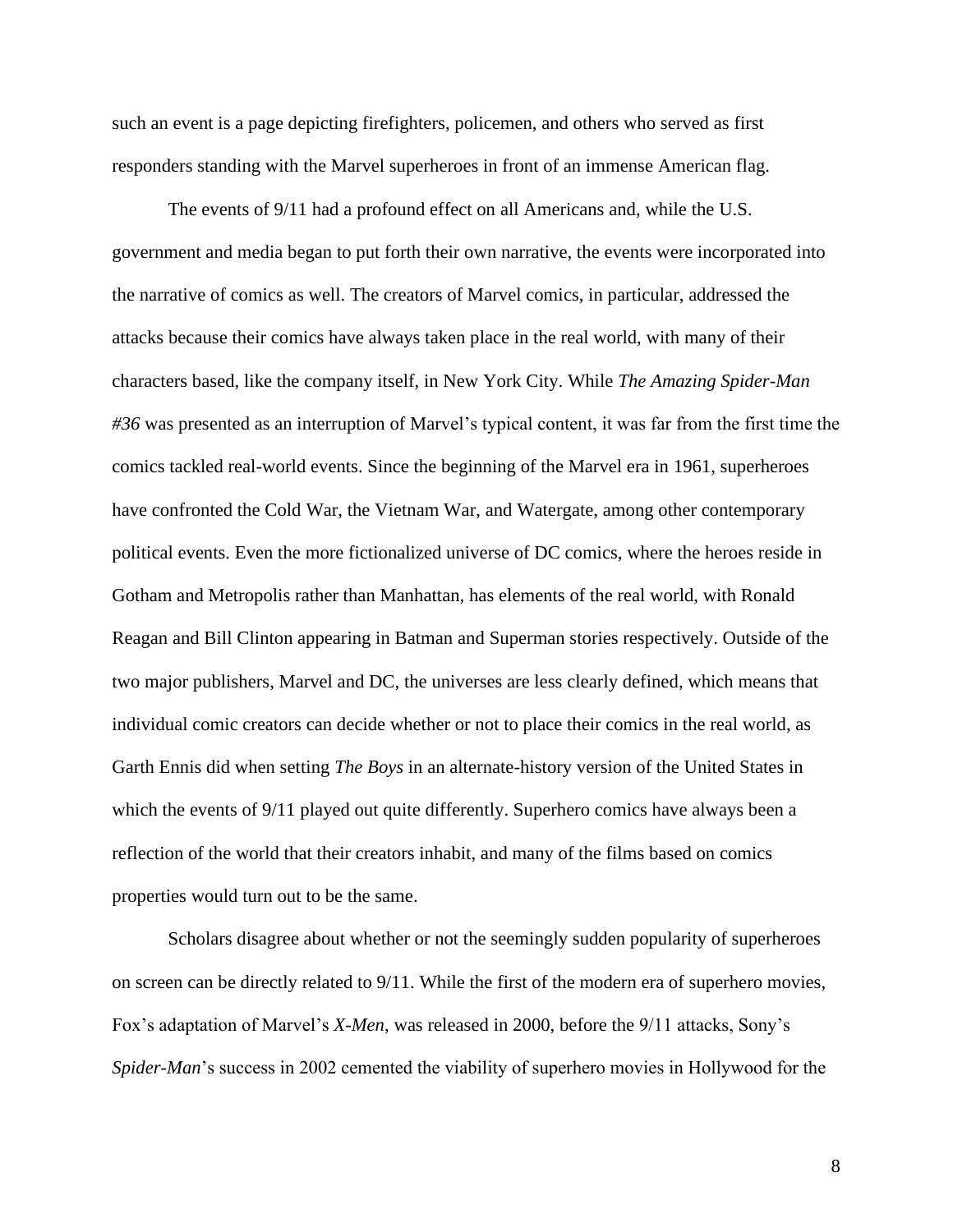first time. In *Comic Books Incorporated*, Shawna Kidman argues against any 9/11 causation and points out that *X-Men*, its sequel *X2*, and *Spider-Man* were all either completed or in production before September 11, 2001 (187-88). While technically true, this ignores the fact that the overwhelming financial success of *Spider-Man* and *X2*, both of which grossed more than *X-Men*, occurred post-9/11, meaning that audience desire for superhero movies may be tied to the terrorist attacks, even if the production of the films was not. In refuting the argument that 9/11 was partially responsible for the popularity of superhero movies, Kidman also calls 2008, rather than 2000 or 2002, the start of the superhero boom and claims that, by then, "the United States had arguably entered a new socio-cultural era" (188). Although the release of *Iron Man* in 2008 may have solidified the superhero genre at the box office, it is incorrect to assume that the effects of 9/11 had faded from American culture by that time. Rather, the wars in Afghanistan and Iraq spurred by the 9/11 attacks were still ongoing and increasingly controversial. Furthermore, Iron Man's origin story was updated from its Cold War setting for the 2008 film, as Tony Stark is kidnapped by a terrorist organization in Afghanistan. Had 9/11 truly been a caesura event, as it widely viewed in the immediate aftermath of the date, then Kidman's argument would hold more weight. Instead, the effects of 9/11 continue to play a role in both foreign and domestic politics today, meaning that even the most recent superhero movies are influenced by the event.

Others have asserted a much clearer connection between the 9/11 terrorist attacks and the ability of superhero stories to provide escape and philosophical flexibility. Liam Burke explores this connection in *The Comic Book Film Adaptation*, writing: "Post-9/11, critics often credited comic book adaptations with serving three interrelated, ritual function: nostalgia, escapism, and wish fulfillment" (27). All of these strategies help Americans either avoid or cope with the reality of a post-9/11 world, and make any story that offered them more popular. More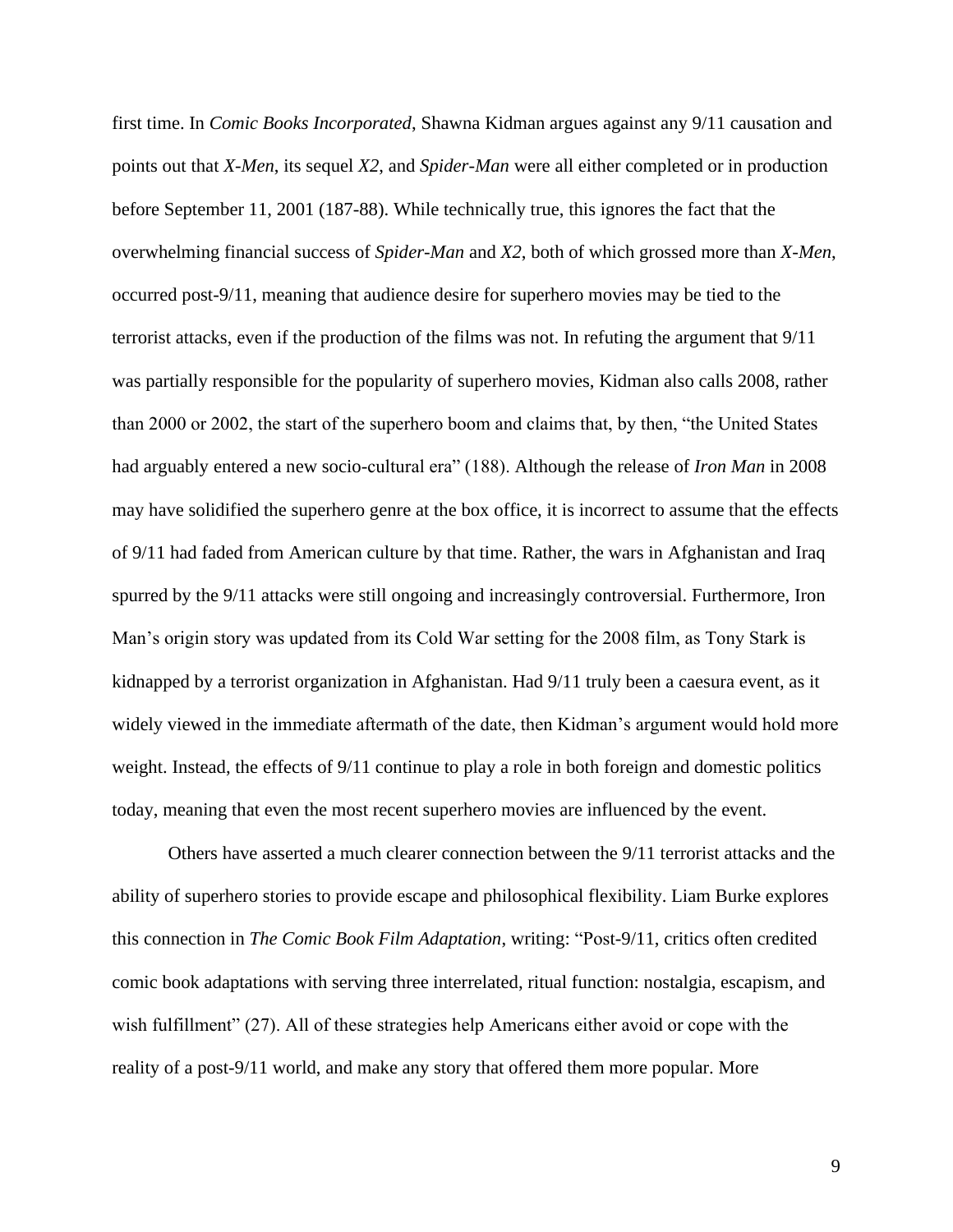specifically, Burke points to comic book movies as providing "a window into a world in which the tragedy could have been prevented" (31). Because superhero movies tend to focus on the heroes saving a population from an impending threat, it makes sense that Americans would take comfort in the idea of someone protecting them from future 9/11-type events. While these explanations for the popularity of superheroes make sense in the years immediately following 9/11, Burke does concede that they are less applicable to adaptations more distanced from the attacks, especially those that began to exhibit "skepticism, even outright antagonism, to clear-cut heroics" (35). This is especially true when looking at intentionally subversive adaptations, like *The Boys*, in comparison to the more mainstream superhero media that Marvel produces. The fact that these more subversive superhero stories enjoy the same positive reaction that more traditional and escapist stories do can be partially explained by what Jesse Walker calls "the superhero film's philosophical flexibility," or its "ability to invoke important issues without clearly coming down on one side or the other" (Walker). As post-9/11 politics have become increasingly polarized, it is difficult to see all political beliefs or positions reflected in onscreen narratives. By moving away from clear-cut heroics, superhero movies show flawed heroes and sympathetic villains, thus allowing for multiple perspectives to be represented without endorsing one. Superhero films therefore continue to respond to the needs of the American public in a post-9/11 society, albeit in an ever-shifting manner.

These reflections of post-9/11 America within superhero stories are not always explicit, and thus may be interpreted by individual readers and viewers. In his theory of reception, cultural theorist Stuart Hall argues that we use interpretation almost constantly as a way to make sense of the world around us through our negotiation of "the relationships between concepts and signs" (21). The concepts we maintain in our heads allow us to recognize the physical or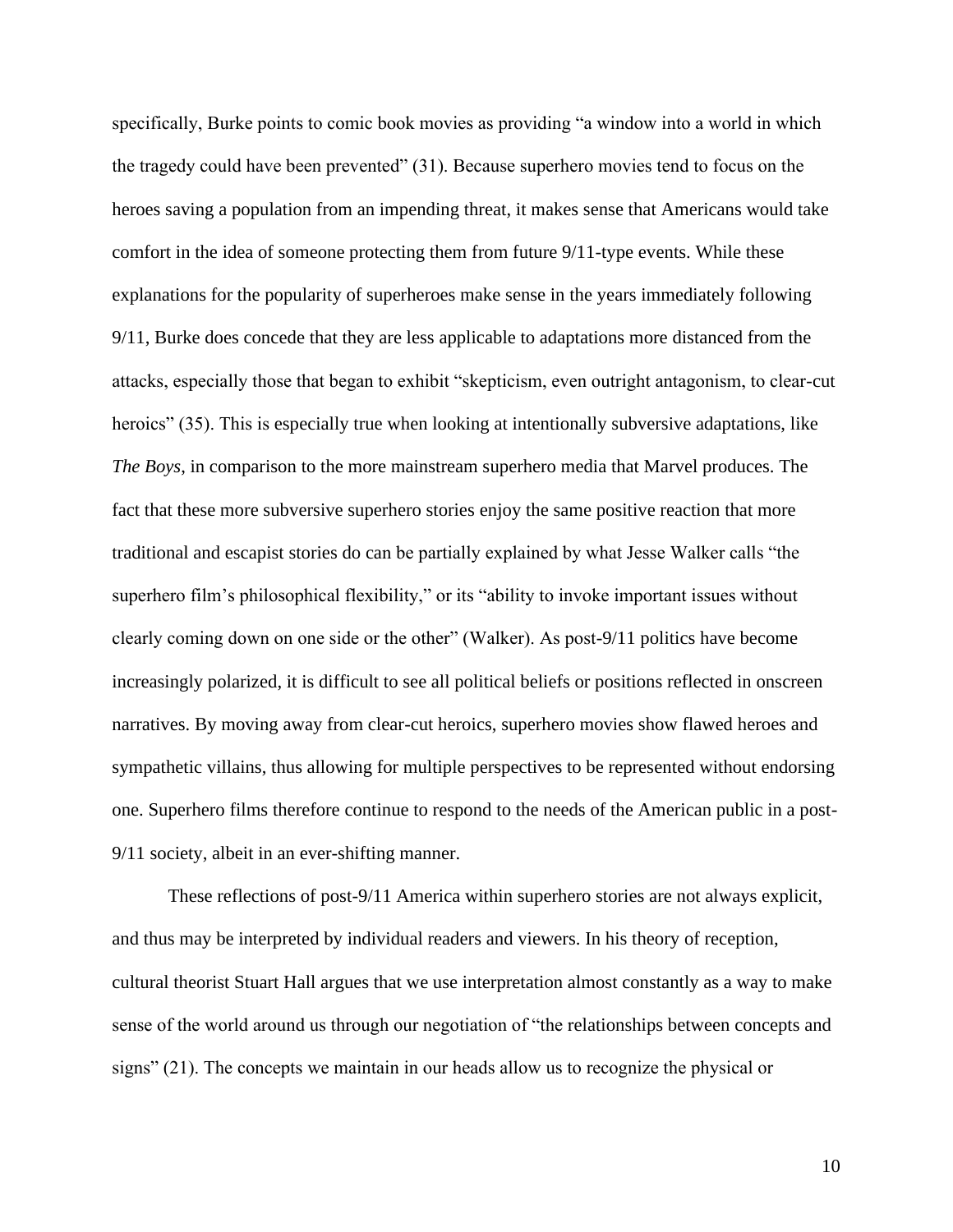symbolic representations of those concepts in the world. Importantly, however, these concepts are not fixed, but rather constructed. And, because the relationship between the signified and its signifier is not fixed, the interpretation of movies can change based on the time period or cultural context in which they were viewed. The passage of time since a comic or film was made or the background of the person reading or viewing the material can therefore affect the way in which they interpret that piece of media. Superhero comics are geared primarily toward an American audience, and while superhero films are influenced by considerations of the international box office, they are still largely set in America. In addition, 9/11 is still recent history and the shifts in politics and culture that occurred in its aftermath are still being felt. Accordingly, any superhero media that addresses these shifts has been released to an audience that is primed to consume the media in terms of its own political and cultural viewpoint. While the broad cultural context stays consistent for most recent superhero stories, adaptations must also contend with the way in which reception can change across time periods. Linda Hutcheon writes: "An adaptation, like the work it adapts, is always framed in a context—a time and a place, a society and a culture; it does not exist in a vacuum… Many adapters deal with this reality of reception by updating the time of their story in an attempt to find contemporary resonance for their audiences" (142). Even the elapse of ten years between the release of a comic and its adaptation can change which issues prevail in a culture and may shape what is included or emphasized in the adaptation. Thus, it is possible to read post-9/11 politics into all of the stories being studied, while also noting that the specifics of those politics may change between the release of the original material and its adaptation on screen.

A handful of political scholars have read the effects of 9/11 and other significant political events in comics, most notably Matthew J. Costello. As one of the few political scientists writing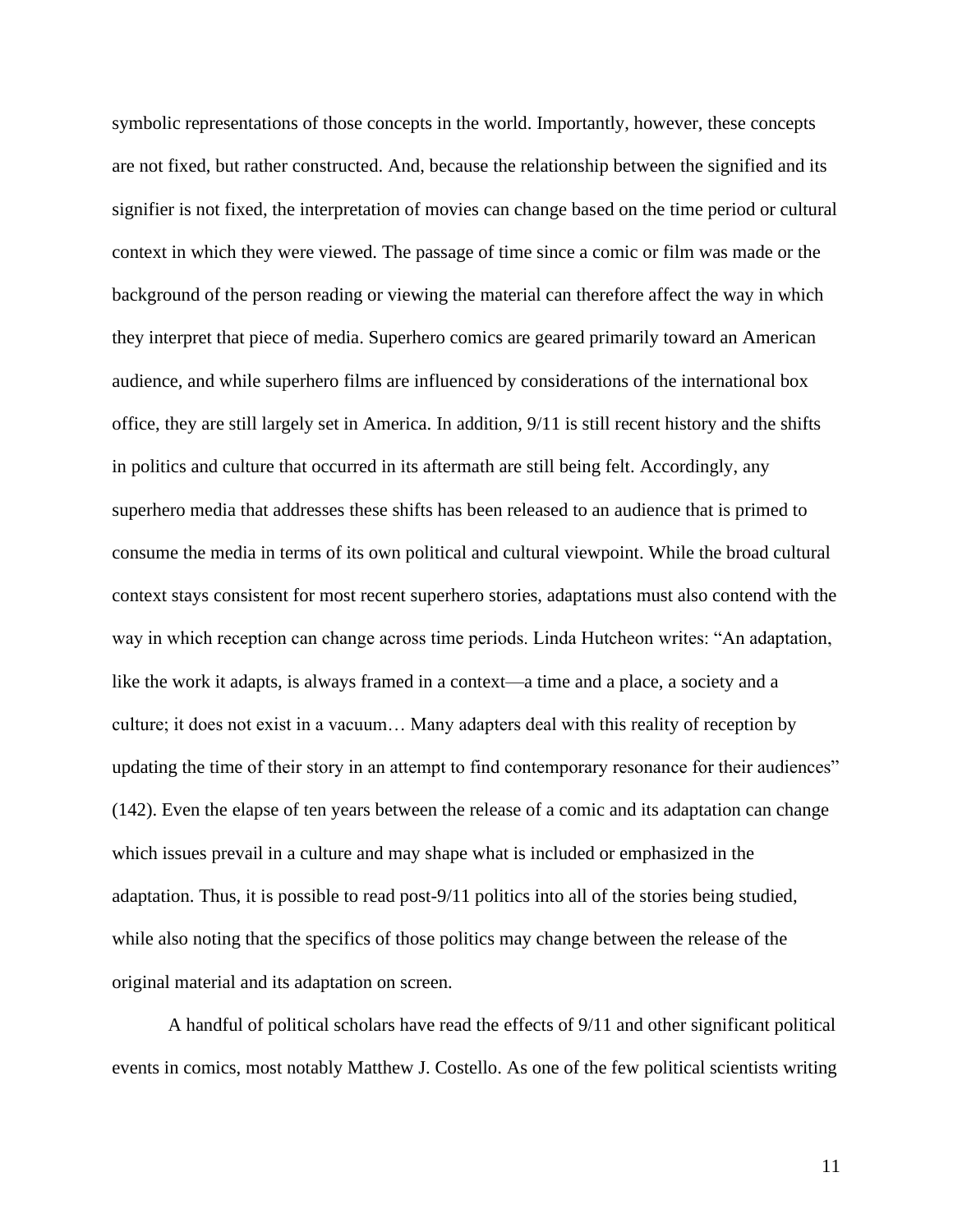about superhero comics from the perspective of his discipline, Costello's work provides an essential jumping off point for this study. In his book *Secret Identity Crisis: Comic Books & The Unmasking of Cold War America*, Costello traces the development of Marvel superheroes, most notably Iron Man and Captain America, throughout the Cold War and up to the War on Terror, arguing that the depictions of the heroes have varied over time in order to represent the American self, or the search for it, in a way that represents the loss of the liberal consensus. While his book is limited to Marvel heroes and this study is not, the characteristics that Costello examines and their relationship to American identity can be found in most superhero stories, including Ennis's *The Boys*. Specifically, Costello identifies "three elements of the superhero comic [that] render it a particularly revealing avenue for the exploration of national identity. These are the relevance of the heroic narrative to social values, the specific ideological content of the books as cultural artifacts, and the mechanism of the dual identity" (*Secret Identity Crisis* 15). The first two of these elements echo ideas touched upon Romagnoli and Pagnucci, and Jameson respectively, while the third element is one that Costello expands upon throughout his book. The focus of this paper is specifically on comics and adaptations released after 2001, but the societal reflections that Costello identifies in Cold War comics aid in situating more contemporary releases within the established political world of comics more broadly.

In chronicling Marvel heroes throughout the years, Costello returns to a few tropes that appear frequently in story arcs, are closely tied to American politics, and that are consequently used in this study as elements of political analysis. Three tropes identified by Costello that make superhero stories uniquely suited to the study of societal anxieties are the balance of public and private life, the relationship between superheroes and government, and the identity of those against whom the heroes are fighting. Because many superheroes have secret identities that allow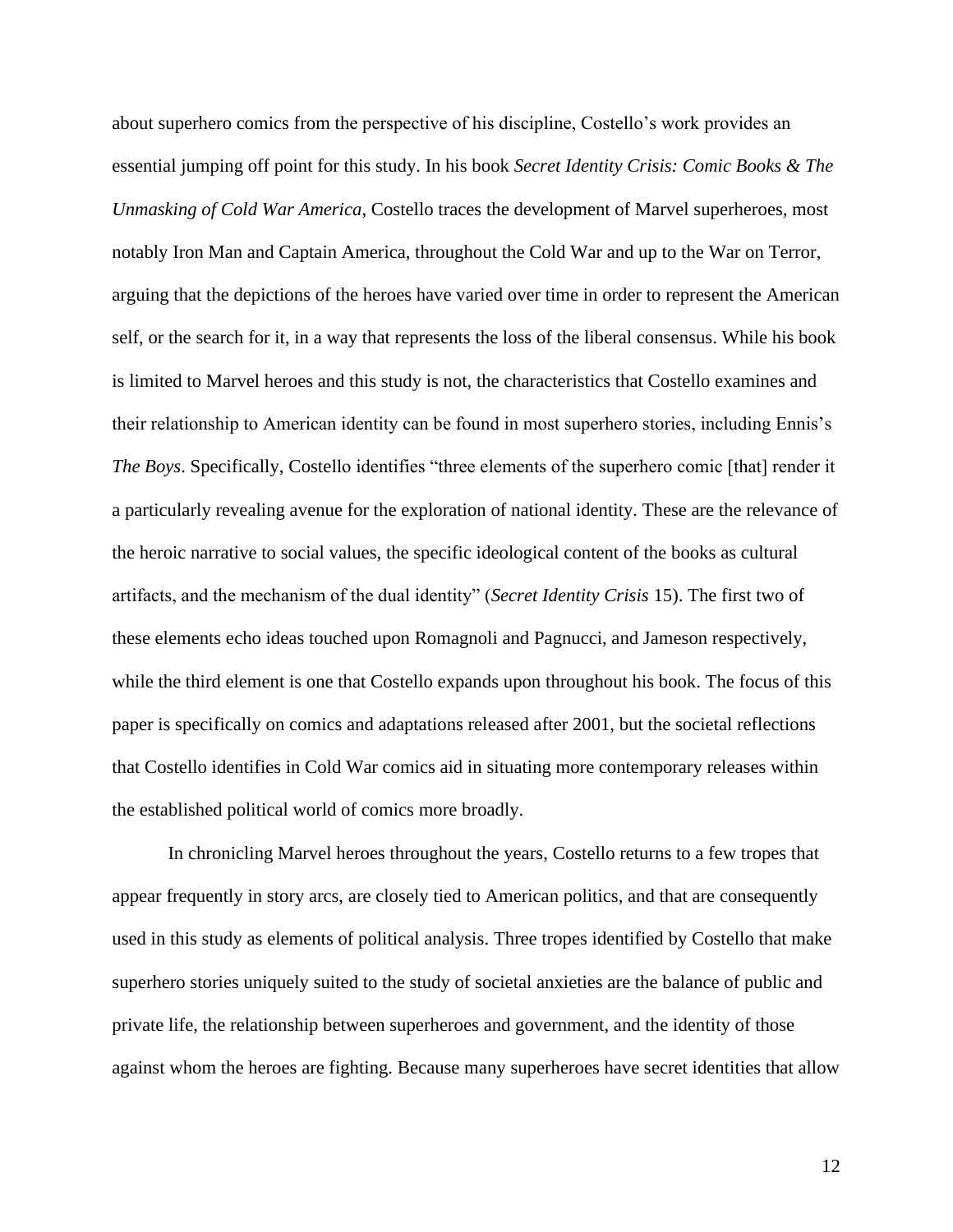them to exist as normal citizens when not in costume, they can easily be used to symbolize the dichotomy between public and private life. Thus, Costello identifies periods during which the hero (i.e. Iron Man) was the focus of comics as periods of collectivity and public life in America, and periods when the alter ego (i.e. Tony Stark) was the focus as those when Americans retreated into individualism and domesticity. Even during the periods that focused more on private life, however, superheroes have always had some kind of connection to the government. When superheroes are cooperating with the government, Costello argues, it represents American consensus and moral clarity, as the morality of the heroes aligns with that of American leaders. As distrust of the government among Americans grew in the 1970s and 80s, that distrust was echoed by superheroes, who increasingly turned to acts of vigilantism, rather than using legitimate means and cooperating with the government. In addition, many superhero stories revolve around an act of betrayal, and that betrayal began to be more frequently committed by the government. This leads into the other major element identified by Costello as reflecting American society, namely the identity of those against whom the superheroes are fighting. During periods of consensus, superheroes fought Nazis or communists, groups that were almost universally seen as the enemy. As this consensus faded, however, superheroes began to fight against morally ambiguous villains, untrustworthy governments, and themselves. The presence of secret identities, government, and villains within the superhero stories under consideration therefore provides insight into the social and political anxieties of a post-9/11 era.

The three superhero story tropes identified by Costello appear in most stories of the genre, and are consequently useful tools in studying superhero adaptations. When the role of secret identities, the relationship between heroes and the government, and the identity of the villain change between a comic and its screen adaptation, it indicates a change in the political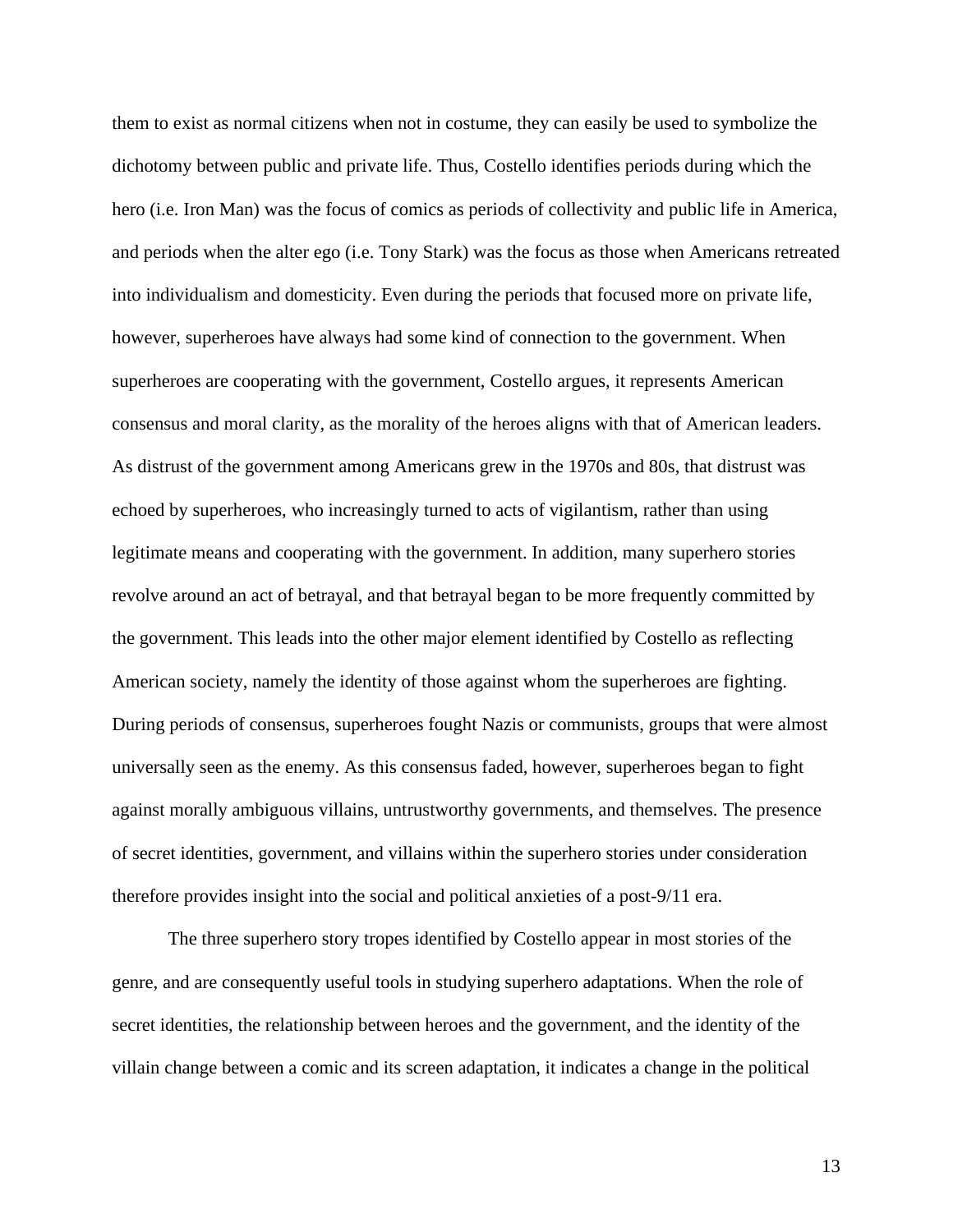subtext of the film as well. This is because theme and character, two story elements that are crucial parts of Costello's three tropes, are, according to *A Theory of Adaptation*, "perhaps the easiest story element to see as adaptable across media" (Hutcheon 10). Thus, when there are significant changes to theme or character from the source material to its adaptation, it typically indicates a change in the intention behind the story. While some literary theorists argue against the consideration of intentionality in literary analysis, Hutcheon takes an opposite view when it comes to adaptation: "Adapters' deeply personal as well as culturally and historically conditioned reasons for selecting a certain work to adapt and the particular way to do so should be considered seriously by adaptation theory" (95). In analyzing *Civil War* and *The Boys* as adaptations, then, it will be important to consider the elements of superhero stories that are tied to politics as identified by Costello in order to understand why the comics were adapted at a certain time and in a particular way.

The time period in question is associated with an American need for escapism, but in returning to Costello one may argue that superheroes, in fact, were more subversive than escapist after 9/11. Costello has written about superheroes in the age of the War on Terror, both in *Secret Identity Crisis*, and in his essay "Spandex Agonistes: Superhero Comics Confront the War on Terror." Costello argues that a defining characteristic of comics of the era is "the almost immediate questioning of the moral position of the United States in the wake of the terrorist attacks of September 11, 2001" (*Secret Identity Crisis* 200). Rather than provide a way for readers to forget about the terrorist attacks, these comics forced readers to confront a counternarrative to the one of American exceptionalism put forward by the government and media. This dominant narrative focused both on the incredulity of such an attack happening on American soil, and the unique ability of the United States to spread the notions of democracy and liberty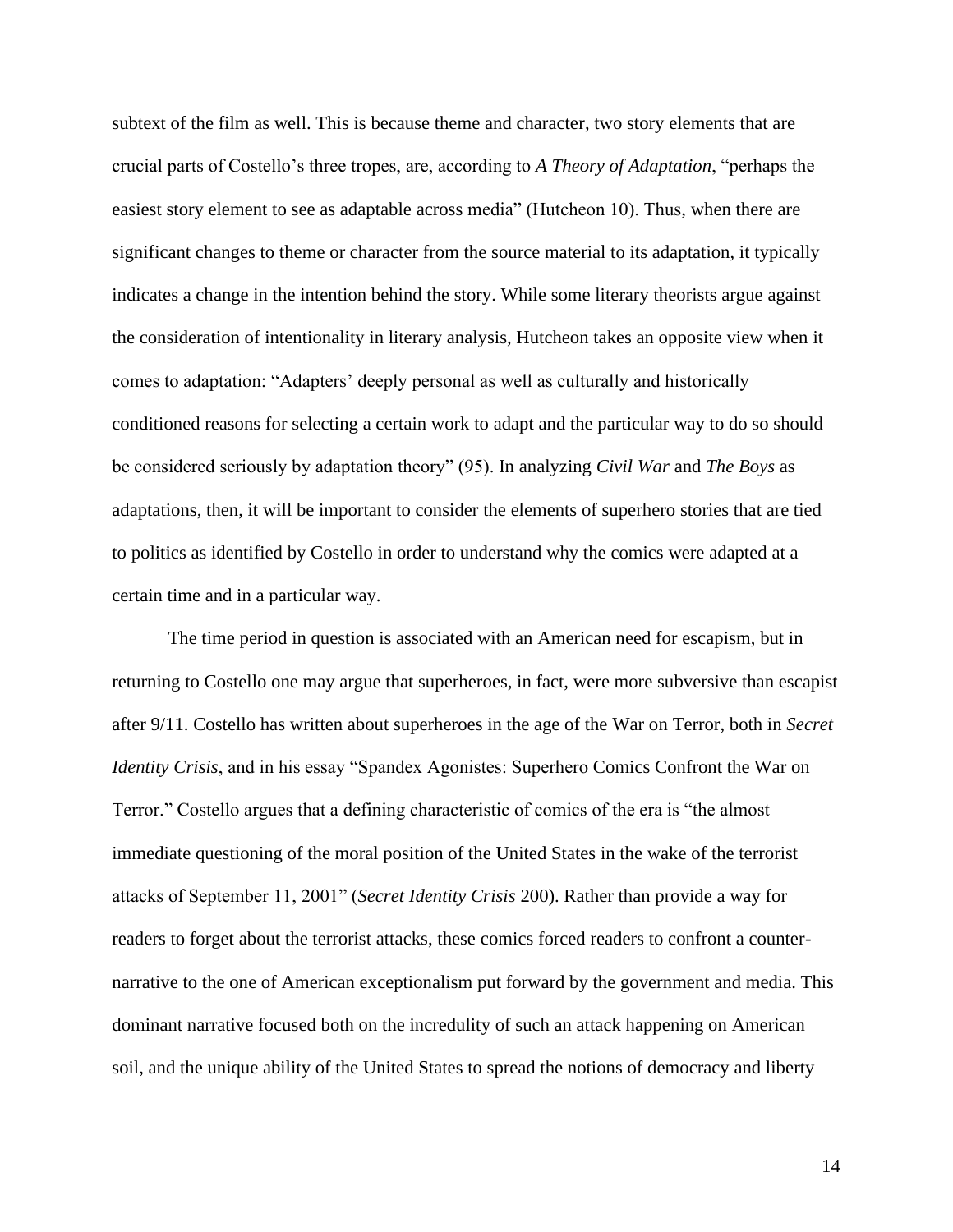around the world. Within the superhero stories being told at this time, however, "the American government is often implicated in the attacks" and the American response is portrayed "not as a morally righteous act, but as the product of nationalist hubris" ("Spandex Agonistes" 31). Once the tragedy of 9/11 had been addressed appropriately, the comics immediately pivoted to a more critical stance, revealing the anxieties the American public directed at its own government, rather than as an external threat. In reading into the moral ambiguities of post-9/11 superhero stories, Costello avoids the simplistic narrative that superheroes are only useful for wish-fulfillment and escapism, and points instead to their ability to unmask and criticize, the same functions that Jameson identifies as being central to mass culture. This paper therefore follows the lead of both Jameson and Costello in closely examining the anxieties exhibited in superhero stories, rather than simply their heroic resolutions.

One of the anxieties that is central to the works being studied is the influence 9/11 had on conceptions of American exceptionalism and, by extension, the way popular culture has represented America since the terrorist attacks. In his book *The New American Exceptionalism*, Donald E. Pease identifies a connection between the state of exception and fantasies of the state. Pease defines state fantasy not as "a mystification" but as "the dominant structure of desire out of which U.S. citizens imagined their national identity" (1). This state fantasy supports the state of exception, because when the state began to act outside of its jurisdiction, "U.S. citizens fantasized themselves as the sovereign power that had suspended the law in the name of securing the nation" (33). Americans initially accepted the decisions made by the U.S. government after 9/11 because they believed that they had contributed to those decisions. This fantasy, however, obscured for many the harmful reality of many of the actions taken in the name of security at the beginning of the 21<sup>st</sup> century. John N. Duvall and Robert P. Marzec use Pease's understanding of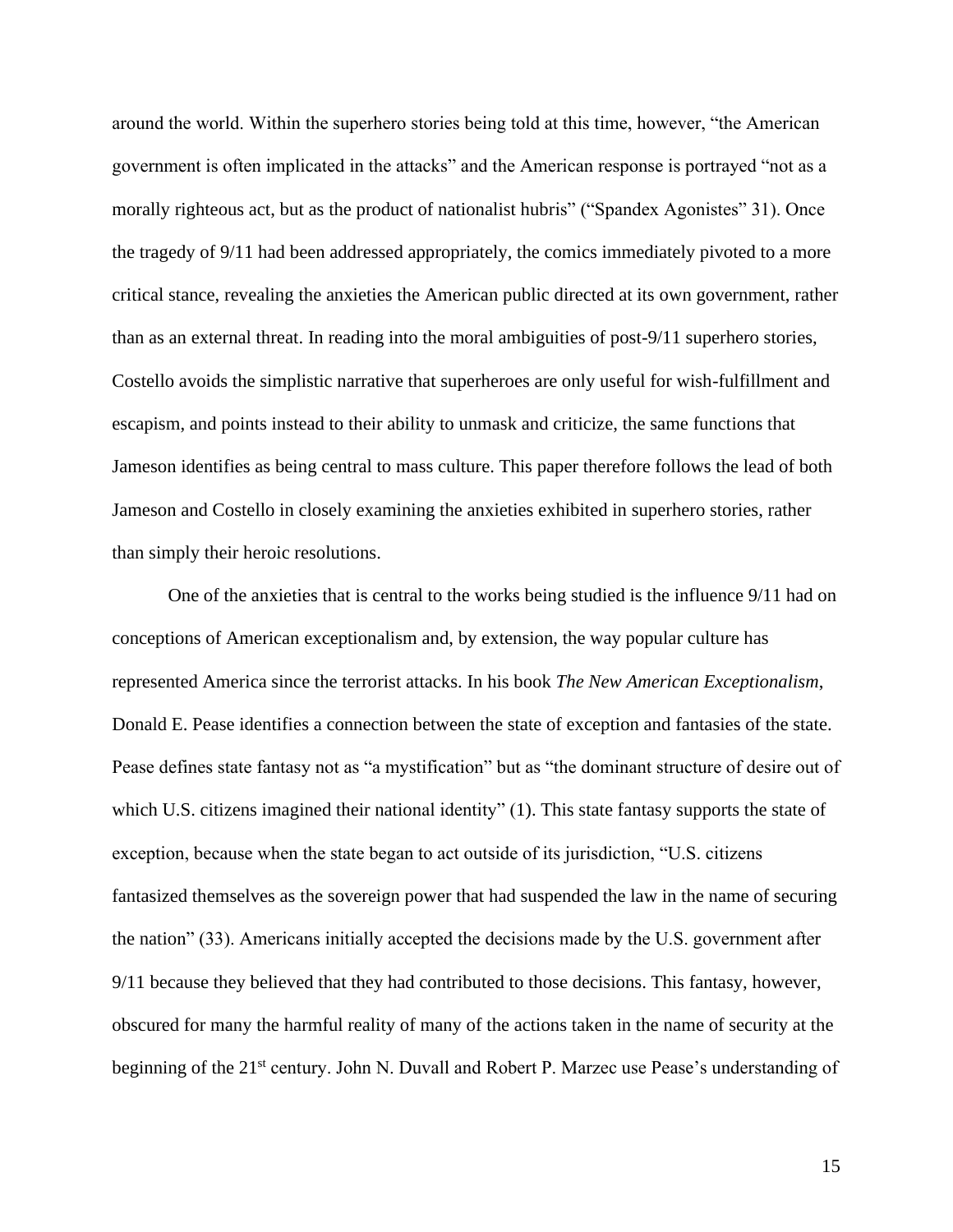fantasy and exception as the basis for their essay collection *Narrating 9/11: Fantasies of State, Security, and Terrorism*. In the introduction to this collection, Duvall and Marzec argue that fiction plays a crucial role in "the successful constitution of the nation" (3). The essays that they present support this point, as their focus is "on the ways in which post-9/11 narratives help make visible the fantasies that supposedly necessitate the ongoing state of exception and American exceptionalism" (2). If fantasy shaped the way in which Americans reacted to the 9/11 attacks, then fantastical stories can help to expose and make sense of the narratives that so many believed. This thesis therefore takes up Duvall and Marzec's focus and applies it to superhero stories from both the page and the screen.

Countless superhero comics and films have been released since September 11, 2001 that could potentially demonstrate the concepts outlined above, but stories in which the traditional superhero binary between good and evil is intentionally subverted are the most suited to this study. Comics and films in which superheroes fight against one another or in which superheroes ae portrayed as the antagonists force the audience to question what qualifies as heroism, and which actions being carried out by the supposed heroes are truly justifiable or legitimate. These stories create allegories for government actions that are accepted because they come from the government, but that are carried out by questionable means. In addition, because this type of story does not tend to have a clear protagonist, the story's creator is able to depict multiple points of view on the same subject and allow individual audience members to decide for themselves with which perspective they agree. *Civil War* and *The Boys* have been chosen for this study because of their ambiguity when it comes to the identity of a hero. In *Civil War* and its adaptation *Captain America: Civil War*, two teams of superheroes fight one another over a proposed government act that would force superheroes to register. One team is led by Iron Man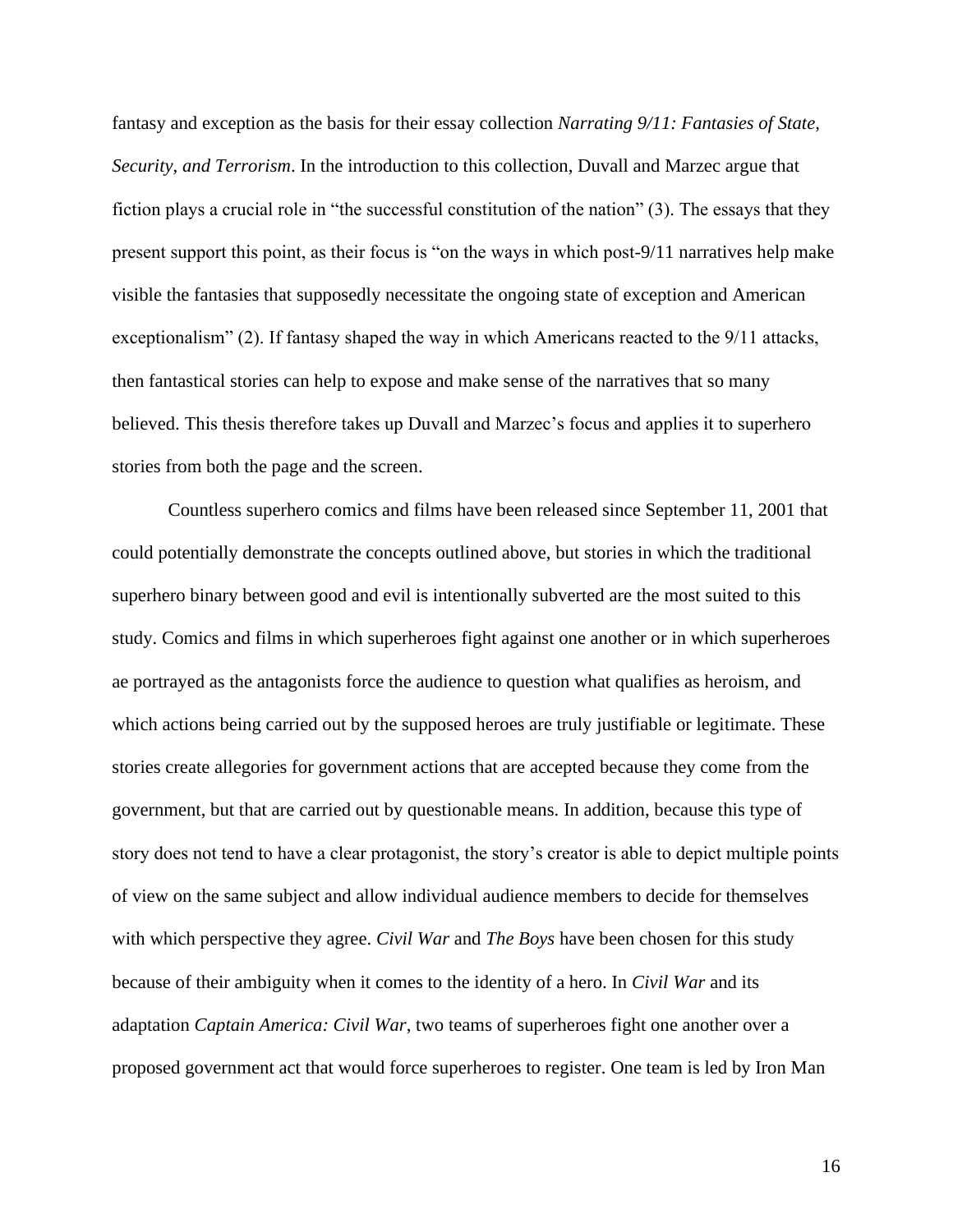and the other by Captain America, both of whom are well known and loved heroes, which makes it unclear which side the audience should take. *The Boys*, on the contrary, explicitly positions superheroes as corrupt and debased villains. The titular Boys are the protagonists of both the comics and television series as they try to defeat the superheroes, but their questionable tactics mean that even they are not clear-cut heroes. The *Civil War* comics and film are both Marvel products, and therefore mainstream stories. *The Boys*, however, is a production of Dynamite Entertainment and Amazon Studios, and defines itself through its subversion of mainstream superheroes. These two completely distinct styles of story use a similar set up in order to make some of the same critiques of post-9/11 America, even if they do so in very different ways.

#### **Outline of Thesis**

The remaining chapters of this thesis will use *Civil War* and *The Boys* as case studies for how political science can be used to analyze superhero comics and their adaptations. The analysis of the comics themselves will extend Matthew J. Costello's argument that superhero comics are inherently political artifacts, both in their overt ties to real-world political events, and in their political coding in the depiction of the various aspects of superhero identity. The film and television adaptations of these comics are less overtly tied to 9/11 and politics more generally, but will be analyzed in the same manner in order to explain how change in medium and distance from 9/11 affect the ways in which the same stories are told. While taking different approaches to the presentation of political content, superhero comics, movies, and television shows reveal the anxieties of their audiences. The expression of these anxieties, as well as the critiques of the political culture that creates them and the morality depicted within the stories all contribute to the popularity of superhero culture that we see today.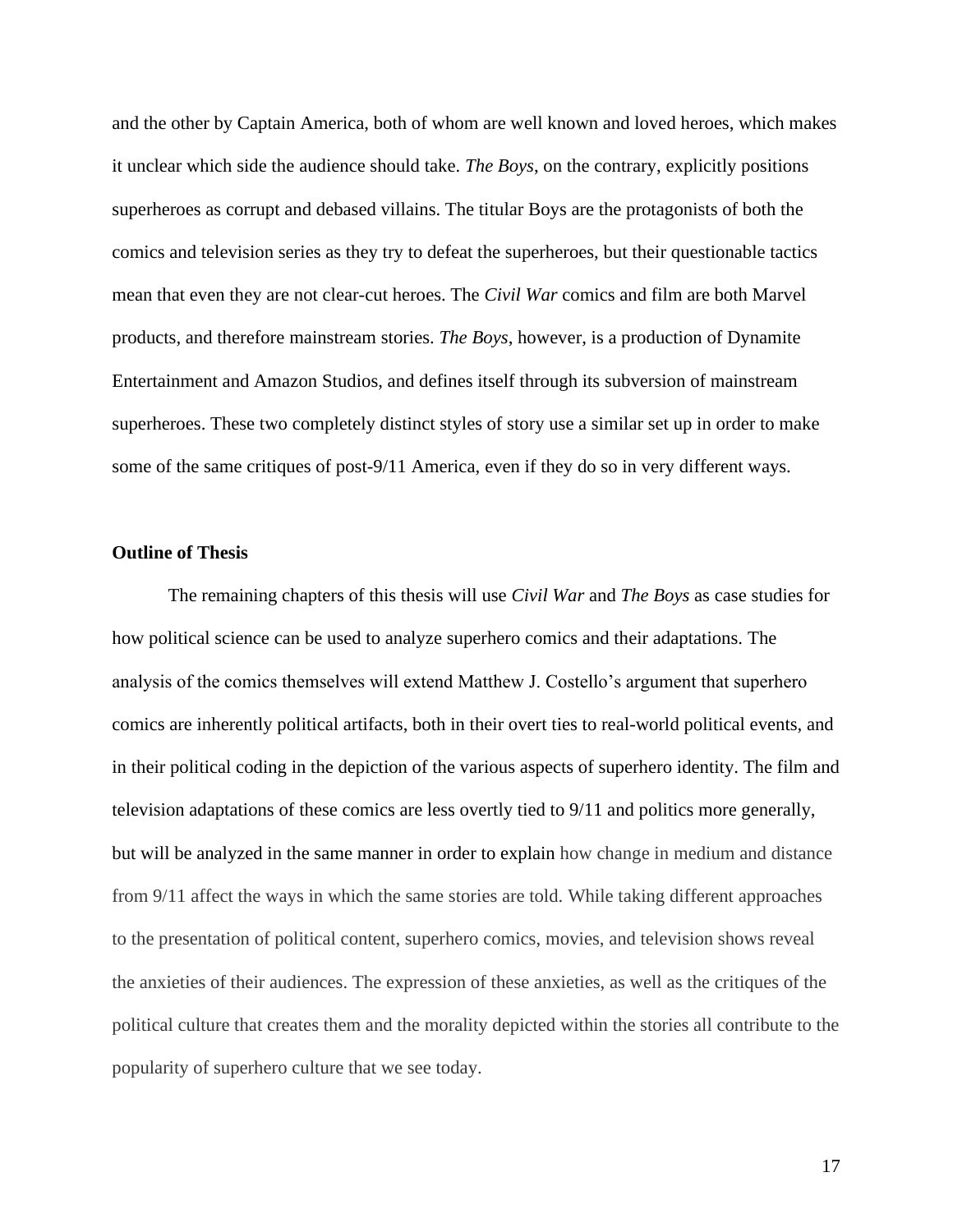The second chapter focuses on the Marvel Comics event *Civil War* (2006-07), and the third chapter on its 2016 film adaptation *Captain America: Civil War*. While the *Civil War*  storyline in the comics was incorporated into the individual comics of many characters, the focus of this paper is on the seven crossover volumes written by Mark Millar that make up the core of the story, and on Ed Brubaker's *The Death of Captain America*, which is regarded by many as the conclusion to the *Civil War* story arc. The chapter on the *Civil War* comics examines how an explicitly post-9/11 text confronts the question of superhero accountability, and the ways in which the morality displayed by each side of the conflict reframes their arguments. The analysis of the film adaptation in the third chapter also centers on accountability and morality, but considers how the themes of globalism and revenge, as well as the addition of a third-party villain beyond the heroes fighting one another, affect those concepts. The fourth chapter takes into account the entirety of *The Boys* comic series by Garth Ennis and the fifth chapter covers the first season of its television adaptation. The comics' critique of corporate America, its ties to the government, and its tendency to cause corruption are explored through the dynamics between corporations, superheroes, and the Boys. This critique is carried over in the adaptation, but the television show focuses more on concepts of dominance, exceptionalism, and community. Through examination of themes including accountability, corruption, and dominance, this thesis reveals how, in recent years, the tropes of the superhero genre have been portrayed in nuanced ways that do not allow for a simple binary between good and evil. As such, these stories reflect the difficulty Americans have faced in adjusting to the realities of post-9/11 America, as actions that were meant to provide security have proven increasingly fallible in the years since the terrorist attacks.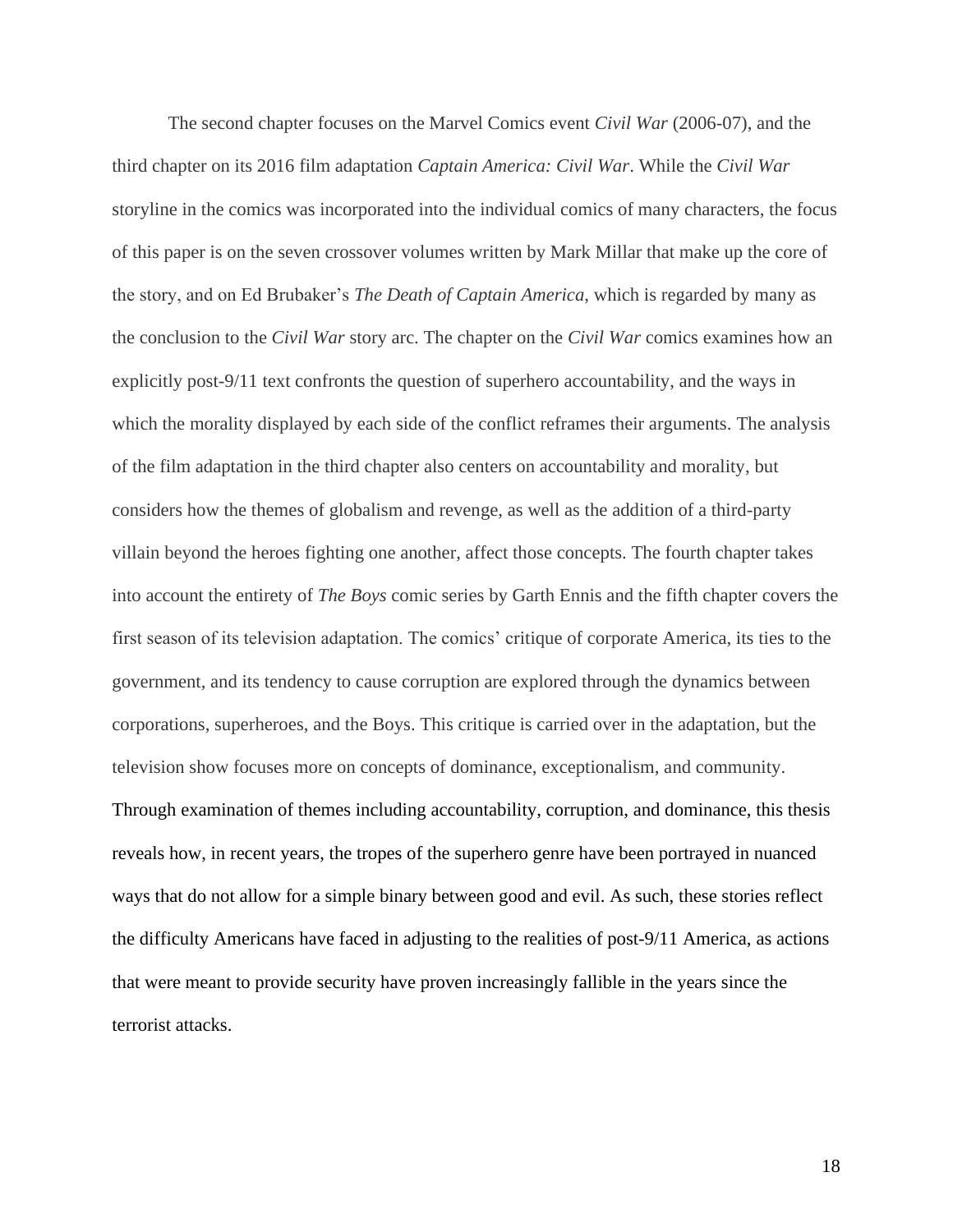#### **Chapter 2**

## **"Please Let Us Be Doing the Right Thing Here": Questioning Accountability and Morality in Marvel Comics'** *Civil War*

#### **Introduction**

Mark Millar's *Civil War* comics open with a catastrophe. The New Warriors, a young team of superheroes, take on a group of supervillains in Stamford, Connecticut for the reality television show in which they star. One of the heroes, Namorita, chases the villain Nitro toward an elementary school where Nitro causes an explosion that results in the deaths of hundreds of civilians, including the children at the school. Three panels void of dialogue are devoted to the violence of the explosion, depicting a red mass of chaotic energy, the silhouettes of school children, and finally the mushroom cloud of the explosion shown from above. The next two pages, which serve as a title page for *Civil War*, show a scene that is clearly reminiscent of the rescue efforts that took place after 9/11, especially those depicted in *The Amazing Spider-Man #36*. Superheroes, most prominently Iron Man and Captain America, work alongside firefighters to shift debris, pull out bodies and survivors, and provide medical attention. Captain America's boot is positioned directly above the tattered remains of an American flag, indicating to the reader that this is going to be viewed as a national tragedy. Because this title page is so clearly tied to 9/11 imagery, the reader is prepared to continue to see parallels between the comics and the real-life event.

In the wake of this tragedy in Stamford, the United States government proposes and passes the Superhuman Registration Act, which provides the main source of conflict for the warring heroes. This measure requires any individual with superpowers to register with the government, effectively making them civil servants beholden to the agency S.H.I.E.L.D. The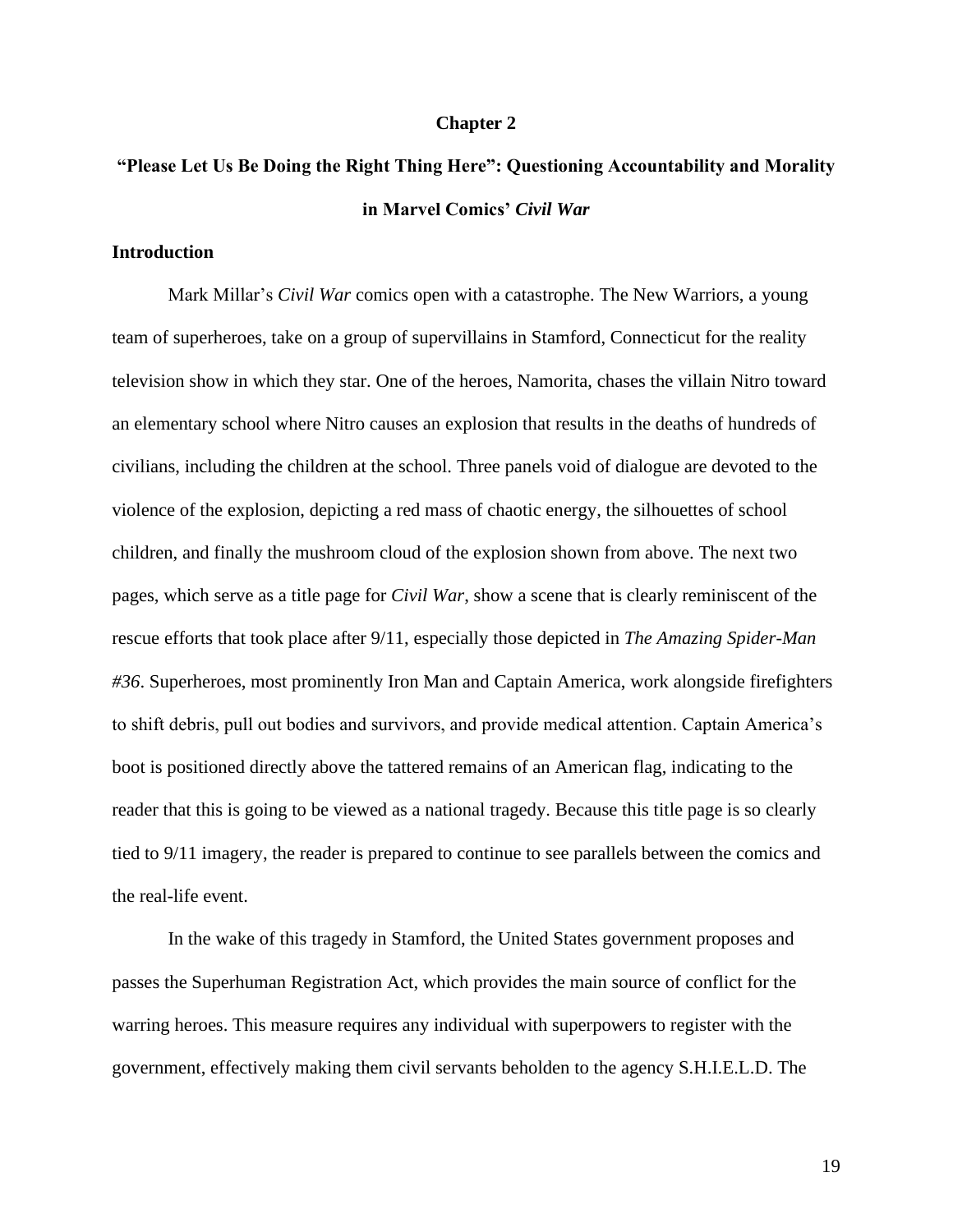idea is that registration would force superhumans to be trained and held accountable to a larger governing body, thereby making them legitimate. The act is supported by a majority of the public, and by a number of superheroes. A pro-registration contingent of heroes is formed and led by Iron Man, otherwise known as Tony Stark. Stark feels personally responsible for the incident in Stamford because he funds superhero groups, and he therefore believes in the need for training and legitimacy. Not all superheroes support the act, however, and an underground resistance of unregistered heroes forms under the leadership of Captain America, who does not trust the government to effectively regulate superhumans. The majority of the comic event focuses on the battles between the two groups of superheroes as Iron Man's team works with S.H.I.E.L.D. to bring in the unregistered heroes. In the seventh and final crossover issue, Captain America brings the conflict to an uneasy end with his surrender. Immediately following this conclusion of Millar's event is Brubaker's *The Death of Captain America* series in which, as the title suggests, Captain America is assassinated on his way to be tried for failing to register. The death of one of Marvel's most famous and patriotic heroes reflected a turbulent time for the country that Cap represented.

The *Civil War* crossover comics are explicitly post-9/11 allegory, and many scholars have already engaged with the comics as such. In addition to the 9/11 imagery used to depict the tragedy at Stamford, the first issue contains other allegorical references to some of the most prominent American anxieties at the time. Sentinel robots are sent to monitor the X-Men as they aid in the Stamford rescue efforts and serve as a reminder of omnipresent domestic surveillance (Millar No. 1, 11). Tony Stark is verbally harassed by a mother who lost her son at Stamford because she blames him for funding the New Warriors, which reflects the role that Stark often plays in the Marvel comics as a representation of the military-industrial complex (14). And,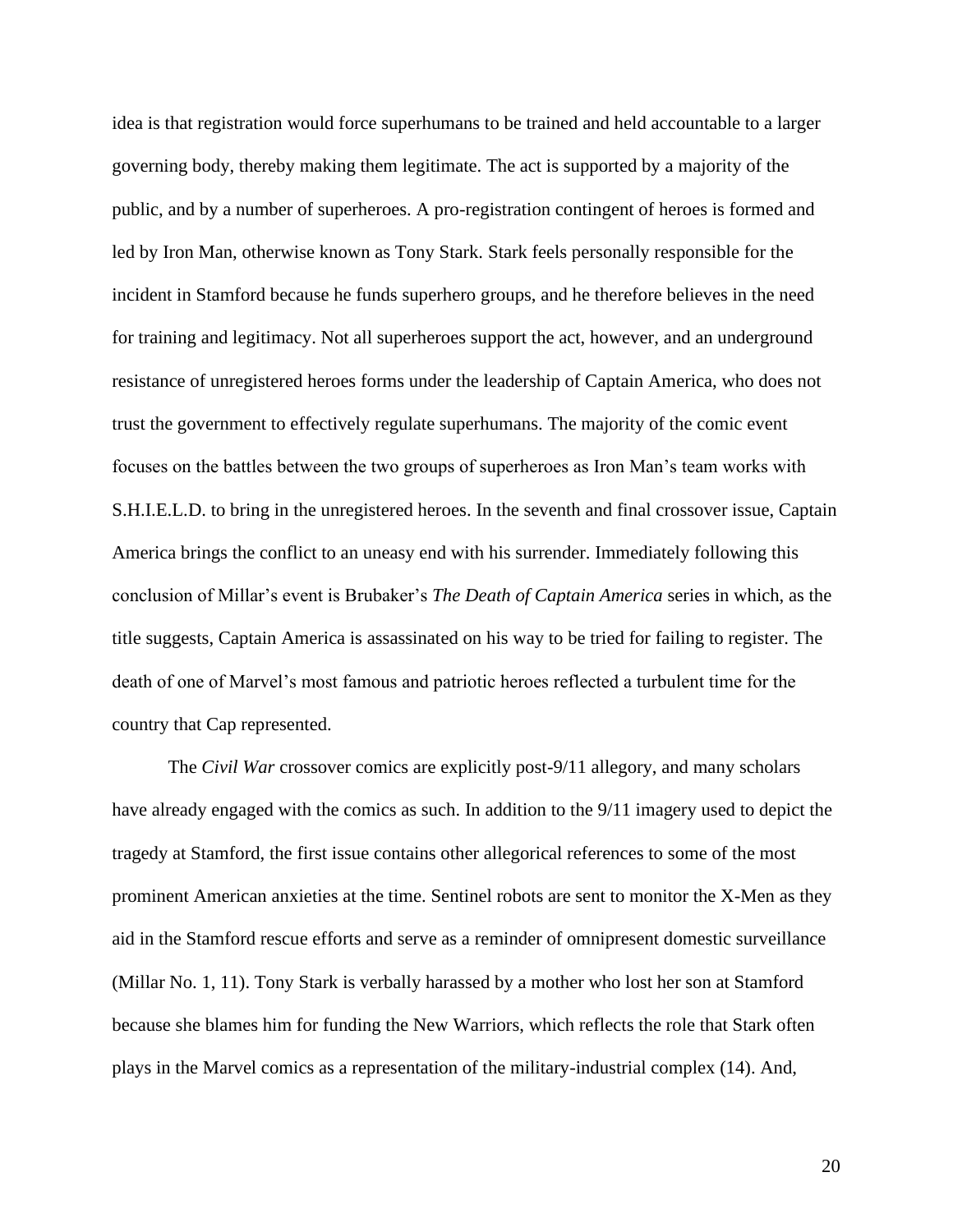Johnny Storm, the Human Torch, is hospitalized after he is attacked by civilians who think all superheroes are responsible for the incident at Stamford, perpetuating an "us versus them" narrative that was popular after 9/11 (17). In addition to these incidents, scholars such as Mark D. White have read the Superhuman Registration Act as "a version of the Patriot Act" in the way it infringes upon the rights of citizens (Kilkenny). Beyond these specific gestures toward 9/11, the *Civil War* storyline pits beloved superheroes against one another, forcing readers to question the inherent heroism of these characters, just as the heroes themselves question their alliances and the forces against which they are fighting. While the comics present both perspectives taken by the superheroes as justifiable, the actions of Captain America occupy a clear moral high ground over those of Iron Man and therefore support Cap's stance: superheroes should not be accountable to the government due to the lack of transparency and corruptibility that make both fictional and real government institutions fallible.

#### **Accountability: The Government and The People**

The question at the heart of the debate over the Superhuman Registration Act, and at the heart of the comics, is to whom the superheroes should be accountable. Until the introduction of the act, superheroes have operated without direct accountability to any external governing body. Because they voluntarily take on the responsibility of protecting the world from the threats of supervillains, there is an ethical imperative to the people they protect, but the accountability is backed up only by individual moral responsibility, rather than anything concrete. While neither side of the conflict is portrayed as being definitively correct, the government agencies have questionable motives and means, as well as a lack of transparency, issues that were present in the U.S. government post-9/11. This means that the government is not truly accountable to the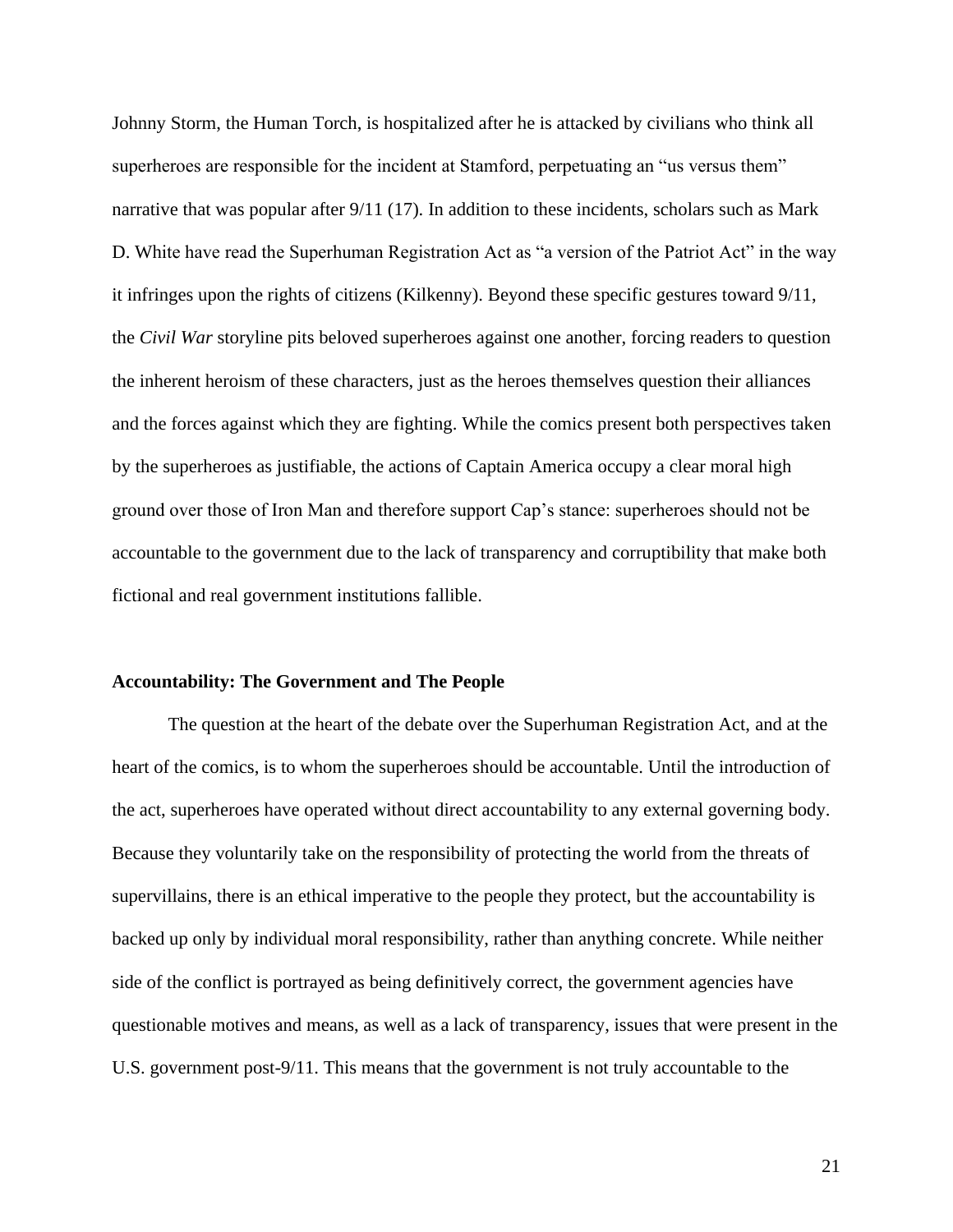people, and that the anti-registration superheroes have a better understanding of the dangers the government poses.

The United States government is one of the groups that weighs in on the idea of accountability, with the belief that superheroes should report to the government, and specifically the agency S.H.I.E.L.D. As social theorist Max Weber argues, "a state is a human community that (successfully) claims the *monopoly of the legitimate use of physical force* within a given territory" (78, emph. orig.). Thus, for actors outside the government to use violence legitimately, they must be permitted to do so by the state. Marvel Comics take place in a version of the real world that has superheroes, and so the presence of those superheroes poses a destabilizing threat to the government's monopoly. At multiple points in the first crossover issue of *Civil War*, policemen are mentioned as examples of why it is wrong that superheroes are allowed to exercise violence outside of government jurisdiction. Tony Stark is confronted by Miriam Sharpe, the mother of one of the children who died in the Stamford explosion, and she says to him: "Cops have to train and carry badges, but that's too boring for Tony Stark" (No. 1, 15). Superheroes' use of violence is a threat to the accepted order, which is why the idea of a superhero police state is referenced frequently as a more comfortable reality for the government and the public. The government is able to use a catastrophe like Stamford for its own ends to reclaim the monopoly over the legitimate use of violence that superheroes have usurped by turning those superheroes from vigilantes to civil servants.

In holding superheroes accountable to S.H.I.E.L.D., the government does not eliminate superheroes' use of violence, but rather takes control of the violence. Indeed, the government plans to use the violence to bring superheroes in line with the idea of registration, and to use the registered heroes to administer that violence. When the commander of S.H.I.E.L.D., Maria Hill,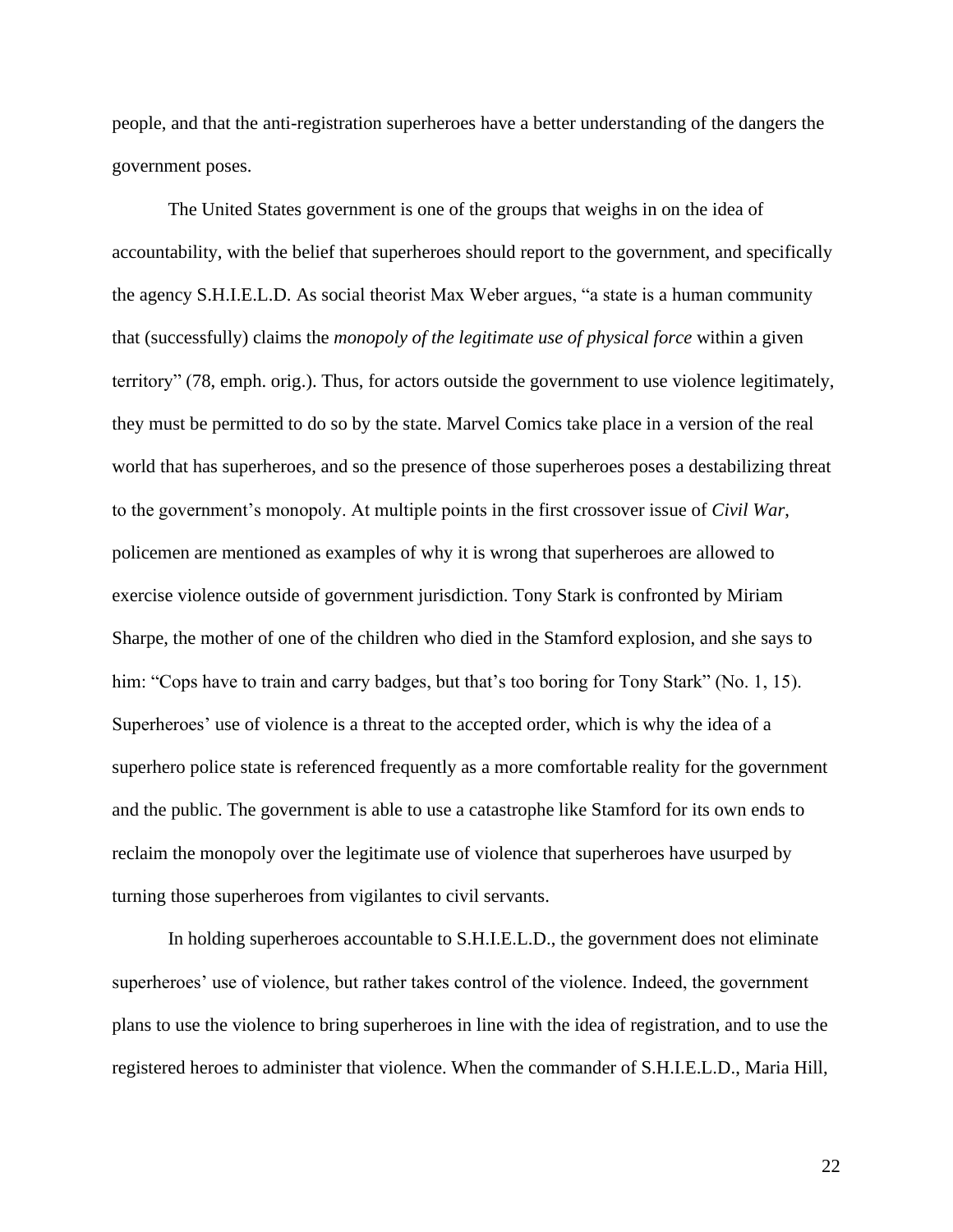tries to convince Captain America to join her side and help bring in unregistered heroes, she says, "It's time you went legitimate, just like the rest of us, soldier" (No. 1, 24). The panel in which Hill says this line of dialogue is drawn from above to show Hill facing down Captain America, and a ring of men all pointing their guns at the superhero, indicating that Hill's words are not a suggestion, but an order. Calling Captain America "soldier" rather than Captain reminds him that he is part of a chain of command, not an independent actor. In addition, the term implies that, were Captain America to join Hill, he would be utilized as a soldier, and made to use violence on behalf of the state, regardless of whether he personally believed that was a legitimate use of force. Earlier in the same conversation, Hill says that what she is asking Captain America to obey is "the will of the American people" (23). This suggests that the public will condone any government use of violence, even if it is directed against superheroes who have often been celebrated by the public, because that government-sanctioned violence is legitimate. The government's desire to have superheroes be accountable to their agency can consequently be viewed as an attempt to control those heroes, rather than an attempt to curtail their collateral damage.

The narrative that the government creates in the *Civil War* comics is that if superheroes are accountable to the government then their violence becomes legitimate, but in reality the government wants to redeploy that violence for its own ends, just as it did post-9/11. In his speech on September 20, 2001, President George W. Bush told the American people, "Our nation has been put on notice, we're not immune from attack. We will take defensive measures against terrorism to protect Americans" ("President Bush Addresses the Nation"). It is unsurprising that, in the wake of a terrorist attack, the priority of the President would be to prevent a repetition of the same violence against the American people. Yet, the wars fought in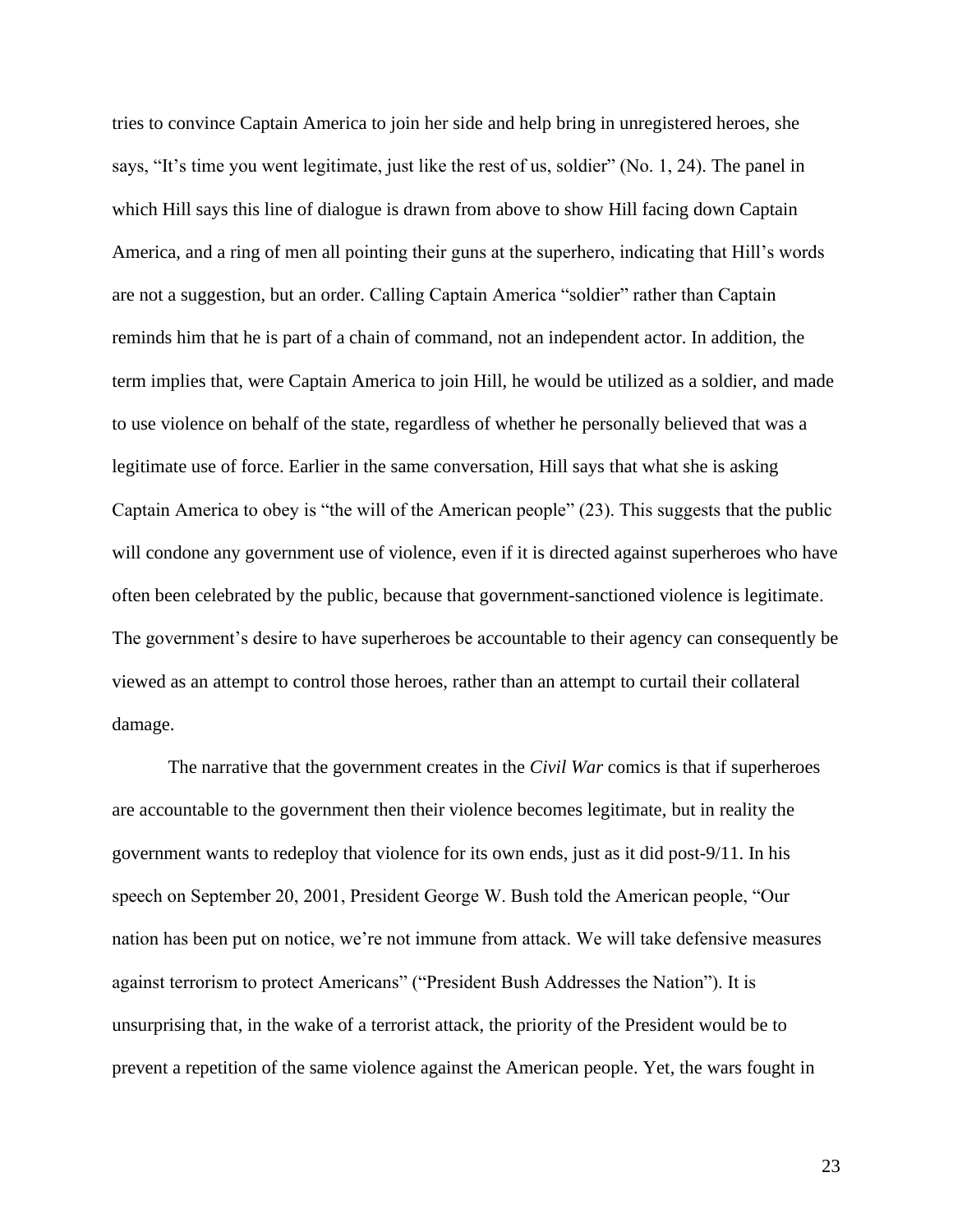Afghanistan and Iraq that were intended to protect Americans from terrorism resulted in the deaths of thousands of U.S. combatants, and the deaths of hundreds of thousands of combatants and citizens of those countries. The government was therefore not simply shielding its citizens from violence, but rather taking control of that violence by shifting it overseas. This same attempt to control, rather than eliminate violence can be seen in the government in the Marvel Comics' universe. After Commander Hill tries and fails to forcefully contain Captain America she looks after his disappearing figure and says, "You idiot. We were trying to save lives" (No. 1, 31). This line follows pages of fighting between Cap and the S.H.I.E.L.D. agents, and Hill delivers it while wiping blood from her face, thus undermining her claim about the value of protection. It is clear that the government is willing to support acts of violence, even those which could lead to the harm of Americans, as long as those acts serve the government's own ends.

Despite the self-serving reasons that the government wants control over superheroes, the public is portrayed as supporting this arrangement throughout the comics, even as violence continues to break out when unregistered heroes are tracked down. Shortly after the tragedy at Stamford, crowds of people gather outside the White House carrying signs with slogans like "Register powers!" and "Guns are licensed. Why not powers?" (No. 1, 32). Not only do these signs show the public support for the Superhuman Registration Act, but the fact that the people are demonstrating outside the White House indicates that they believe that the government should monitor superhero accountability. Millar drives this point home later in the comics, once Captain America and his team have begun operating in secret. One doctor tells another, "No, I don't think it's cool Cap's still fighting super-crime. What'd be cool is if he stopped breaking the law," to which the other doctor replies, "Well, I bet the people they rescued from that hijacked plane are glad Cap's Secret Avengers are still around…" (No. 3, 9). If Cap's team had to rescue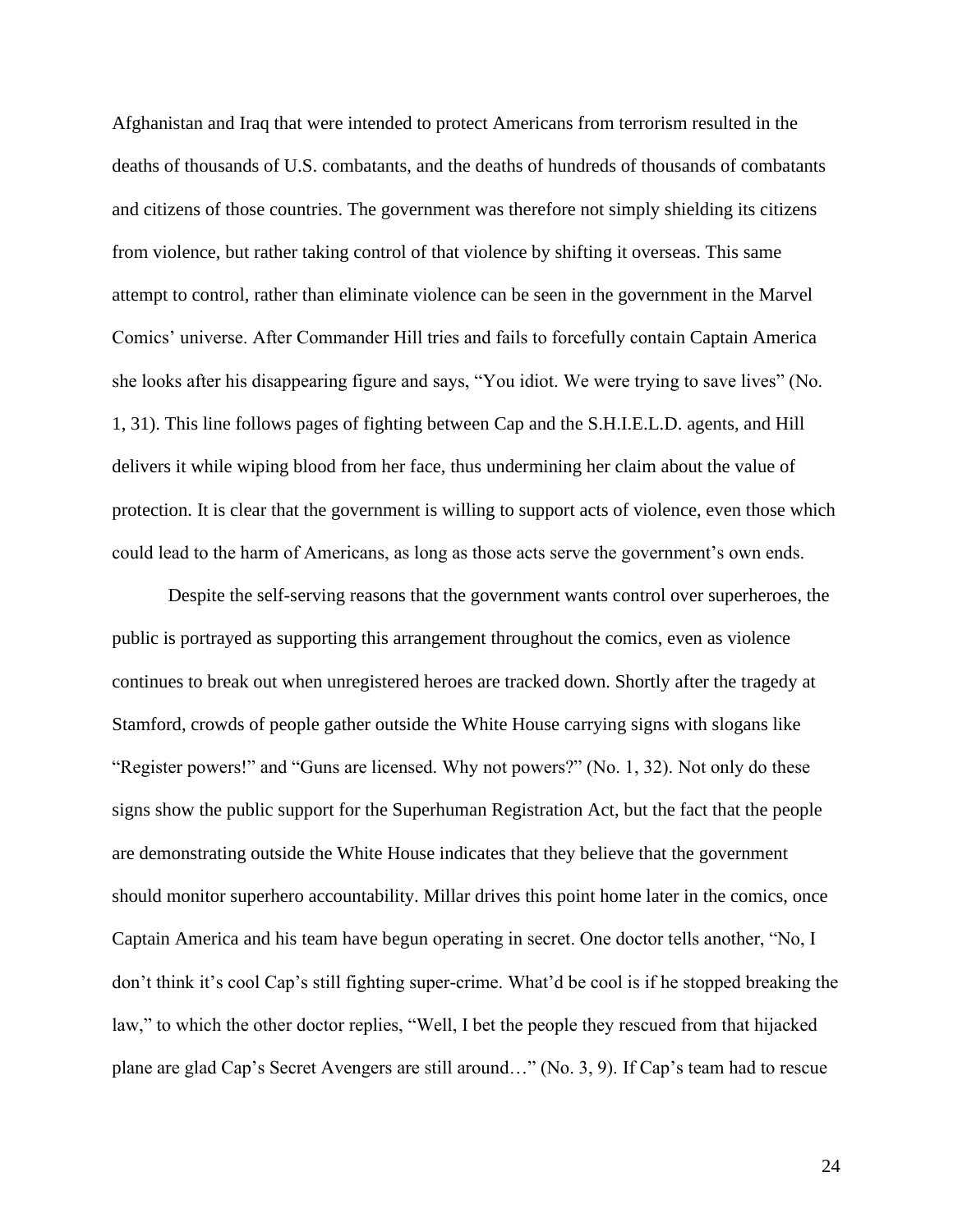a hijacked plane, that means that the government sanctioned, registered superheroes were either unable or unavailable to do so, raising the question of whether the registered heroes under S.H.I.E.L.D.'s control are really meant to protect the public. Even so, the first doctor echoes Miriam Sharpe's earlier rhetoric in dismissing vigilante superhero actions as an attempt to seem cool, and therefore as being in opposition to the government. It is clear that the public puts more faith in established institutions, like S.H.I.E.L.D., than it does in individual actors, and so trusts in institutions blindly in the wake of a tragedy. The public instinct to follow the government's lead is clearly demonstrated from the beginning, but the question of whether that trust is warranted is not as straightforward.

Consenting to have S.H.I.E.L.D. control the affairs of superheroes requires the sacrifice of public transparency and the ability to hold the agency directly accountable to the people. Because S.H.I.E.L.D is a spy agency that operates at many levels of top-secret clearance, it is implied that the agency does not provide much transparency to the public. This means that the people who have placed their trust in the institution remain unaware of what is being done on their behalf, and can therefore remain blissfully ignorant to any abuses the agency might perform. As previously noted, S.H.I.E.L.D. attempts to violently capture Captain America before the Superhuman Registration Act has become law. The conversation between Cap and Maria Hill that begins the scene is drawn as a faceoff, with the two characters standing opposite one another, and many panels featuring only the face of one character or the other as they argue about the act. These close-ups mean that when the illustrations finally pull back to include Cap and Hill's surroundings, it is a surprise to see all of the S.H.I.E.L.D. agents training their guns on Captain America. Because the act is not law at this time, the use of violence against Captain America is not legal, but Hill relies on force anyway, a fact that will likely never become public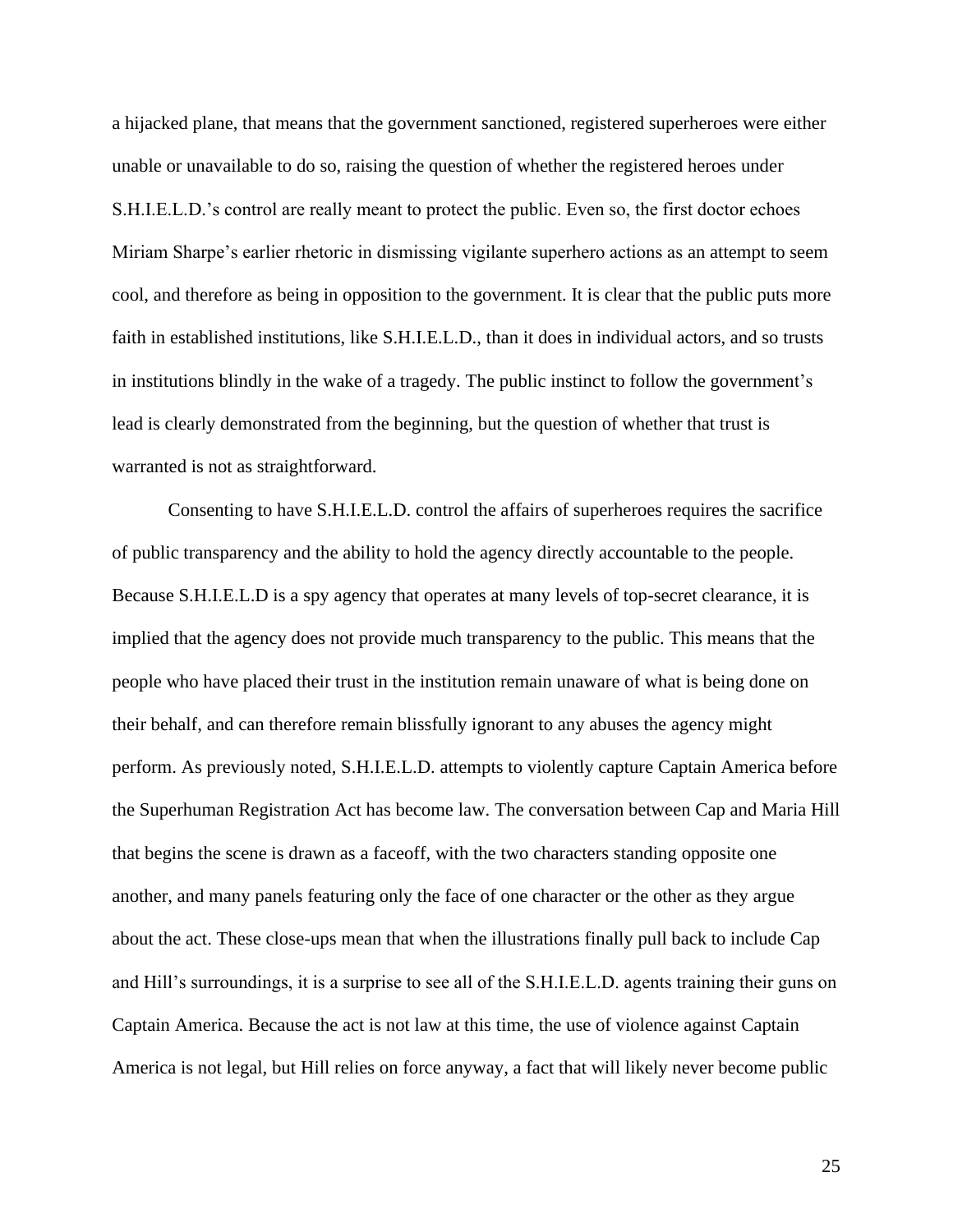because of S.H.I.E.L.D.'s lack of transparency. Throughout the comics, the agency continues to support extreme measures in enforcing registration, including the use of supervillains as a police force to bring in unregistered heroes. As far as the comics show, the public does not learn of these actions and continues to put their trust in S.H.I.E.L.D. and the rest of the government, which it may be more hesitant to do if it knew the full extent of S.H.I.E.L.D.'s actions. This lack of knowledge allows the public to maintain the belief that they have made the correct choice in supporting superhero accountability to the government, a belief that parallels those held by the American public after 9/11.

One of the reasons that the U.S. government was able to fight the questionable War on Terror with the support of the American public was because the focus on security meant that much of that war was carried out without public transparency. Because the American people believe in the social contract upon which their government is founded, there is an implicit trust that even secret government agencies are working in the nation's best interest. In his essay "Zero Dark Democracy," Timothy Melley argues that Americans are able to create their own fantasies surrounding covert government action: "One of the most important consequences of state secrecy is that citizens have limited ways to observe their own foreign policy — and thus narrative fictions come to dominate our thinking about this policy" (19). Melley's idea about the role of state secrecy is demonstrated by the government's ability to wage a war based on the presence of WMDs in Iraq for which they had no proof, and by the CIA's use of "enhanced interrogation" that violated domestic and international law. The American public was not initially aware of either of these things, and so maintained the belief that the conflicts in Iraq and Afghanistan were being fought for valid security reasons and according to American laws and principles. Similarly, the people of the Marvel universe believe that the government is registering superheroes to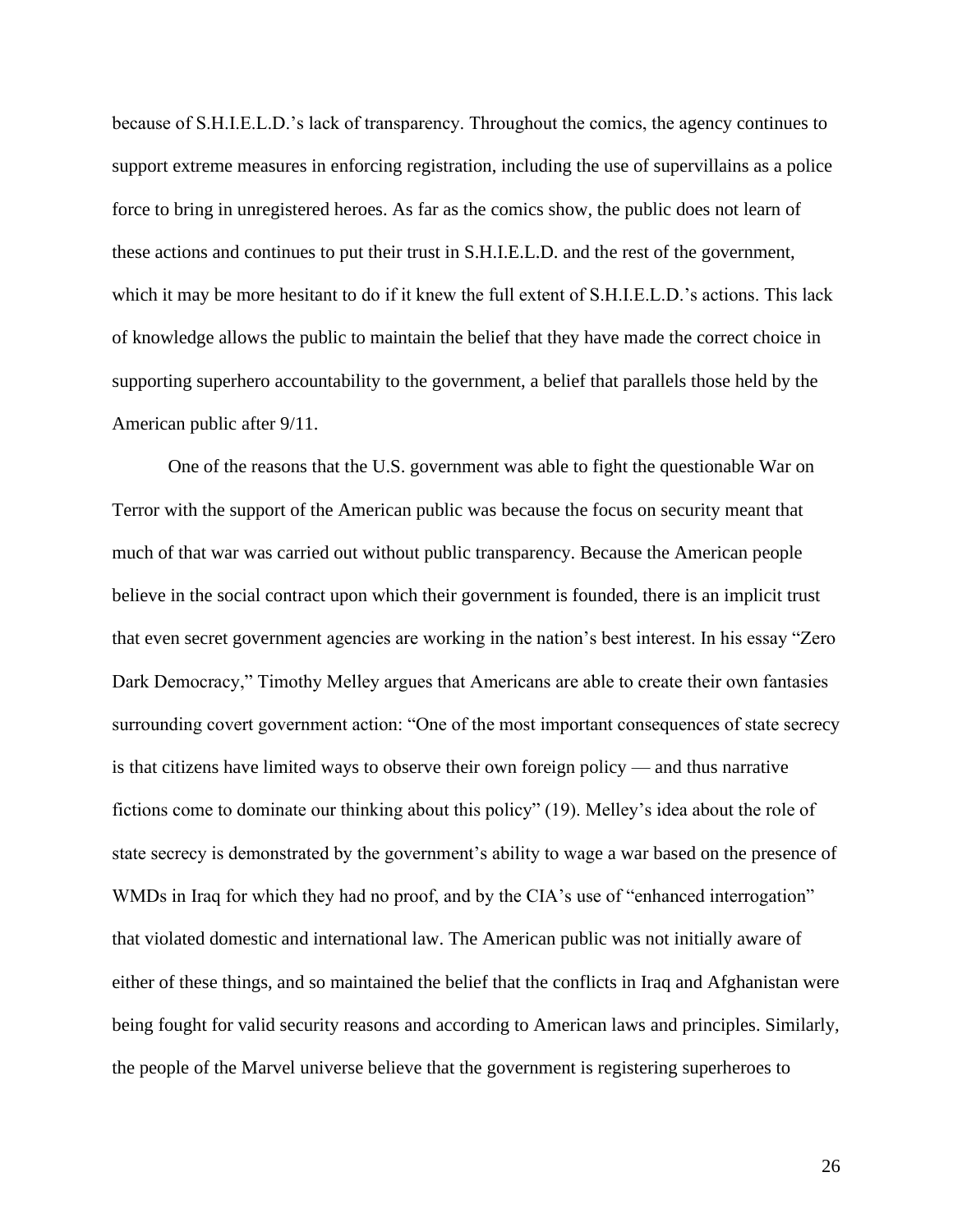protect the public, rather than to gain a monopoly on legitimate violence, and that they are using approved of measures, rather than excessive force and corrupt allies. This lack of transparency means that, while the pro-registration forces think they are making themselves more accountable to the public, they have instead made themselves beholden to an agency that is able to abuse public trust.

Despite the disagreement about government control comprising a great deal of the ideological battle in the *Civil War* storyline, all the superheroes broadly believe in accountability to the people, although their perspectives differ on what form that accountability takes. The proregistration superheroes think that, in Iron Man's words, "Becoming public employees makes perfect sense if it helps people sleep a little easier" (No. 1, 19). Essentially, their argument is that being accountable to the people means obeying public will and making all of their actions publicly known. Those who oppose registration, on the other contrary, agree with Captain America when he says, "Super heroes need to stay above that stuff [politics] or Washington starts telling us who the super-villains are" (23). Cap's words immediately prove prescient, as the government spends the remainder of the comics vilifying Cap himself. In the second issue of *Civil War*, the Young Avengers are arrested by S.H.I.E.L.D., and the arresting agent asks them, "You see what happens when you try to be some big bad vigilante like your buddy, Captain America?" (No. 2, 12). It takes very little time for the government to go from wanting Cap to help them register heroes, to holding him up as an example of a villain. Fans of Marvel Comics are accustomed to viewing Captain America as "an example of the personal virtues that philosophers since ancient times have put forward as defining personal excellence, as well as the ideals and principles upon which the United States was founded" (White vii). If this symbol of virtue is the kind of person whom the government deems a villain, then Cap's skepticism about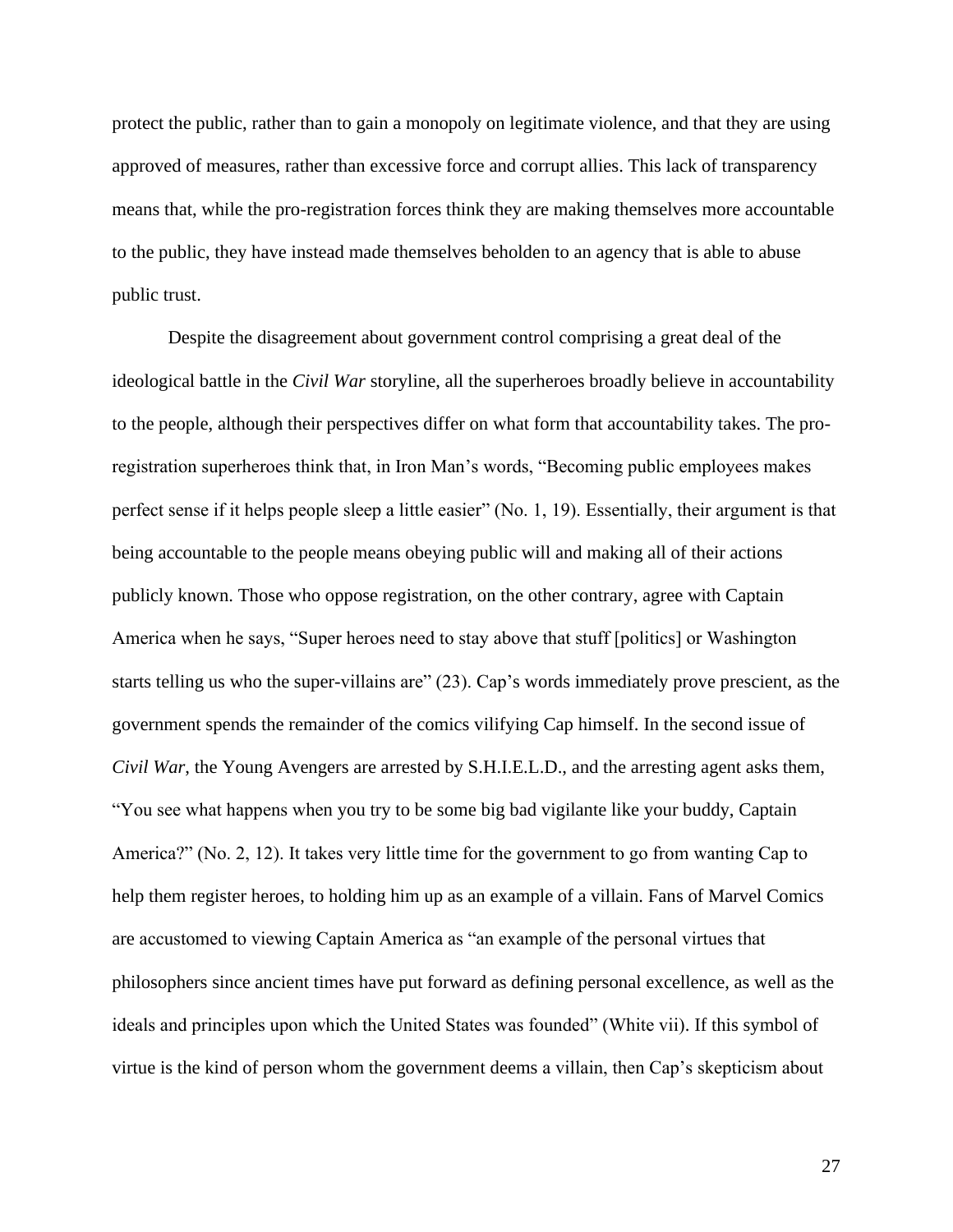government accountability is justifiable. From this perspective, making superheroes beholden to another institution does not inherently mean that they will act more responsibly, only that their actions will be dictated by others.

Another large part of the debate between the two sides is the matter of secret identities and the sacrifice of privacy. Registering means the surrender of their secret identities for many of the superheroes, and while some argue that being public is not a big deal, Spider-Man retorts, "Yeah, well…not until that day I come home and find my wife impaled on an octopus arm and the woman who raised me begging for her life" (No. 1, 20). If, as Matthew J. Costello argues, the duality of superhero and secret identities represents "the tension between public and private," then the Superhuman Registration Act can be read as forcing superheroes to give up their privacy in the same way all Americans did after 9/11 (*Secret Identity Crisis* 20). As previously noted, many scholars see an obvious connection between the Superhuman Registration Act and the Patriot Act, and thereby between the liberties that the superheroes and the American people are forced to give up. The superheroes who have relied on their secret identities for privacy feel the same conflicted feelings that many Americans did in the wake of 9/11, as both the characters and readers feel the "contradictory desires for both freedom and security" (Langley 70). Readers are thus able to identify with the superheroes who question the notion of government accountability. Additionally, in order for superheroes to be held accountable by the public, they must relinquish their right to be part of that public through the use of their secret identities. Compromising their liberties is just one way in which the choice the superheroes must make about accountability relates to the American public's situation post-9/11.

The ideological opposition represented by the pro- and anti-registration camps also mirrors the changing relationship between the American people and the government after 9/11.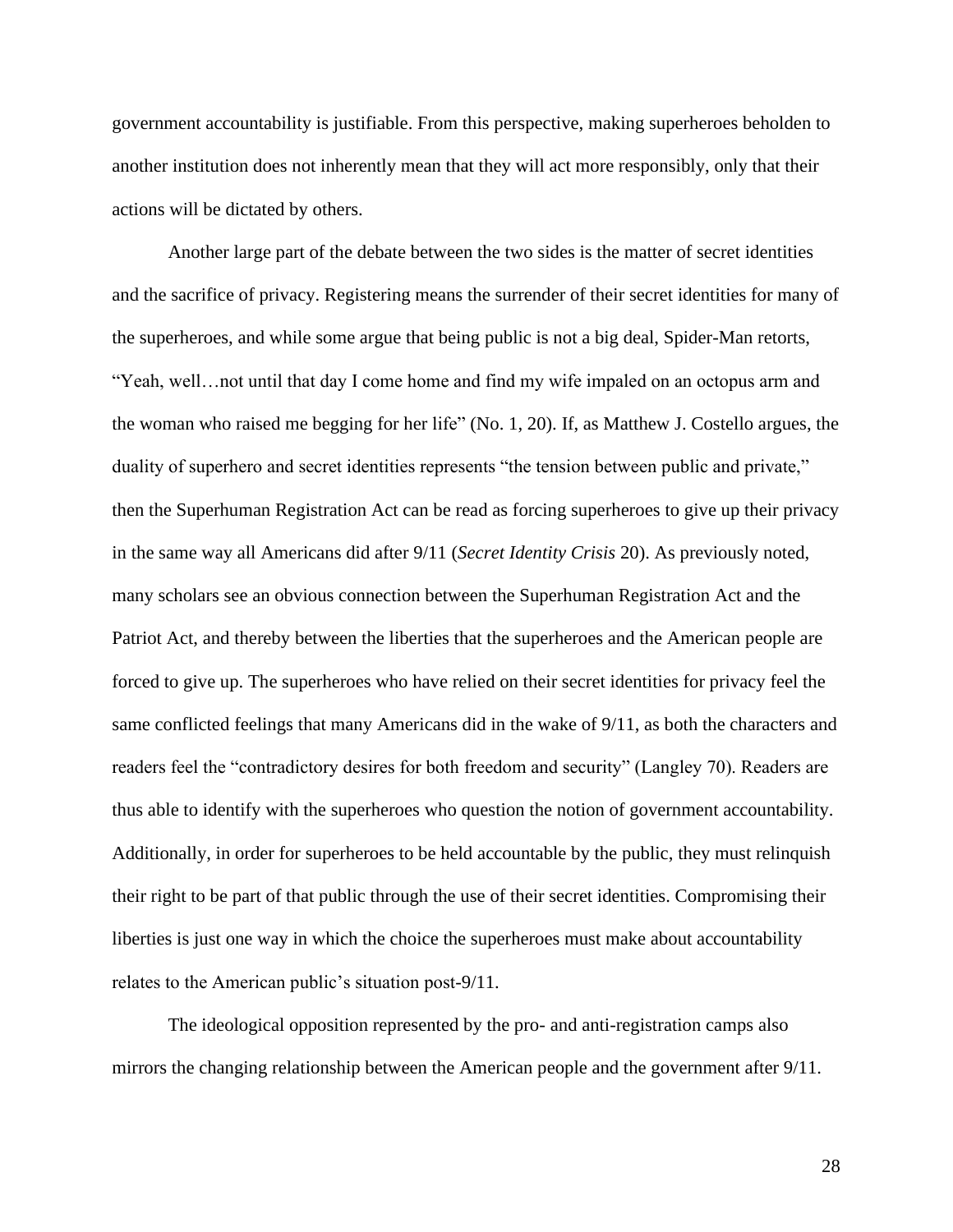Immediately following the terrorist attacks, there was widespread support for the U.S. government. President Bush's approval ratings reached a record high for a seated president in the years following 9/11, and a majority of the American public supported the decision to use force in Iraq and to give up liberties in order to protect against terrorism (Moore "Bush Job Approval," Newport, "Which Freedoms"). This real-world response to national tragedy can explain why in the *Civil War* comics, the public is quick to put their trust in the government and some superheroes are willing to serve as a soldier-like force and surrender some of their liberties. As time passed after the terrorist attacks, however, public support for Bush and the measures he passed in response to the attacks steadily declined. Not only was Bush blamed for a failing economy, but the public slowly became aware that the stated reason for going to Iraq, that the country possessed weapons of mass destruction, was false, and people began to feel that measures like the Patriot Act went too far in curtailing civil liberties (Jones). The superheroes who oppose registration have the foresight that the American people did not post-9/11, and suspect that the government cannot be trusted to do what is best, nor to be transparent with its citizens about exactly what they are doing. Team Iron Man, therefore, can be viewed as representing the hope for the American government that people had after 9/11, while team Captain America represents the stance people began to take once faith in the government had dissipated.

While this post-9/11 reading shows that Captain America's team has the perspective borne out by immediate political history, the comics refuse an easy resolution for either side, suggesting that there is no infallible answer for the issue of public accountability. During the final confrontation between Iron Man and Captain America, the latter gains the upper hand and seems poised to kill his one-time friend before he is tackled by a group of civilians. Immediately,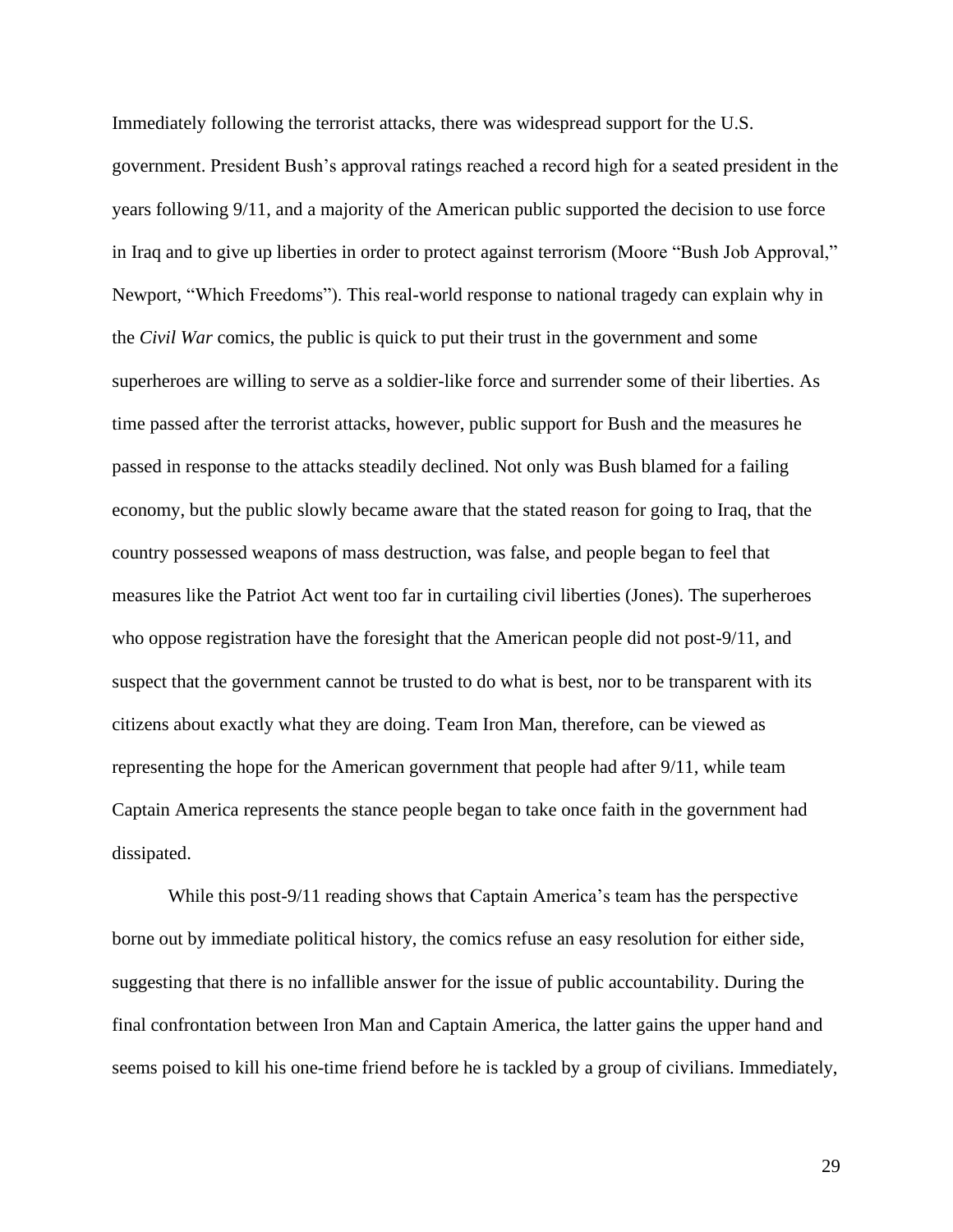Cap realizes that his team may be winning the physical fight, but they have lost the ideological argument. In explaining his choice to surrender to the other heroes on his team, Cap says, "They're right. We're not fighting for the people anymore, Falcon…Look at us. We're just fighting" (No. 7, 19). Because Captain America's surrender is prompted by civilian intervention, the public desire for superhero accountability to the government appears to win out. When Captain America is assassinated on his way to face trial in *The Death of Captain America*, however, his death is reported as that of a hero and Tony Stark expresses regret that the civil war led to his friend's death, saying, "You can't think I wanted any of this" (Brubaker No. 2, 4). Cap is killed when in the custody of the Department of Justice, surrounded by police officers. Even though Tony never intended for people to die in his fight for registration, the circumstances of Cap's death suggest that the government is incapable of protecting its people, even when superhero registration with the government has been agreed upon. The *Civil War* storyline therefore concludes that the public must rely on the government to impose accountability, but that the government is not accountable for its failure to protect its citizens.

The support that Iron Man and other heroes show for superhero accountability to the government is motivated by good intentions, as they want to obey the will of the people. The government, however, uses the registration act as a means to secure their monopoly on the legitimate use of violence, and abuses S.H.I.E.L.D.'s lack of transparency through its use of extreme measures to obtain its ends. Furthermore, Captain America and the anti-registration heroes' perspective aligns with that of the American people once they began to question measures like the War on Terror and the Patriot Act. Thus, although Captain America surrenders to Iron Man, his skepticism of the government is presented as not only justifiable, but necessary.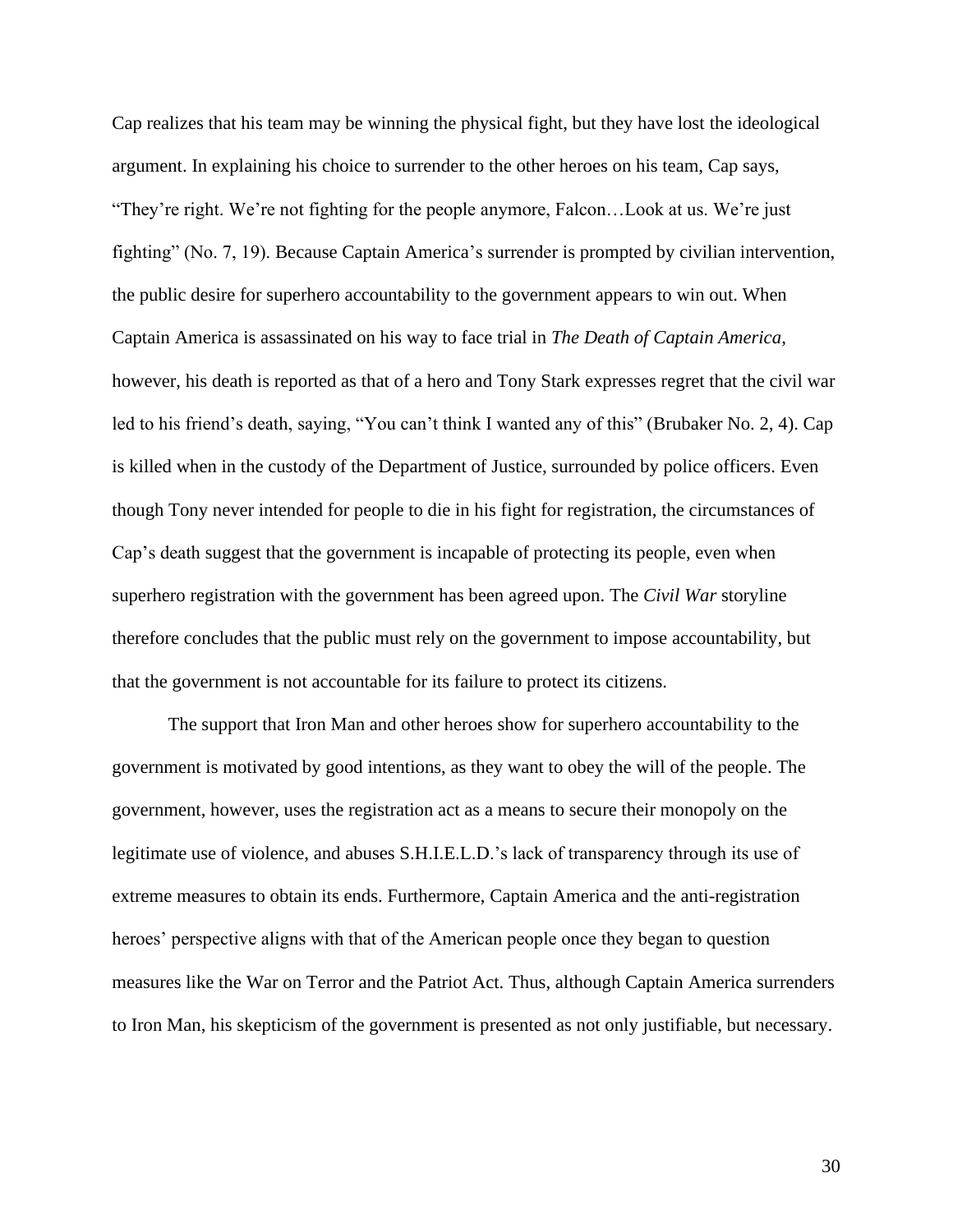#### **Morality: Extreme Measures and Heroic Surrender**

Beyond the relations of the two superhero teams to the government and the public, the increasingly questionable actions undertaken by the heroes themselves confirm Captain America's claim to the moral high ground. As both Iron Man and Captain America use dirty tactics and escalate the violence used against one another, it becomes unclear whether they are really fighting for their stated causes, either for or against the Superhuman Registration Act, or merely fighting to assert their power and win. In showing how a war that begins as virtuous can devolve into endless violence, *Civil War* mirrors the progression of the wars fought in Afghanistan and Iraq in the wake of 9/11, the supposed causes of which changed multiple times and which went on for far longer than expected. The comics are therefore able to expose the reality behind the narrative that convinced many Americans that war was necessary, and to celebrate Captain America as the one to bring an end to the pointless violence.

Iron Man's team, which claims to be fighting for the benefit of the people and operates with government backing, uses increasingly extreme measures to bring in the unregistered heroes, raising the question of whether those measures are being take in defense of their ideology or for more self-serving purposes. As previously stated, the use of excessive force begins with S.H.I.E.L.D.'s attempt to detain Captain America before the Superhuman Registration Act is passed, meaning that unlawful violence is first used against him. Once the act is passed and the use of force against unregistered heroes becomes legal, Iron Man and his allies push this legality to its limits. In one battle between the two sides, the pro-registration forces employ a clone of Thor, the god of thunder, who behaves erratically and kills Goliath, one of Cap's allies. Goliath's death is portrayed as morally ambiguous, as it causes heroes from both teams to switch sides. It is, however, the only major superhero death of the crossover issues, making it a significant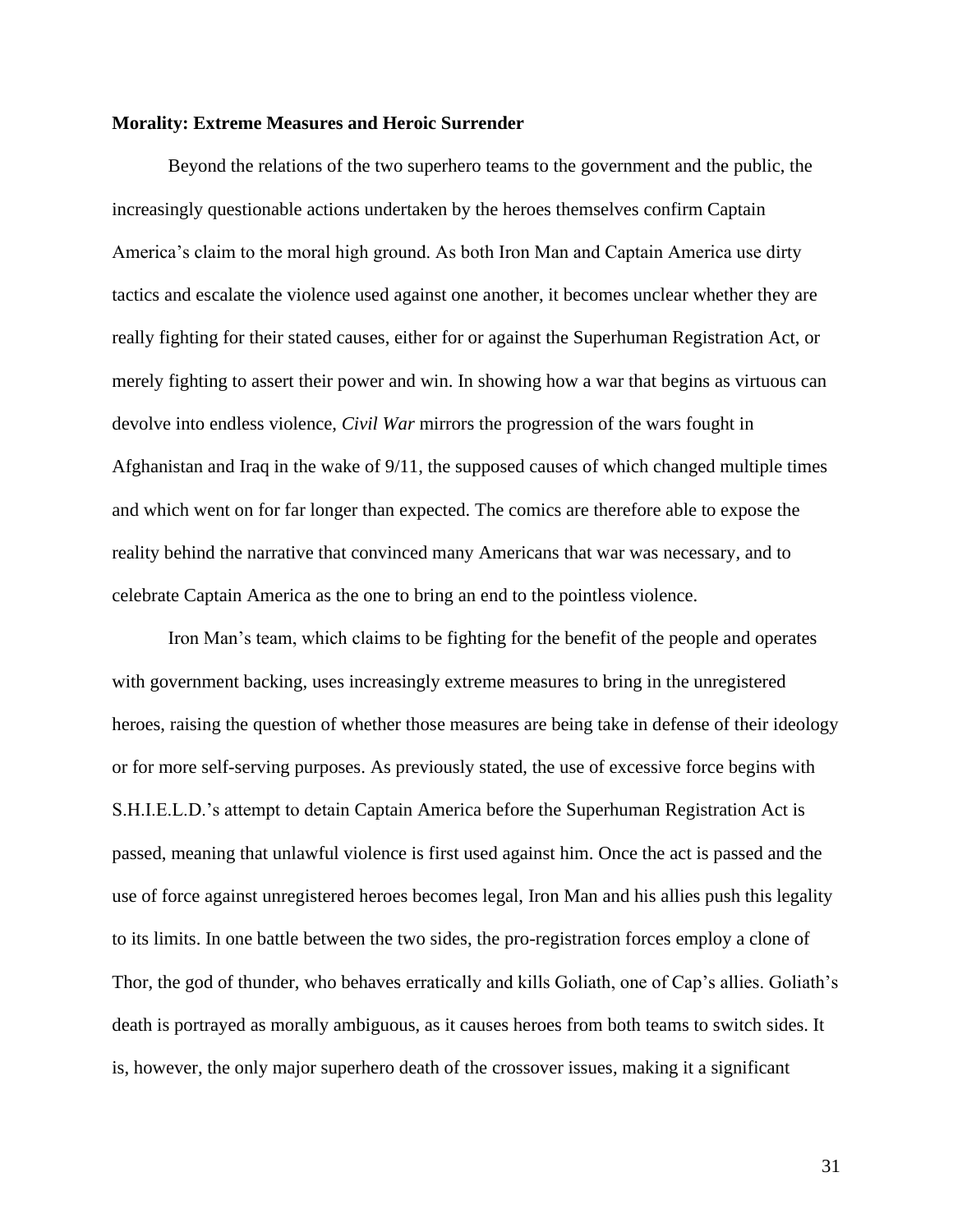moment. The death is justified by some in its aftermath, as Miriam Sharpe says, "Goliath knew what he was doing. He was breaking a law designed to save people's lives. If he'd only gone legitimate, he'd still be alive" (Millar No. 4, 18). On the other contrary, though, some of the proregistration heroes begin to question Tony Stark's motives, noting that "Tony had been holding onto that strand of Thor's hair since the first meeting of the Avengers," and questioning "What kind of man combs his furniture for hair follicles and skin cells?" (14). The subtext of this conversation is that Tony was too willing to push the limits of not only what is legal, but what is morally acceptable, in cloning a god without fully understanding the possible repercussions. Despite these doubts about Tony's character, he never faces punishment and is, in fact, promoted to head of S.H.I.E.L.D. at the end of the comics. Thus, the violence utilized by the proregistration forces, though technically legitimate, raises questions about the morality of different forms of violence and whether the ends justify the means.

These same questions arose about some of the techniques used in the post-9/11 conflicts by the United States that seemed unwarranted and were controversial among those involved. The initial U.S. invasion of Iraq was promoted with the use of "shock and awe," a technique through which the U.S. military would demonstrate such extreme power so as to dissuade the enemy from fighting back. This strategy became possible because of the technological innovation of precision guided weapons, but it was not universally supported. One news source reported that "one senior official called it a bunch of bull," and media reporting, especially abroad, took a largely negative view toward the shock and awe campaign (Chan, Ullman). The United States thus alienated some of its allies and its own people through the controversial way in which it deployed its military capabilities, in much the same way that Tony Stark alienates certain allies through the violent use of Thor's clone. Additionally, after the successful initial invasion, the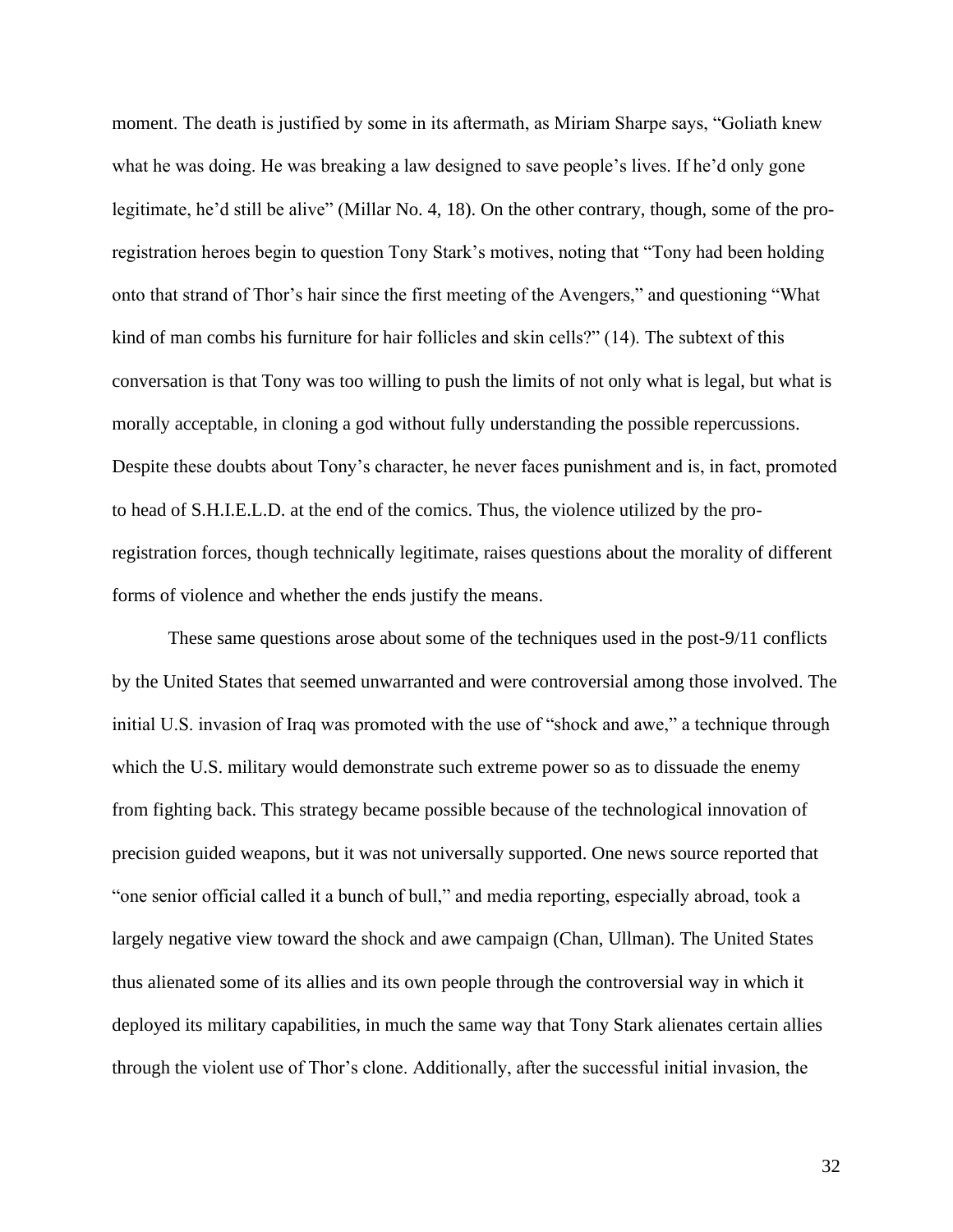U.S.'s goal shifted from overthrowing Saddam Hussein's government to trying to convince "the Iraqi people to support the newly elected government and its policies" (Sepp 217). Despite this change in objective, it took "three irrecoverable years for the US military to move away from the doctrine of 'shock and awe', to begin seeking to convert 'hearts and minds' to their cause" (218). The U.S.'s moral objective went unmet for years because of a continued dependence on violent tactics, in a similar way to how S.H.I.E.L.D. initiated illegal violence against Captain America without allowing for the possibility of negotiation or ideological debate. The actions of the proregistration forces in *Civil War* therefore highlight the way that contentious actions can damage the objective in a supposedly virtuous war.

The parallels between the dubious measures used during the superhero war and the War on Terror, and their consequences, can be seen even more clearly in the use of the Negative Zone prison as an allegory for Guantanamo Bay Prison in Cuba. The Negative Zone is a universe that exists parallel to the Marvel Comics universe, and during *Civil War*, Iron Man and his allies construct a prison within the Negative Zone to hold unregistered superheroes who refuse to comply. In J. Michael Straczynski's *The Amazing Spider-Man #535*, Peter Parker demands to see the Negative Zone prison, whereupon he learns that if the heroes being held captive never register, they will remain in that prison "for the rest of their natural lives" (10). Peter also protests that the heroes were not allowed their right to a fair trial, to which Tony Stark replies, "This place is not on American soil… Once non-registrants come here, they're legal nonentities" (11). The language used in the comic clearly parallels the language used to justify the indefinite detainment and use of torture of prisoners in Guantanamo Bay, which holds a U.S. naval base but is considered outside of U.S. legal jurisdiction. Shortly following Peter Parker's visit to the Negative Zone, Millar's crossover issues show Spider-Man defecting from the pro-registration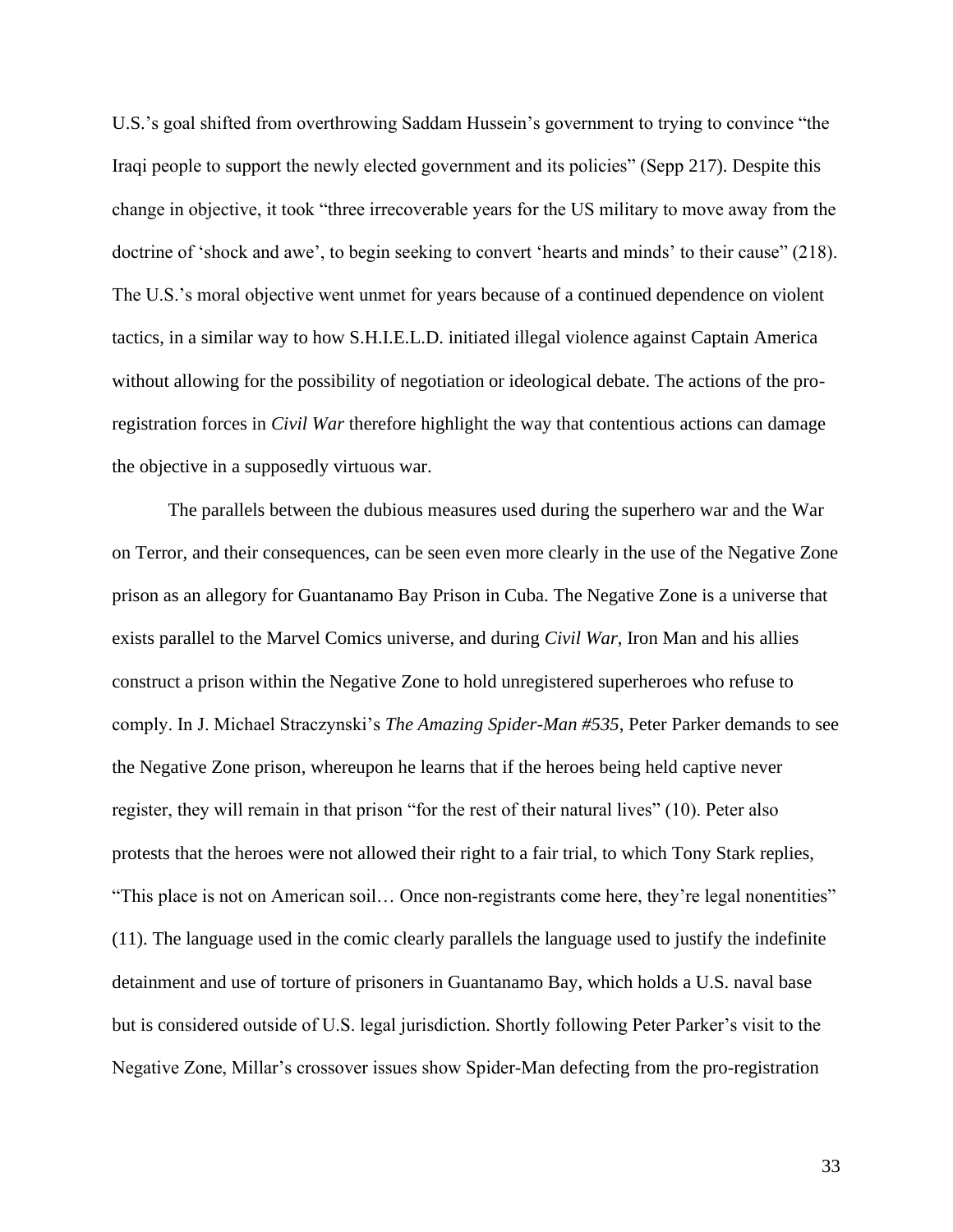team and citing the Negative Zone prison as one of his reasons for doing so (No. 5, 4). Similarly, in the midst of the War on Terror, U.S. diplomats reported that "U.S. treatment of detainees at Guantanamo Bay, Abu Ghraib and elsewhere is the single most important motivating factor for T/FFs [foreign jihadists] travelling to Iraq" ("06KUWAIT913"). In the case of both the real world and the comics, actions undertaken to promote one cause actually led people to support the opposing cause. The Negative Zone allegory demonstrates how technically legal actions can still undermine a war if they are perceived to be unjust or immoral.

While the pro-registration side of the conflict most clearly parallels the failings of the U.S. government during the War on Terror, the anti-registration heroes are not immune to error. While Captain America's team never causes the death of another hero, Cap himself is shown sacrificing his principles in order to gain the upper hand in a fight. As a character, Captain America has always been committed to honor, and therefore "shown an extraordinary dedication to fair play, including observing rules of engagement, showing mercy to prisoners, and keeping his word" (White 92). Yet, in his fights with Iron Man throughout *Civil War*, Cap relies on lies, trickery, and attacking from behind in order to gain the advantage. The first time that the two warring heroes meet after Cap has gone underground, Iron Man tries to reason with his friend before extending his hand to shake. Four panels then show close-ups that cut from Captain America's eyes, to Iron Man's hand, back to Cap, then to the S.H.I.E.L.D. helicopters flying overhead. The focus on Captain America's gaze on Iron Man's hand appears to indicate that he is considering whether or not to accept the handshake, which he proceeds to do. A panel at the bottom of that same page, however, reveals that Captain America planted a device on Iron Man's glove that disables the Iron Man suit. (No. 3, 14). Once Cap's true motives are revealed in this scene, it becomes clear that the close-up panels showed the planning of Cap's deception, and that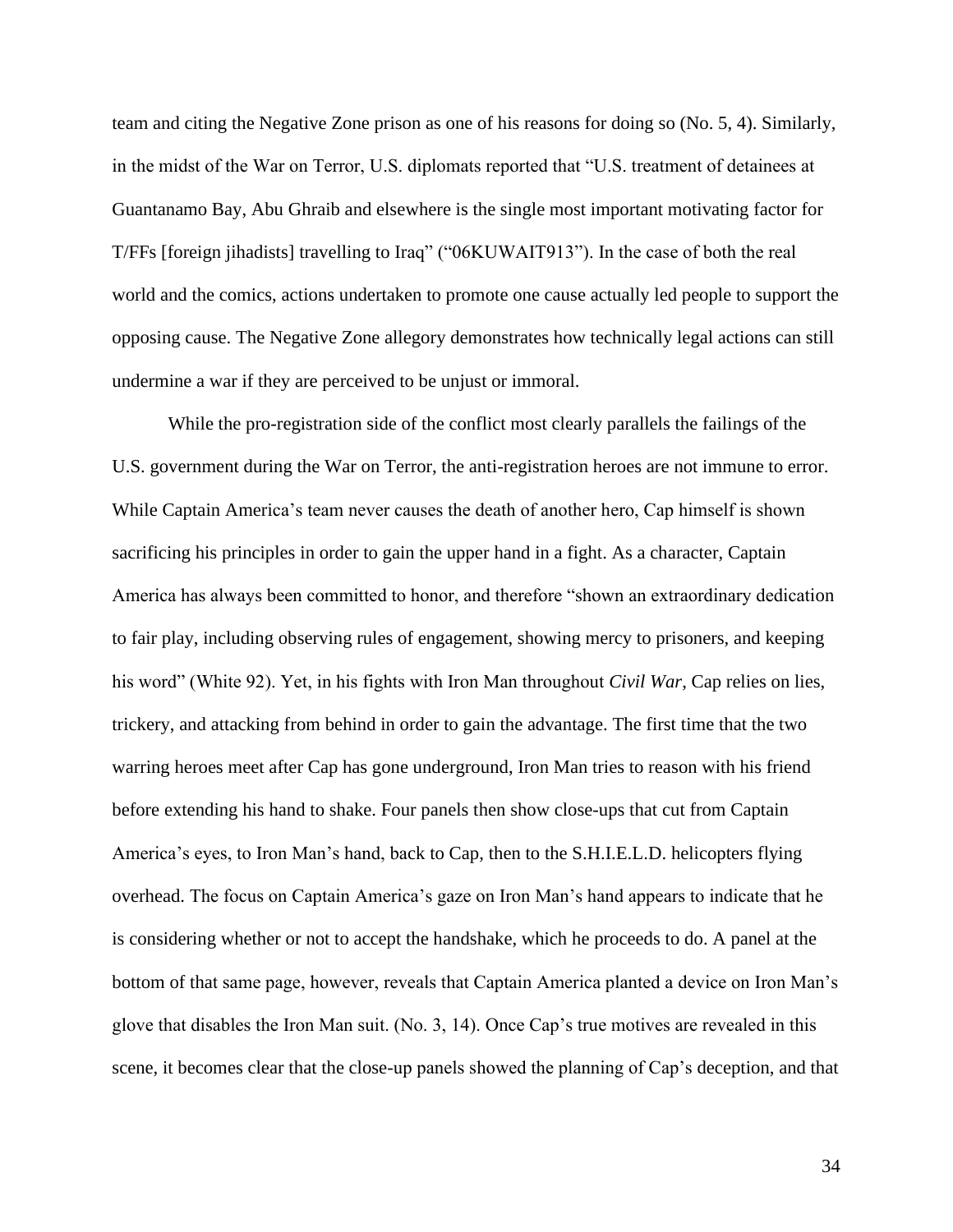the S.H.I.E.L.D. helicopters were a symbol of what he is fighting against using these tactics. What Tony Stark intends as a genuine show of friendship and compromise, Captain America uses as an opportunity for foul play, something that is against his traditional values. While Cap's actions are nowhere near as extreme as Iron Man's, he does discard his principles, a factor that eventually contributes to his surrender.

Captain America and his allies lose sight of the cause for which they are fighting throughout the comics, in much the same way that the supposed cause for the Iraq War shifted as previous reasoning became invalid. Once Cap has overpowered Iron Man in their final battle, a panel depicts him holding his shield above his head, as though he is prepared to strike a death blow. To see Captain America so close to murdering a former friend is a shocking image, but before he can do so, a group of police officers, firefighters, and EMTs intervene, leading Cap to protest, "Let me go! Please, I don't want to hurt you…" One of the civilians restraining Cap retorts, "Don't want to hurt us? Are you trying to be funny?" (No. 7, 18). This prompts Cap to realize that, although he had intended to protect the public by opposing registration, the war with Iron Man has prevented him from doing so, and he surrenders. Cap's allies are not as quick to see his point of view, as one hero protests, "We were beating them, man. We were winning back there" (20). Despite having lost sight of what they were fighting for, the anti-registration heroes continued to justify their use of violence on the faith that, if they were to defeat the proregistration heroes in a physical battle, the ideological battle would also somehow be won. A similar phenomenon occurred during the Iraq War, as "cause and effect dissolved comfortably into one another, such that the effect of the war — discovery of WMDs and proof that Saddam was supporting terrorists set to use them — would justify faith in its cause" (Nadel 128). By blindly trusting that violence will bring about justification of its use, both the anti-registration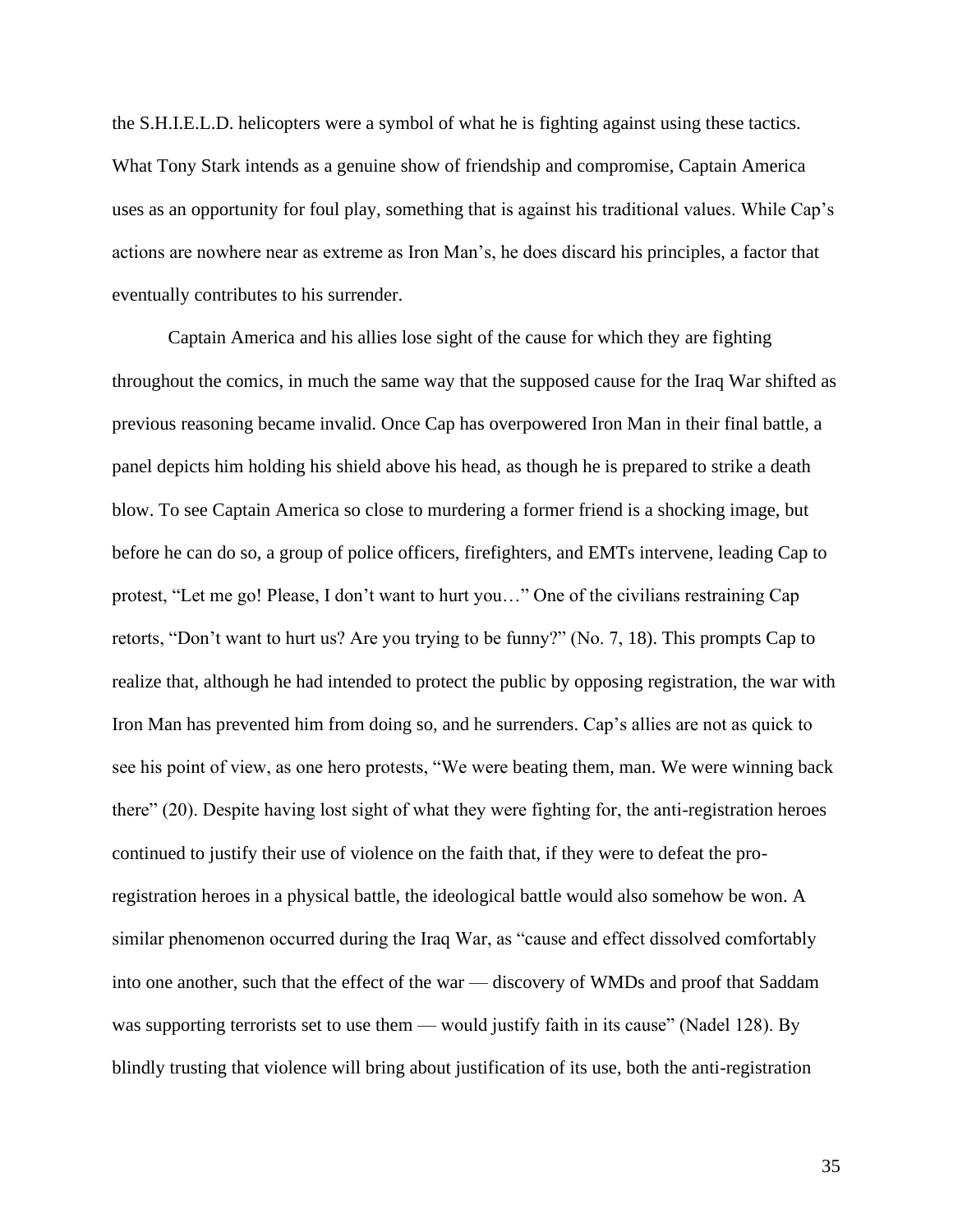heroes and the U.S. government perpetuated the endless cycle of violence. Thus, what began as a virtuous war based on opposing ideologies was corrupted by extreme measures and unclear causes on both sides, reflecting the distressing realities of a War on Terror that the American people initially supported.

Captain America's ability to stop the violence between the two sides means that, although Iron Man's team is technically victorious, Cap is portrayed as the most heroic character. Travis Langley's conception of *Civil War* as a struggle between freedom and security means that, "For either side to beat the other outright would require them to break the other heroes. It would require a villainous act… Quite possibly the only way for either side to end the story heroically was to give up while winning a melee, which is exactly what Captain America does" (73). Not only does Cap overcome his temptation to kill Iron Man, but his surrender means that no other superhero will be put in the position to commit a villainous act against a fellow hero. Cap's surrender therefore puts an end to the same kind of cycle of violence that perpetuated the War on Terror, and prevents the superheroes from continuing down the path of never-ending war that America took after 9/11. Additionally, while Cap is vilified by the government and the public for much of *Civil War*, his death confirms his identity as a selfless and admirable hero. While Cap is following a police officer into the court house where he will face trial, he spots the red dot of a sniper rifle on the policeman's back. Even though he is handcuffed and weakened from battle, he throws himself against the police officer, taking the sniper's bullet in the man's stead. The Red Skull, who planned the assassination, says that "this is exactly how we meant for it to play out," implying that he knew Cap would sacrifice his own life in order to save someone else (Brubaker No. 1, 14). Thus, despite Cap's use of questionable tactics during the superhuman conflict, his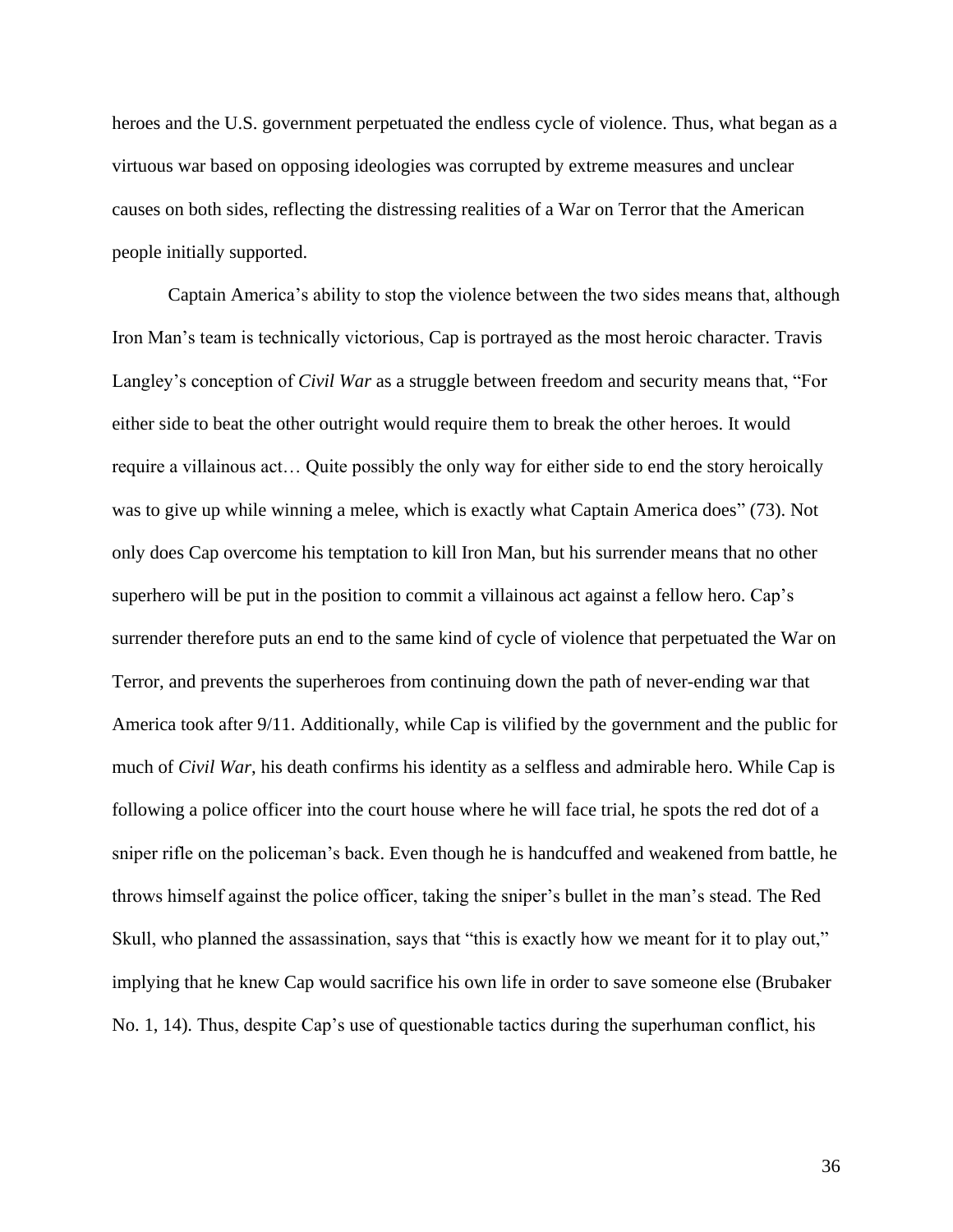heroism is confirmed in his surrender and death, as he sacrifices both his battle and his life in order to ensure that others will not have to do the same.

When superheroes fight one another, it is inevitable that acts of violence will be perpetuated by and against beloved characters, and that heroic characters will be vilified, just as trusted government institutions started to be during the War on Terror. Iron Man's team may have the support of the people, but the use of measures like Thor's clone and the Negative Zone prison mirror American measures that went too far during the War on Terror, and thus undermine the pro-registration stance. Captain America's team also relies too heavily on violence in what should be an ideological battle, but Cap is able to see that and puts an end to it. The pro-registration team ends up victorious, with registration as law and Tony Stark as the head of S.H.I.E.L.D., but they are not portrayed as having the moral high ground. The comics show that, while the techniques used by pro-registration heroes and the U.S. government may be successful, that does not make them right. A storyline that revolves around violence between two teams of superheroes ends with a condemnation of violence, as it is only through its renunciation that Captain America is able to bring an end to the war, and its use leads to the death of the one truly heroic character in *Civil War*.

## **Conclusion**

The *Civil War* comics were released under the tagline, "Whose Side Are You On?' but they offer no simple answers to that question. The result is that the comics are able to depict and critique the reality behind the binary narrative that was created after 9/11, positioning Americans and those who believed in liberty as good, and terrorists and anyone who aided them as bad. Because the superhero civil war is divided along the lines of those we support the Superhuman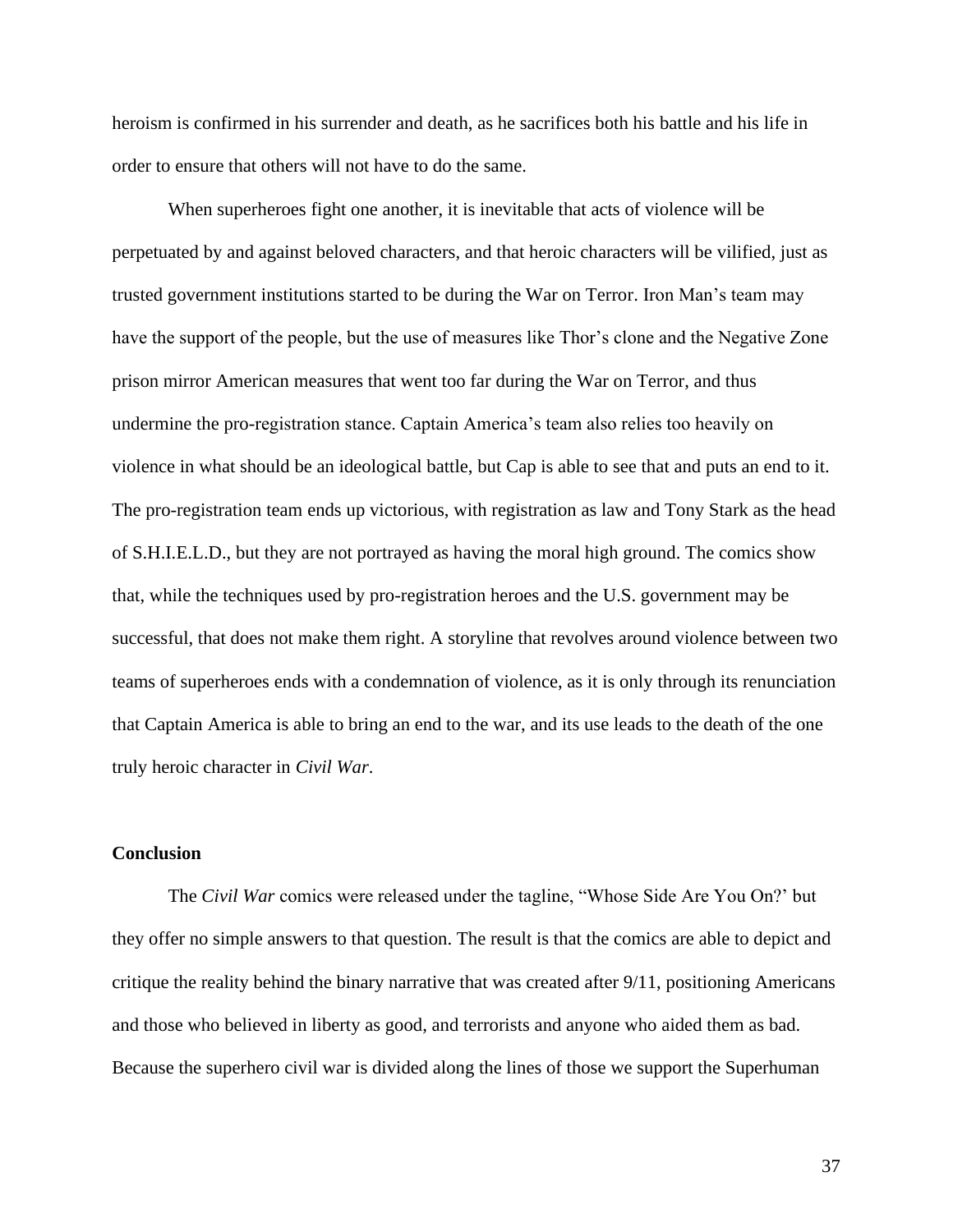Registration Act and those who oppose it, it seems as though it should be a clear-cut argument, similar to the one that existed post-9/11. By having heroes fight against one another, however, the storyline upends the traditional superhero narrative where good and evil exist clearly in opposition to one another. Instead, the reader is forced to confront the fact that characters who are expected to do good are capable of carrying out immoral actions and pursuing ulterior motives, all while claiming to fight on behalf of the people. The comics depict the complex reality of a supposedly straightforward conflict that clearly mirrors the War on Terror, and in doing so disrupts the simple narratives that were created by the state post-9/11 in order to maintain the support of the public.

The issues of accountability and morality were especially prevalent in American society immediately following 9/11, but they have continued to be relevant for many years after, especially in the context of the continuing War on Terror. *Civil War* focuses on the domestic implications of these issues, as the American superheroes take on the allegorical role of the foreign terrorists. While elements like the Negative Zone gesture towards the international conflict that began after 9/11, the comics never address it directly. When *Captain America: Civil War* is viewed in conjunction with its comics source, then, it can provide the globalist perspective that is missing from the comics in the way it expands upon the themes of accountability and morality.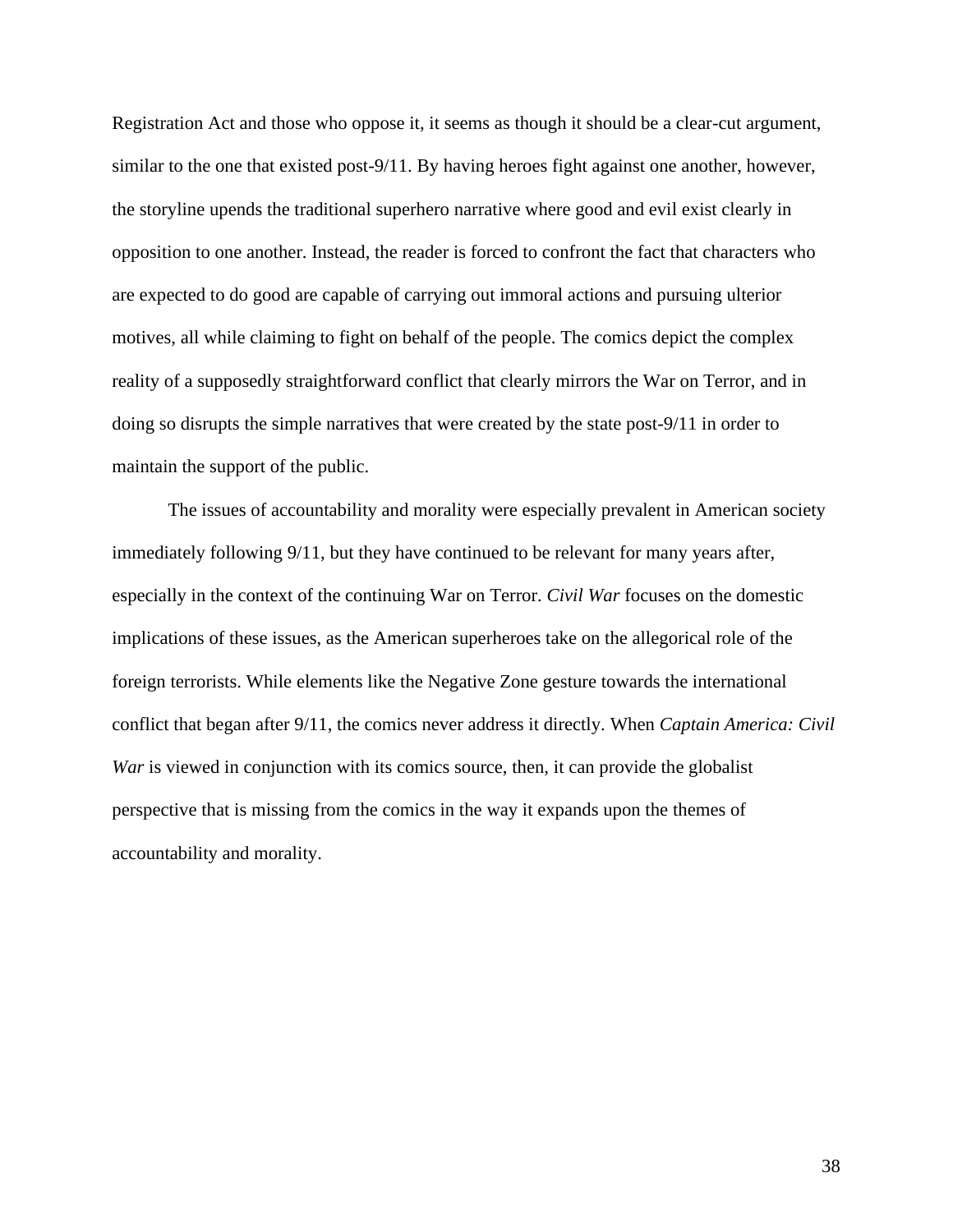#### **Chapter 3**

# **"We're Still Friends, Right?": International Accountability and the Morality of Revenge in**  *Captain America: Civil War*

## **Introduction**

The *Civil War* comics were published from 2006 to 2007, still relatively close to the attacks of 9/11 and in the midst of the wars in Iraq and Afghanistan, meaning that they were very much of their time in addressing those events. In the year following the conclusion of the *Civil War* comic storyline, Marvel Studios launched the Marvel Cinematic Universe (MCU) with the release of *Iron Man* (2008). It was eight years into this cinematic project, after the individual superheroes had already teamed up twice, that the heroes turned against one another in *Captain America: Civil War* (2016), directed by Anthony and Joe Russo. Not only was the film much more distanced from 9/11 and its immediate aftermath, but it had to fit into the overarching plot and planned phases of the Marvel films, meaning that it could not be an exact adaptation of the event in the comics. As the head of Marvel Studios, Kevin Fiege, said before the release of the film: "This is the *Civil War* of the cinematic universe, which will be greatly inspired by the Civil War of the comic universe, but we have a very different continuity going on... It's not about the secret identity thing, as much as it is about, overall, who reports to who[m]" (Sciretta). Of course, the civil war of the comics also concerns the question of "who reports to who[m]," and both the film and the comics therefore raise questions about accountability and morality.

Despite sharing broad thematic categories, *Captain America: Civil War* does follow a markedly different storyline than its comic source. The film begins in Lagos, Nigeria, where some of the Avengers are carrying out a mission. Wanda Maximoff, the Scarlet Witch, tries to contain an explosion to protect the people near it, but inadvertently destroys a building, causing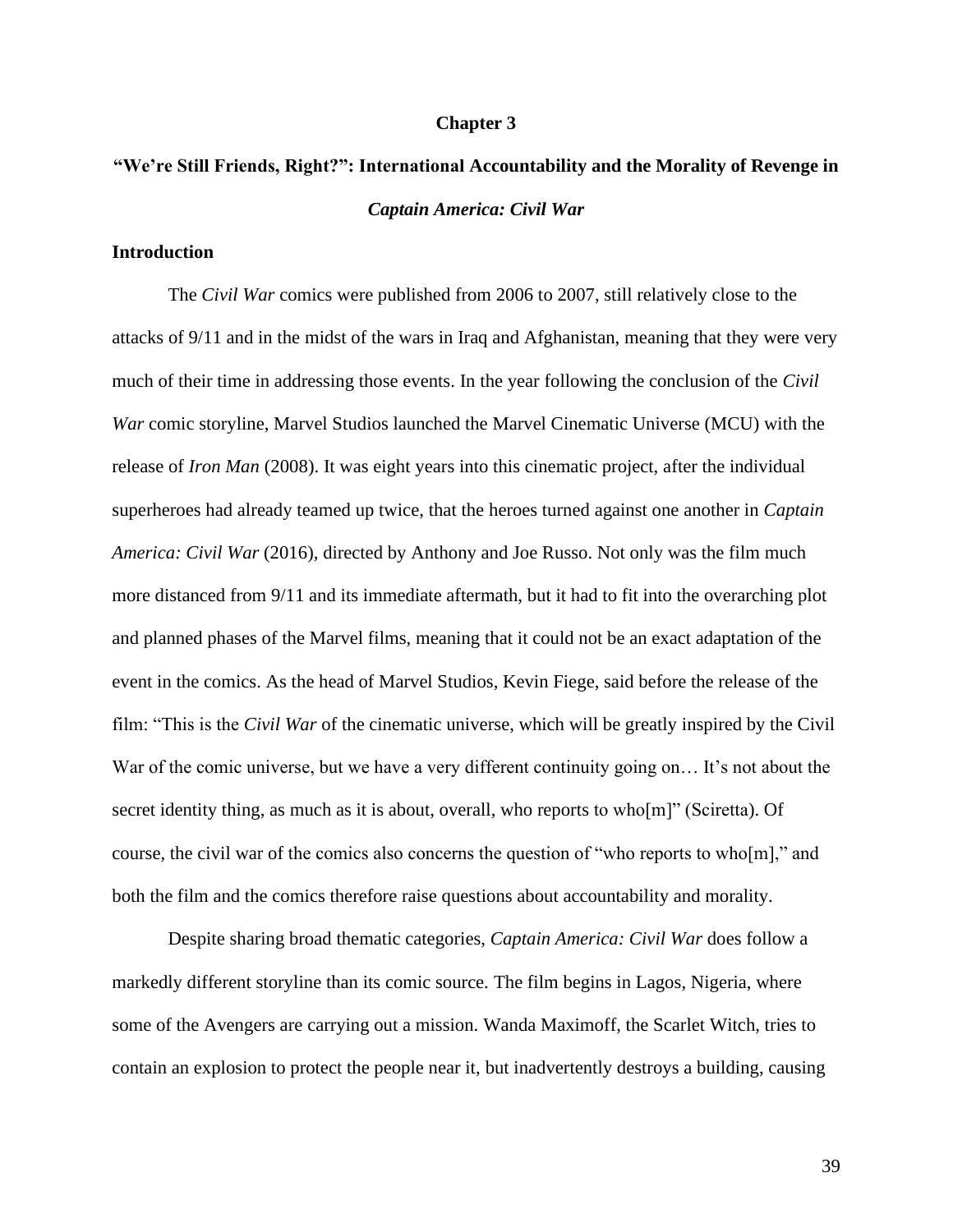numerous civilian death. In response to this event, and others from previous Marvel movies, Secretary of State Thaddeus Ross presents the Avengers with the Sokovia Accords, named after the fictional city that was destroyed in the fight between the Avengers and Ultron in the film *Avengers: Age of Ultron* (2015). The Accords are approved by all members of the UN and require that the Avengers now operate under the international organization. Tony Stark (Iron Man) and a few of the others agree to sign the Accords, while Steve Rogers (Captain America) and a couple of allies refuse. At the ratification of the Accords, Helmut Zemo, a non-superpowered man whose family was killed in Sokovia, creates an explosion at the UN. Zemo frames Bucky Barnes, Steve's oldest friend (who once operated as the brainwashed assassin the Winter Soldier), for the explosion. Steve dedicates himself to protecting Bucky, while Tony works with the government to bring in the heroes who have not signed the Accords. When Steve and Bucky suspect that Zemo is creating an army of super soldiers, Tony abandons the government to help them bring Zemo down. Instead, Zemo attempts to tear the Avengers apart by showing Tony that Bucky, while brainwashed, murdered Tony's parents. Tony attacks Steve and Bucky, and the three heroes fight. Tony is defeated and Cap goes to rescue his allies who have been detained before going into hiding. The film ends with the Avengers divided, and an uneasy understanding but unrepaired friendship between Steve and Tony.

The focus on personal relationships within the bigger civil war is a byproduct of the shift from comic to screen, but it also changes the thematic content of the movie. Additionally, whereas the comics came out as the public's initial perceptions of the War on Terror were changing, the movie was released years after many Americans had reified their negative view towards the American government's response to 9/11. The movie did not therefore play the same role as the comics in deconstructing the post-9/11 state fantasies. Instead, the film takes a more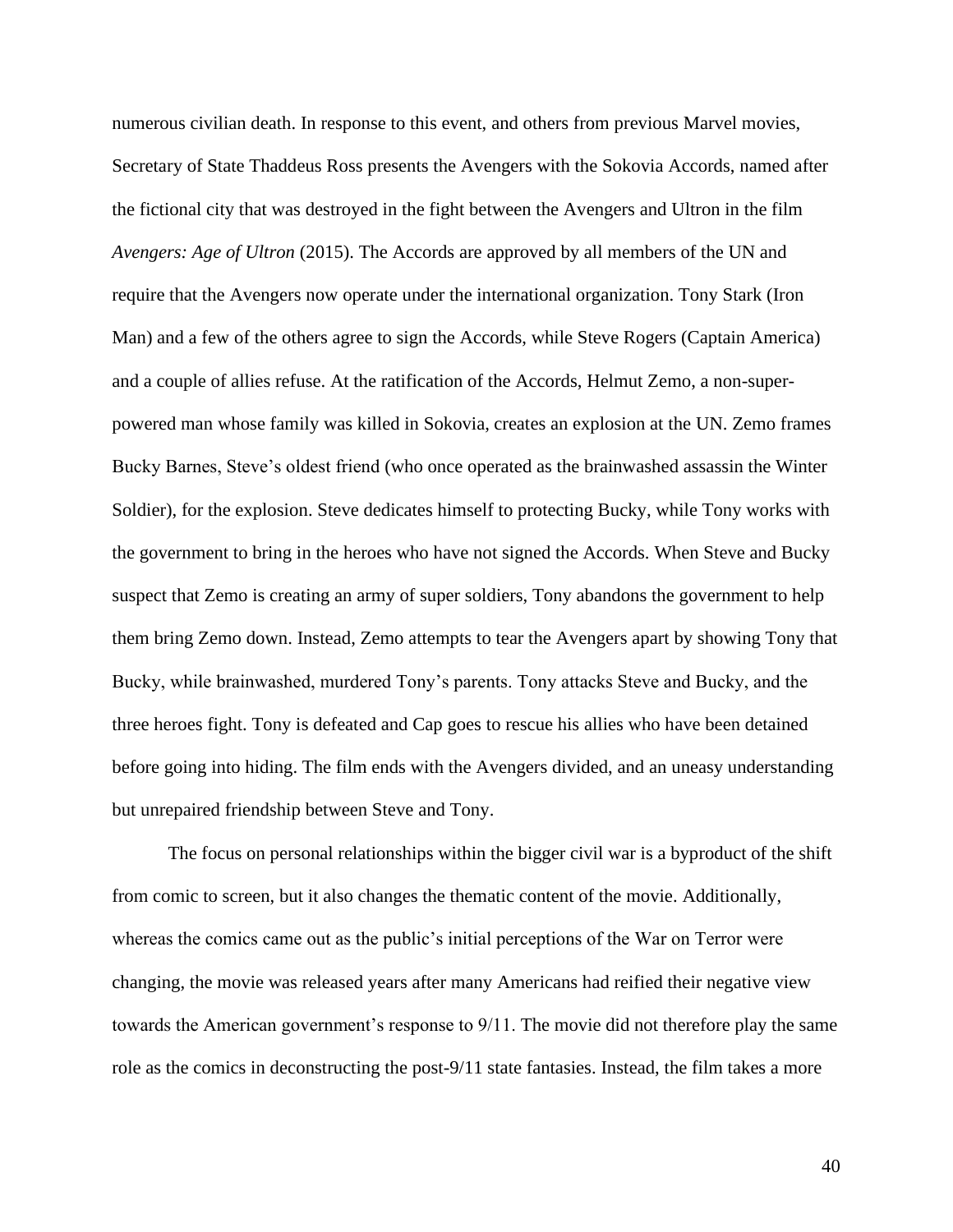global perspective, exploring theories of exceptionalism that became prominent during the War on Terror. This global shift can be seen in the change from the superheroes being accountable to the U.S. government to being accountable to the UN, and in new perspectives in the arguments about accountability and morality. *Captain America: Civil War* demonstrates the destruction caused by U.S. globalization and the failures of the UN in fighting global terror, in addition to its condemnation of pointless violence that is presented through the theme of revenge.

#### **Accountability: Global Superheroes**

In *Captain America: Civil War*, the main question is whether superheroes should be accountable to the government – specifically the UN – or to their own moral codes. Unlike the comics' storyline, the film does not show the opinions of civilians, and focuses instead on the perspectives of different government entities, and of the warring superheroes. Because of its distance from 9/11, and to a certain extent from the War on Terror, the movie exists in a world where the accountability of the government in global conflicts is openly questioned. Thus, the role of the film is not to expose the failings of government accountability, but to grapple with what to do when trust in the institutions that are responsible for accountability has already dissipated.

As noted, one significant difference between the comics and the movie is that the U.S. government is not trying to make the superheroes accountable to itself, but instead to the larger international governing body, the UN. This change can be partially explained by the continuity of the Marvel Cinematic Universe; S.H.I.E.L.D. was destroyed in a previous film and therefore cannot serve the same role that it did in the comics. The shift also works in a thematic sense, however, as the U.S. government cannot claim accountability for itself, yet cannot allow the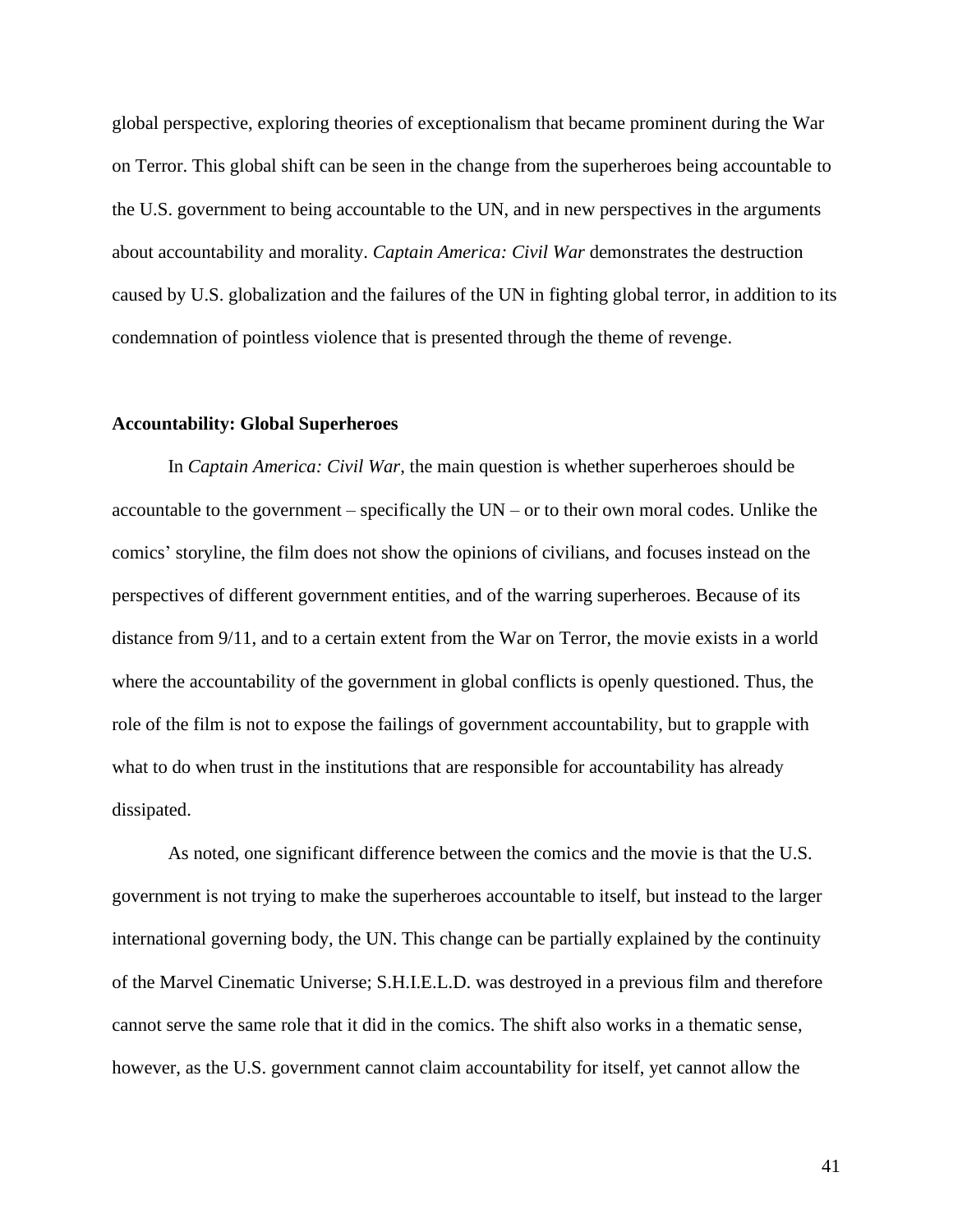Avengers to continue to operate unsupervised. In Marvel movies up to this point, most superheroes on Earth are based in the United States, but they have exercised their powers around the world. While they ostensibly do this in order to protect as much of the planet as possible, the events in Sokovia and Lagos in particular demonstrate that their actions are not without consequences. From the perspective of these other countries, then, the Avengers are a group of "U.S.-based, enhanced individuals who routinely ignore sovereign borders and inflict their will wherever they choose and who, frankly, seem unconcerned about what they leave behind" (*Captain America: Civil War* 21:49). Aside from the part about enhanced individuals, this description applies to the CIA, or to other government institutions that have hurt America's reputation abroad. The U.S. government therefore cannot afford to have the Avengers continue to operate without oversight for the sake of its position in a globalist world.

An international perspective on the Avengers forces audiences to confront the negative repercussions of the United States' global presence created through a lack of accountability for actions abroad. At multiple points in the movie, superheroes are called nukes or weapons of mass destruction, equating super-powered individuals with dangerous lethal weapons. One of these instances comes when Secretary Ross says, "If I misplaced a couple of 30-megaton nukes, you can bet there'd be consequences," implying not only that the Avengers are weapons, but that they are weapons that are not being properly controlled (23:51). When viewed in conjunction with Wanda's inability to control her powers and the resulting casualties in Lagos, this analogy appears apt, but it also calls to mind fallible weapons employed by the United States abroad. As Alfred W. McCoy explores in his book *In the Shadows of the American Century*, Afghanistan "became a frontier for testing and perfecting biometric databases, as well as for drone warfare," and therefore also a case study for the shortcomings of these weapons (170). Drones proved to be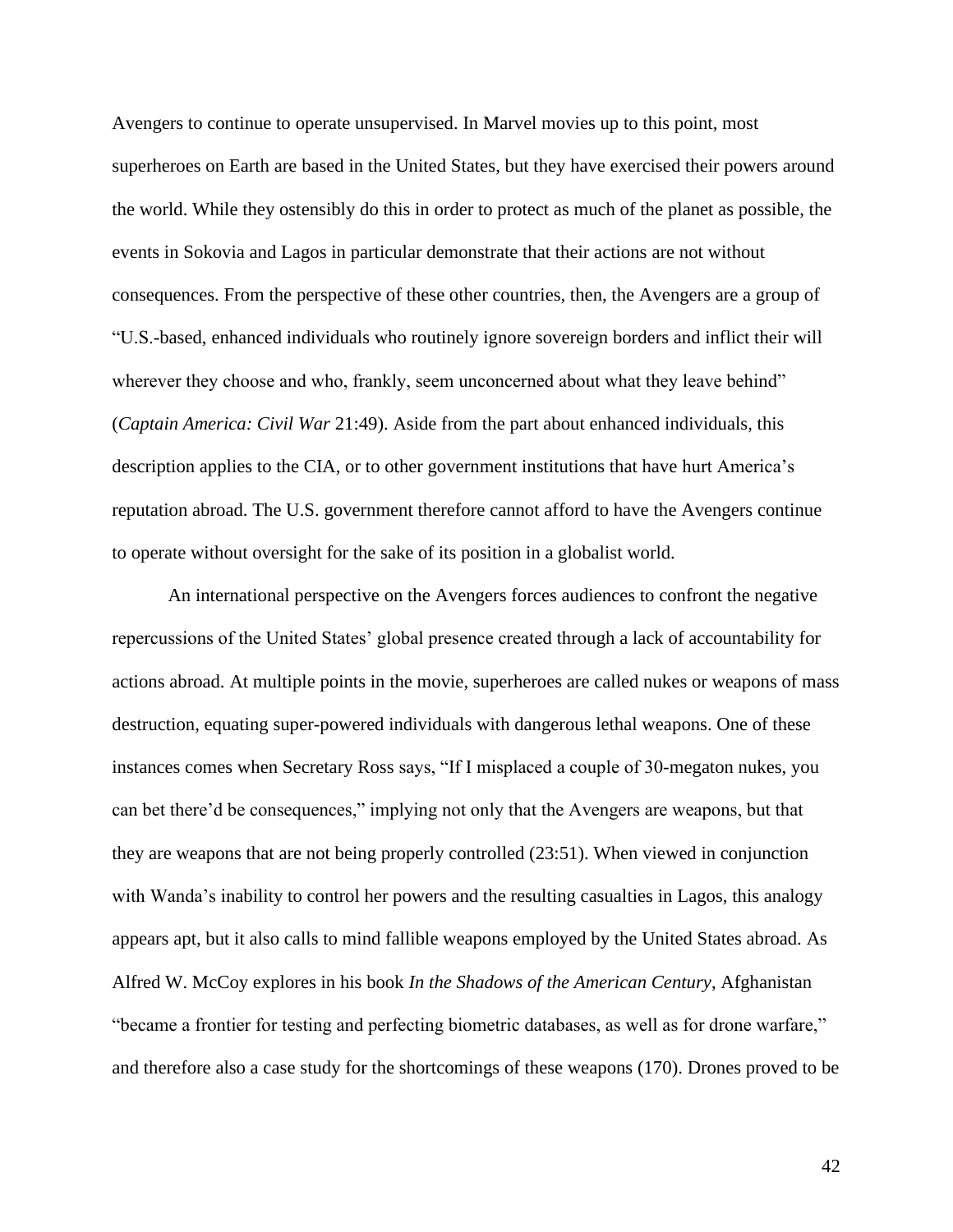particularly prone to err on the tactical and strategic level, as operators were unable to distinguish between innocent and malicious actions, and "the incessant drone overflights 'terrorized' and 'traumatized' local populations, building support for jihadists" (177). The real-world political context surrounding the events of *Captain America: Civil War* thus explains why the U.S. government would accept American superheroes being held accountable to the UN. If the international community views the Avengers as American weapons, then the casualties and destruction they cause abroad only adds to the image that the U.S. government is incapable of handling the weapons it deploys. In order to preserve their international reputation, the U.S. government acquiesces to a global governing body, rather than trying to claim power and accountability for itself.

The rhetoric used to describe the actions of the Avengers abroad is also symbolic of unchecked American exceptionalism, allowing the film to critique this state fantasy. American exceptionalism can mean many things, with one such definition being that America is "'exemplary' (meaning a model for other nations to follow)" (Pease 9). This idea of America as an exemplary nation has been used to justify both the War on Terror, and the resulting nationbuilding projects in Afghanistan and Iraq. When President Bush announced the War on Terror, he told the nation and the world, "This is not, however, just America's fight. And what is at stake is not just America's freedom. This is the world's fight. This is civilization's fight. This is the fight of all who believe in progress and pluralism, tolerance, and freedom" ("President Bush Addresses the Nation"). By positioning an attack on America as an attack on the entire civilized world, and America's war as a war that should be supported by anyone who believes in freedom, Bush emphasized America's exemplary nature as the leader of the free world and used it to justify his response to 9/11 on an international stage. This was the narrative that many accepted,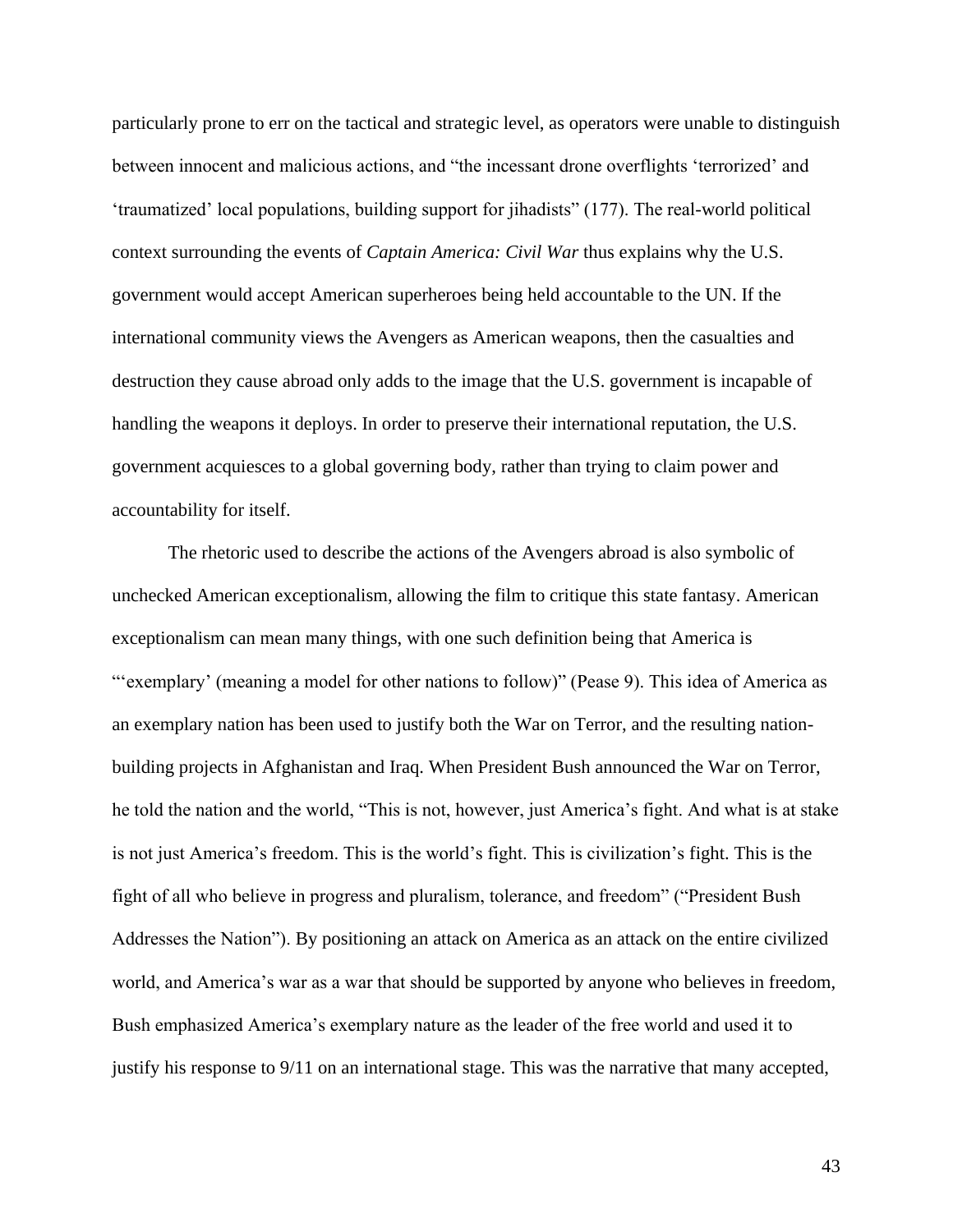despite the falsehoods and failures that surrounded the War on Terror, because "the political efficacy of the fantasy of American exceptionalism is discernible in its supplying its adherents with the psychosocial structures that permitted them to ignore the state's exceptions" (Pease 12). Thus, believing that America had the right to serve an exemplary role abroad allowed American citizens to ignore the negative repercussions of that role. This is clearly the narrative that the Avengers subscribe to as well, as they are accused throughout the film of ignoring the consequences for the actions that they felt they had the right to carry out around the world. Since their inception within the cinematic universe, the Avengers have been described as "Earth's mightiest heroes," giving them an implied exceptionalism, as no one else can do the things they can. Yet, as Zemo complains in *Civil War*, the Avengers just go home after their battles, while the populations of the cities in which they fought have to deal with the aftermath. In calling for superhero accountability, the film therefore draws attention to the consequences of exceptionalism, exposing the fantasy necessary for claims of exceptionalism to be believed.

It is because he is forced to confront this fantasy on a personal level that Tony Stark signs the Sokovia Accords and encourages his fellow heroes to do the same. Tony is made to feel personal guilt for the consequences of the Avengers' actions, just as in the comics, when the mother of a young man who was killed in Sokovia tells him that she holds him personally responsible for her son's death. Stark then tells the Avengers, "We need to be put in check. Whatever form that takes, I'm game. If we can't accept limitations, if we're boundary-less, we're no better than the bad guys" (*Captain America: Civil War* 30:10). This line demonstrates that Tony has realized that he was laboring under a fantasy in order to justify his actions, and that despite his good intentions, his actions were not necessarily good. The War on Terror began because foreign terrorists killed innocent civilians on American soil, but the wars waged by the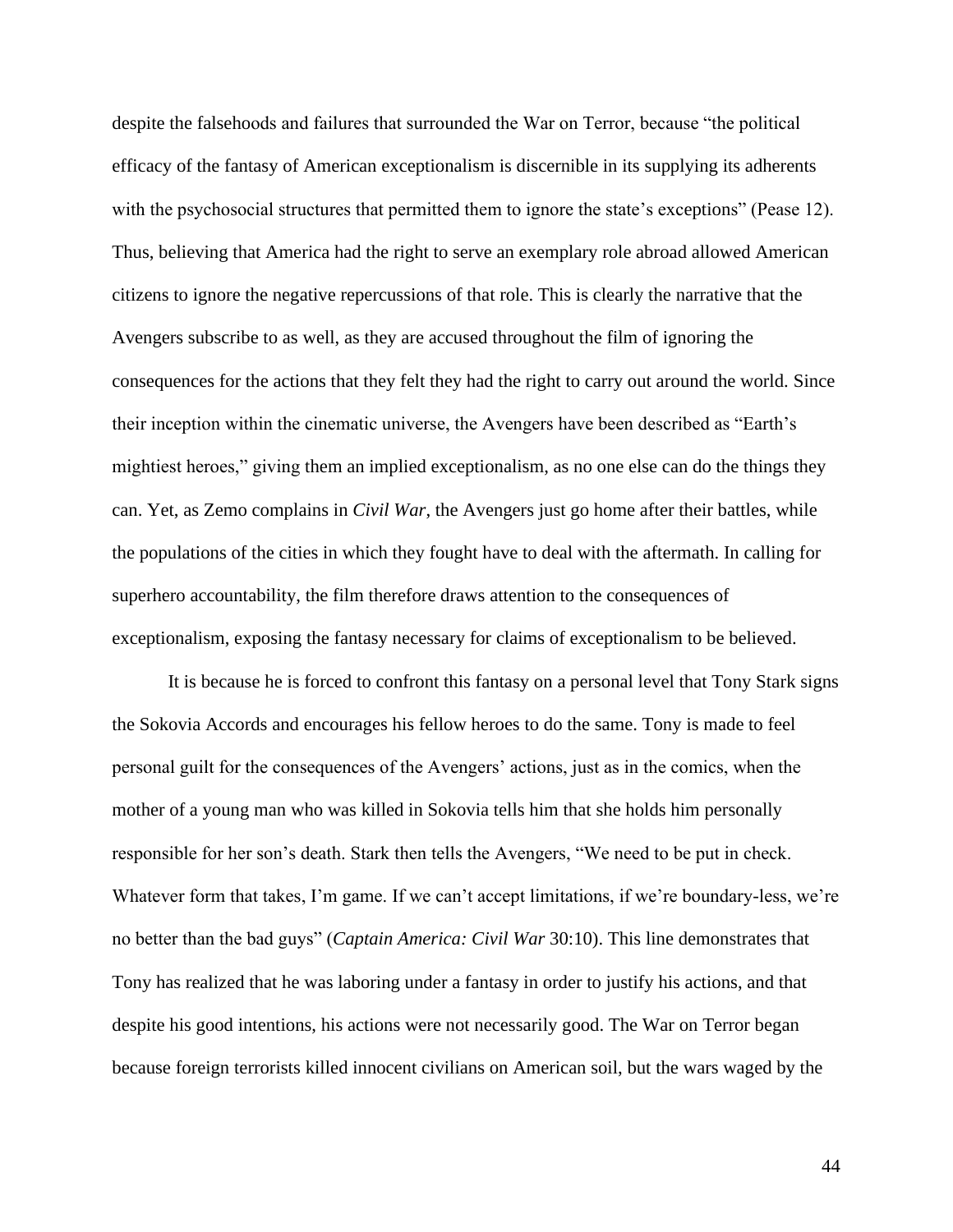U.S. have resulted in the deaths of hundreds of thousands of civilians worldwide. Neta C. Crawford estimated the number of civilian deaths in Afghanistan, Pakistan, and Iraq in 2018 at 224,000, but stated that the number was likely "an undercount" due to limited reporting and indirect deaths not included in her tally (2). This lack of a clear consensus about the number of civilian deaths in the War on Terror, in addition to the fact that most of the deaths have been so distant from America, means that the U.S. government has escaped full accountability for the consequences of his actions. Tony Stark wants to be held accountable in order to relieve his own guilt and to support his belief that he is one of the good guys, and because the UN offers this opportunity, he is happy to comply.

As in the comics, Steve Rogers opposes Tony, arguing that accountability to the UN is no better than accountability to themselves. Steve characterizes the Sokovia Accords as a document that "just shifts the blame," thereby allowing the Avengers to avoid taking responsibility for their collateral damage (*Captain America: Civil War* 30:25). Rather than creating accountability, reporting to the UN would allow the Avengers to create distance between themselves and the people they are meant to protect, and between themselves and the consequences of their actions. As James Fallows argues, "For our generals, our politicians, and most of our citizenry, there is almost no accountability or personal consequence for military failure. This is a dangerous development—and one whose dangers multiply the longer it persists" (Fallows). This lack of accountability made it easier for politicians to approve and Americans to support wars, like the one in Iraq, that resulted in major losses and only questionably positive outcomes. The further those politicians and people are distanced from the soldiers who are actually serving and dying, the easier it is to justify the wars. Steve Rogers worries that if they can blame any failed missions and resulting civilian casualties on the UN, rather than themselves, then they will become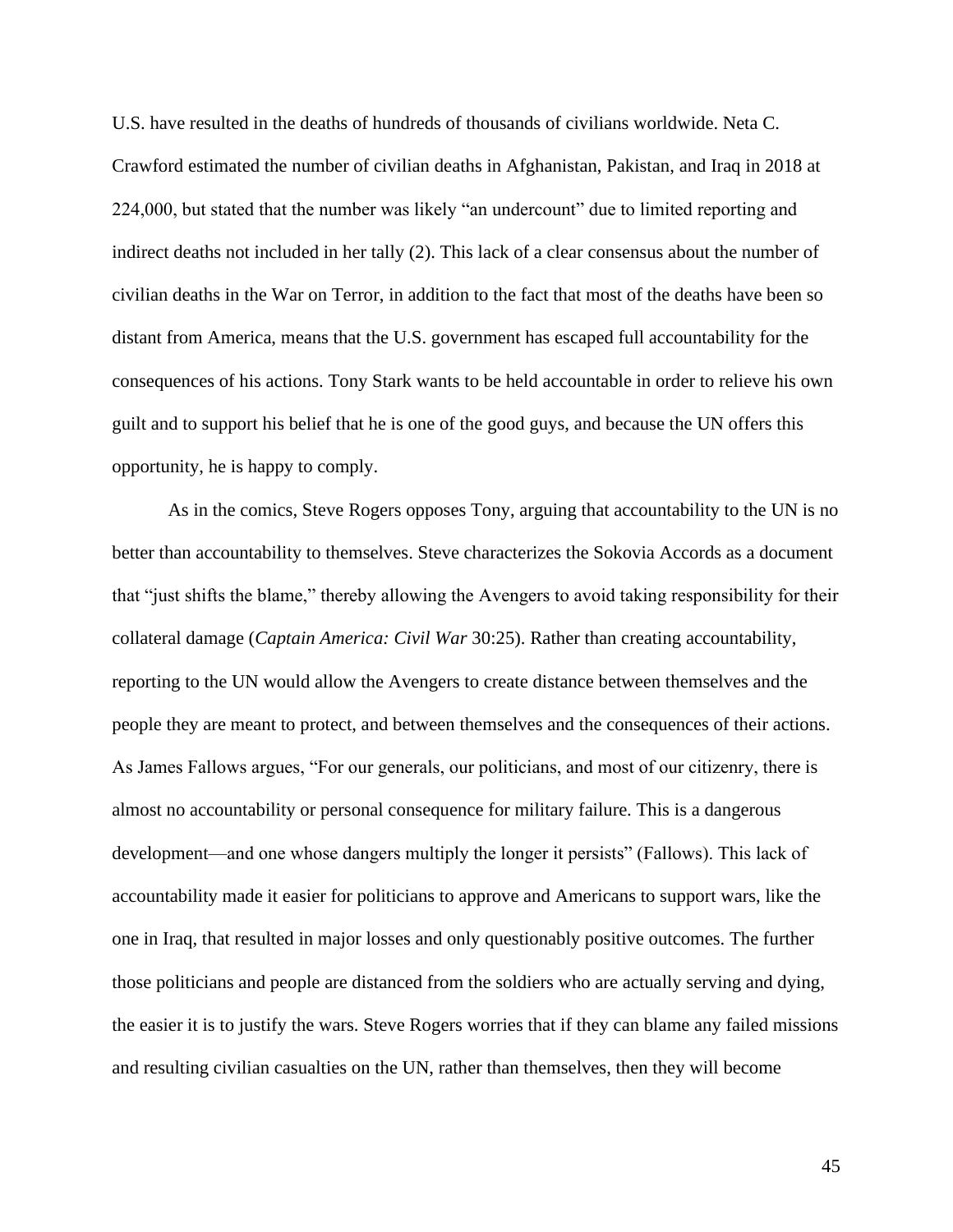complacent about putting people in danger because it is supposedly the right thing to do. Thus, Steve argues that accountability only works if the accountability is to oneself, rather than to an institution.

The fact that Steve does not trust the institution to which the Avengers are meant to be accountable is another large part of his argument against the Sokovia Accords. When James Rhodes, a fellow Avenger, expresses disbelief that Steve could possibly think their own judgments are more sound than those of the UN, Steve replies:

[The UN] is run by people with agendas and agendas change… If we sign this, we surrender our right to choose. What if this panel sends us somewhere we don't think we should go? What if there's somewhere we need to be and they won't let us? We may not

be perfect, but the safest hands are still our own. (*Captain America: Civil War* 30:37). Steve's stance reflects that of someone who has seen governments make questionable calls about engaging in certain conflicts. While Steve's personal distrust of government institutions is likely tied to S.H.I.E.L.D. falling to the authoritarian organization HYDRA, for viewers his argument aligns with the distrust of the government's reasoning for the Iraq War. The U.S. invaded Iraq on the beliefs that Saddam Hussein possessed weapons of mass destruction, and that he had been involved with 9/11 because of his ties to al Qaeda, both of which proved false. In the time leading up to the invasion of Iraq, however, "Every meeting was about to go to war. There was no meeting to discuss *whether* to go to war. The president had never questioned its rightness and its rightness made it the only course" (Woodard 432, emph. orig.). This lack of understanding that war may not be the right course sets the precedent for jumping into conflicts without knowing whether or not they are actually necessary, and that is not a risk Steve is willing to take. The combination of having to follow orders blindly and shifting of responsibility from the self to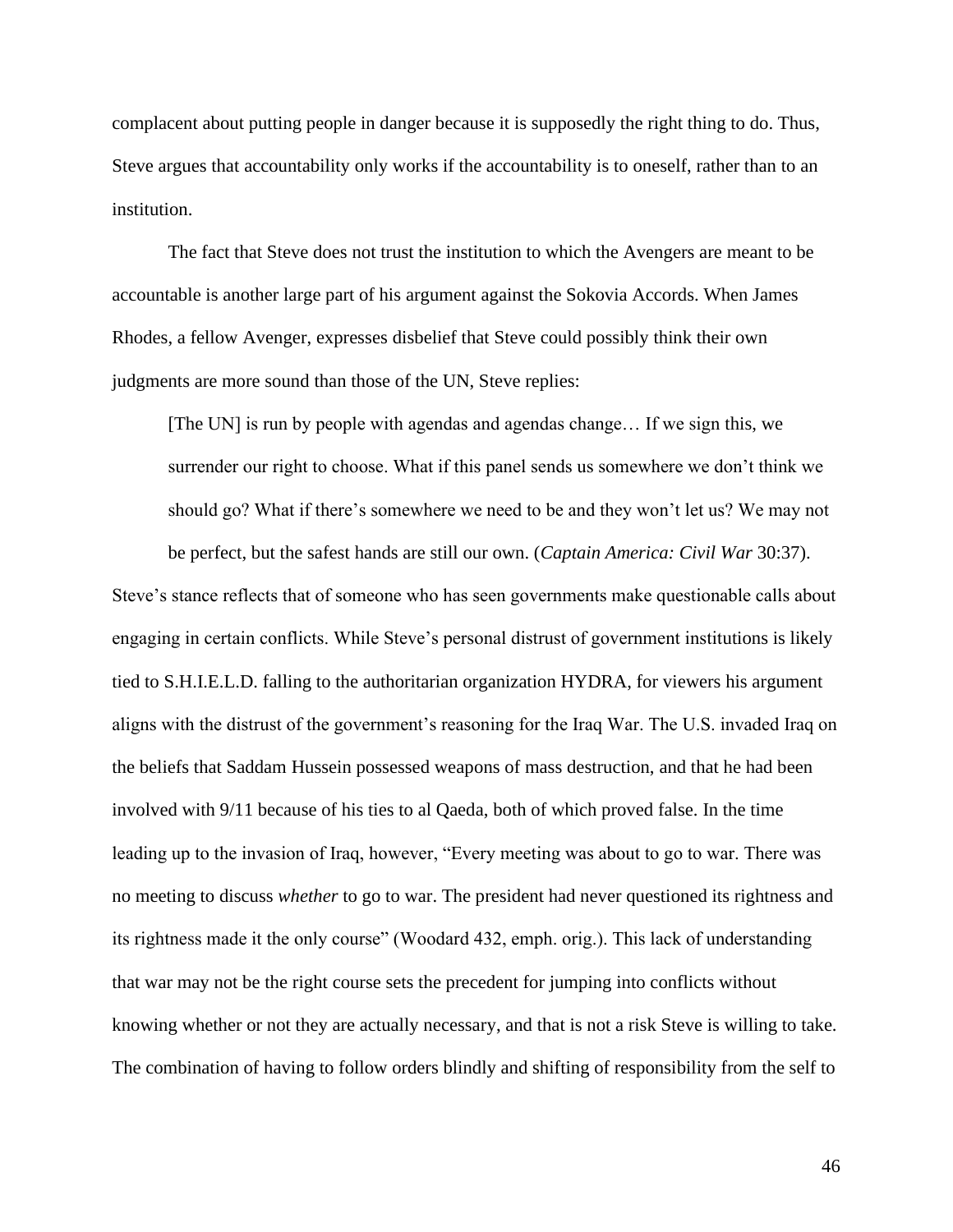others is enough to convince Steve that being accountable to an institution like the UN is likely to cause more danger than it curtails.

Steve's criticism of the UN means that the real-world shortcomings of the peacekeeping institution take a central role in the argument between the two sides in the civil war. As Steve points out, the UN is "run by people with agendas," and is inherently a political institution (*Captain America: Civil War* 30:37). Furthermore, the UN, unlike institutions of the American government, is not publicly accountable. While the film does not go into detail about how exactly the Avengers and the UN will come together, Secretary Ross does say that the superheroes will "operate under the supervision of a United Nations panel only when and if that panel deems it necessary" (23:31). UN panels are typically groups of experts who "assist the Security Council in examining particular situations" ("Groups and Panels"). One such group was created during the War on Terror to monitor al Qaeda and the Taliban and make recommendations to the Security Council. One of the members of that group, Victor D. Comras, writes that the role of the group "made Security Council members uncomfortable," and the group was terminated in 2004 after criticizing member countries of the Security Council (xv). Thus, even groups of experts meant to provide objective recommendations are not exempt from the politics of the UN, which supports Captain America's feeling that the Avengers should not hand their accountability to this panel. Cap's skepticism of a renowned governing body thus forces the audience to consider the dangers of putting blind faith in institutions.

While in theory it makes sense to hand the Avengers' goal of protecting the earth to an international peace and security organization, the reality of the ways in which the Avengers and the UN function are largely incompatible. Comras critiques the UN when he writes, "Diplomatic niceties and political realities hamper timely and forthright action" (218). Yet, often throughout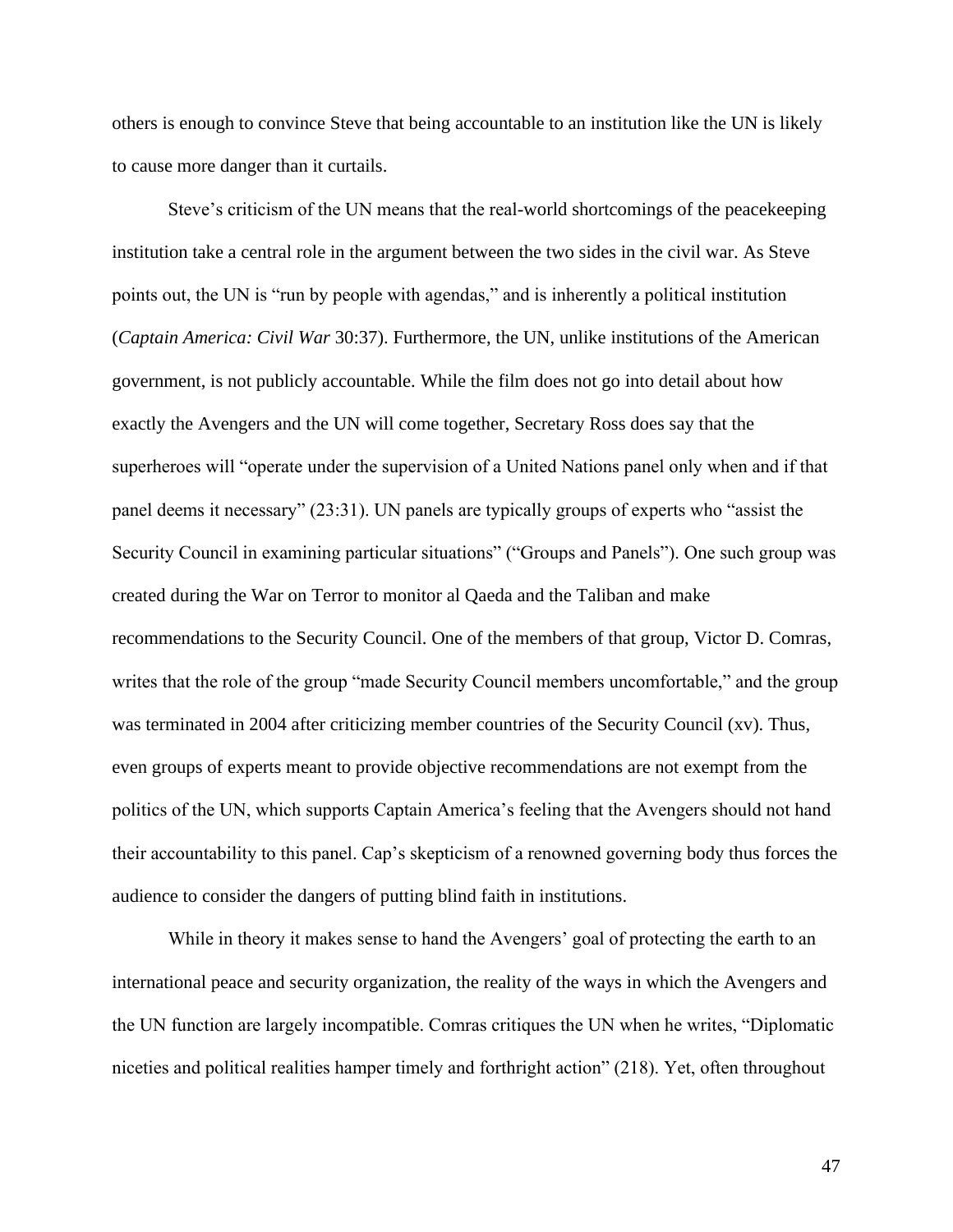the film, it becomes clear that the Avengers need to be able to operate in a timely manner in order to meet impending threats. When Bucky is in government custody, he is brainwashed again and makes a violent escape, necessitating an immediate response from the Avengers to recapture him. Black Widow remarks that she hopes Tony has an Iron Man suit with him, to which he replies, "I'm an active duty noncombatant" (*Captain America: Civil War* 1:06:51). Tony is therefore forced to fight the super solider with only a robotic glove, rather than his full Iron Man suit, and Bucky gets away as a result. While this is only a minor threat, many of the opponents the Avengers face are world-threatening, and must be confronted immediately. Later in the film, Bucky tells Cap about an army of super soldiers who have the ability to "take a whole country down in one night," and Cap concludes that they must go after the soldiers themselves because they do not have the time to wait and see if the UN panel will allow them to go (1:14:45). The bureaucracy of obtaining permission to use force legitimately hinders the Avengers, and creates more threats than it resolves. This same issue was pertinent during the War on Terror, such as when the failure of the UN to add the names of individuals linked to al Qaeda to their list of terrorists made it "difficult for governments to freeze their assets" (Comras 120). The real-world failings of the UN support Cap's skepticism about being accountable to the UN and allows the film to critique the institution's failings.

In an interesting turn, Captain America is presented as having the ideological argument about accountability that looks to the future, whereas Iron Man seems more stuck in the past. In the comics, Iron Man frames the fight as Cap being stuck in the past while he pushes toward the future, telling Cap, "We aren't living in nineteen forty-five anymore… Just give me a chance to tell you our plans for my twenty-first century overhaul" (Millar No. 3, 11). Cap's history as a World War II soldier is used against him, as he is portrayed as not understanding the benefits of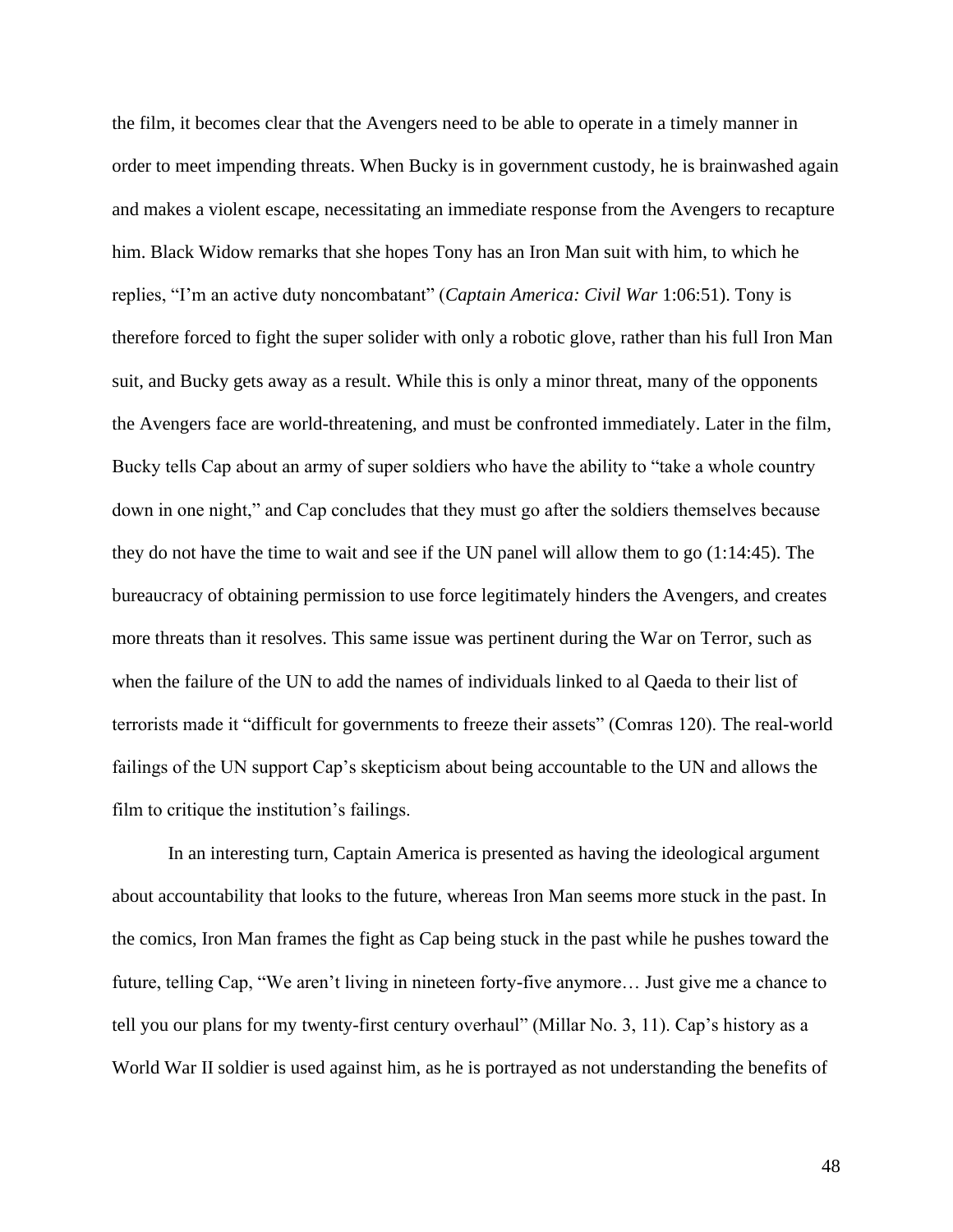registration because he is old fashioned. In the movie, on the contrary, the context of the MCU means that Cap is arguably more in touch with the realities of politics than is Iron Man. In his most recent solo movie, *Captain America: The Winter Soldier* (2014), Cap sees S.H.I.E.L.D. destroyed from the inside and learns that government figures whom he once believed were his allies were in fact his enemies. Tony Stark, conversely, has been grappling more with personal issues than with political ones, as *Iron Man 3* (2013) portrays his struggle with PTSD, and the events in *Avengers: Age of Ultron* cause him tremendous guilt about almost destroying the world with one of his inventions. Thus, Captain America learns from the past and does not want to repeat mistakes by blindly trusting a government institution, while Iron Man is haunted by the past and wants to return to a time when he was not personally accountable for so much destruction. Iron Man represents the emotional response to traumatic incidents like 9/11 and failures of accountability like the War on Terror, while Captain America symbolizes the pragmatic one. While neither response is completely discounted by the film, Captain America's perspective is borne out by history and therefore has a logical advantage over Iron Man's argument.

In all superhero movies, the physical battles in which the superheroes engage cause immense destruction, but *Captain America: Civil War* is the first movie in the MCU to address these consequences. While neither Tony Stark nor Steve Rogers take this matter lightly, Tony is focused on becoming accountable no matter what form that takes, while Steve is unconvinced that accountability to a political institution is truly any better than the way the Avengers currently operate. Captain America is a symbol of American values, and the fact that he opposes government accountability in a film released during a period when distrust in both domestic and international politics was strong, means that his skepticism is portrayed as a positive thing. The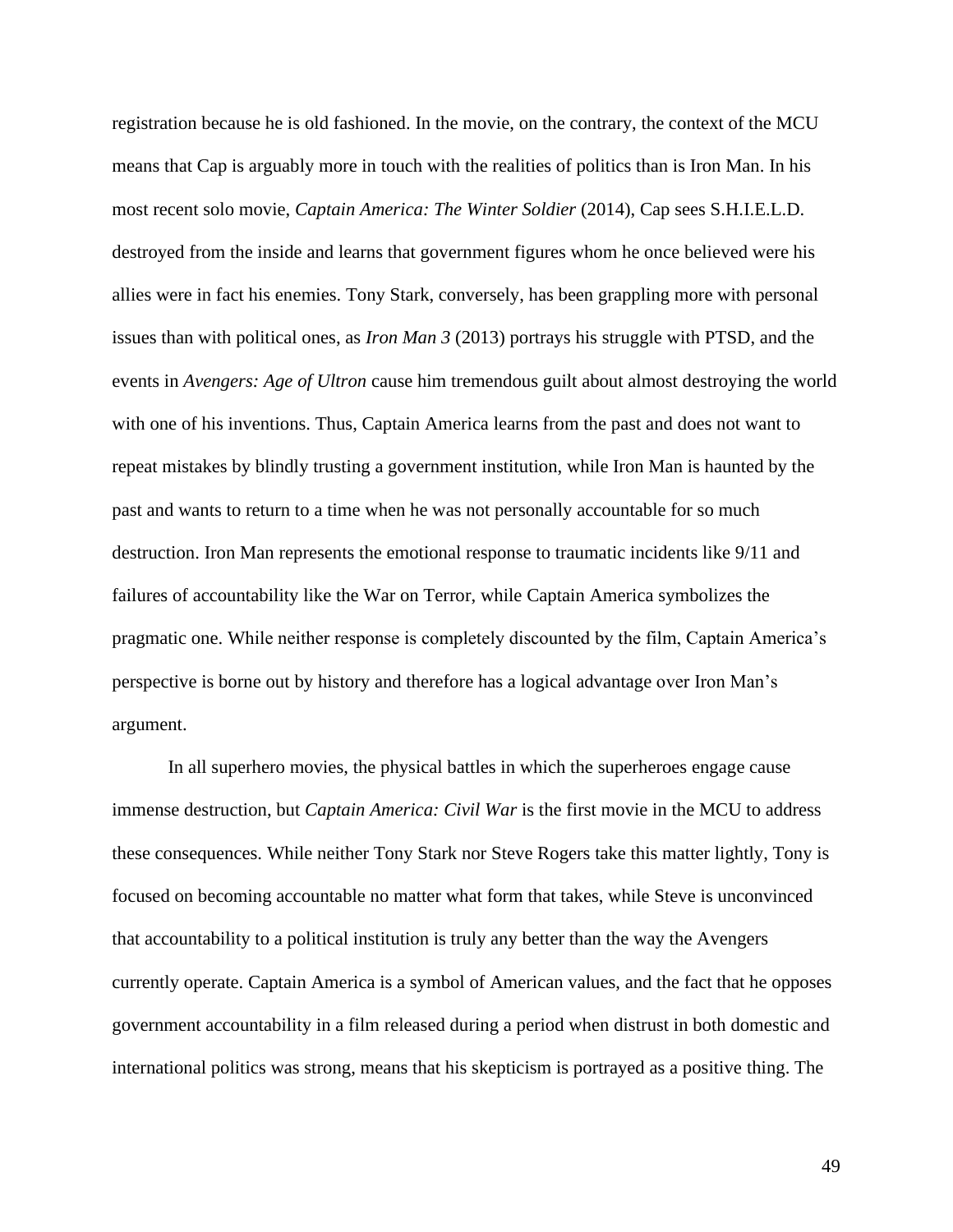film thus uses superheroes to confront the global damage that America caused during the War on Terror while also questioning the notion that an international governing body is capable of curtailing that harm.

#### **Morality: Muddled Motivations and Revenge**

Because the political context surrounding the movie seems to favor Captain America's argument in the ideological battle over the Sokovia Accords, the questions about morality that the film raises are less about the Accords, and more about the various characters' justifications for fighting. Unlike in the comics, neither team uses excessive violence against the other, nor does either side ally themselves with villains in order to win. In fact, the stakes of the big fight between the two superhero teams feel very low, something for which the film was criticized, with one reviewer suggesting the alternative title "'Captain America: Heated Debate'" (Brody). The friends on opposing sides exchange quips the entire time and seem unwilling to hurt, let alone kill one another. The reason each of the individual heroes aligns with either side is unclear, as is the question of whether the heroes should be fighting one another or the third-party villain, Zemo. Finally, the fact that multiple characters are driven to violence out of a desire for revenge raises the question of whether violent retaliation is the best course, or whether it can be effective at all.

The most spectacular scene of the movie is a battle between the two teams of superheroes as Iron Man and his allies try to prevent Captain America from breaking the Accords by taking Bucky to stop Zemo and his army of super soldiers. The stated reasons for each team to be fighting are clear, but not every member of each team is fighting because of their ideological stance about the Sokovia Accords. For example, Spider-Man fights for Iron Man, and Ant-Man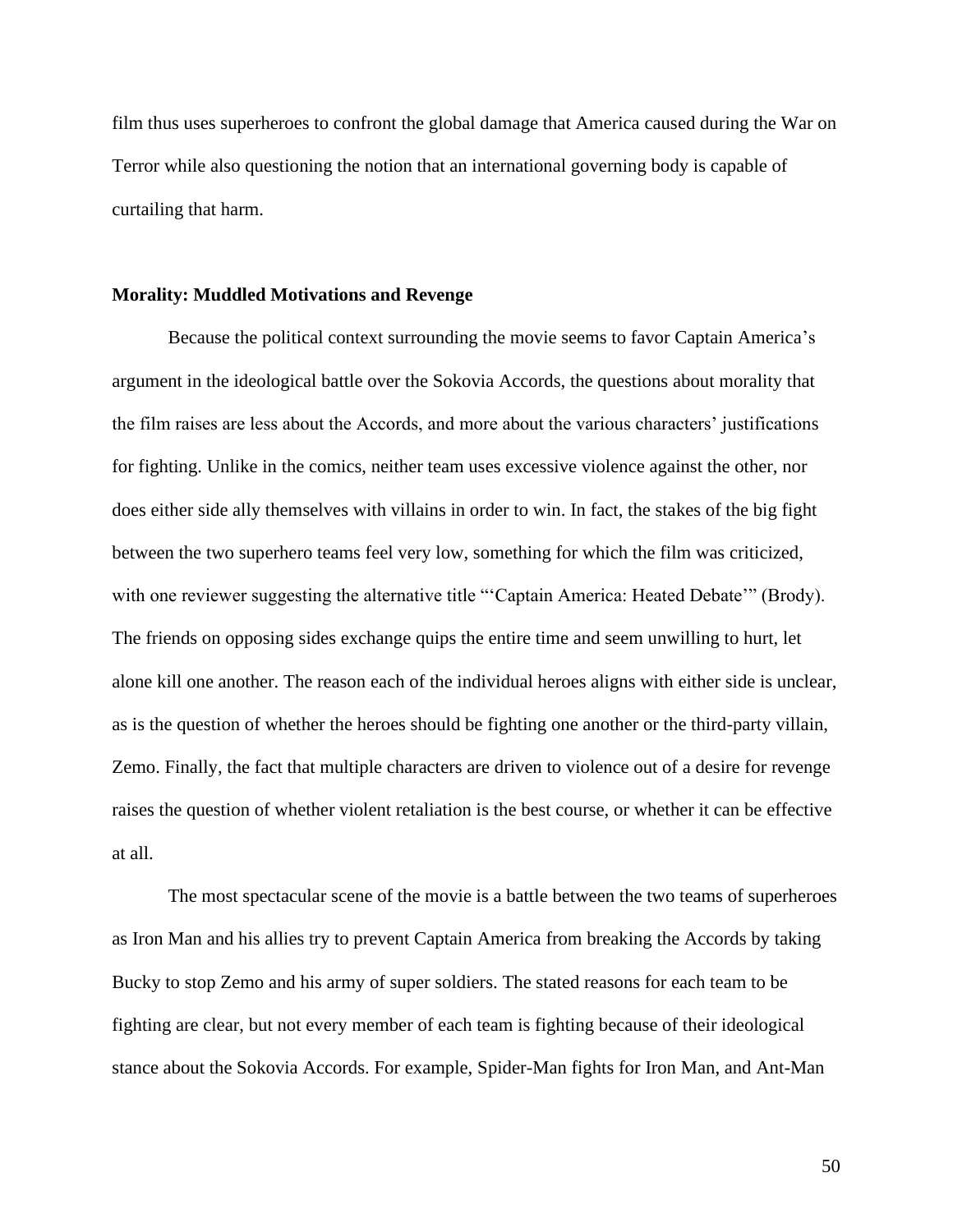fights for Captain America, but both relatively new superheroes are fighting simply because they were asked to by more experienced heroes whom they admire. When Captain America asks Spider-Man what he was told by Iron Man to get him to fight, Spider-Man replies, "That you're wrong. And you think you're right. That makes you dangerous" (*Captain America: Civil War* 1:37:17). It is unclear based on this response if Spider-Man even knows about the Sokovia Accords or the history of the Winter Soldier, the two reasons why Iron Man has turned against Captain America. Rather, Spider-Man is fighting because he blindly trusts in Iron Man's reasons to fight as legitimate. The same is true for Ant-Man on Captain America's team. When Cap asks him whether he has been told what they are up against, Ant-Man's answer is, "Something about some psycho-assassins?" (1:27:59). Once again, Ant-Man appears to know his own team's reason for fighting, but is not aware of the larger ideological conflict. Additionally, Ant-Man spends a good deal of time fawning over Captain America, which suggests that he would be willing to do anything Cap asked of him simply because of who Cap is. Spider-Man and Ant-Man's willingness to join the fight based on faith once again mirrors the way in which the public trusted that the government's reasons for engaging in the Iraq War were based in reality.

Unlike the new heroes who join the conflict, Black Widow was one of the first superheroes to openly support the Sokovia Accords, but she seems reluctant to engage in the fight. She says to Captain America, "You're not gonna stop," and when he agrees, she turns on her own team member to allow Cap to escape. Her unwillingness to hurt her friends in defense of her cause and her decision to change sides show that she is not willing to commit to unending violence, even to support her beliefs. Her desire to stop the violence before it becomes relentless reflects current views of many on Afghanistan. Craig Whitlock writes that "those in charge of the war have followed the same talking points for 18 years. No matter how the war is going — and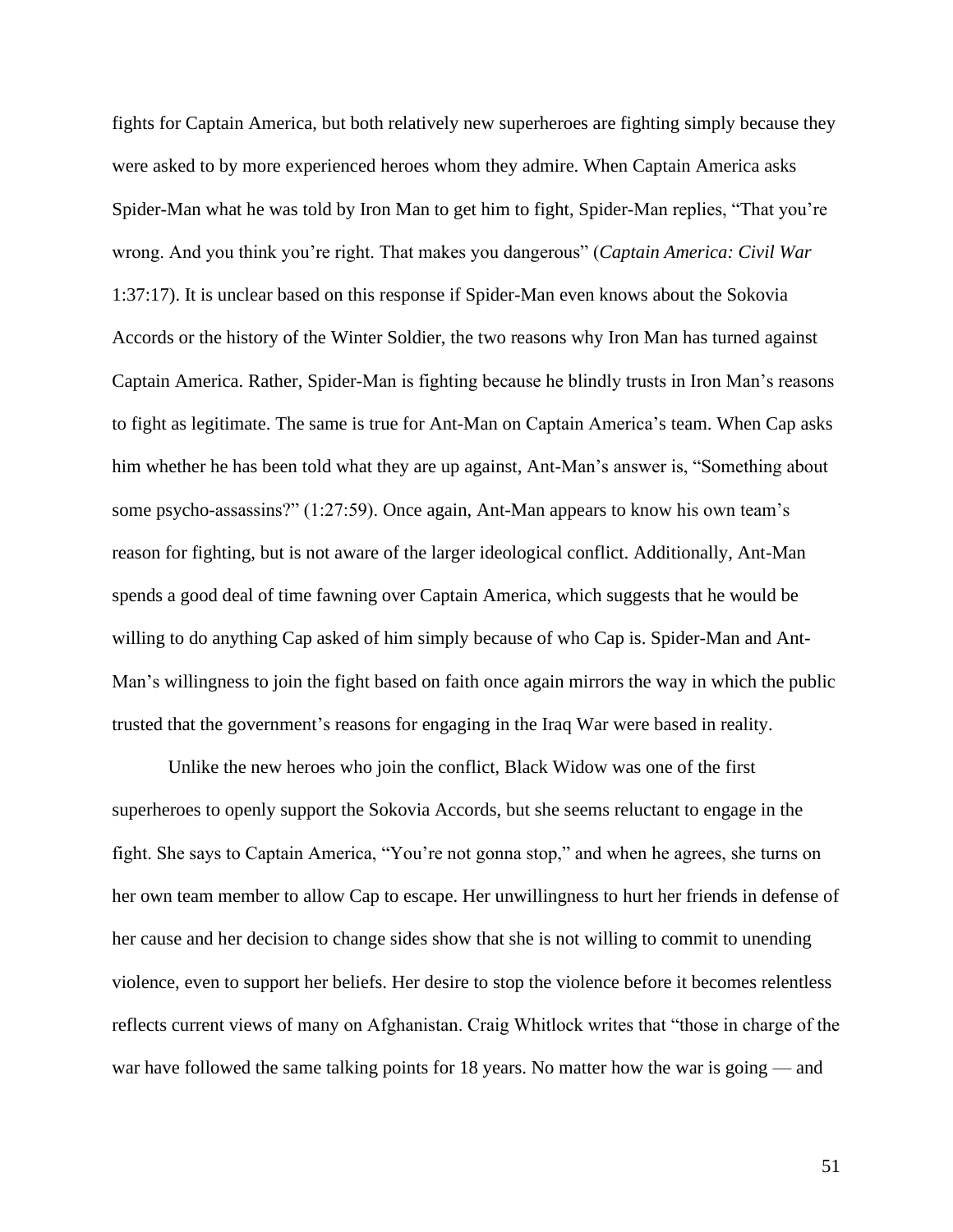especially when it is going badly — they emphasize how they are making progress" (Whitlock). In a government interview, however, a USAID official said that thinking they could accomplish their goals "that fast and that well was insane" ("Senior USAID official"). Black Widow's decision to switch sides in order to stop the violence early on reflects the knowledge that engaging in an unwinnable war will lead to endless fighting, even as some parties continue to insist that fighting is necessary. Furthermore, when Tony lashes out at her for switching sides, Black Widow retorts, "Are you incapable of letting go of your ego for one goddamn second?" (*Captain America: Civil War* 1:48:12). This scene comes after one of Tony's allies, Rhodey, has been paralyzed by an injury from battle. Black Widow blames Tony's belief that he will be able to effectively and efficiently defeat Captain America for the violence that led to Rhodey's injury, in much the same way the USAID official condemned overconfidence in the U.S.'s ability to succeed in Afghanistan. Black Widow helps put an end to the violence through her choice and stops Iron Man's team from making the same mistakes as the U.S. government and, in doing so, demonstrates the fallibility of the ideology that led to war in the first place.

Unlike the comics, this ideological fight is not the film's sole source of conflict, as it adds the third-party villain Zemo to complicate the question of who the real enemy is. Throughout the movie, Zemo's goal is to bring Iron Man, Captain America, and Bucky to him so that he can turn them against each other by showing Iron Man that Bucky killed his parents. In explaining his plan, he says, "I knew I couldn't kill them. More powerful men than me have tried. But, if I could get them to kill each other…" (2:08:30). The method that Zemo employs to defeat the Avengers mirrors that used by terrorist groups, including al Qaeda. One study on the strategies of terrorism argues that, "Terrorists are too weak to impose their will directly by force of arms. They are sometimes strong enough, however, to persuade audiences to do as they wish by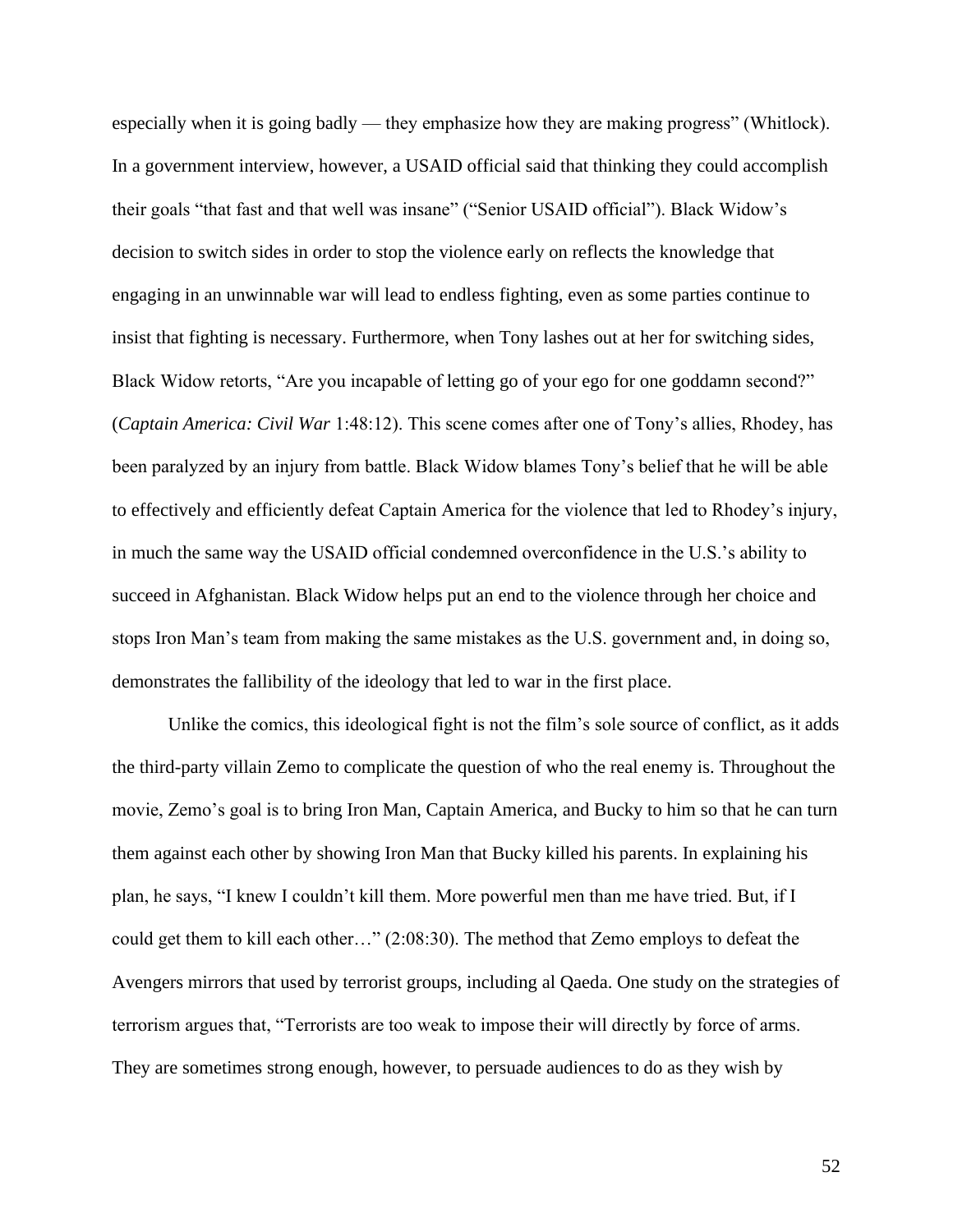altering the audience's beliefs" (Kydd and Walter 51). In the big fight between the pro- and anti-Accords teams, none of the superheroes intentionally use violence that could seriously harm the others, indicating that, despite their ideological differences, they do not see their fellow heroes as bad people who need to be punished for their actions. Once Zemo shows Tony the deaths of his parents, however, Tony's beliefs change and he becomes determined to hurt Cap and Bucky. Despite his physical weakness in comparison to the Avengers, Zemo is able to provoke the heroes to turn against one another so that his goal is accomplished even without his participation in the fight.

While the parallels between Zemo's strategy and those used by terrorists clearly identify him as a villain to the audience, a lack of communication between the superheroes prevents them from recognizing Zemo as such. Captain America realizes that Zemo is the real enemy after he sees Zemo brainwash Bucky, and spends the majority of the film trying to defeat him rather than fighting against the Sokovia Accords. Iron Man initially tries to prevent Cap from going after Zemo because allowing him to do so would go against the Accords that Iron Man has signed. Once he learns about the army of super soldiers that Zemo is supposedly building, however, Iron Man betrays the government to which he feels accountable in order to help Cap fight the bigger enemy. It is only because Cap feels he can no longer rely on Iron Man that it takes nearly the length of the entire film for the two to come together. The conceit of the film requires the heroes to fight one another before fighting Zemo, but the inability of the heroes to identify the true villain is exacerbated by the lack of communication among the Avengers once they end up on opposing sides. Recent papers released on the conflict in Afghanistan show similar failures of communication and clarity among the U.S. government and the military about who they were meant to be fighting. A former adviser to an Army Special Forces team said, "They thought I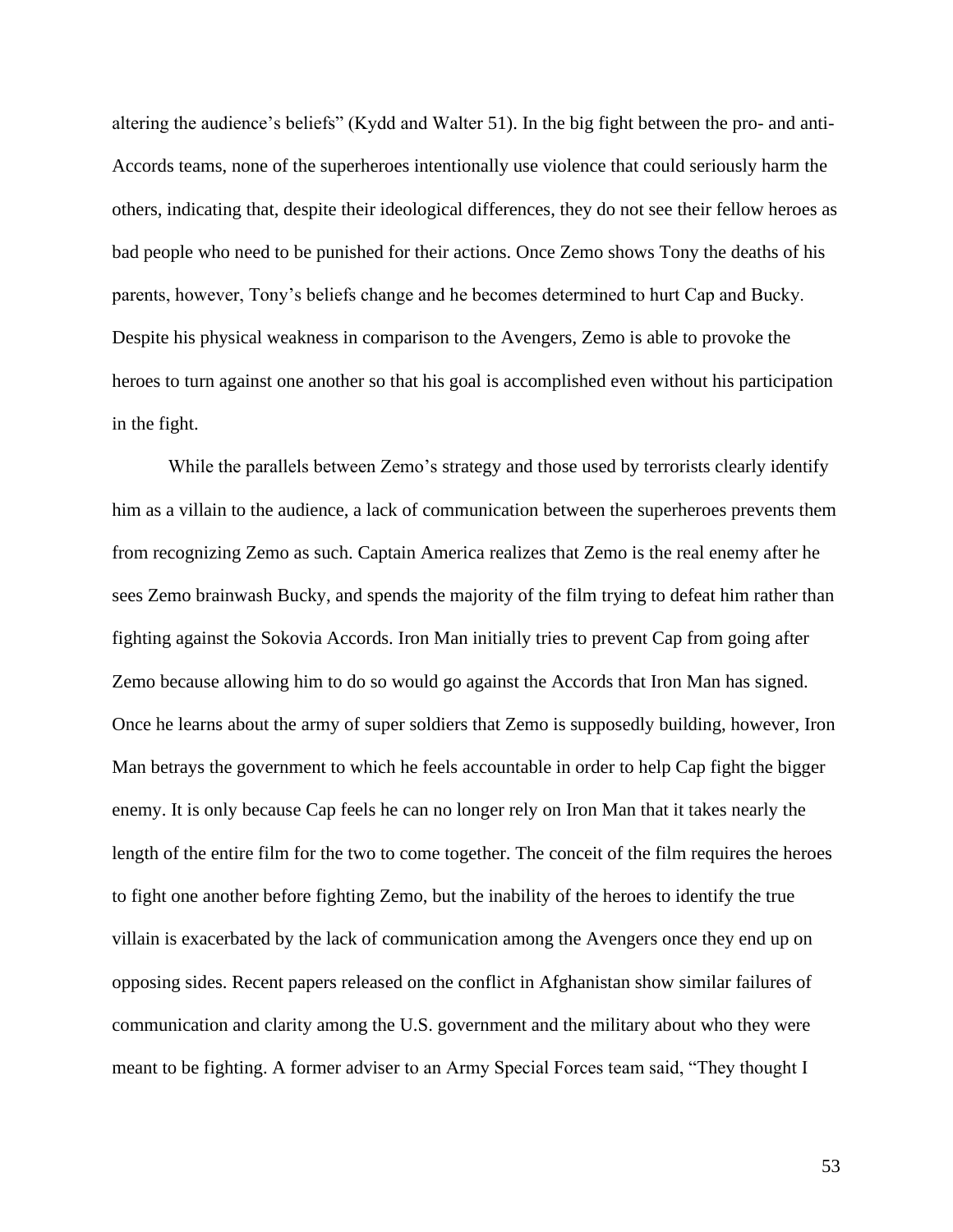was going to come to them with a map to show them where the good guys and bad guys live. It took several conversations for them to understand that I did not have that information in my hands" ("U.S. military adviser"). The unclear nature of the conflict contributed to the high expense and extended length of the war. As the film ends without a substantial resolution between Iron Man and Captain America and the conflict reappears in films released three years after *Captain America: Civil War*, not knowing who the true villain is clearly had a similar effect on the Marvel Cinematic Universe as it did on the Afghanistan War.

It is not only Zemo's presence in the film that complicates the identity of the villain, but also the haste with which the superheroes jump to revenge as their best option. The futility of revenge is a major theme throughout the film and allows for an exploration of the emotional response to trauma, something that takes a backseat to the ideological battle in the comics. The presence of dynamic actors in film is more suited to depict complex emotion than are the static images in comics, and the adaptation utilizes its emotional capabilities by adding revenge as a major motivator for both the villain Zemo and the hero T'Challa (Black Panther). While each character is driven to use violence against a person or people who is responsible for the death of their loved ones, both of their quests for revenge end in personal failure. Zemo wants to tear the Avengers apart for killing his family in Sokovia, but once he succeeds in doing so he attempts to commit suicide because his mission did not change the fact that his family is gone. T'Challa spends the whole film pursuing Bucky, who he believes to be responsible for the explosion at the UN that killed his father. Upon finding out that it was Zemo, rather than Bucky, who caused his father's death, T'Challa ultimately renounces vengeance and stops Zemo from taking his own life. While T'Challa is not successful in avenging his father's death, his decision to stop both his own and Zemo's violence mirrors the choice made by Captain America when he surrenders in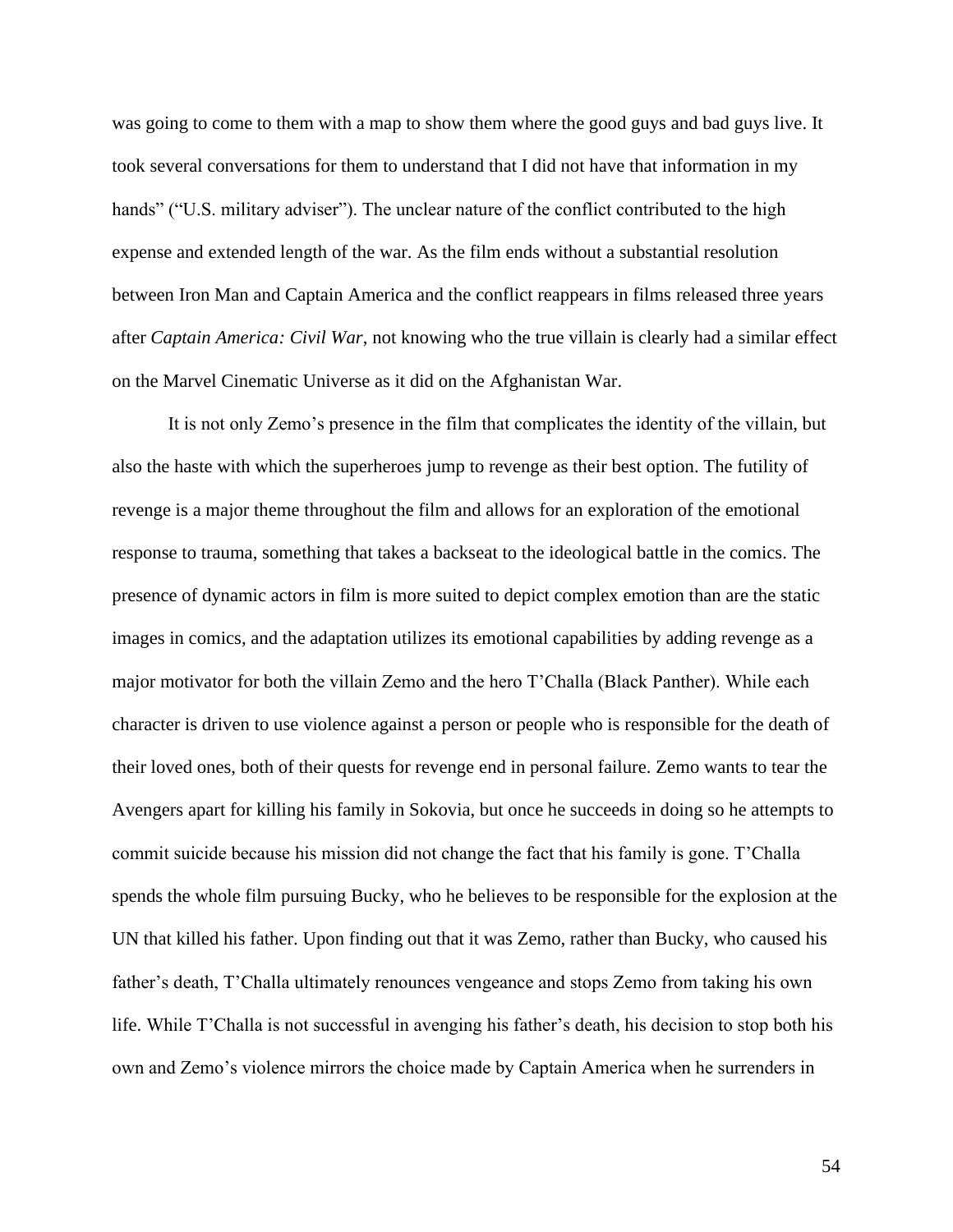the comics. Both heroic and villainous characters fail to achieve anything meaningful through the quest for revenge, but T'Challa distinguishes himself as a hero in his ability to see a way forward that does not involve vengeance.

The value of putting a stop to revenge is further emphasized by the film's portrayal of an endless cycle of violence that stems from this senseless act. In 2004, Osama bin Laden addressed the American people saying, "As I watched the destroyed towers in Lebanon, it occurred to me [to] punish the unjust the same way [and] to destroy towers in America so it could taste some of what we are tasting" ("God Knows"). It is because bin Laden saw violence and pain inflicted upon his own people that he was moved to commit an act of terrorism against the United States. While the film does not refer directly to his words, the characters who seek vengeance are shown to have similar thought processes as bin Laden. Throughout the movie, Zemo causes numerous deaths with the explosion at the UN and his attempts to get information about Bucky. Yet, when T'Challa asks him if all he wanted was to see the Avengers tear themselves apart, Zemo responds with the story of his family's deaths, making it clear that what he really wants is for the Avengers to feel the same pain he did. In pursuing that goal, however, he inflicts the same pain and loss that he felt upon other innocent people who stood between him and the Avengers, thus perpetuating a cycle of violence without finding any comfort for himself. T'Challa, on the other hand, is able to see the futility of the violent actions of those around him. He reflects to Zemo, "Vengeance has consumed you. It's consuming them. I am done letting it consume me" (*Captain America: Civil War* 2:08:57). T'Challa is thereby able to prevent any more innocent people from getting hurt in either his or Zemo's missions for revenge. And, by choosing to not let Zemo kill himself, T'Challa ensures that he will face real consequences for his destructive actions. Through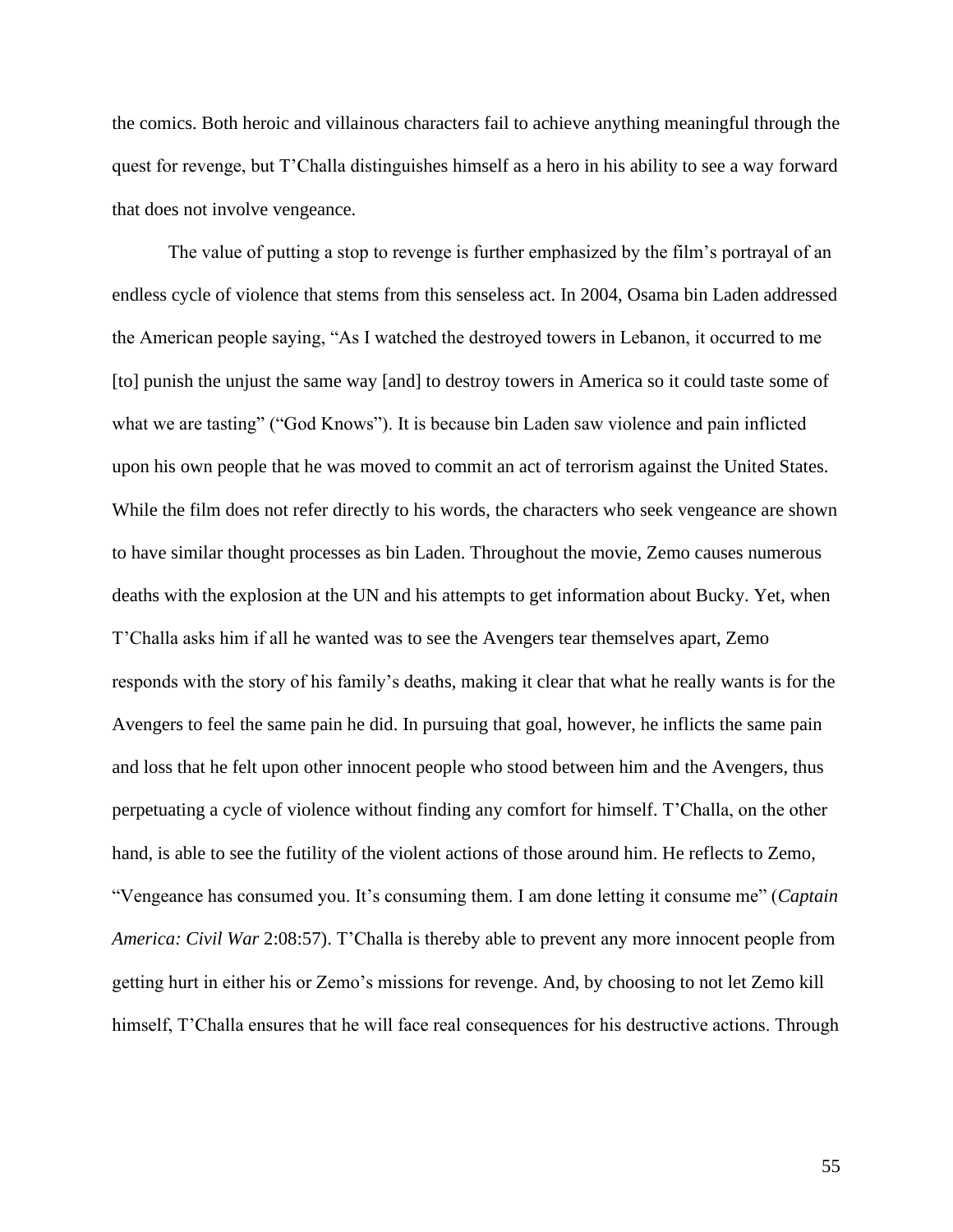these two opposing characters, the film critiques the instinct to respond to violence with violence as a futile and dangerous choice.

Tony Stark also seeks violent revenge against those who have caused him pain even though he openly acknowledges its futility, meaning that the film recognizes just how tempting the turn to violence can be. When Tony watches the tape that shows the murder of his parents at the hands of Bucky, he immediately turns to retaliate against Bucky. While Cap is able to subdue this initial reaction, Tony attacks him physically once he admits that he knew about the murder but never told Tony. The softened blows that were exchanged in the battle between the two teams are gone here, as Tony dons the Iron Man suit and fights with the clear intention of killing Bucky. Naturally, Cap fights on Bucky's side to prevent the death of his best friend, telling Tony, "This isn't going to change anything," to which Tony replies, "I don't care. He killed my mom" (*Captain America: Civil War* 2:06:02). Throughout the movie, Tony has attempted to bring Bucky into custody for the explosion at the UN, and Cap into custody for failure to sign the Accords, so that both men can face the consequences of the law. Once he has a personal stake in the matter, however, Tony ignores the proper channels that he has been fighting for in order to inflict pain himself, despite knowing that his violence will not be productive. Not only does Tony give up his ideological fight because of revenge, but he loses the physical fight to Cap and Bucky as well. In a scene that closely mirrors the comics, Cap gains the upper hand in his fight with Tony and removes the Iron Man mask, leaving Tony vulnerable. Cap then raises his shield above his head as though to strike a final deadly blow. Rather than being prevented by doing so by others as he is in the comics, Cap instead drives the shield into the heart of the Iron Man suit, leaving Tony alive, but unable to continue the fight. Once again, Cap is the one who is able to put a stop to the violence, although in this case the only source of violence is Tony's desire for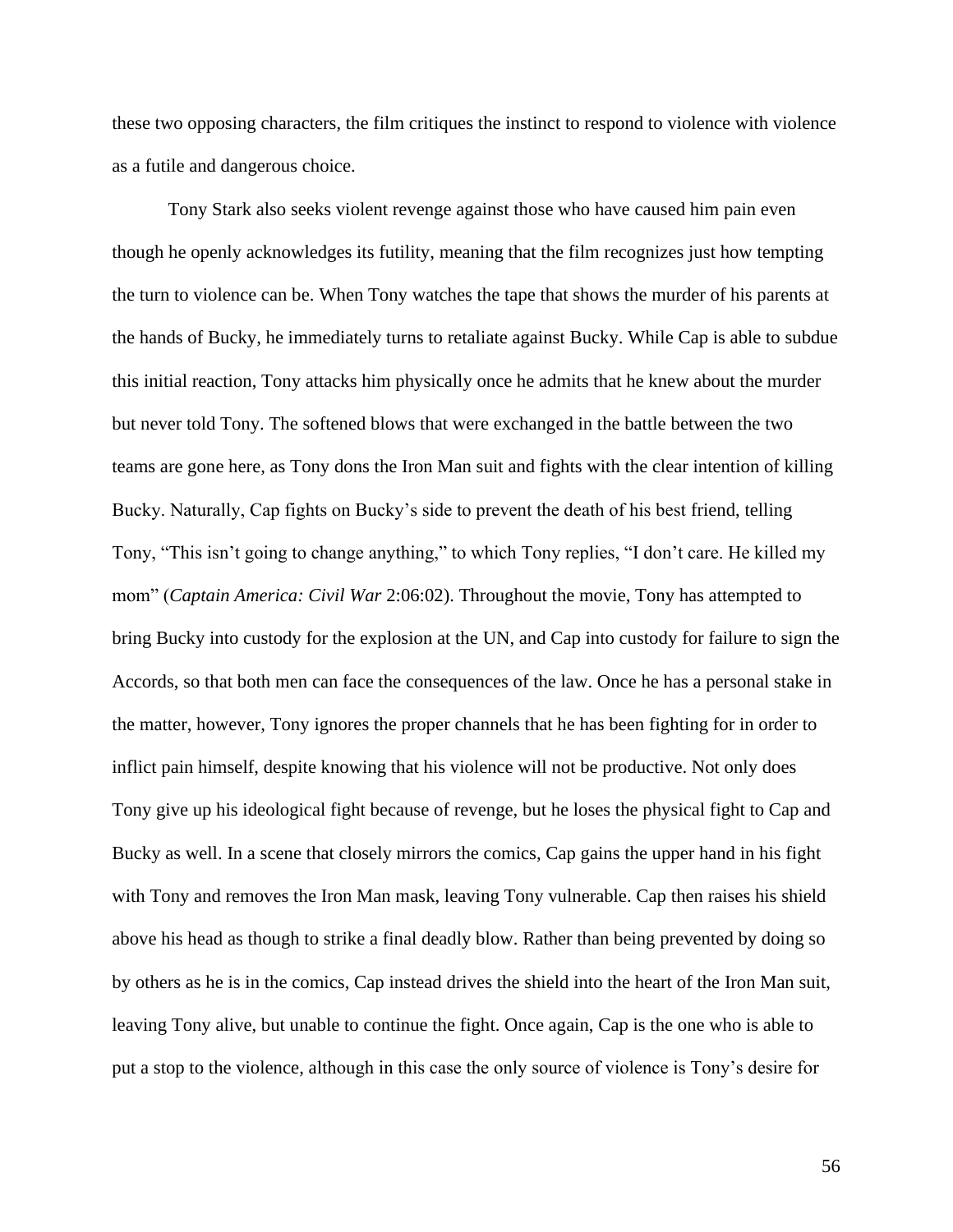revenge. As Cap and Bucky walk away from the fight, the camera pans out from Tony so that he is framed by the Iron Man helmet and Captain America's shield, both of which have been discarded on the ground. By following his instinct for vengeance, Tony lost not only his friend in Cap, but his own identity through the abandonment of the things he stood for as Iron Man. While Cap's mercy allows Tony to walk away from the fight largely unscathed, his defeat at the end of the film shows that revenge not only leads to pointless violence, but to the sacrifice of personal values as well.

Both the heroes and villains in *Captain America: Civil War* are portrayed as sympathetic, yet flawed. To fight for one's beliefs or on behalf of the people who one admires is natural, as is the instinct to respond to the loss of loved ones with a desire for vengeance. The film presents the actions of the superheroes in such a way that the audience understands their motivations, while still portraying the negative consequences of those actions. Violence is shown to be a means that leads only to harm, both physical and ideological, in the same way it was when it led to 9/11 and the War on Terror. The movie thus allows its characters and its audience to feel their emotional reactions to trauma, while still criticizing the choices that stem from those emotions.

## **Conclusion**

While *Captain America: Civil War* never gestures directly to 9/11 and the War on Terror in the same way that the *Civil War* comics do, its explicit political content and reflection on questions of accountability and morality put it in conversation with the culture and politics of America in the wake of those events. Its skepticism of the UN and other governing bodies, its debate over how to take responsibility for failed actions, and its condemnation of endless violence are all present in contemporary American culture because Americans are now able to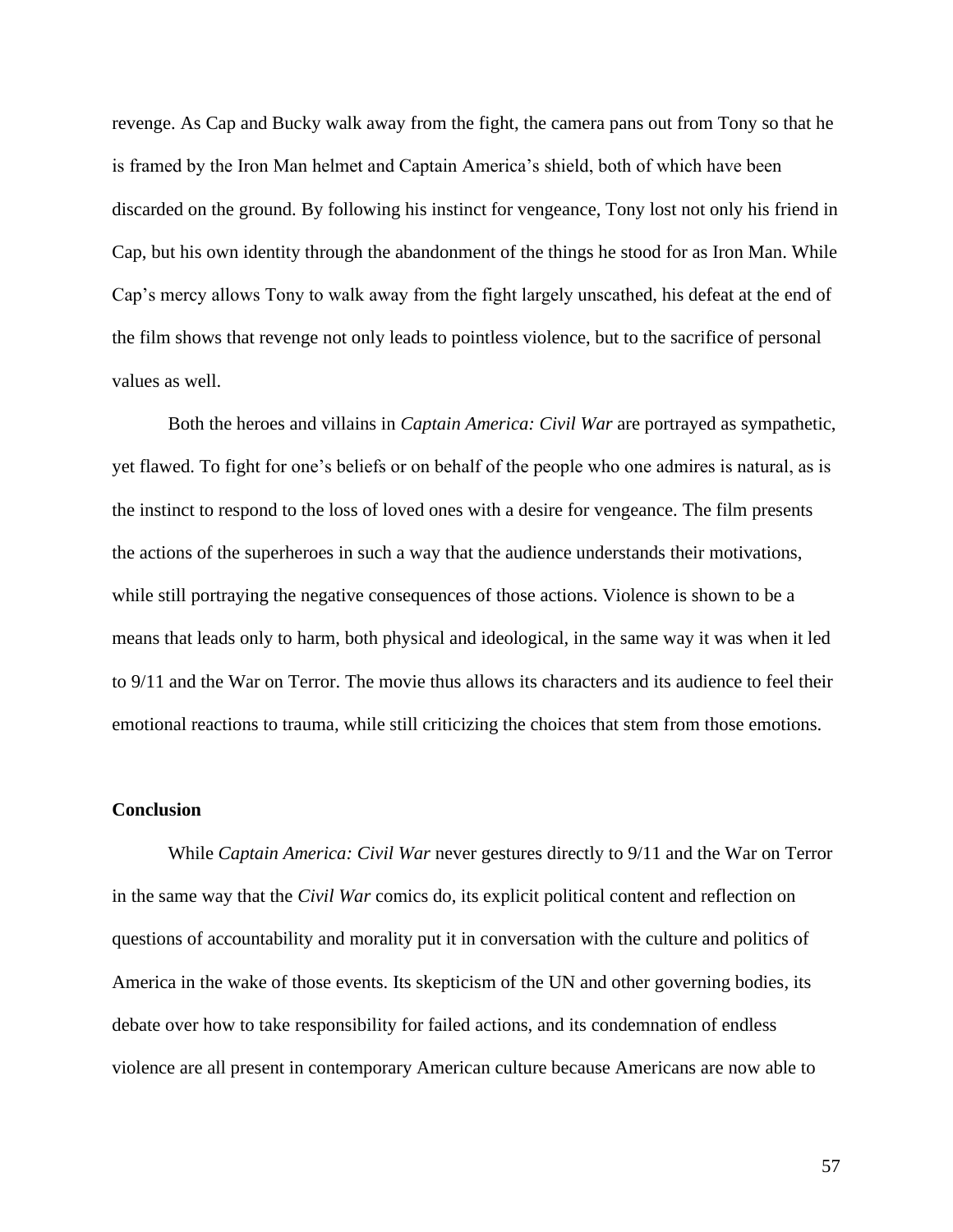look at the response to 9/11 with the benefit of hindsight. In scrutinizing decision-making during conflicts and criticizing the actions of superheroes and villains alike, the movie forces audiences to confront the repercussions of America's past mistakes that can still be felt today. While most superhero films culminate in a world-threatening battle between hero and villain, *Captain America: Civil War* subverts this tradition by removing the villain from the equation before the finale, which is a small-scale fight between heroes. This structure allows for the film to begin with a global response to devastating events, and conclude with the examination of the repercussions that violence and loss of ideology have on a personal level. The movie thus reflects that Americans may have moved on from the destruction caused on 9/11, but that individual Americans still feel the effects of the event in the societal anxieties they are exposed to in their daily lives.

Despite *Captain America: Civil War*'s disruption of the traditional superhero film structure, it is nevertheless a product of Marvel, one of the most mainstream creators of superhero stories. The film was also released by Disney, an entertainment conglomerate that relies on blockbuster tent poles like this one to turn a massive profit for the company. These commercial considerations mean that the creators of *Captain America: Civil War* are somewhat restricted in the types of stories they are able to tell, and consequently in the political messages that they are able to include in their films. Superhero stories that are distributed by independent publishers and studios are able to be more deliberately subversive and political in their content because they have fewer commercial considerations. Garth Ennis's series *The Boys* is an example of such a story as it was published by Dynamite Entertainment, and accordingly is able to expand upon the political themes explored in the previous two chapters in more explicit ways.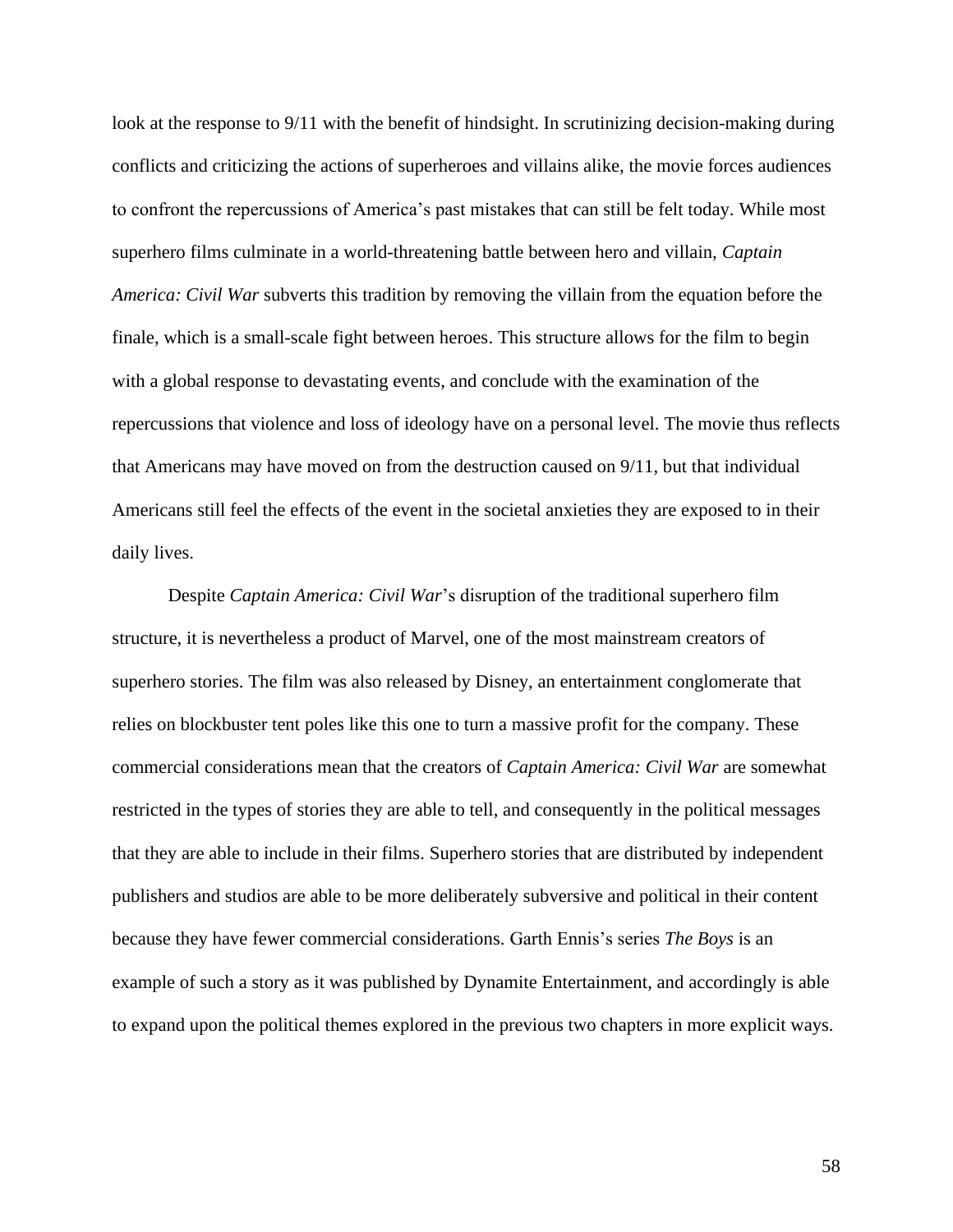#### **Chapter 4**

## **"The Colors and Tights Approach": Fighting Superheroes and Corporate Power in Dynamite's** *The Boys*

## **Introduction**

In the third issue of Garth Ennis and Darick Robertson's *The Boys*, the protagonist, Hughie, arrives in New York City to join the titular anti-superhero group. On a two-page spread, the top half of each page depicts a conversation between Hughie and the Boys' leader, Billy Butcher. The bottom half of the two pages is a drawing of the city itself with two notable features. The first is that the Brooklyn Bridge has been completely destroyed, and the second is that the Twin Towers are prominent in the skyline, despite the fact that this issue of the comic is set in 2006. One piece of dialogue from the conversation above this illustration is included in a text box on the picture of the city: "You don't play with matches if you don't want to start any fires" (Ennis No. 3, 8). While the events of 9/11 are not specifically mentioned until the twentieth issue, this iconic New York City landscape near the beginning of the story tells the reader two things: 9/11 did not happen the same way in this universe, and whatever caused the destruction of the Brooklyn Bridge is a major component of the story.

*The Boys* is set between 2006 and 2008 and follows Hughie Campbell, a Scottish man who gets a rude introduction to the world of superheroes when A-Train, a member of America's premier superhero team the Seven, chases a super-villain to Scotland and accidentally kills Hughie's girlfriend in the process. Hughie is then recruited by Billy Butcher to join the CIA group the Boys, which is responsible for policing superhero activity. Butcher believes that his wife was raped and killed by Homelander, the leader of the Seven, which is why he joined the Boys and why he sees a kindred spirit in Hughie. In this universe, all superheroes are created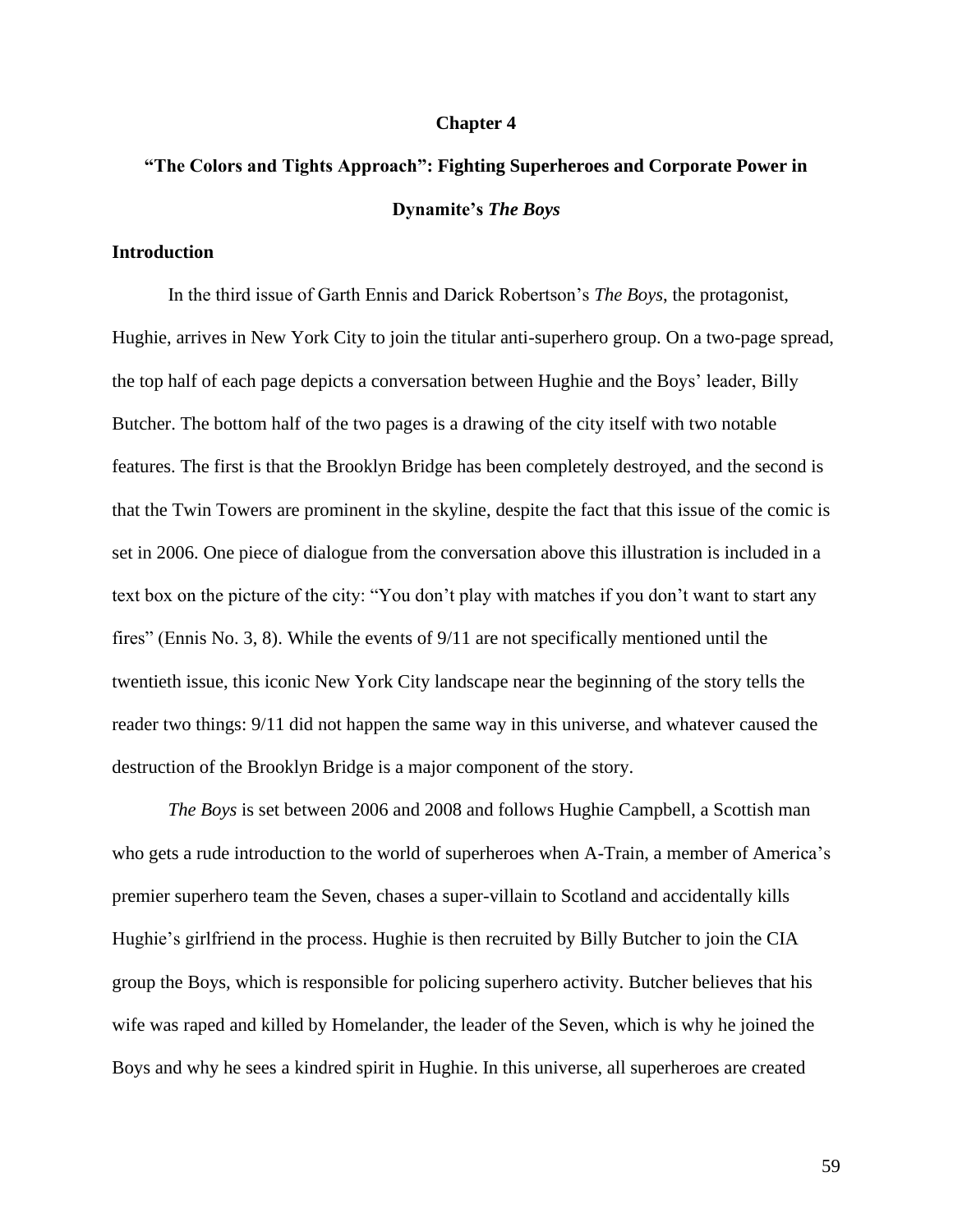when they are injected with a serum called Compound V, a substance with which the Boys have also been injected in order to give them the physical strength necessary to fight the superheroes. The creation of superheroes is carried out by Vought-American, a corporation with a great deal of influence in the U.S. government and the aspiration to use its superheroes, or "supes," to become a dominant defense contractor. While working with the Boys, Hughie meets and falls in love with Annie January, better known as Starlight, the newest member of the Seven whose worldview is shattered when she discovers that Vought-American's superheroes are debased and even downright evil. As Hughie goes deeper into the world of supes alongside Butcher, Mother's Milk (M.M.), the Frenchman (Frenchie), and the Female, he discovers the atrocities of which supes are capable, the corruption of Vought-American and the U.S. government, and the sinister ends towards which he was unknowingly working. *The Boys* culminates not with a showdown between the Boys and the Seven, but with the deaths of the majority of the Boys at the hands of Butcher, who is not satisfied with revenge on those responsible for the death of his wife, and is determined to bring about the destruction of all supes. While Hughie manages to survive and stop Butcher from carrying out his plan, the comic concludes with supes still flying about freely, Vought-American rebranding itself in order to stay afloat, and the status quo largely unchanged.

While *The Boys* is, ostensibly, a superhero story, Ennis takes every opportunity to turn the genre on its head and gesture toward larger political issues. The supes that Ennis creates are caricatures of recognizable ones and, while they motivate much of the plot, they are not the comics' most developed characters. In most superhero stories, the heroes act as vigilantes, not beholden to any governing body. By imagining what would happen if superheroes existed in our own world, however, *The Boys* speculates that superheroes would be a mixture of celebrity and politician, and would be controlled by corporations. This idea of privatization allows Ennis to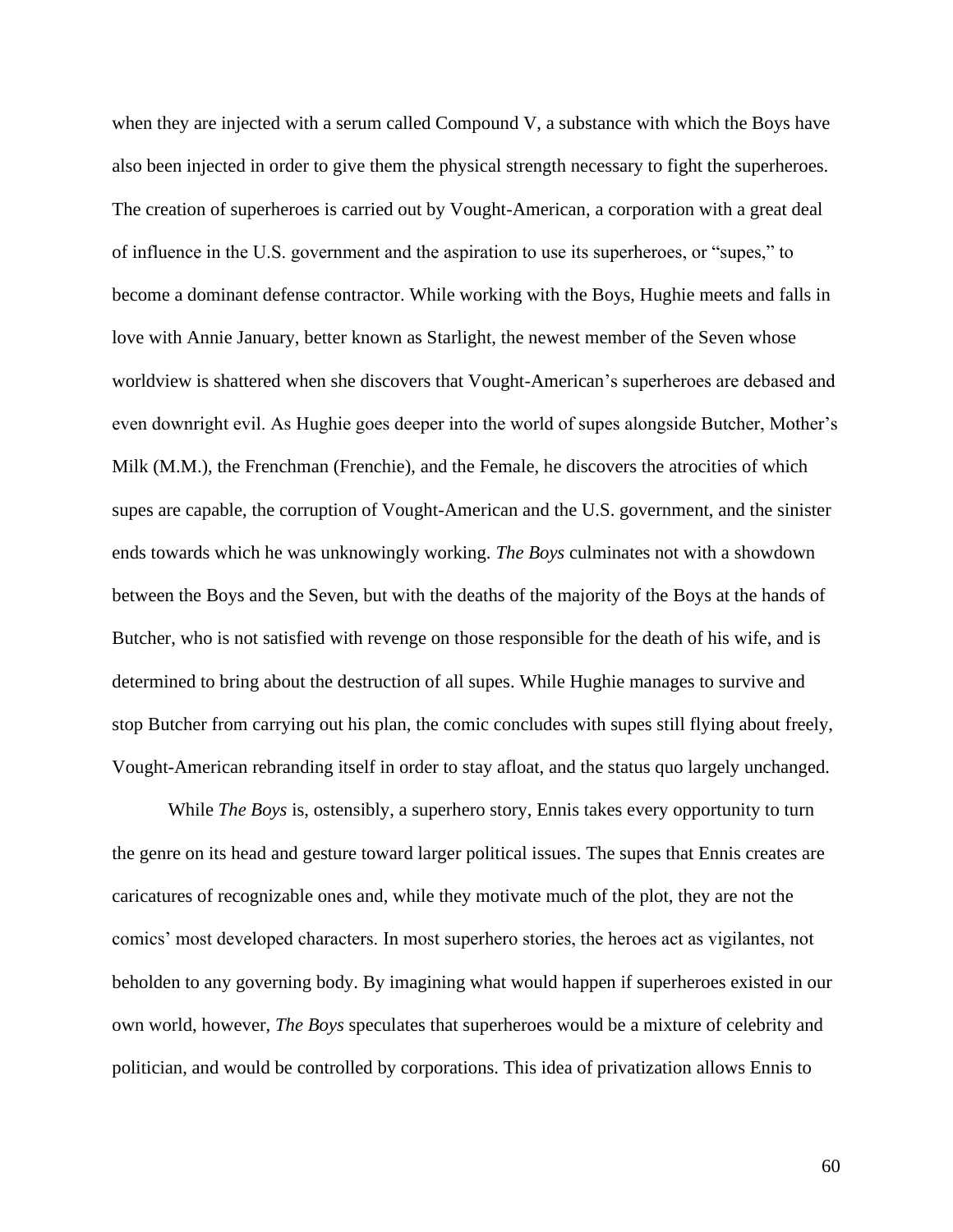explore the capitalist anxieties that accompany the idea that corporate power has become the most influential force, both within society at large and within the government. What lies at the heart of this anxiety is the concept of control. After 9/11, there were concerns about the dominance of the U.S. government as it infringed upon the civil liberties of the American people and waged controversial wars abroad. At the same time, however, there was the sense that this governmental dominance was necessary in order to protect the country from terrorist attacks like the one it had just experienced. Ennis's portrayal of various government institutions, including the CIA group the Boys, reflects this tension within the government and the failure of governance that accompanied it. He also shows that the corporation Vought-American is guilty of the same failures of accountability and moral shortcomings as the government was in the wake of 9/11. Through his depictions of the government, the supes, and Vought-American, Ennis criticizes the amount of power that corporations exercise in society, while his depiction of Hughie as the everyman shows how the public is both affected by and complicit in the failures of post-9/11 American society.

#### **Privatization: The Government**

One of the most explicit criticisms made in *The Boys* is that of the government's involvement in the military-industrial complex. In the universe of *The Boys*, the White House is occupied by President Robert Schaefer, a neoconservative referred to as Dakota Bob, and Vice President Victor Neuman, a Vought-American stooge more commonly known as Vic the Veep. Together, the two men represent what government privatization looks like when it is carried out by competent and incompetent actors. By portraying the government as being beholden to corporate interest, Ennis both critiques the role of the military-industrial complex during the War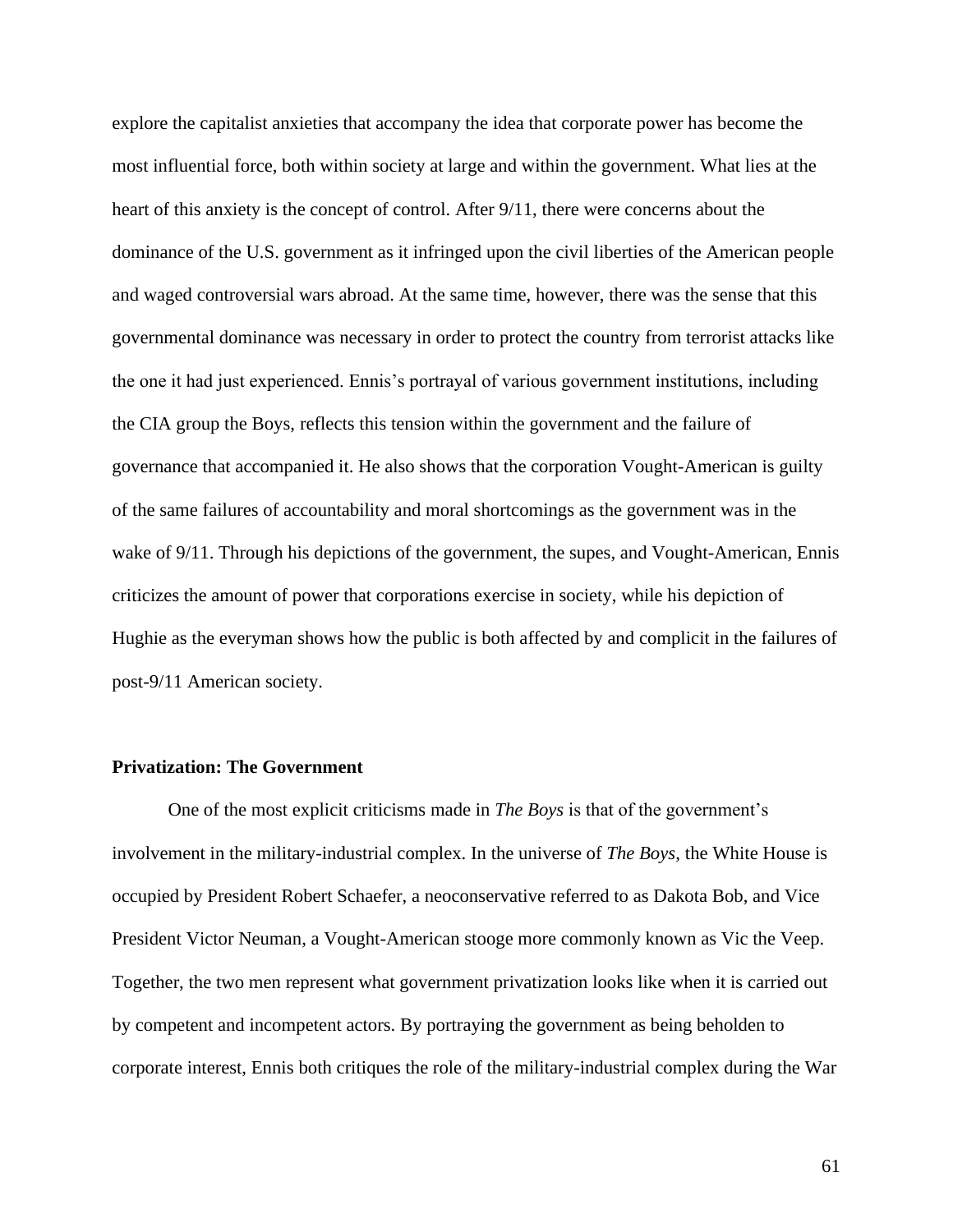on Terror and establishes the amount of power that corporations exercise in comparison to the government.

Dakota Bob is shown to be a capable president, but one who is willing to sell off the government to benefit his business friends, rather than to benefit the American people. His handling of 9/11 is used to demonstrate his competence, as he uses intelligence warnings to know of the attacks beforehand and orders NORAD to shoot down the planes. While the public supported his actions on that day, they respond more negatively to his decisions surrounding the subsequent War on Terror. Stillwell lays out the extent of how the president's corporate ties influence his judgment in conflicts:

Dakota Bob has been good to his people. From Halliburton all the way down to Blackwater, he's come through for them again and again. He sold off most of the federal government, and on top of that he delivered Pakistan -- the C.I.A. said hunt bin Laden in Afghanistan, but Bob came through with a real war. Can you imagine what those contractors must be making, doing half the work badly and charging twice the going rate? That man is a team player. (*Herogasm* No. 3, 18).

While Dakota Bob is not allied with Vought-American, and in fact expresses open distrust and dislike for the company, Stillwell's words show respect for the president's ability to keep his corporate backers happy. At the same time, his speech also indicates that the president has blatantly ignored what was considered the correct course of action by intelligence agencies in favor of action that will bring money to his friends. A Secret Service member later confirms that public opinion has turned against the president since 9/11, as he says that "people hate his guts nowadays" (*Herogasm* No. 4, 14). Dakota Bob's actions therefore exemplify how the public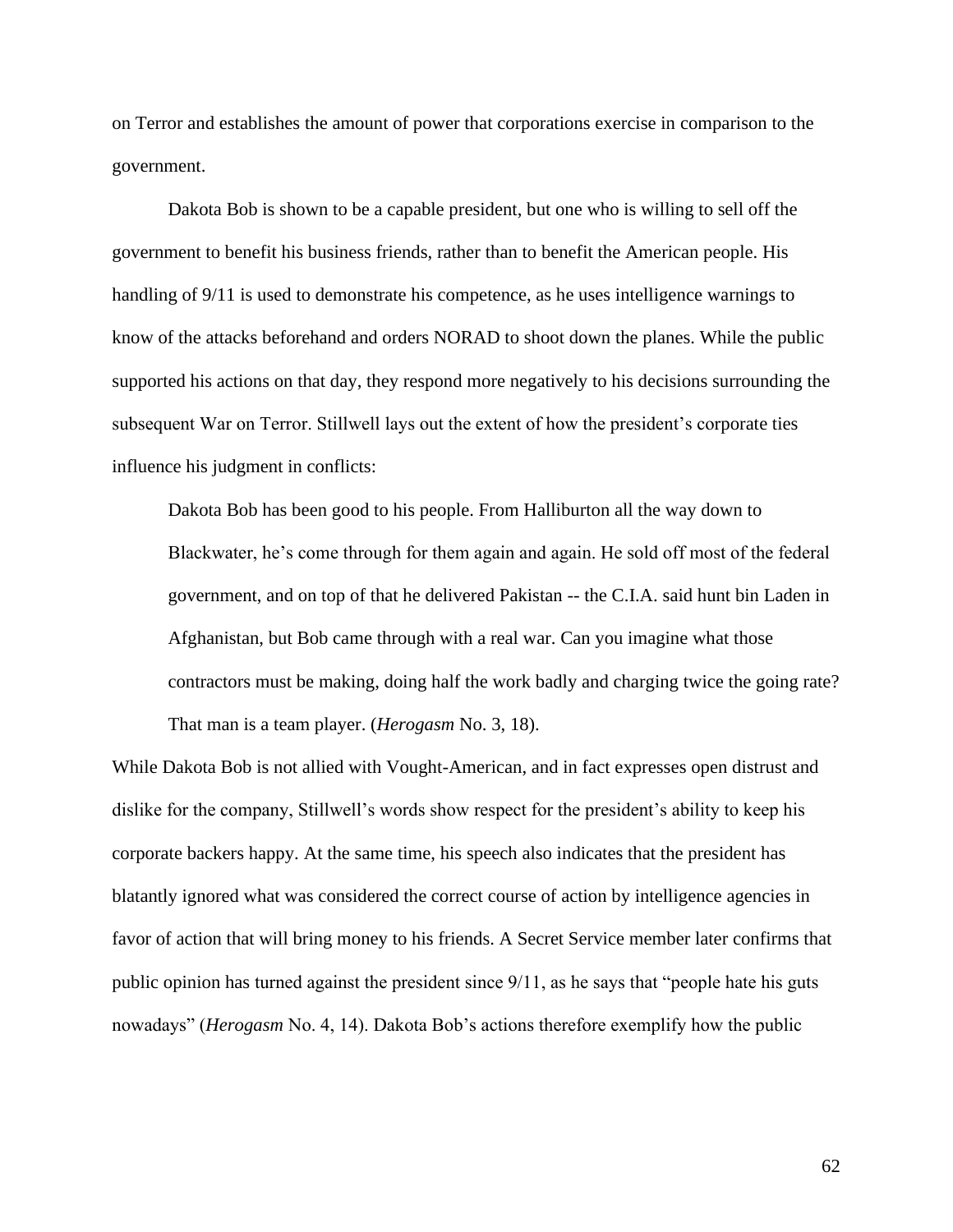good is ignored in favor of private interests when the government becomes accountable to corporations.

The allusion to Halliburton that Stillwell makes also creates an obvious connection between Dakota Bob and former Halliburton CEO Dick Cheney, and allows Ennis to highlight how both men go largely unpunished for their corruption. As Cheney was widely considered to be the most powerful Vice President in history, it makes sense that the character who parallels him would be president in this universe. Additionally, Halliburton subsidiary Kellogg Brown & Root was awarded multiple contracts in Iraq, including one to supply services to American troops and one to restore oil fields that had been damaged by fires. Halliburton and KBR made billions from these contracts, but whistleblowers reported that the company was unprepared to handle the contracts, so "contract managers hired whomever they could find, rarely checked invoices, and sometimes pocketed money on the side" (Chatterjee 217). Both Halliburton and Cheney received a great deal of criticism from the press and from other politicians, as some speculated that Cheney had pushed for the war in order to benefit his former company (Blake). Despite being vilified by some, and paying penalties and settlements for its involvement in a Nigerian bribing scandal and the Deepwater Horizon oil spill, Halliburton still prospered from the Iraq War and never had to make reparations for its improper actions during the conflict. Similarly, Dakota Bob loses public support because of his involvement in the military-industrial complex, but neither he nor the companies he backs face any serious repercussions. Thus, Ennis shows how deeply entrenched the military-industrial complex is in America, as the president is able to benefit from it while facing only a decrease in popularity as a result.

While the privatization of the federal government is shown to be at the expense of the American public, some of Dakota Bob's actions that are undertaken for corporate interests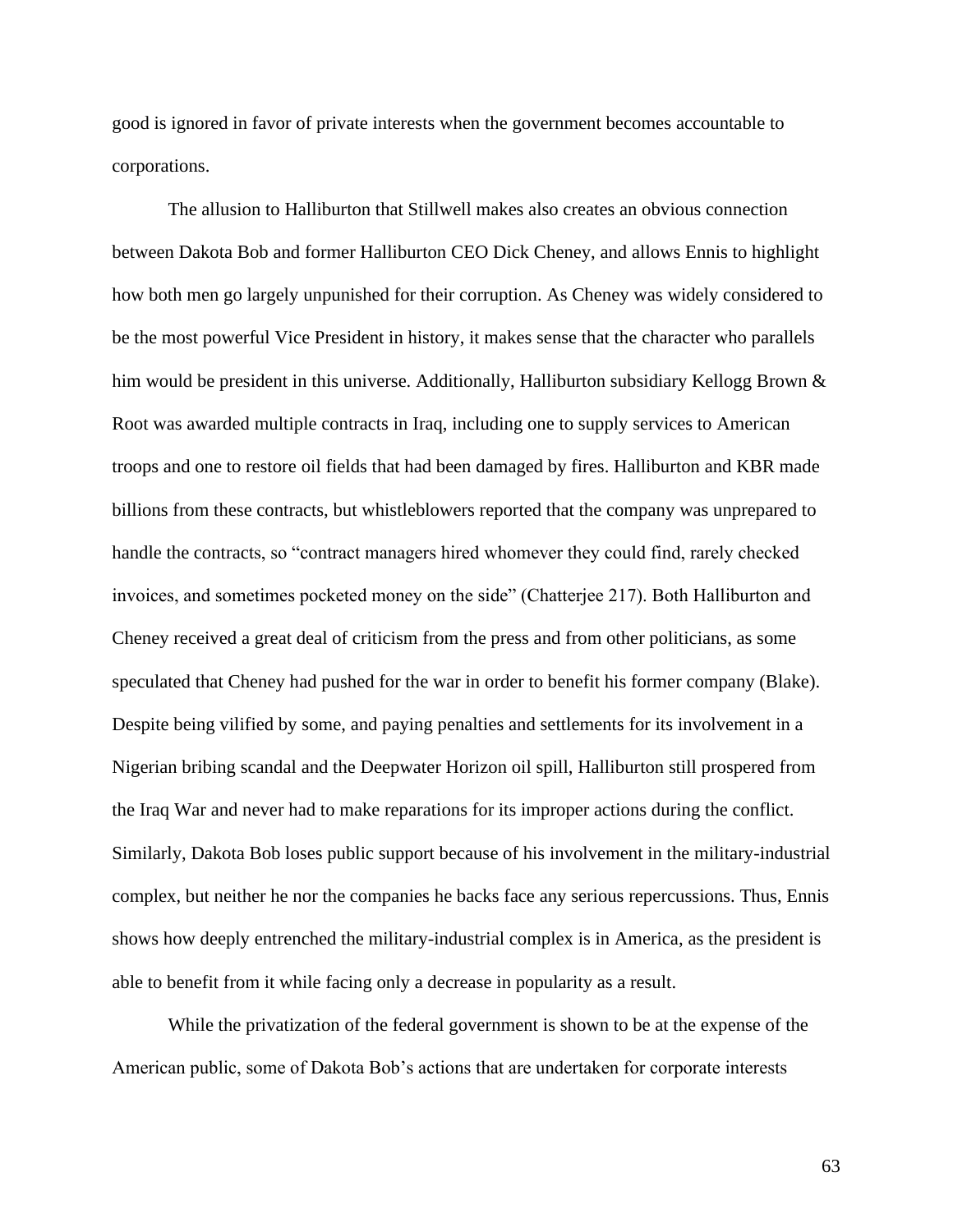actually end up benefitting the people, creating a more nuanced picture of corporate accountability. Mallory, the man who originally founded the Boys, tells Hughie that, "As a hireling of various special interests...Bob wanted Vought-American's agenda torpedoed" and made it easy for the Boys to operate (No. 55, 5). Because *The Boys* clearly depicts Vought-American as an antagonist that needs to be defeated, Dakota Bob's willingness to work against the corporation is framed as something that aids in that goal. He is the reason that the Boys get funding, that they are able to carry out their work without going through Congress, and that they can claim a presidential directive and clear any obstacles that they might face. The implication is that when the government works for corporate interests, it can sometimes end up working for the benefit of the people as well. Corporate influence within the government is not depicted as an inherently negative thing; it is only when corporate interest becomes more important than public interest that it becomes harmful. The goal of Vought-American is to become a defense contractor by convincing the government to allow its superheroes into national defense. If that were to happen, no other company would be able to compete with Vought-American, since it is the only producer of supes. On the one hand, it is in the interest of other defense contractor to oppose Vought-American, something which benefits the American public because the supes are dangerous to the people. On the other hand, Blackwater is a defense contractor that Stillwell names as having influenced Dakota Bob to start a war in Pakistan, something which is not in the interest of the American people. As such, government accountability to corporations is not portrayed as being intrinsically evil, but rather as having no morality at all because it is beholden only to the companies' bottom lines.

While Dakota Bob is a competent leader who has a nuanced relationship with corporate interests, Vic the Veep is depicted as being completely helpless without Vought-American,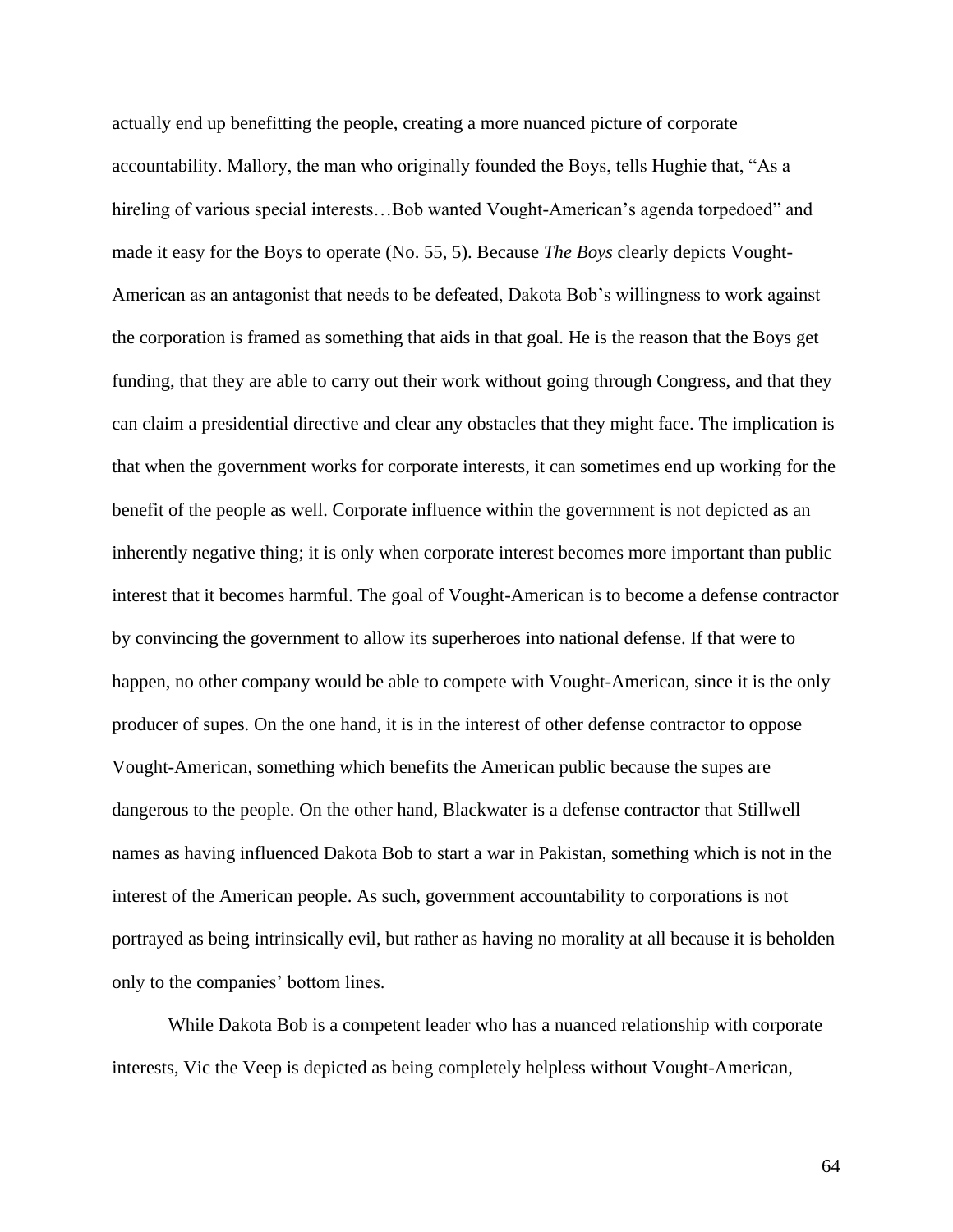which gives the company unprecedented power within the government. It is implied throughout the comics that Vic the Veep is mentally handicapped, meaning that Vought-American treat him like a machine that they program to say whatever they want. In the words of the company, this trait makes him "the perfect politician" (*Herogasm* No. 4, 13). This is what allowed Vought-American to take control of the situation on 9/11, as Vic the Veep was told to incapacitate Dakota Bob, then taught the phrase "Tell NORAD to order weapons hold" (18). As a consequence, the Air Force was prevented from shooting down the final hijacked plane so that the Seven could attempt to stop it. Vought-American believed that if their supes stopped a terrorist attack, the government would have no choice but to put them in national defense. Instead, the Seven was completely unprepared to handle the situation and sent the final plane crashing into the Brooklyn Bridge. In this instance, Vought-American, and by extension Vic the Veep, were acting with only long-term profit as a goal and with no thought given to the people who could potentially be harmed. Vic the Veep serves to show that when profit becomes the only thing to which government actors are accountable, the public are the ones who get hurt as a result. Ennis has said that "Vic the Veep was meant to be the most grotesque parody of Bush, Jr. imaginable" (Phegley). The character therefore confirms the anxiety felt by Americans at the time that their president was not working with their interests in mind, or that he was not mentally equipped to do so. By caricaturing the most criticized aspects of George W. Bush's character, Ennis shows the need for strong and intelligent leaders to fight against corporate interest in government.

Through his interpretation of the Bush administration, Ennis sends the clear message that allowing the government to privatize corporate interests in turn allows for corrupt figures to hold the most powerful offices in the country and the world. Additionally, the ability of Vought-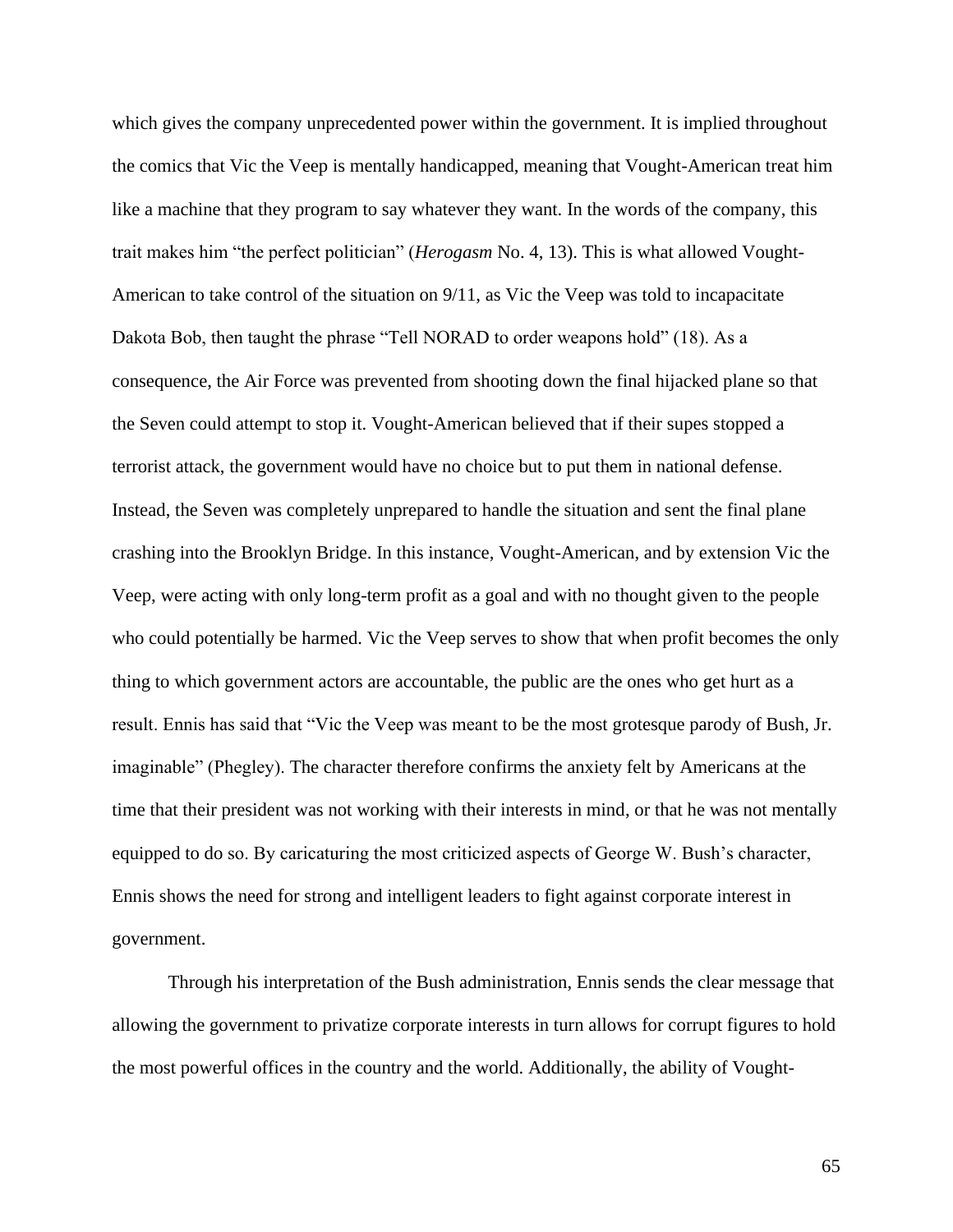American to gain so much influence within the U.S. government indicates how powerful the company is when compared to other institutions. While Ennis is far from the first person to criticize the military-industrial complex, and even acknowledges how entrenched it is in American society, he does go to great lengths to condemn the degree of power consequently exercised by corporate America, and the inability of the U.S. government to protect its people from that power.

#### **Profit and Corruption: Vought-American**

Nowhere is Ennis's critique of corporate power shown more clearly than in the relationship between Vought-American, particularly as embodied by the executive James Stillwell, and the superheroes it creates. Throughout the comic, Vought-American is shown to use many of the same strategies to gain power as the post-9/11 government, particularly in the way they manipulate the narrative surrounding their company and go to great lengths to keep the public in the dark about the atrocities they have committed. Because these actions are recognizable as being tied to the failures of the U.S. government after 9/11, the reader is primed to see that Vought-American's actions stem from lack of accountability and subsequent corruption, and that the actions are being condemned by Ennis. The issue with Stillwell and the supes is that they only care about the bottom line, meaning that they are able to justify any action as long as it does not hurt profits. As a result, the corporation permits a certain level of corruption in order to gain power. Furthermore, Vought-American is shown to be stronger than even the superheroes, which serves as a denunciation of the amount of power corporations have been able to amass in society. Through post-9/11 signifiers and the power dynamic between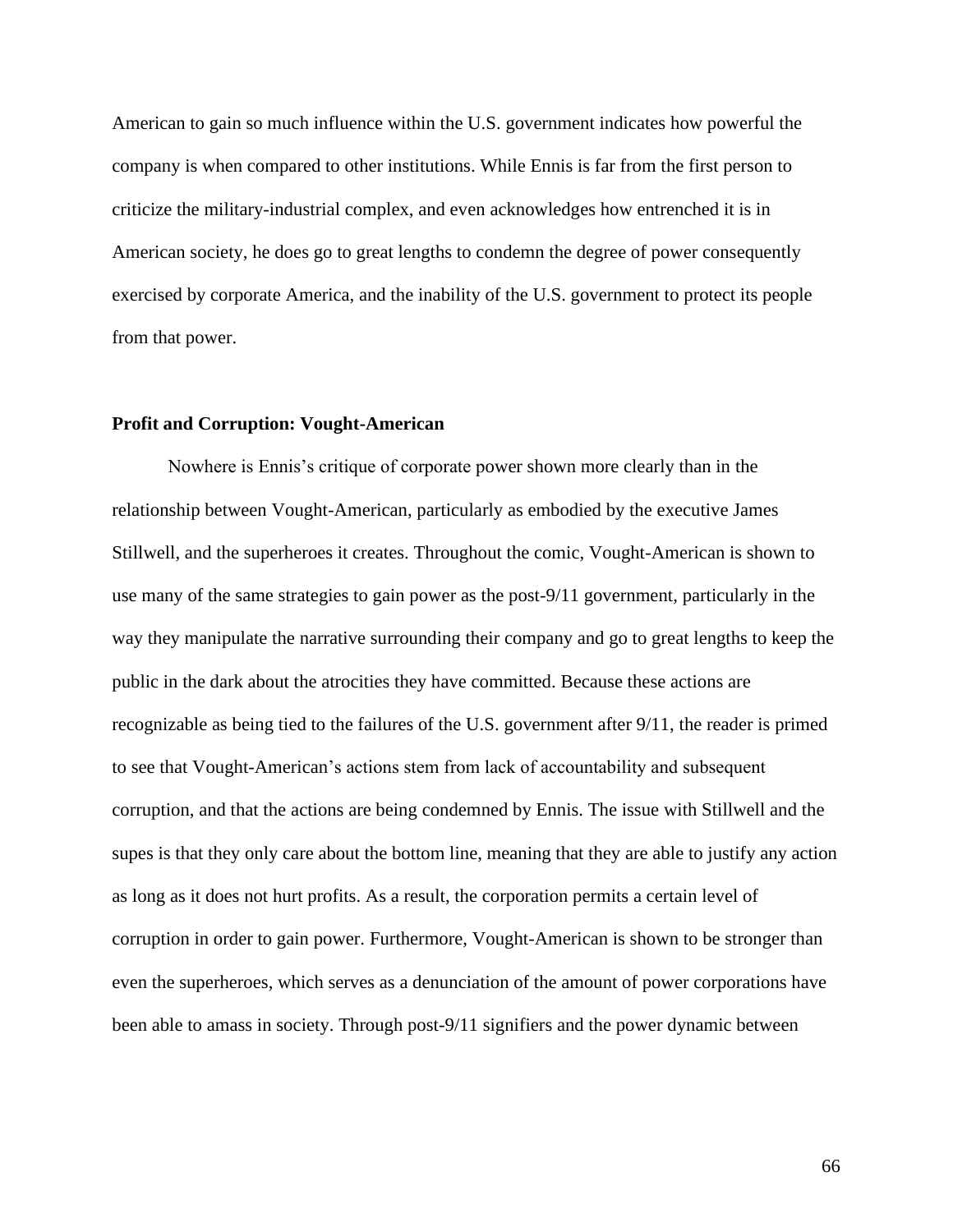Stillwell and the supes, Ennis depicts Vought-American as being both the most dominant and the most dangerous force in the comics.

The most blatant example of how accountability to Vought-American corrupts individuals comes from the degraded and evil characters of the superheroes. *The Boys* is a sendup of the traditional superheroes with whom readers will be familiar, and therefore takes pleasure in making its parallel versions of recognizable heroes act as diabolically as possible. The Seven is introduced when A-Train kills Hughie's girlfriend, a scene that is drawn drenched in blood and results in Hughie holding his girlfriend's severed hands. When Starlight joins the Seven, she is sexually assaulted by three of its members, a scene with heightened sexual violence that caricatures Starlight's horror. Both scenes are drawn to maximize their shock value, emphasizing both the ridiculous and appalling nature of the supes' actions. While this excessive depiction of superheroes satirizes conventional superhero stories, it also demonstrates the lack of supervision that supes have in their connection to Vought-American. As Homelander puts it: "We follow the rules, and we're rewarded with a pleasant lifestyle and the occasional bonus" (*Herogasm* No. 5, 18). The superpowers that the supes possess give them incredible strength, yet Vought-American manages to keep them in line simply by allowing them to indulge in their vices. Supes are allowed to be morally corrupt as long as they continue to follow company orders, thus showing that Vought-American holds its products accountable, but not to any kind of ethical standard.

It is because Vought-American handles all the public relations for their supes that they freely act debased in secret while maintaining appealing public personas. Superhero comics exist in the world of *The Boys* and, as Butcher explains, act as "the official version" so the "public gets to read about thrillin' heroics an' crusaders for justice, an' in the meantime the supes get on with all the horrible shit they're really doin'" (*The Boys No*. 7, 13). Through these fictions of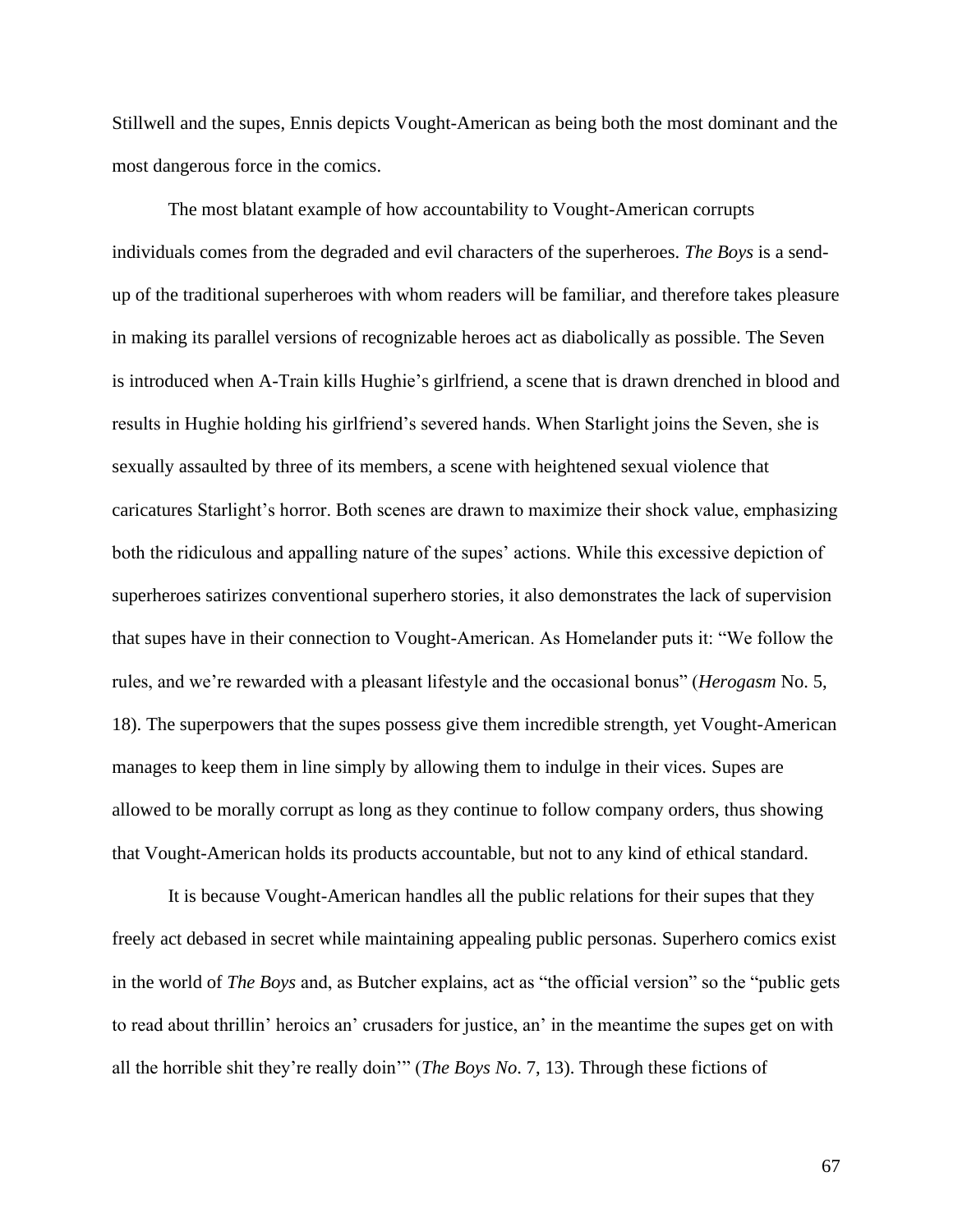superhero exploits, Vought-American projects the image that supes are accountable to the American public, when in reality, they have no concern for the people they pretend to protect. For instance, one supe whom the Boys encounter, Swingwing, is known as "the gay-friendly superhero" and is forced by Vought-American to go to community meetings, despite the fact that he is actually homophobic (No. 8, 12). Additionally, the Boys eventually discover that Swingwing is responsible for the death of a young gay man who had admired him, meaning that he actually harms the very group of people he is meant to attract. Comics allow Vought-American to convince marginalized groups that superheroes are there to protect them, and by producing a comic that appeals to every demographic, they maximize their own sales and profit. The company is manipulating narratives that target the traumas of their audiences for their own gain, much like the U.S. government did with rallying support for Iraq War. In this way, Vought-American maintains control of its supes by cutting the public out of the equation while making them feel as though they are still part of it.

The lengths to which Vought-American is willing to go to cover up its malicious activity in order to turn a profit are demonstrated many times throughout the comics and emphasize how ignorant the public is about the reality of the world in which it lives. One of the clearest examples of this manipulation is the G-Men, a team of outcasts clearly intended to be a perversion of Marvel's X-Men. The Boys begin to investigate the G-Men after the suicide of one of its members and discover that all of the members of the team were abducted and sexually abused as children. While the Boys are prepared to take on the G-Men, Vought-American beats them to them to the punch and massacres the entire team of superheroes, an undertaking which includes trapping a group of child supes in a box and dropping it into the ocean. Afterward, an employee of Vought-American solidifies the details of a contingency plan that involves telling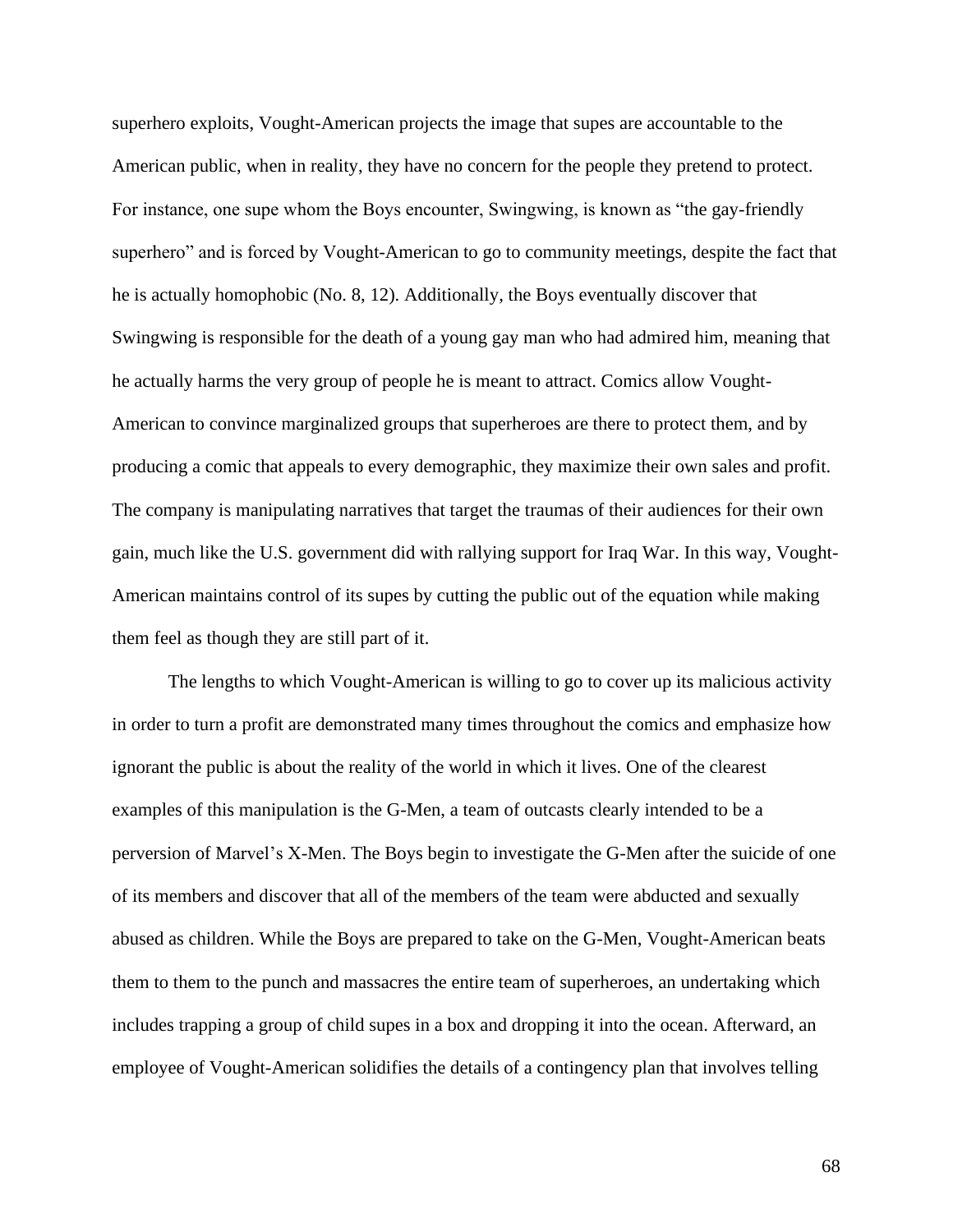the public that the G-Men are fighting a villain in a different dimension and using lookalikes to convince people that the team is still alive for as long as possible. Meanwhile, Stillwell meets with Homelander to tell him that the Seven will now be responsible for making up for the G-Men's missing revenue. All of this is handled very calmly by the Vought-American people, indicating that these kinds of contingency plans are always in place and that killing hundreds of heroes is only significant because of its possible effects on profit. *The Boys* therefore offers insight into what corporations are really doing as opposed to the narratives they spin for the public, and suggests that the public should likely be more informed about corporate action than they are.

It is because *The Boys* is a superhero story that Ennis is able to demonstrate corporate power's place atop the hierarchy of power within society. Homelander is hailed as the most powerful superhero in the world, yet Stillwell never expresses any fear of him. Most of the superheroes are happy to work for Vought-American because the company allows them to indulge in their vices. Homelander, however, becomes fed up with being treated as a public relations machine rather than the superhero he is, and subsequently plans a supe coup of the U.S. government in order to free himself from Vought-American. When the coup begins, Homelander shows up at Stillwell's office to kill him. The supe has the ability to read vital signs and says to Stillwell: "Still eighty over sixty. You're about to be torn limb from limb, and you're completely calm. I think I've finally met a superhuman" (No. 64, 6-7). In the panels in which this dialogue is delivered, Stillwell is sitting in his desk chair while Homelander towers over him, covered in the blood of the people he has already killed, but Stillwell's face expresses no emotion whatsoever. While he has been portrayed as expressionless throughout the comics, Homelander's words confirm that Stillwell is not acting, but is truly unafraid of the supe. To emphasize this further,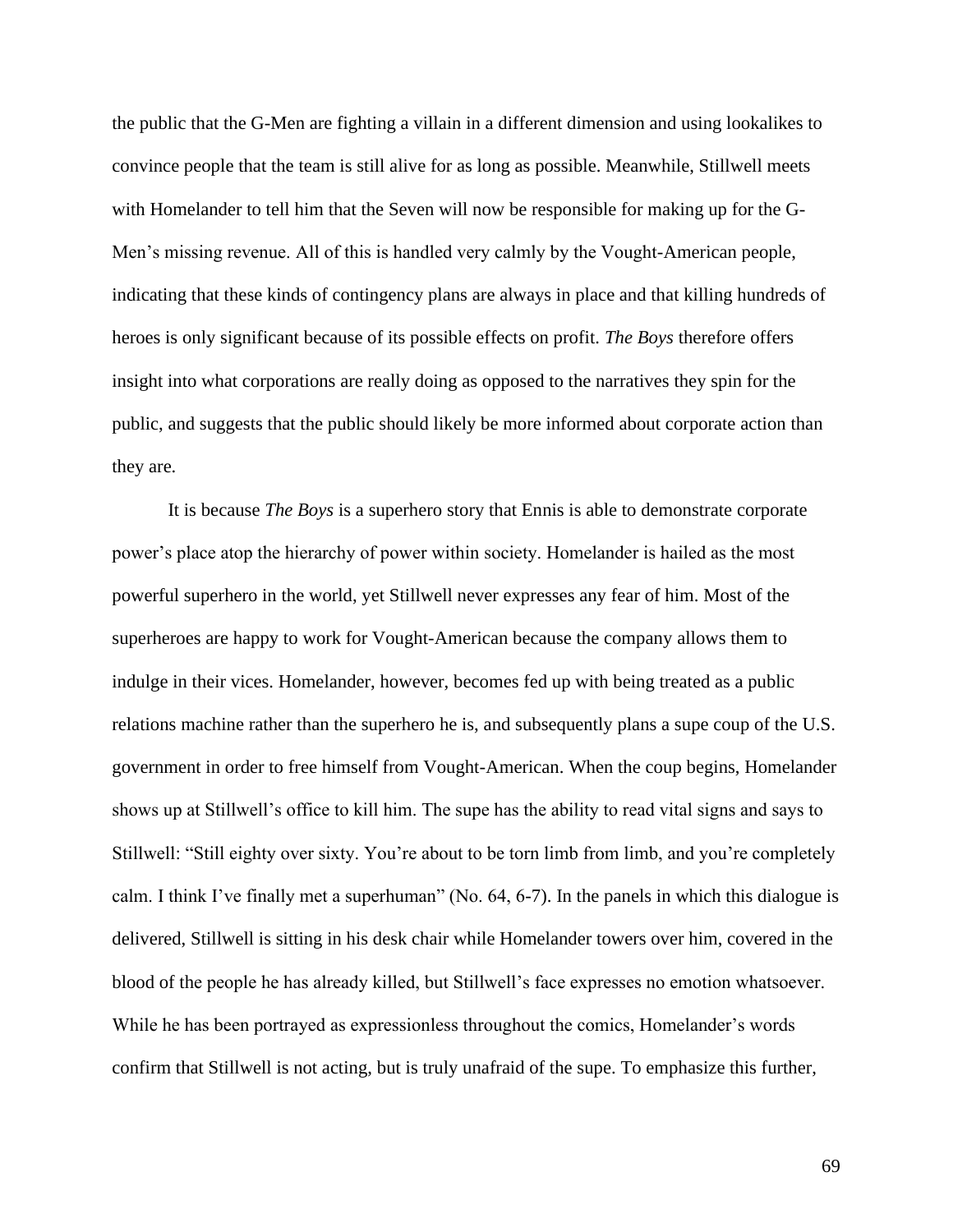Stillwell goads Homelander, calling the supe's actions "a spoiled child's personal Auschwitz" (7). Stillwell knows that Homelander has lived his entire life under the thumb of Vought-American and that he is therefore incapable of thinking for himself, rather only of inflicting violence from which Vought has already proved itself capable of recovering. Homelander's actions may cause destruction and send a message, but Stillwell and his corporation can manipulate and control any force of power, from superheroes to the government, making Vought-American the most powerful entity in the comics. The juxtaposition of superpowers and corporate power reveals just how dangerous the latter is that it need not fear even the strongest of superheroes.

While the comics consistently portray profit as a corrupting motivation, the conclusion to Stillwell's story shows that the corporation is vulnerable, thereby creating an optimistic end to the series. The Boys release all of the information they have on Vought-American to the press, including their involvement in 9/11 and pictures of Homelander committing horrific acts of violence. This causes the public to turn against Vought-American and the company becomes the subject of a congressional hearing which is accompanied by protests by the American people against the corporation. Stillwell blames a subordinate for all the company's misdeeds and rebrands as American Consolidated in the hopes that people will forget what happened under the name of Vought-American. Despite these tactics, Stillwell still does not emerge from the story victorious. Hughie blackmails Stilwell so that he can no longer attempt to get supes into national defense, and when Stillwell sees that the only thing his company can create is another team of supes who have the exact same problems as the old ones, his expressionless demeanor is finally broken. He leans against a window with his hand covering his face in what is clearly the beginning of a breakdown as he says only, "Bad product" (No. 72, 17). Even with his ability to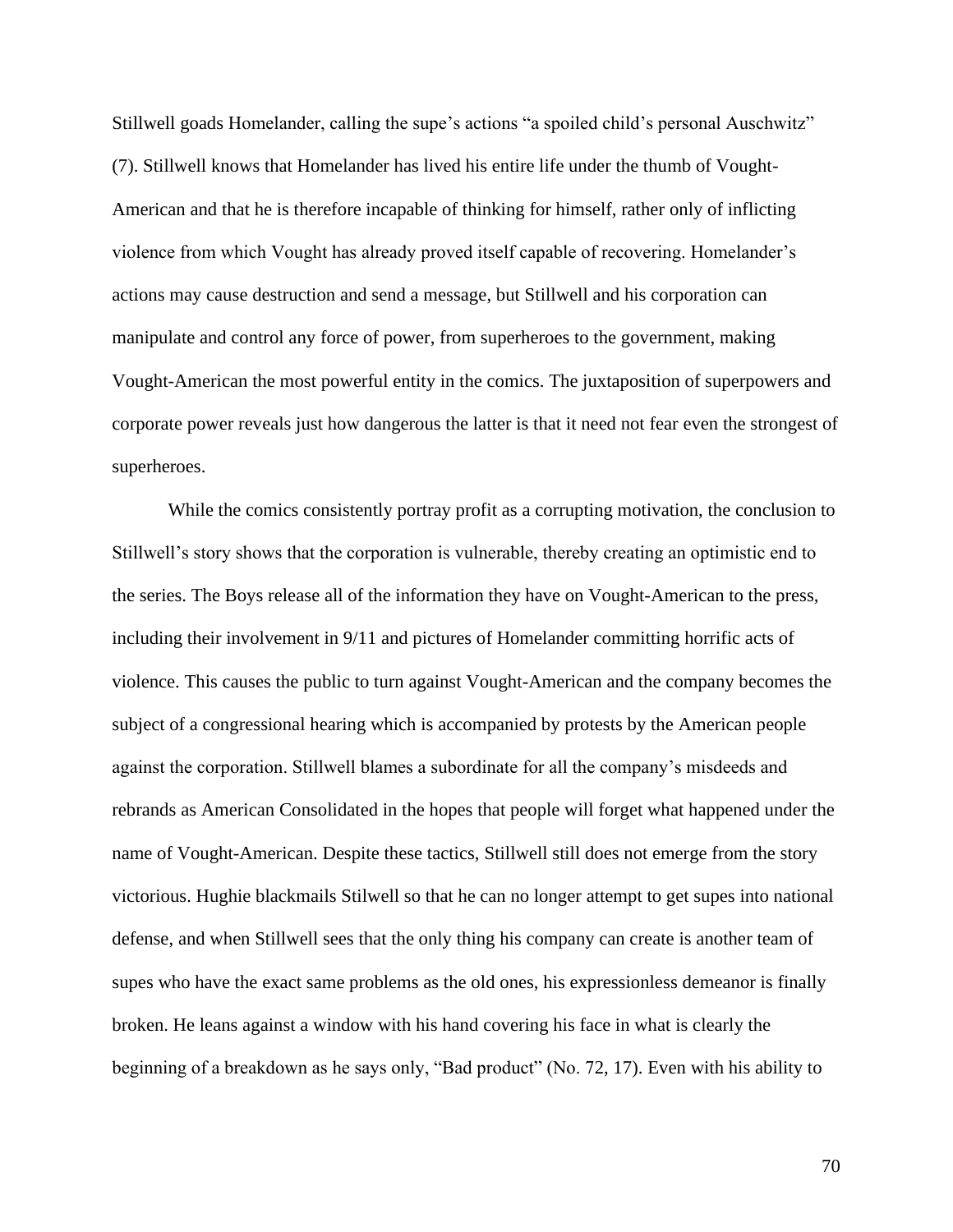partially deflect public and government accountability, Stillwell knows that rebranding will not be enough if he continues to present the world with the same faulty commodities. The ending of *The Boys* thus shows that corporate power, while a dangerous force, is not absolute if these corporations eventually have to answer to someone else. The comics demand readers recognize the threat that companies like Vought-American pose to the American people, and affirms the power of the people within the market.

Overall, *The Boys*' depiction of corporate drive for profit and subsequent corruption serves as a wakeup call for readers so accustomed to seeing corruption in their society that they no longer notice or object. As Stillwell says once Vought-American's misdeeds have gone public, the most common response to something like WikiLeaks, or to the revelation that his corporation pushed for supes in national defense, is for people to say, "Yes. The world works the way I always suspected" (No. 66, 13). Ennis's criticism of corporate America is not a novel one, but his presentation of them is. By placing these issues within the context of a post-9/11 superhero story, he demonstrates just how powerful and therefore dangerous corporate America can become when left unchecked. When a corporation controls the strongest superheroes in the world, it is clear that that corporation has too much power. It is then up to the public identify and combat the corruption that comes from the bottom line, rather than remaining complicit in it.

#### **Disillusionment and Complicity: The Boys**

The idea of complicity is one that Hughie must confront through his work with the Boys. As the Boys are a CIA special operations group, they work as a clandestine part of the U.S. government. Their existence is due to a presidential directive from Dakota Bob and they answer to the Director of the CIA, Susan Rayner. Despite these authority figures who preside over the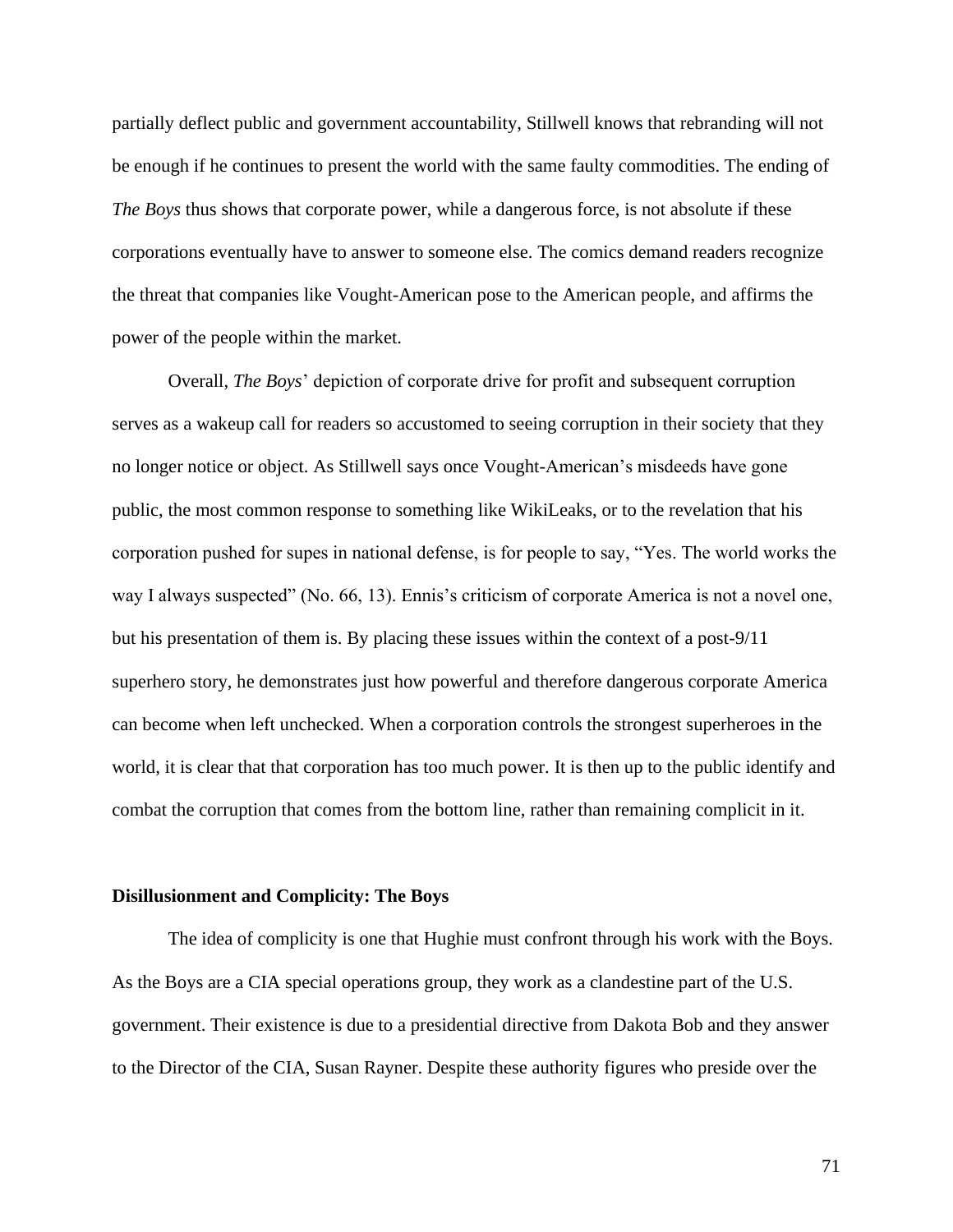group, the Boys are given a great deal of freedom and often avoid the little oversight that they do have. As a result, the group, and Butcher in particular, are able to use the means which they are given by the government to achieve their own ends in whatever way they deem appropriate. The Boys engineer conflicts with the supes instead of merely monitoring them, and the methods with which they confront the supes are almost always violent ones. Because Hughie comes into the group as an outsider at the beginning of the comics, both coming to the U.S. and joining the Boys for the first time, he begins with vague ideas about what the CIA and the Boys do and discovers throughout the comics what his job really means. Hughie therefore serves as a surrogate for the audience as he learns how the lack of accountability within the CIA can clear the way for morally corrupt individuals, just as the American public discovered this fact after 9/11.

Hughie joins the Boys with fantastical ideas about what the CIA does, and learns that the narratives that he believed are in fact beneficial in allowing the agency to act without democratic oversight. When Butcher first introduces himself to Hughie and says that he works for the CIA, Hughie's response is to ask, "Well do you know about all the secret stuff, like? You know, like Area Fifty-One an' the Illuminati an' everything… I mean you're talkin' about the people who really run the world" (No. 2, 14). As Hughie goes on to explain his theories about the CIA, he is drawn with wide eyes and his hands near his face to indicate that he is talking animatedly and truly believes what he is saying. While Butcher quickly informs him that the job is more about maintaining the status quo, Hughie's initial conception of the agency is a representation, albeit an exaggerated one, of the air of mystery and importance that surrounds the CIA for most outsiders. Much later in the comics, once Hughie is accustomed to his role within the Boys, he meets Greg Mallory, the original founder of the anti-superhero group and one of the founding members of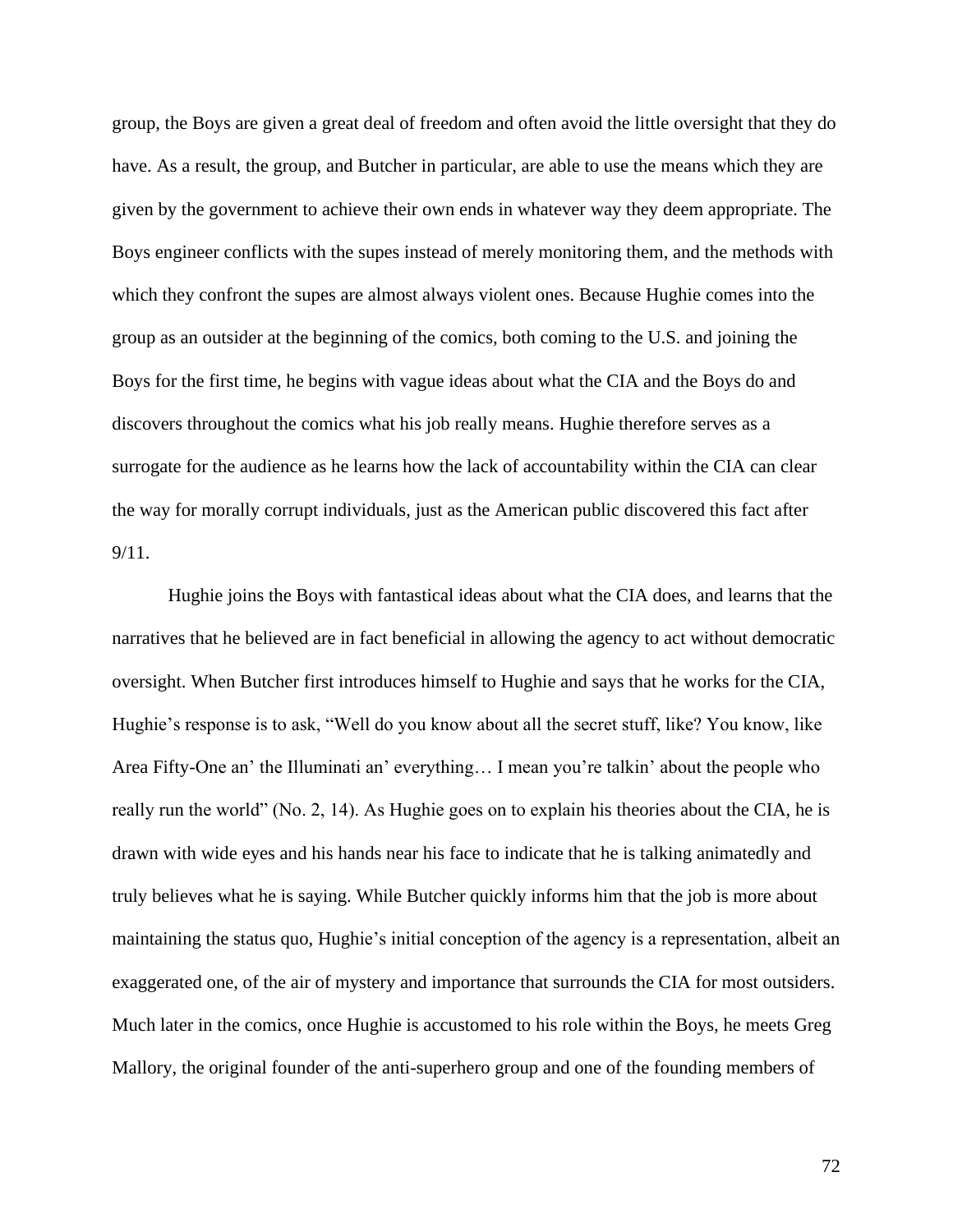the CIA itself. In discussing the origins of both groups, Mallory explains the difference between public perception and reality: "First of all, a spy is not an impeccably-dressed man in an Aston-Martin. He's generally a seedy little man you wouldn't look at twice… He's also bitter, spiteful, malcontent… Then again, he gets the job done. Because no one's looking at him twice" (No. 54, 8-9). Mallory's words highlight not only the overly romanticized view of clandestine activity that many people have, but also the idea that people are not always who they appear to be. Through his introductions into the CIA, Hughie is told that the people whom he thinks control the world are not as powerful as they seem, and that he cannot always trust idealized views of people to be accurate. These are lessons that Hughie has to confront in his new role, and ones that reflect the shattered worldview many people had to come to terms with during this time period.

It is through Hughie's relationship with Butcher that he is most clearly manipulated and learns that his trust can easily be misplaced. Hughie experiences many moments of disillusionment due to the violence that his new job necessitates, and he considers quitting many times. In one such moment, Butcher shares with him that his wife was raped and killed by a supe which is what motivates him to keep fighting. He goes on to say, "I think you should stay 'cause you're good at it. You like it. You've got a score to settle so you want it. All than, an' I always wanted a little brother" (No. 6, 19). The panel that comes after these statements shows the two men sitting together on a bench. Hughie's posture is relaxed and both he and Butcher are smiling as they look at Butcher's dog, Terror. It is a moment of real camaraderie between the two men, as it creates a common bond between them and convinces Hughie to stay. In issue 55, Mallory mentions that Butcher did have a brother. Hughie asks whether Butcher's brother was older or younger, but there is no direct reference to Butcher's earlier statement. It is only later that Hughie realizes just how much he has been manipulated. At this point, Butcher has already killed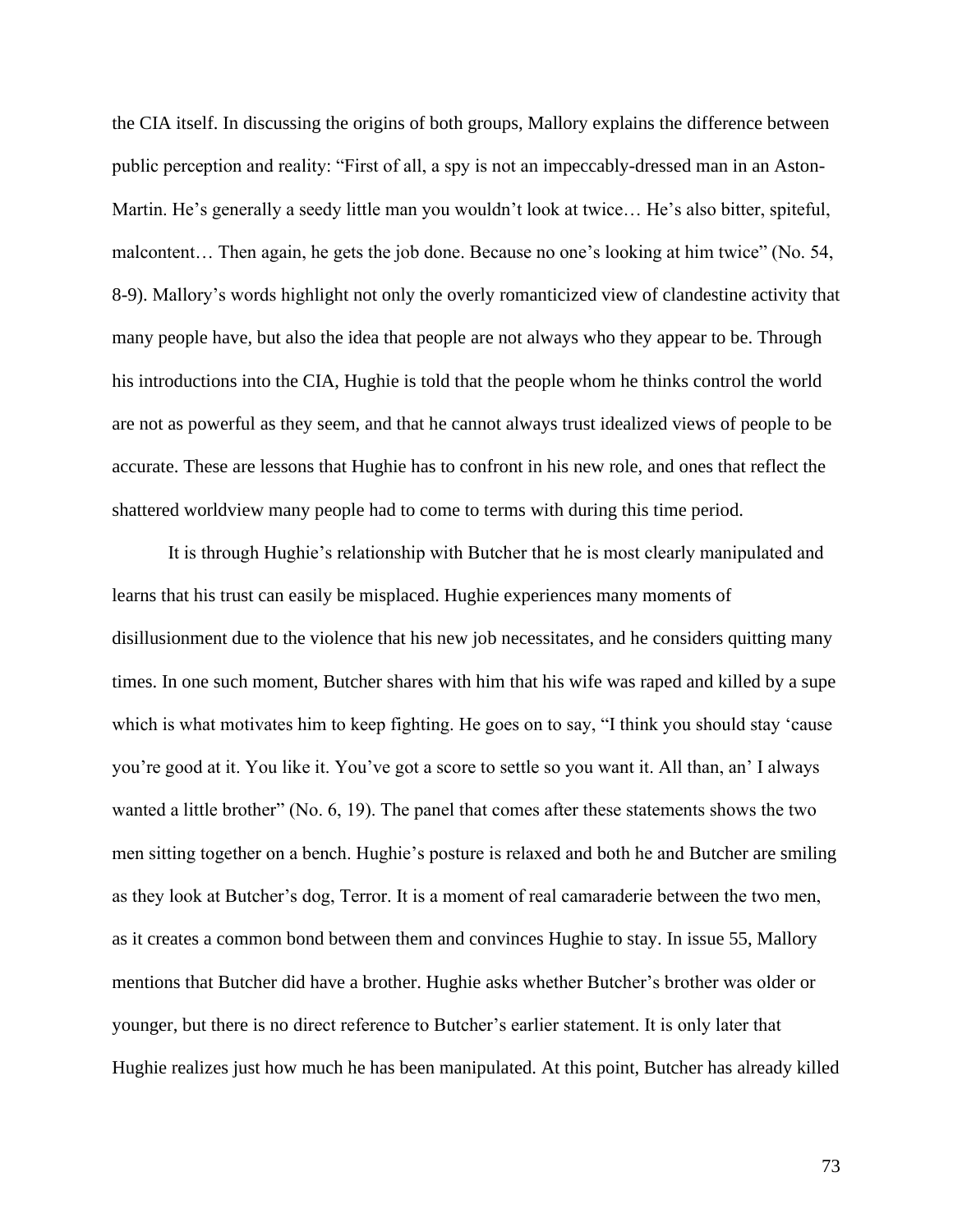M.M., and Hughie gets blown backward by the explosion Butcher set to kill Frenchie and the Female. As Hughie lies dazed, the panels depicting the events happening in the moment are interrupted with a flashback to the scene of Hughie and Butcher on the bench. In this rendition of the scene, Hughie's facial expression is emphasized and he is clearly touched that Butcher thinks of him as a little brother. After a series of jumbled flashbacks depicted on a page without panels, Hughie remembers his conversation with Mallory in which he learned that Butcher did have a younger brother who died, and Mallory implied that had his brother survived, there might have been someone who could stop Butcher. The illustrations then return to Hughie in present day, where he says, "Oh my fuckin' God Almighty. I'm supposed to stop you" (No. 69, 22). The visual medium of comics allows for these flashbacks to re-contextualize moments from earlier in the story, and shows how willingly Hughie trusted Butcher as an authority figure. Hughie's evolving view of Butcher demonstrates the ease with which trusted figures can lie to those who are eager to believe them.

The dynamic between Hughie and Butcher parallels the changing relationship many American people had with their government in the years following 9/11 when faith in the government slowly eroded. At the beginning of the comics, Hughie has experienced a personal tragedy, and Butcher has authority as a member of the government and offers an opportunity for retaliation. A study done in the immediate aftermath of 9/11 found that after the Twin Towers were hit but before Bush addressed the nation, there was no immediate rally effect in favor of the presidential administration, but the dominant emotions felt by the American people were "anger and anxiousness" (Schubert et al. 570). Following Bush's address to the nation on the evening of 9/11, his approval ratings "improved dramatically" and the study's participants reported that he "did not calm their fears, but he did give them hope" (572). In his speech Bush addressed the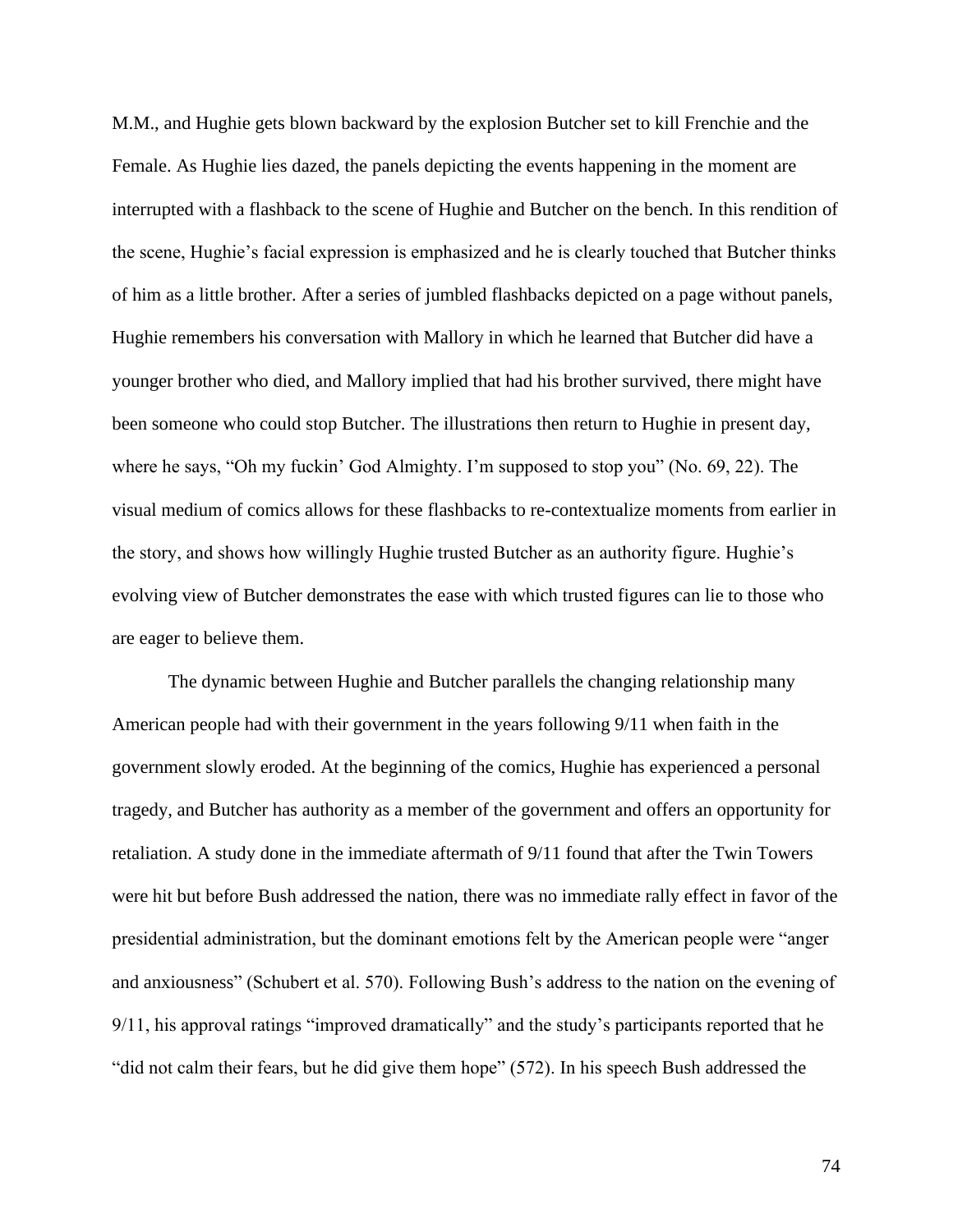incredible sense of loss that the American people were feeling, and promised that "the full resources of our intelligence and law enforcement communities" were already working to find those responsible so they could be brought to justice ("Selected Speeches" 58). Following a traumatic and emotional event, the American people needed hope, which came when the authorities promised retribution. It is the emotional vulnerability that follows moments of immense loss that prompts those affected to turn to those more powerful than themselves for action. Hughie does this with Butcher just as many Americans did it with Bush, and both found their initial hope misplaced and themselves misled by trusted government figures.

When he needed someone to believe in, Hughie put his faith in Butcher, and as a result, he remains in the dark about Butcher's true motivations and cannot accept that his corruption is possible. After Butcher has killed all of the members of the Boys and Hughie has learned that he plans to massacre anyone who has been injected with Compound V, the two get into a physical altercation in which both are seriously injured. As they wait for the police to find them, Hughie says, "I just can't get it into my head that this is who you've turned out to be" (No. 71, 7). Americans experienced a similar cognitive dissonance surrounding the Iraq War, which had been prompted by the Bush Administration as part of the promised retaliation after 9/11. In a speech in 2002, Bush addressed the question of why Saddam Hussein had to be dealt with at that time, despite the fact that he had been powerful for years. Bush responded: "We have experienced the horror of 9/11. We have seen that those who hate America are willing to crash airplanes into buildings full of innocent people" ("Transcript: George Bush's Speech"). Bush's rhetoric created a clear link between Hussein and the 9/11 attacks, which contributed to the widely held belief that the Iraq War was an appropriate course of action for the U.S. in response. Even once it was clear that the attackers had been working on behalf of al Qaeda, an organization to which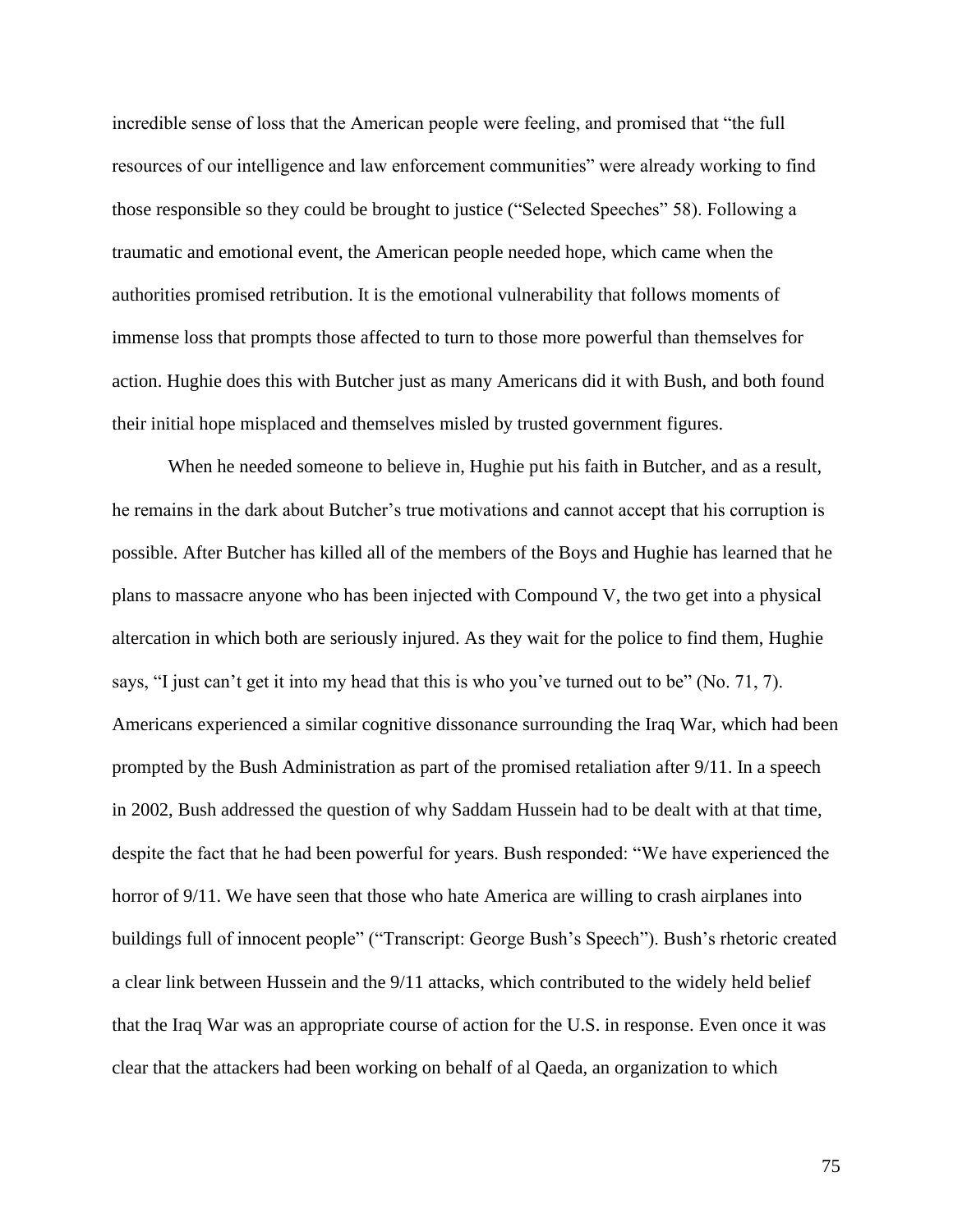Hussein had no link, "Sixty-nine percent of Americans said they thought it was at least likely that Hussein was involved in the attacks on the World Trade Center and the Pentagon" (Milbank and Deane). This unwillingness or inability to acknowledge truths that contradict formerly held beliefs can be seen in both Hughie's response to Butcher and Americans' response to Bush, demonstrating the strength of the trust afforded to authority figures in times of personal or shared crisis. Readers can therefore identify with Hughie's emotional journey throughout the comics and his inability to reconcile Butcher's corruption with the hopes that he initially had when joining the Boys. Ennis positions Hughie as both the protagonist and audience surrogate, then characterizes him through emotions that were prominent in the wake of 9/11, thereby encouraging *The Boys* to be read as a post-9/11 text.

While Hughie's experiences may strike contemporary readers as familiar, the reader receives more information than Hughie to demonstrate the connection between lack of accountability and corruption. When Butcher introduces Hughie to the rest of the Boys at the beginning of the comics, he tells them all that they are now operating under presidential directive: "So that leaves us a lot less to worry about. No old bollocks about the budget, no rules of engagement, no lookin' over our shoulders before we put some cunt in the hospital. An' no bloody subcommittees" (No. 3, 13). The implication is that the group has almost no supervision and that they can use violence or illegal means to achieve their ends without getting into trouble for doing so. While Butcher's words make it seem as though Congress does not need to be aware of the Boys' actions, and that they are not subject to democratic oversight, only Butcher knows just how unaccountable they are. On an early mission in Russia, Director Rayner orders Butcher to abort the mission, an order Butcher ignores, while also hinting that he does not share all of his intel with Rayner. This happens towards the beginning of the comics and results in Butcher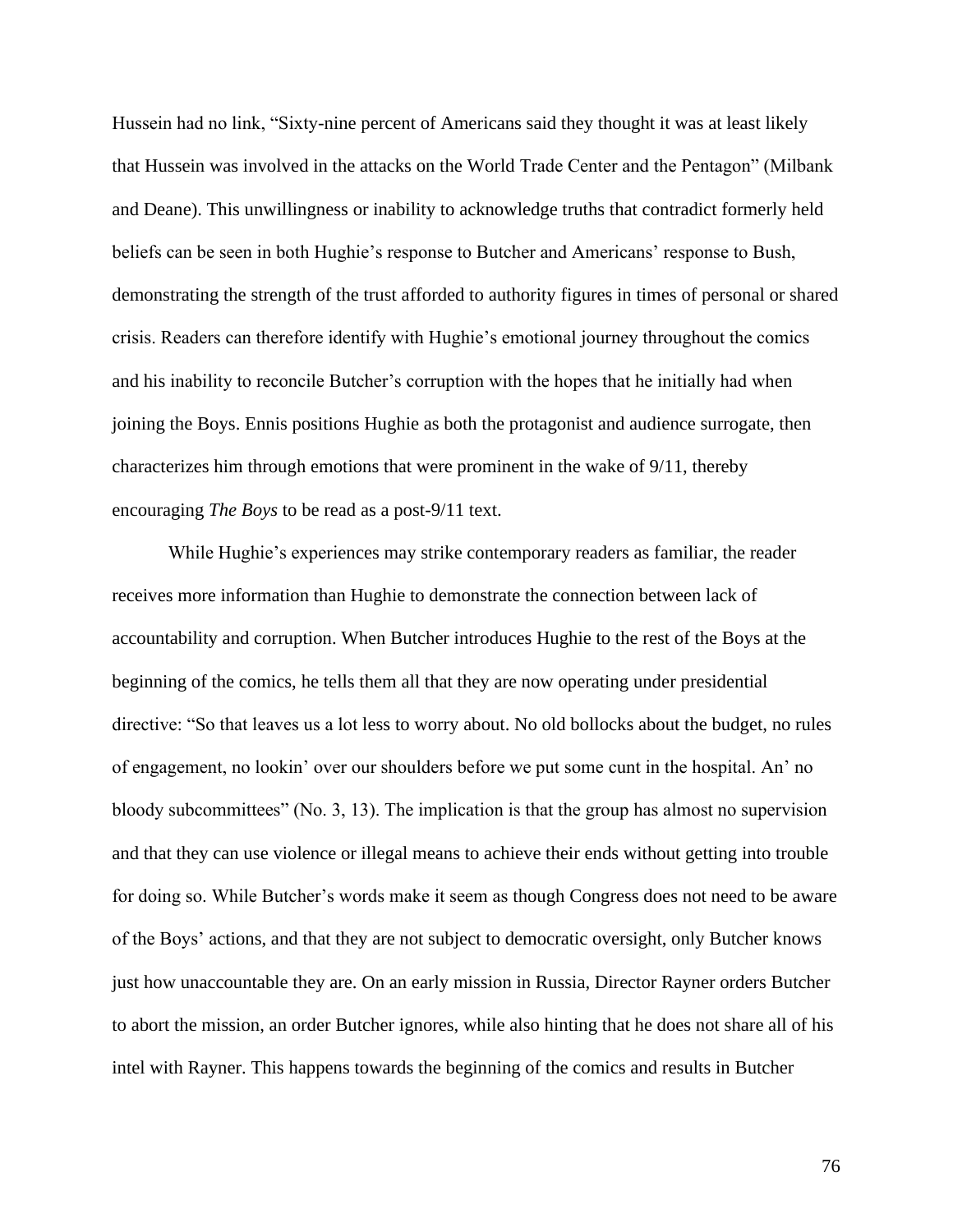killing 150 supes, but he never faces any repercussions for it, which sends the message that he can do whatever he wants. Additionally, when Rayner approves the restoration of the Boys, she looks at the file from when they last operated, which details all of the violence they inflicted. Her response to reading about this is to say, "Well. Too late now" (No. 2, 2). While the CIA may not approve of the Boys' violent methods, it does allow them. The reader therefore knows from the beginning that Butcher is willing to ignore those in authority, and just how dangerous that trait makes him.

Only much later is Hughie made aware of what the reader already suspected: Butcher has ignored the Boys' government directive in favor of his own. Hughie willingly works for Butcher long before he learns about the man's true nature and intentions, meaning that he becomes complicit in the corruption of the group without realizing. The Boys were initially supposed to manage and police the presence of superheroes within society, both for the protection of the public and to prevent the supes from entering national defense. In recounting the history of the group, however, Mallory tells Hughie that once Butcher gained more influence, "Confrontation was more common. Events seemed to conspire to give the targets little choice; the screw would be turned until the humiliation was unbearable" (No. 55, 8). Mallory then concedes that he created the very thing he wanted to avoid: "A special forces unit. Answerable to no one, justifying its existence through the creation of its own missions and agendas, impossible to stop" (11). As Mallory has realized, the Boys are unaccountable, which has allowed Butcher to consolidate power for himself and use the group for his own ends. He engineers confrontations with the supes because he believes they are all capable of the same evil that led one of them to rape and kill his wife, and that that evil is the only thing of which they are capable. Butcher believes that the only way to fix the superhero system is to destroy it completely, which means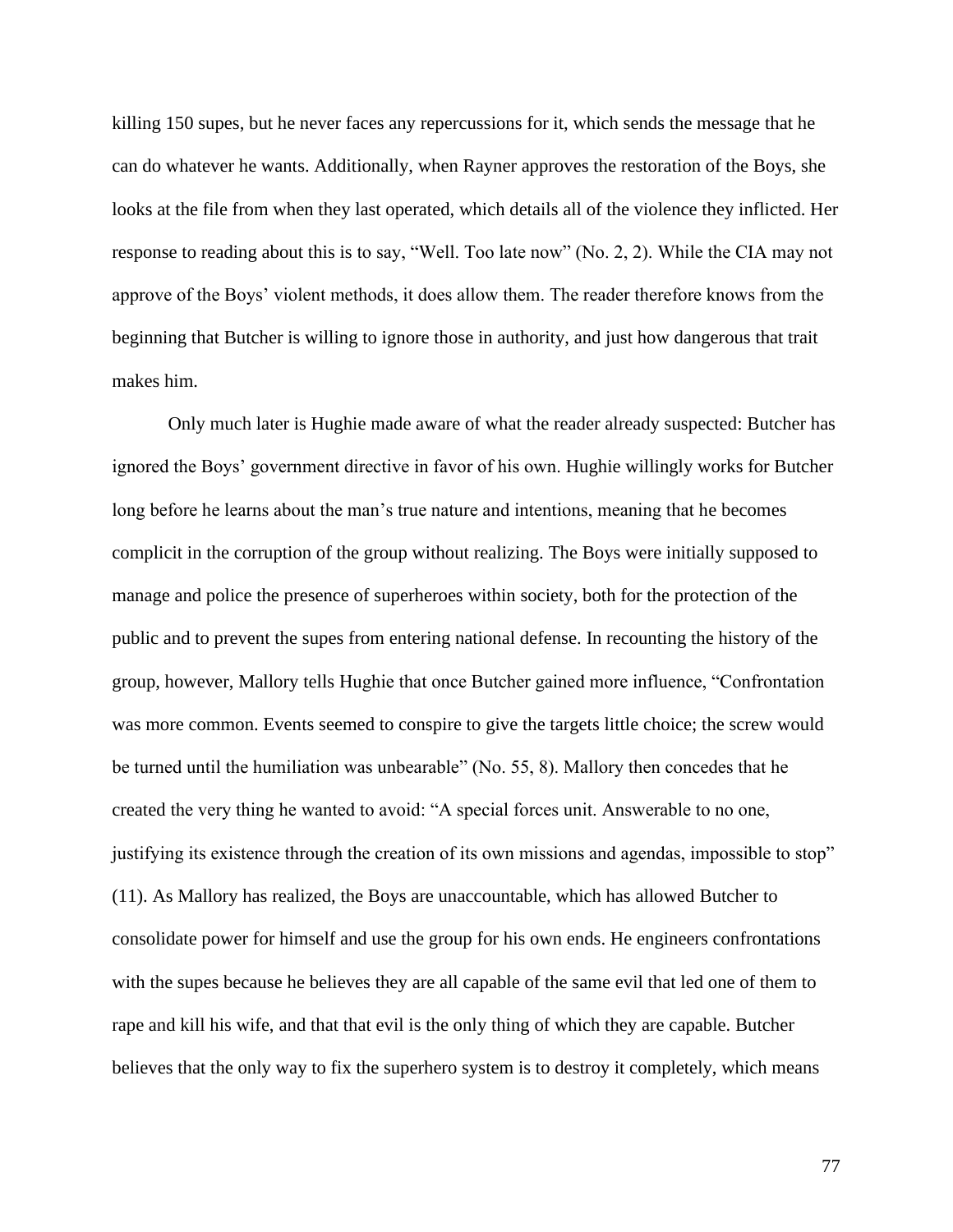that all supes must be eradicated. Thus, a directive intended to allow the Boys to police without government interference instead allows them to do whatever they see fit without government knowledge.

The position of the Boys within the CIA and the manner in which their lack of oversight leads to immoral actions critiques the misconduct of the CIA regarding torture during the War on Terror, which further explains why Hughie is kept in the dark about Butcher's true nature for much of the comics. *The Boys* explicitly shows that Butcher avoids the oversight of his direct superior, Rayner, and Mallory confirms that the action Butcher takes against the supes is more brutal than what was originally intended of the group. Similar transgressions were discovered within the CIA's "enhanced interrogation program," which had been approved by the Bush Administration in response to 9/11, but which horrified the public and other members of the government when it came to light. Among the charges leveled against the program were the facts that "the interrogations of CIA detainees were brutal and far worse than the CIA represented to policymakers," and that "the CIA impeded oversight by the CIA's Office of the Inspector General" ("Report" xii, xvii). The actions undertaken as part of the program were clearly immoral and only questionably legal, much like Butcher's mission to destroy all superheroes. Additionally, although they were part of a conflict that had been largely supported by the American people, the public was unaware of these enhanced interrogation techniques until photographs of the Abu Ghraib prison were released in 2004, after which positive views of the Iraq War "reached a low" for the period from 2003 to 2005 ("More Say Iraq"). The American people did not know they were supporting the use of techniques that many would have otherwise condemned, and discovered only later how the CIA's lack of accountability had allowed the program to operate. Through Hughie, *The Boys* gives a firsthand account of a person who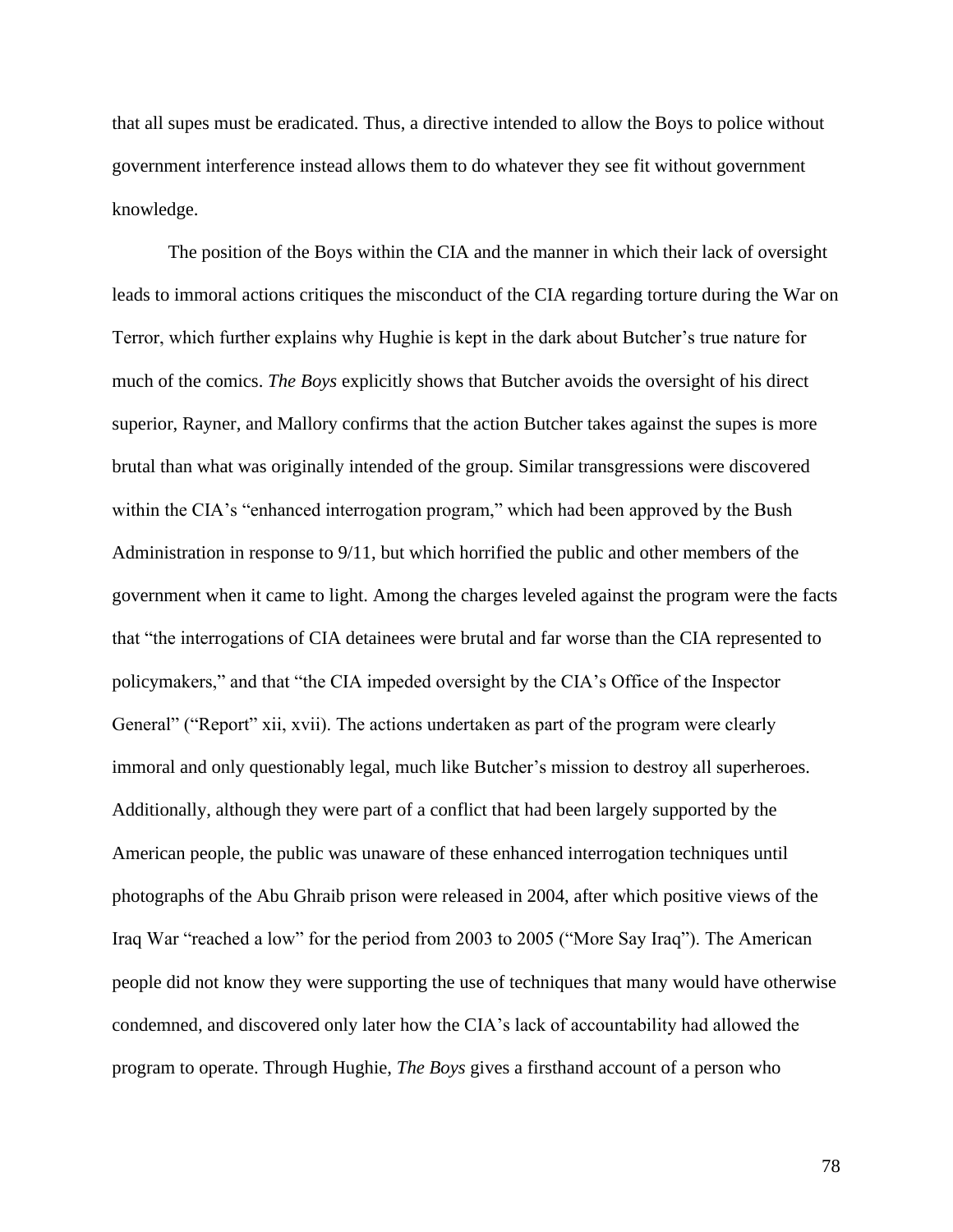discovers that he has been manipulated by an authority that has become corrupted due to lack of oversight.

Hughie has a similar experience with Butcher as the American people did with the CIA, although as a member of the organization he feels even more horror when he learns that he has been complicit in the abuse of power. Hughie protests many times against Butcher's rush to use violence in every situation, including when he captures A-Train and presents him to Hughie to be killed. Hughie is reluctant to kill the supe, so Butcher starts to play recordings of A-Train and the rest of the Seven discussing the death of Hughie's girlfriend and the choice of Starlight as a new member for sexual reasons. This is enough to convince Hughie that there is no other recourse than violence to make A-Train see the error of his actions, so he kicks the supe's head off, killing him (No. 63, 15). When given the chance to prove Butcher wrong and that supes are capable of more than evil, Hughie instead does what Butcher would do and kills A-Train, making him complicit in Butcher's evil. As the everyman character, Hughie's complicity suggests that the American people are complicit in the mistakes of their government as well. Despite this, Hughie later tells Butcher that he hated killing A-Train, and this confirms to Butcher that Hughie is "a good little bloke who can't help bein' reasonable" (No. 71, 6). It is because Butcher believes that Hughie is a good person that Hughie makes it to the end of the comics alive, and in the final issue Hughie tells Annie, "I saw all sorts o' nightmares an' made all sorts o' daft mistakes, but I got to stay the fella I am" (No. 72, 21). While Hughie may have been complicit in various misdeeds throughout the comics, the conclusion suggests that it is because Hughie was able to maintain his morality that he emerges relatively unscathed from the ordeal he goes through as a member of the Boys. Ennis's comics are largely pessimistic in the view they take toward corporate and political institutions and the impossibility of fixing them, but they also indicate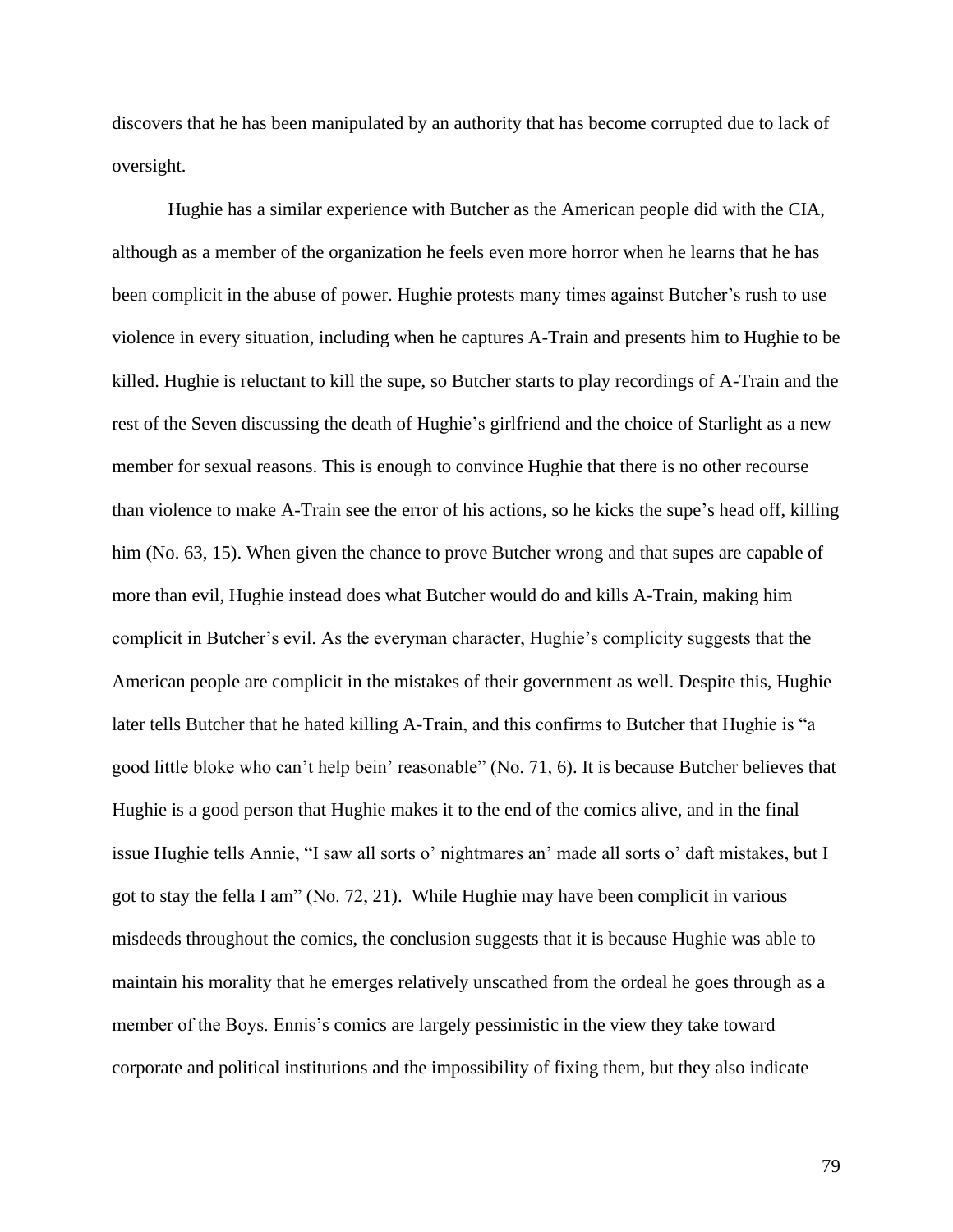that even individuals who are complicit in that corruption can retain their morals, and thereby create some hope in a broken system.

The revelations that Hughie experiences in *The Boys* mirror the escalating ways in which the American public discovered the realities of the Iraq War following 9/11. Both Hughie and the American people were manipulated by respected and powerful figures in the wake of tragedies to support conflicts that they did not fully understand. And, both parties were largely kept in the dark, only to later discover that the reasons they had supported the wars were false, and that those wars were being fought using immoral methods. The reader therefore recognizes in Butcher the same characteristics that caused a loss of faith in the Bush administration after 9/11, and experiences that loss of faith once again alongside Hughie. By creating this parallel between the post-9/11 government and Butcher, one of the most violent and antagonistic characters in the comics, Ennis positions his comics as an explicitly post-9/11 text, and suggests that the only way to combat the corruption that Butcher represents is to rise above it on the individual level.

# **Conclusion**

While Marvel comics do take place in a world that is recognizable to the reader, Ennis's *The Boys* is even more realistic in its portrayal of the world that superheroes inhabit in the way that it openly depicts the failures and dangers of corporations and politicians in the United States. By placing a superhero story in such a recognizable setting, Ennis gives readers no choice but to confront the harsh realities of their own society. This is furthered by the fact that superheroes are portrayed as evil, and therefore incapable of helping the common people combat the corrupt institutions they face. While many critics see superhero stories as mere escapism, *The Boys* plays the opposite role in bringing the must uncomfortable realities to the forefront. The comics also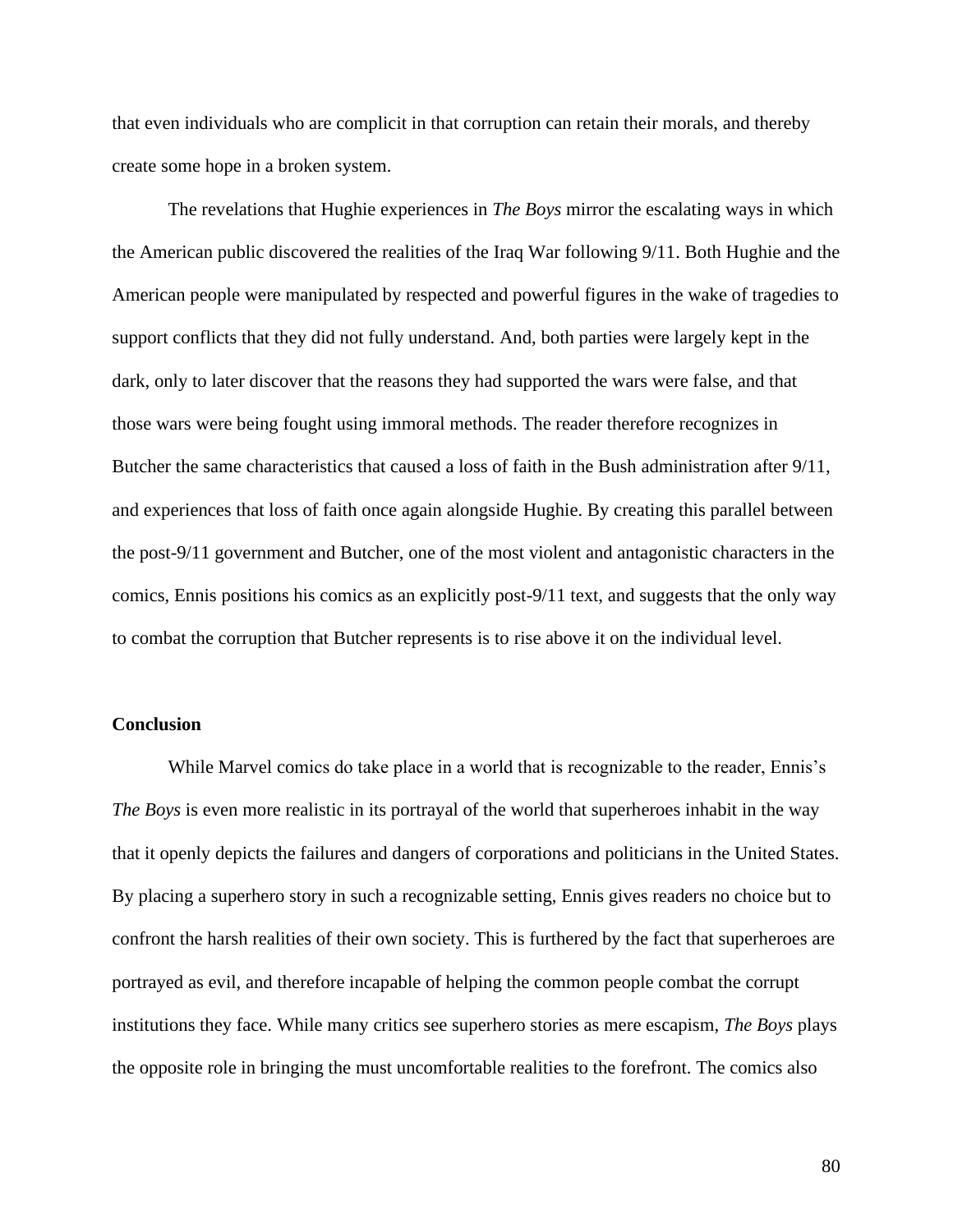represent the various institutions that it criticizes through individual figures so as to bring corruption down to a human level, which makes it more recognizable and condemnable than when it is seen in a supposedly sacred and untouchable institution. This also lends itself to the conclusion of Hughie's character, who is able to survive through his personal morality, indicating that individuality is the best prospect moving forward from post-9/11 failures. This theme is taken up by the television adaptation of *The Boys*, which also uses Hughie's focus on the personal as a counterpoint to the evil institutions it shows.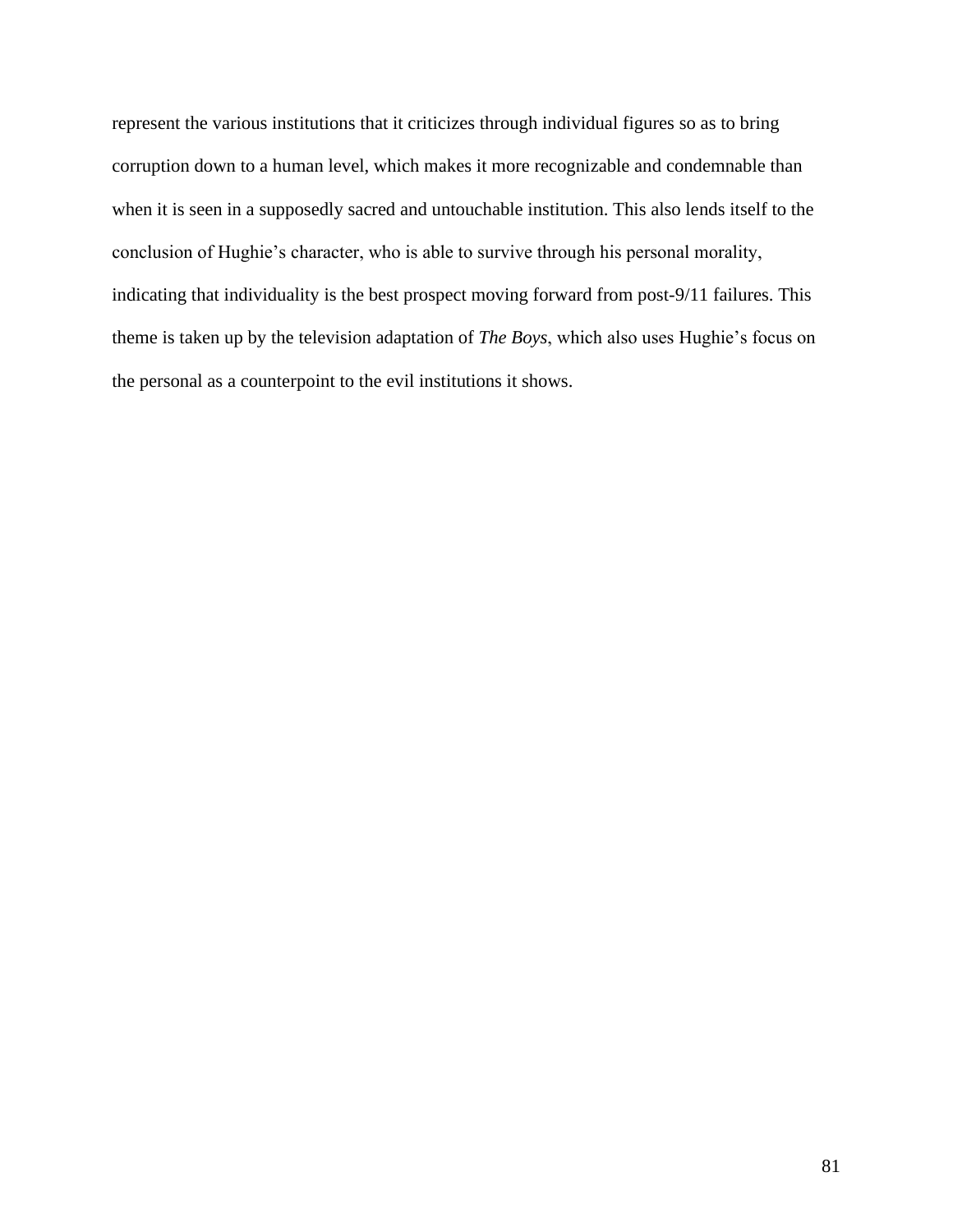#### **Chapter 5**

# **"Wasn't I Chosen to Save You?": Dominance, Exceptionalism, and Communitarianism in Amazon's** *The Boys*

# **Introduction**

The alternative version of 9/11 that is presented in *The Boys* comics is adopted by the television show but removed from the temporal context of 9/11, as it occurs in the contemporary timeline, rather than as a flashback. Homelander and Queen Maeve, a fellow member of the Seven, are sent to save a hijacked plane because Stillwell believes that if they are successful, it will guarantee supes a spot in national defense. Instead, Homelander destroys the controls of the plane when killing one of the terrorists and convinces Maeve that they have no choice but to abandon the plane and its passengers so that no one knows they were involved. As the wreckage of the destroyed plane begins to wash up on shore, Maeve is clearly distraught about what they have done, while Homelander immediately sees a chance to manipulate the narrative. He lies to newscasters, saying that he and Maeve were alerted too late to help because supes have been excluded from the chain of command, and urges viewers to talk to their Congressmen. He goes on to declare, "And very, very soon, my friend, whoever did this to us will hear from all of us!" (*The Boys* Episode 4, 54:11). The rhetoric used is directly reminiscent of the bullhorn speech given by President Bush at the site of 9/11 when he said, "And the people who knocked these buildings down will hear all of us soon" ("From CBS News"). Despite being released 18 years after 9/11, the television series does not ignore the context of its comic source material, nor the ways in which society today continues to be shaped by the public and government response to the 9/11 attacks.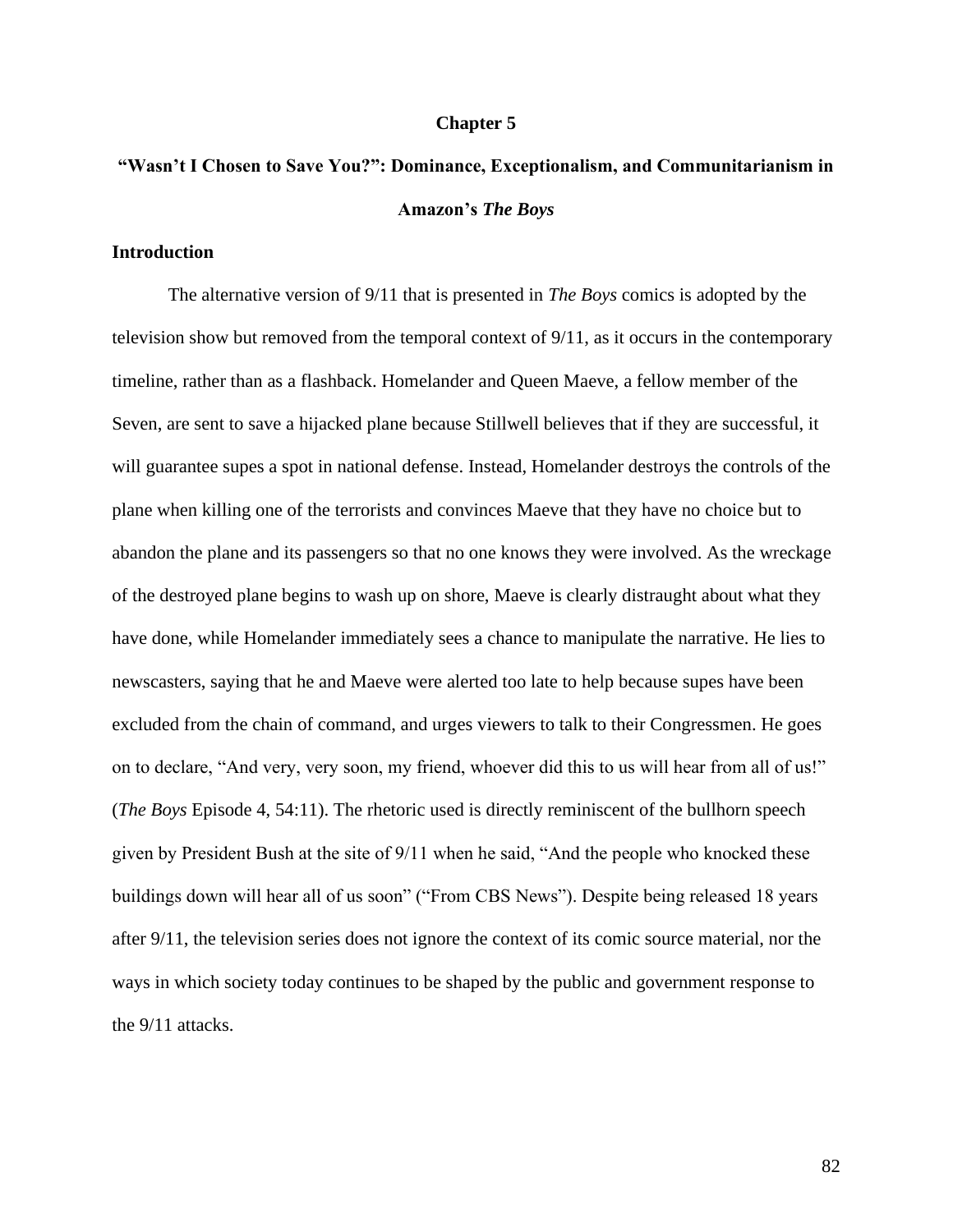The first season of *The Boys*, adapted by Amazon Studios, uses many of the same characters and the same general setup as the comics, but diverges significantly in how it portrays characters and the plot lines they follow. As in the comics, the television series takes place in a world where superheroes are a part of everyday life, with the Seven acting as the most famous superhero team and Homelander as their leader. The supes are controlled by the company Vought International, which controls every aspect of their public appearances and marketing, including brand deals and superhero movies. The Vought employee who figures most into the story is Madelyn Stillwell, rather than James Stillwell, which is one of the many efforts the show makes to include stronger female characters than its comics source. In the show, Stillwell has a very close relationship with Homelander and aspires to get her superheroes into national defense. Hughie is once again drawn into the world of supes by Billy Butcher after his girlfriend Robin's death because of their shared desire for revenge, as Butcher believes that his wife Becca was raped and killed by Homelander. Butcher did formerly work for the government, but is now an independent contractor with connections in the CIA, meaning that members of the government play a much less prominent role in the show than they do in the comics. Butcher convinces Frenchie and M.M. to rejoin the Boys along with Hughie, and the four of them meet the Female about halfway through the season. Their attempts to bring down Vought and the superheroes involve the discovery of Compound V, the substance used to endow individuals with superpowers, and the revelation that supes are made, not born. Unlike in the comics, the Female is the only member of the Boys who has been injected with Compound V, meaning that the rest of the Boys are physically much weaker than the supes. As Hughie works alongside the Boys and is forced to use increasing amounts of violence, he also begins to fall for Annie January (whose superhero identity Starlight is the newest member of the Seven), and he questions his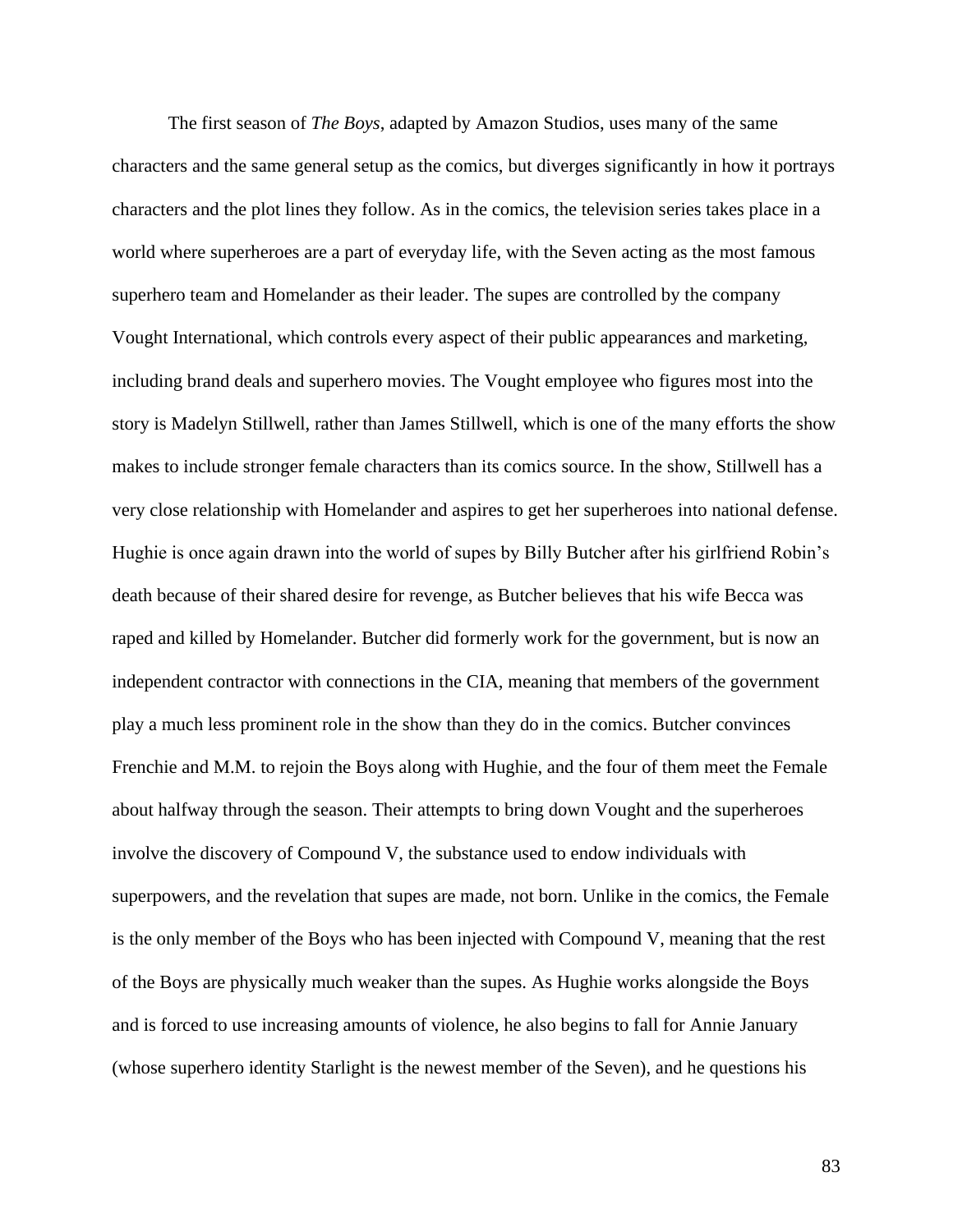commitment to Butcher's mission. The first season ends with the death of Madelyn Stillwell at the hands of Homelander and the revelation that Butcher's wife did not die, but is in fact still alive and raising Homelander's child. This ending serves as a cliffhanger for the upcoming second season of the series, meaning that the characters and plots have not yet completed their arcs as they have in the comics.

While both versions of *The Boys* revel in violence and subversion of traditional superhero narratives, they are, like *Civil War* and its film adaptation, each heavily influenced by the time period in which they were created. The first season of *The Boys* television series was released in 2019 and therefore in a world where superheroes are dominant in popular culture, meaning its satire of the genre is even more poignant for audiences who may be experiencing what has been termed by some, including one reviewer of *The Boys*, as "superhero fatigue" (Rubin). In order to work as a send-up of more mainstream superheroes, the television show provides much more character development for the supes themselves than the comics do. As a result, the show also engages with more contemporary societal anxieties, with plotlines that address the #MeToo movement and homophobia, among other issues. The main thematic thrusts of the show are represented by various characters. The roles of Vought and Stillwell show the tension between dominance and protection, especially within corporate America. Homelander, and to some extent the rest of the Seven, symbolize through their superpowers the ideal of American exceptionalism and the various dangers that result from believing in that ideal. While the elements of the show that involve Vought and the superheroes are largely nihilistic, the character of Hughie provides a more optimistic perspective as he finds hope for the future through his relationships, thereby presenting an argument in favor of communitarianism. By focusing on three elements of the show's society — the corporation as represented by Vought, the superheroes, and the common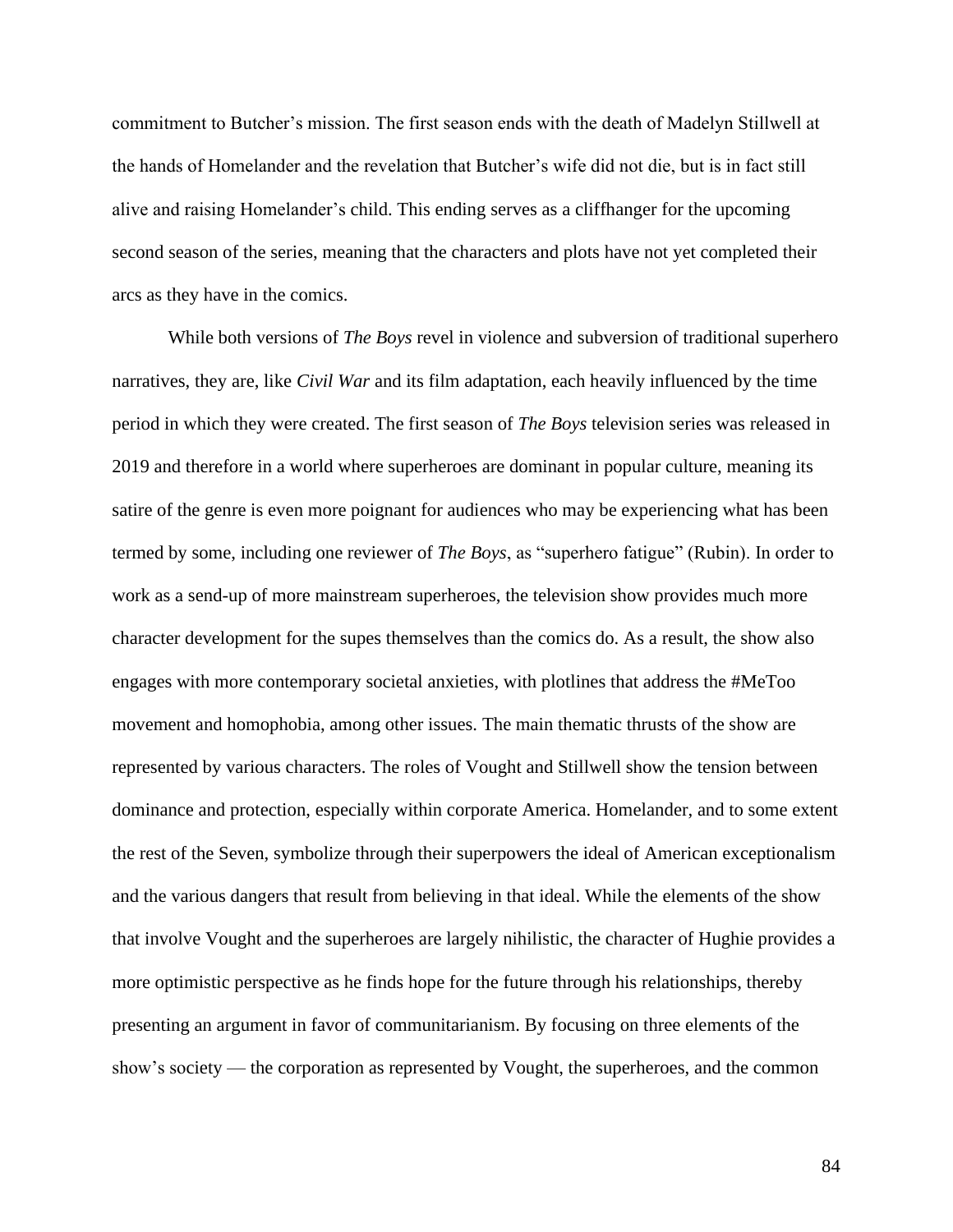man in the form of Hughie — the show puts in conversation three different views of America. It criticizes the tendency of dominance to remove freedom and the harmful actions undertaken in the name of exceptionalism, while promoting a community-centered perspective of society and the value and universality of relationships.

### **Domination: Vought and Stillwell**

In the contemporary context of the show, Vought-International reads as a satire of an entertainment conglomerate like Disney that heavily markets and profits from the superheroes it owns. In the world of *The Boys*, however, the company does not just own the rights to various superhero characters who can be played by actors, but to the actual people who have superpowers. As a result, not only do the Seven and other supes fight crime, they also make brand deals, film blockbuster movies, and do any other public relations activities that Vought requires of them. Throughout the series, it becomes increasingly clear that Vought controls every aspect of these supes' lives, from the costumes they wear to their romantic relationships. While the Seven may be some of the physically strongest beings on the planet, they are dominated, in Philip Pettit's conception of the term, by Vought, which the show portrays as being the most powerful company in the U.S. The question of who dominates whom becomes less clear in the relationship between Homelander and Stillwell, as each character strives to prove that they do not need the protection of the other. Each of the characters that feels subordinate to another person or group suffers as a result, and the show thereby condemns relationships of dominance, whether that dominance comes from corporations or individuals.

Within the world of *The Boys*, Vought plays the role of the dominating party as it is defined by Philip Pettit. Pettit, a political theorist, defines domination as a relationship in which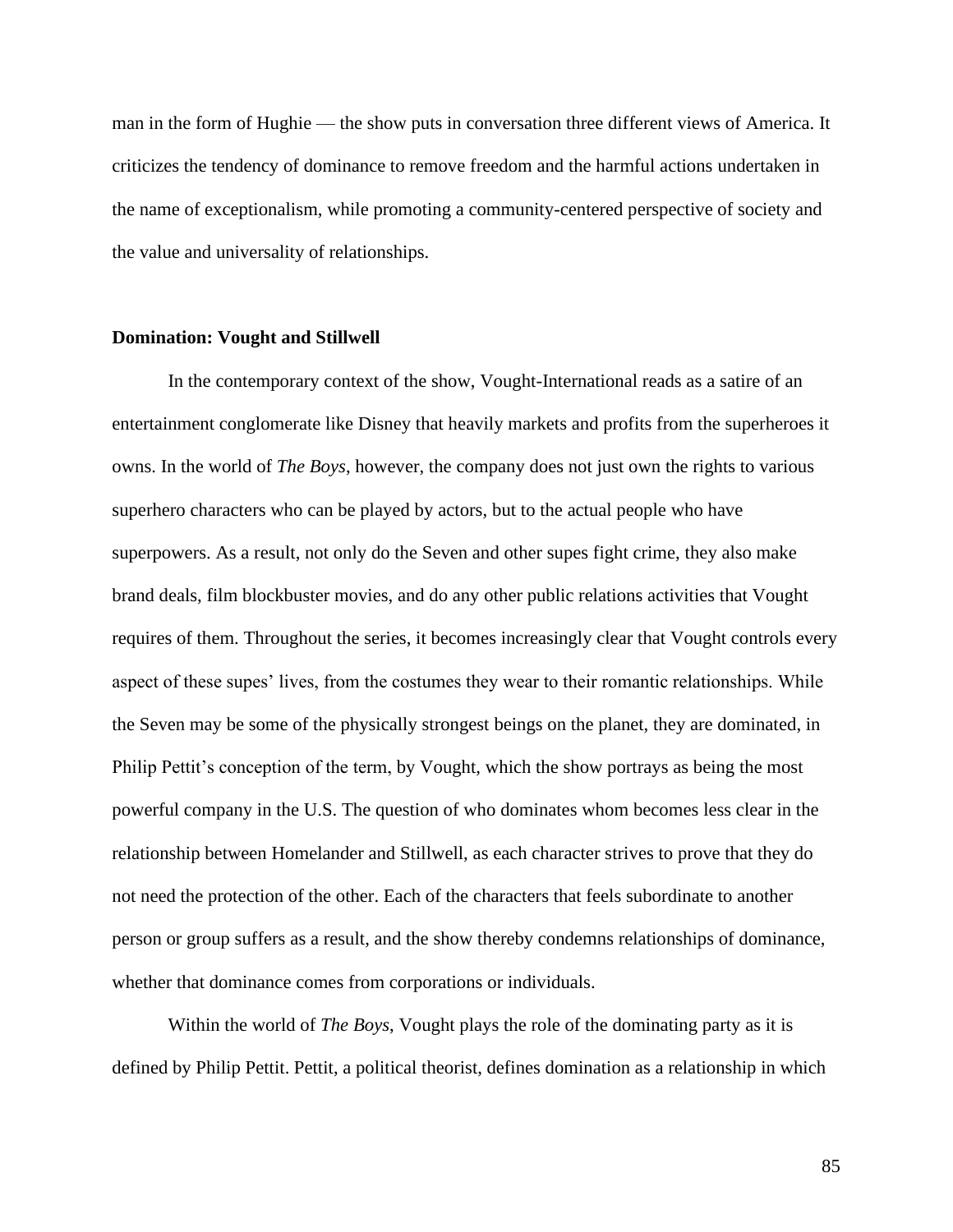"the dominating party can interfere on an arbitrary basis with the choices of the dominated: can interfere, in particular, on the basis of an interest or an opinion that need not be shared by the person affected" (22). The person who is being dominated is therefore in a position where they might not get a say in what is best for them, as the party in power has no obligation to consult them before acting. As such, "there is a sense in which that person is not free" (26). According to Pettit, freedom can then be considered to be the state of non-domination, and freedom is the ideal to which all individuals within a society aspire. In order for this freedom to be a possibility, "it must always be possible for people in the society...to contest the assumption that the guiding interests and ideas are really shared" (63). Thus, for a dominated person to have the chance to escape their position, they must have the chance to voice their own opinions in opposition to the dominating party. Vought claims to give its superheroes this chance, but the opinions of the supes are consistently ignored, and they are therefore kept in the position of domination without hope of escape. It is through Pettit's lens of domination that the extent of Vought's power within society and the desire of Stillwell and Homelander to claim dominance over one another can be understood. The inability of the characters in the show to create for themselves a state of nondomination precludes them from being truly free and establishes the nihilistic perspective that the series has of society.

The theme of domination also creates a connection to contemporary politics, as the desire for protection was prominent in post-9/11 America. In the years after the event, however, it became increasingly clear that in order to be protected, Americans also had to accept a degree of power from the government that could be used to dominate them. Many Americans responded to the attacks of 9/11 with fear, as "45.7% of New Yorkers reported being 'very concerned' about another major attack" in a study conducted one year after the event (Boscarino et al. 202). This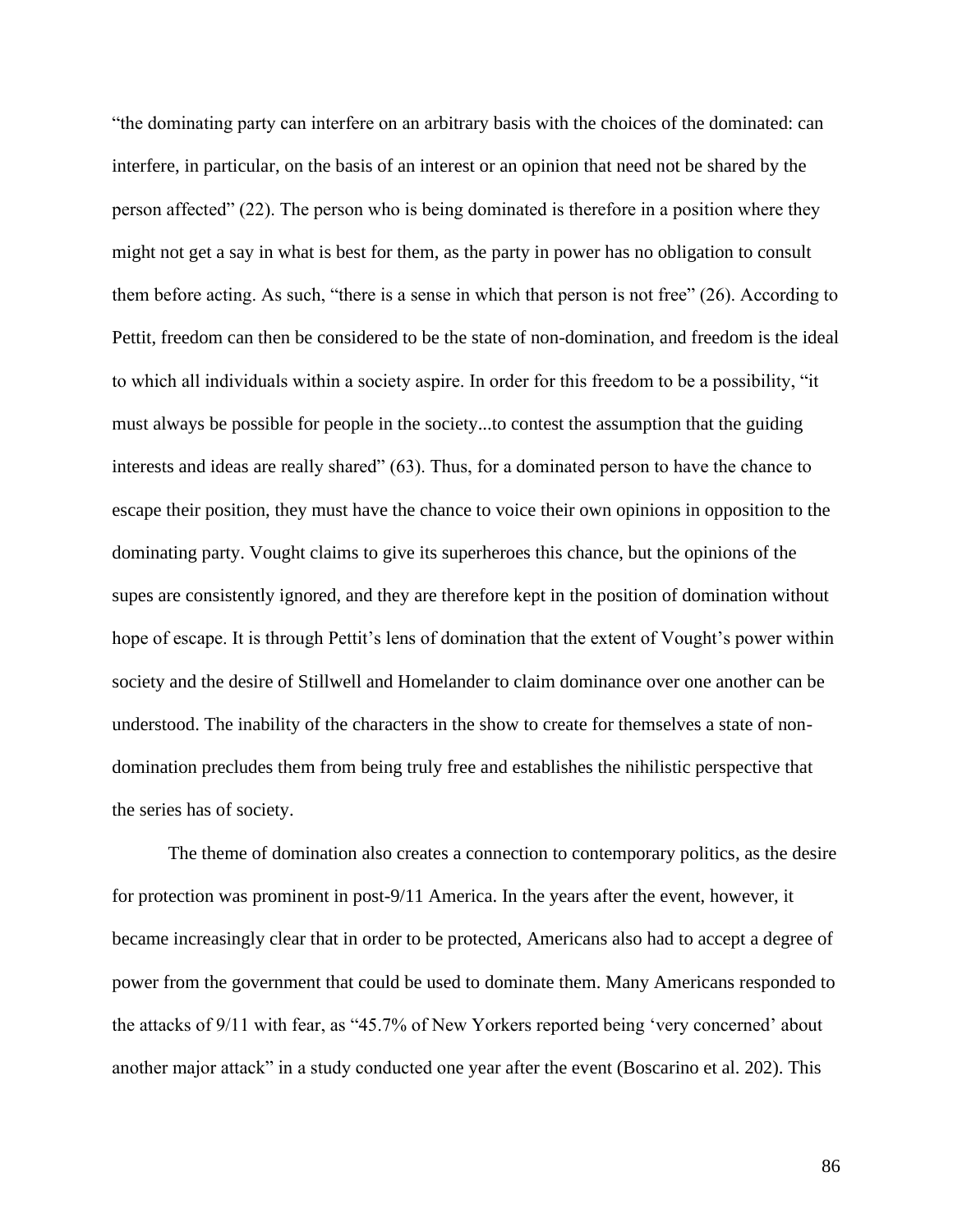fear from citizens was coupled with promises of protection from the government. As President Bush said in his address to the nation on the day of the attacks, "Our first priority is to get help to those who have been injured, and to take every precaution to protect our citizens at home and around the world from further attacks" ("Selected Speeches" 57). This promise of protection affirmed the expectation that the U.S. government has the responsibility to ensure the wellbeing of its citizens and uphold their rights. The result of the promise of protection was, however, to infringe upon the rights of the American people as the government claimed more power for itself in the private lives of its citizens. As the *Civil War* comics explored, the Patriot Act required Americans to sacrifice their privacy in the hope that increased surveillance would prevent future terrorist attacks. The surveillance capabilities granted under the act were continuously extended for years after 9/11, despite the fact that 65% of Americans said that "anti-terror efforts should not violate liberties" in a 2015 poll (Jones). Additionally, other government initiatives in the wake of the terrorist attacks raised "serious constitutional questions," including ones surrounding the practices of "racial profiling and increased registration requirements for non-immigrants" (Stoller et al. 197). Thus, Americans were convinced that, in order to receive the protection they desired, they had to accept increased government power against which they had little power to object as their civil liberties were violated. The superheroes are similarly forced to give up certain rights to Vought, and the relationship between Homelander and Stillwell demonstrates what happens when people are no longer willing to submit to that kind of domination.

As in the comics, superheroes are the strongest people in the world, but are still controlled by Vought-International because the company provides them with a comfortable lifestyle and prominence within society. The superhero imagery shown makes it abundantly clear that the supes are the most beloved and popular celebrity figures in the world of the show. While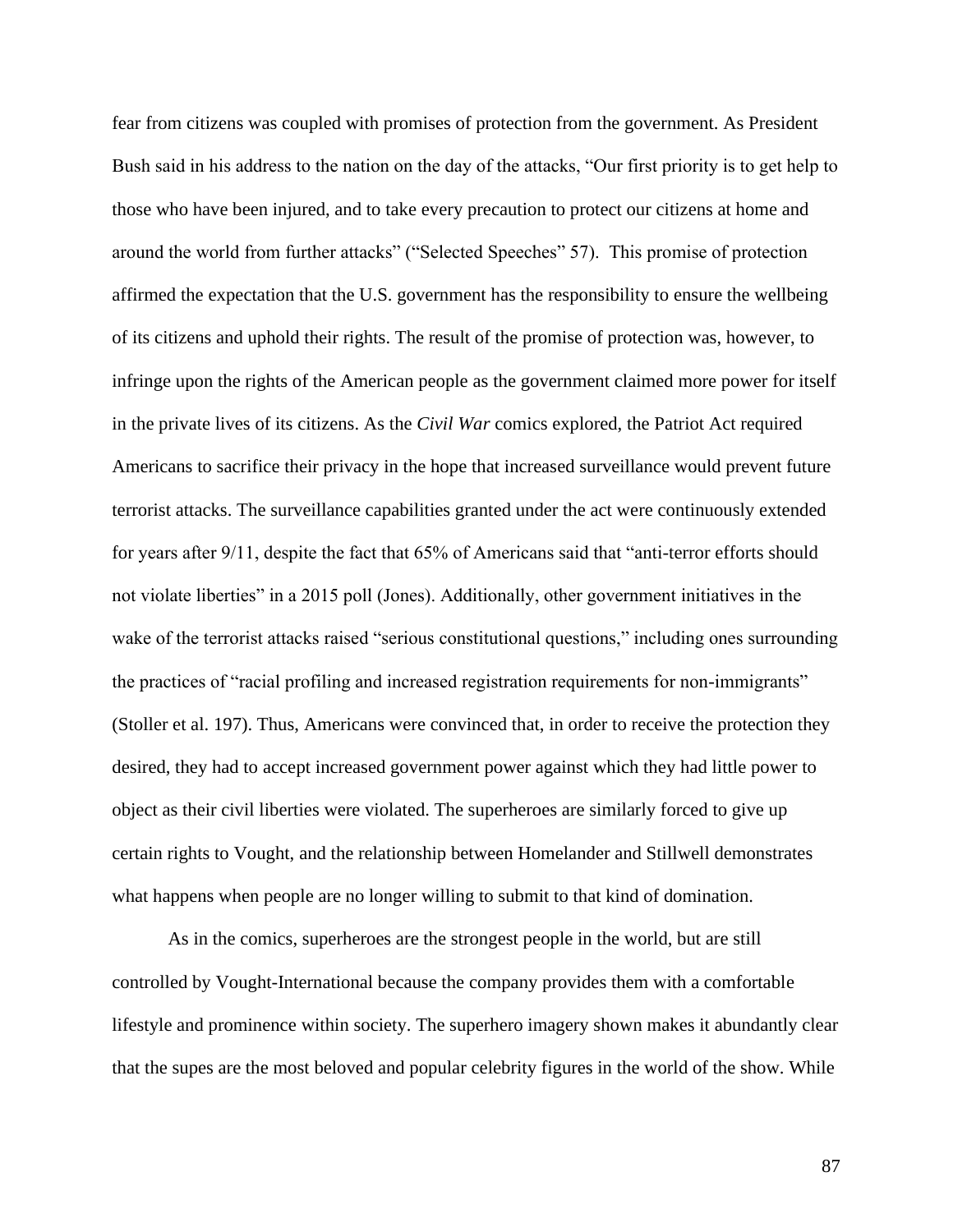Hughie is grieving Robin's death at the hands of A-Train, he goes to a convenience store only to find himself staring at A-Train's face on bottles of beer, boxes of cereal, and a life-size cutout of the supe holding an energy drink. Later in that episode, Hughie and Butcher go to Times Square, where a panoramic shot reveals that every screen is advertising some kind of superhero product. The omnipresence of this superhero imagery demonstrates Vought's position as a powerful societal institution as it becomes impossible for people to avoid their products. It is also clear, however, that Vought's cultural dominance is only possible because of the superheroes, raising the question of why these powerful beings would operate on behalf of the corporation, instead of for themselves. Homelander even asks this of Queen Maeve when he says, "They're just people, but they snap their fingers and we jump. Why? Why do we do that?" Maeve replies simply, "Because they sign our checks" (*Episode 3*, 25:22). The supes are able to live comfortably with financial security, but as a result their powers can only be exercised under Vought's control. It is therefore only if superheroes are willing to sacrifice their liberty that they are guaranteed financial and institutional protection from the country's most dominant corporation.

While most of the superheroes are content to maintain the status quo at Vought, it becomes increasingly clear just how much control over their own lives they have ceded to the company. Almost all of the members of the Seven and other supes feel the negative effects of Vought's authority over them throughout the show. A gay superhero is forced to be the face of a conservative Christian charity, Maeve suffers a breakdown after the rescue of the hijacked plane goes wrong, and the Deep is exiled and humiliated because Vought wants to get ahead of Starlight's sexual assault accusation against him and the company. Nowhere is Vought's heartless dominance clearer, however, than in its handling of the Seven's newest member, Starlight. Early on in Starlight's membership of the premiere supe group, Vought officials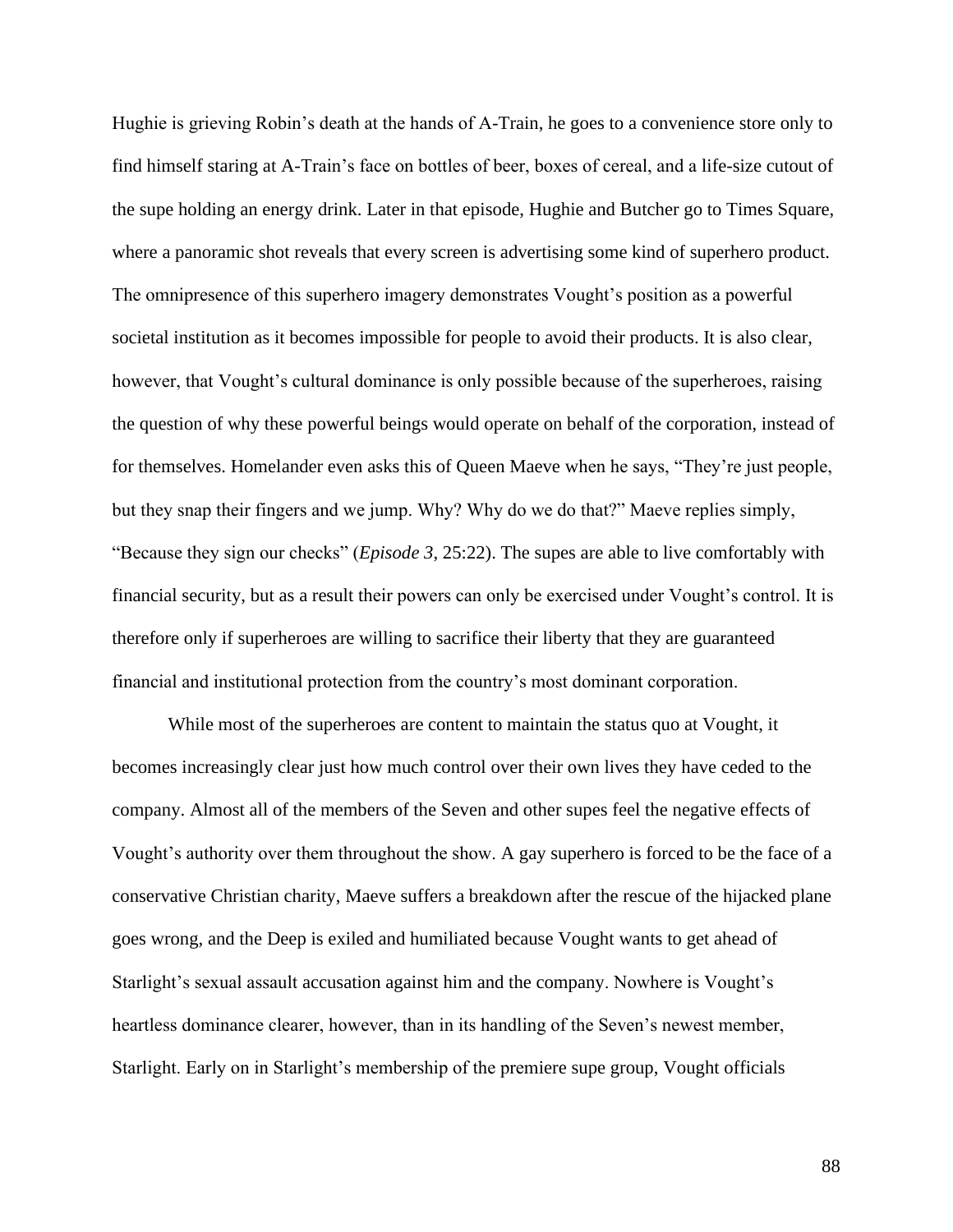present her with a new costume that is much more revealing than her old one. When she protests that she has the right to choose how her body is presented, Stillwell replies, "That is true, you do. But you won't be doing it in the Seven unless it is wrapped in that" (Episode 3, 6:28). This threat to Starlight's position with the Seven comes directly after Stillwell claims that the relationship between Vought and the superheroes is a partnership, making it clear that the partnership is blatantly unequal, favoring the corporation over the individuals. Vought's pervasive marketing strategies, however, have convinced Starlight that being a part of the Seven is the greatest thing she can achieve as a superhero. The company is able to interfere with Starlight's choice about how she presents herself to the public because of their powerful influence in society. Starlight therefore sacrifices her freedom of choice in order to pursue an idealized lifestyle that she quickly realizes is unattainable.

It is Starlight's experience with sexual assault as a member of the Seven that prompts her to fight against Vought's domination, and to realize just how absolute that domination is. Immediately after she joins the Seven, the Deep sexually assault Starlight, which triggers her steady disillusionment with Vought and its heroes. The breaking point for Starlight is at Believe Expo, a religious event hosted by Vought, in which Starlight used to participate as a child but which she now realizes is nothing more than corporatized Christianity. Forced to give a speech when she does not want to, Starlight goes off script and tells the audience that she was sexually assaulted and that she does not know what to believe anymore. When Stillwell tries to get Starlight back in line after this event and once again threatens to fire her, Starlight replies, "I think that firing an employee after she reported sexual assault on live TV might tank your stock price" (Episode 6, 11:35). Starlight emerges from the conversation successfully having employed Pettit's strategy to combat domination: "Usually the only thing feasible will be to enable each of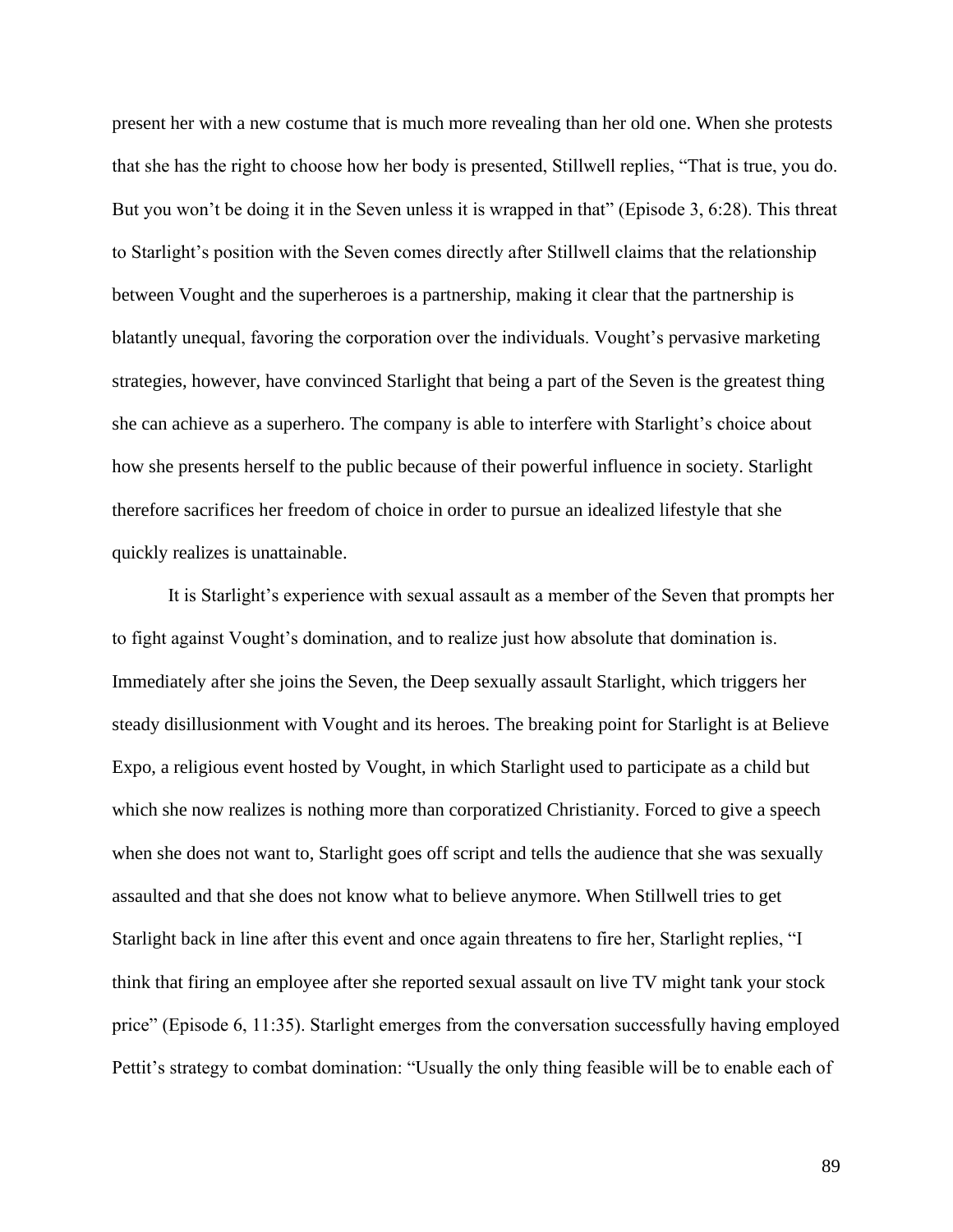the parties involved, if not to defend themselves against interference by another, at least to threaten any interference with punishment and to impose punishment on actual interferers" (67). Starlight uses a threat to Vought's bottom line, the most important thing to the company, to prevent Stillwell from firing her and to reclaim control over her own image. Additionally, in the #MeToo era, this is a particularly empowering way for her to avoid domination. Her victory is short lived, however, as Stillwell quickly proves that she does not need Starlight's cooperation in order to market her in whatever way the company sees fit. Starlight's one recourse against domination therefore fails, and the inability of her #MeToo moment to provide her with any real power presents a nihilistic view of corporate culture. Both the physical strength of superheroes and an influential social movement fail to undercut Vought's control over its products, thus demonstrating the bleak reality of a world in which one corporate entity has domination over others.

As the most powerful of all superheroes, Homelander is less content than some of the others to be controlled by Vought, as is evidenced by his relationship with Stillwell, as each character tries to exert dominance over the other. Both Homelander and Stillwell are powerful figures and consequently, each believes that they have the ability to protect the other but resents the notion that they need to be protected. Stillwell is blackmailed by the Mayor of Baltimore in the first episode of the show, and when Homelander learns about this his response is to shoot down the mayor's plane, killing him and his young son. He says that he took this action for Stillwell, but she responds, "I am the last person you need to save" (Episode 2, 14:18). By taking action without consulting Stillwell, Homelander takes away Stillwell's ability to choose how to respond to the blackmail, and thereby her position of control within the company. This is something she cannot tolerate because of her ambition to one day run the company herself, so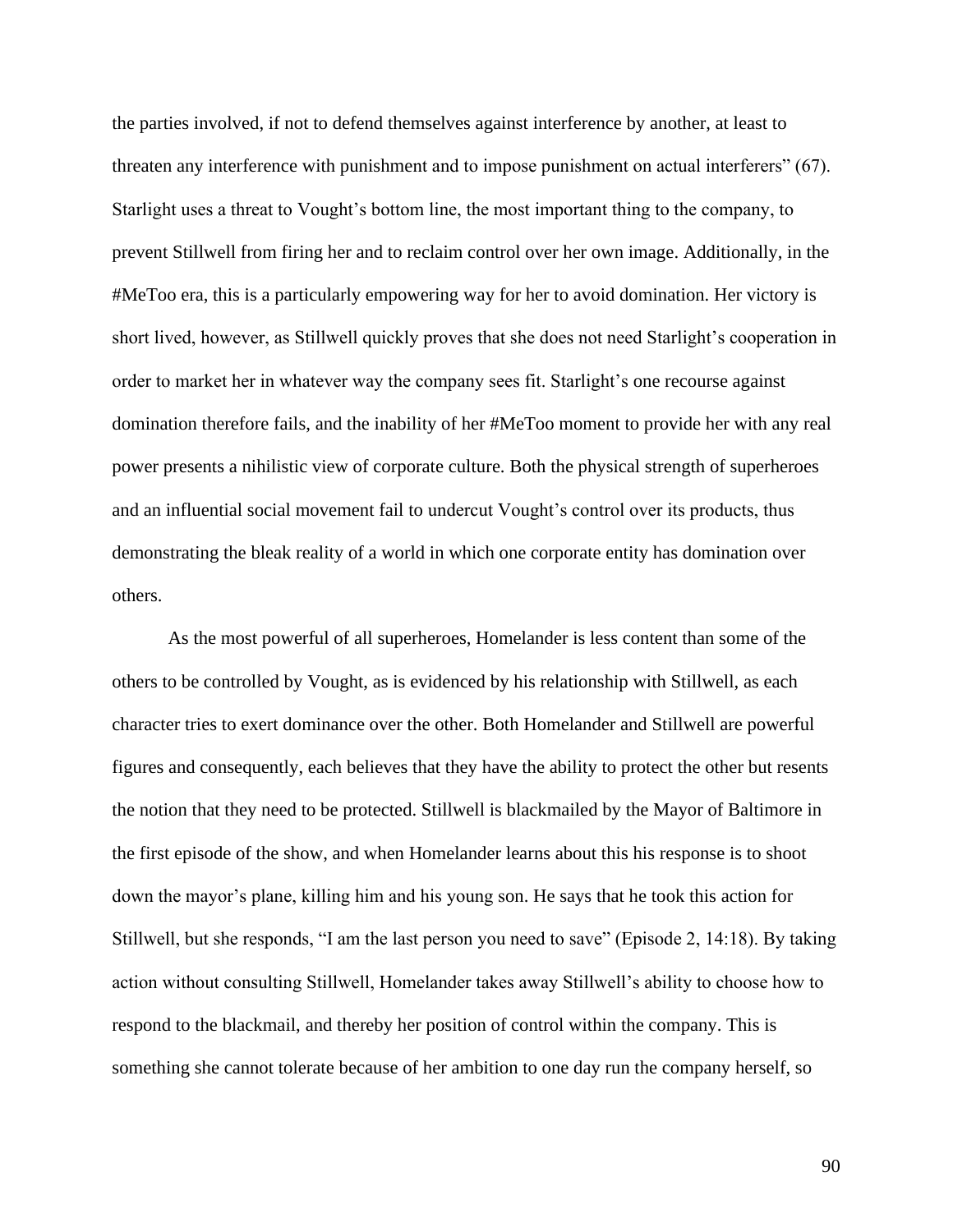she admonishes the supe. Being reprimanded drives Homelander to the verge of tears and he expresses his frustration that all he is good for is making money for Vought. Stillwell's answer to this outburst is to tell him, "You just need to let me protect you" (15:45). Homelander's emotional reaction to not receiving Stillwell's approval demonstrates that he cares about her opinion, and therefore wants to undertake actions that appease her. On the other hand, he views himself as the most powerful being in the world, and believes that his powers are being wasted under the dominance of Vought. Homelander seeks Stillwell's validation, but not her control Stillwell, however, wants to hold the position of higher power because of her role in the company. If she needed Homelander to protect her, it would undermine her authority over him, and over the corporation as a whole. Both characters see the need for protection as a weakness, and the ability to protect others as an assertion of dominance, and their respective desires to assert that dominance leads to a power struggle between the two.

For much of the show, Stillwell appears to be in the dominant position as Homelander is made to feel objectified through his treatment at her hands. Homelander grew up without a family and views Stillwell as a mother figure. He clearly has an Oedipal complex, a relationship dynamic which is made possible by the change in Stillwell's gender from the comics. As such, Homelander longs for her approval and for signals that she cares about him as a person, rather than just as a commodity that benefits her position at Vought. This is something of which Stillwell is aware, as an early episode shows Homelander using his x-ray vision through the wall of her office to watch Stillwell pump breast milk, and she later tells him that she can see when he watches her. She calls Homelander into her office to reprimand him for giving an unapproved speech, but she also allows the supe to lay his head on her lap and simulate breastfeeding as she tells him, "You're my good boy" (Episode 5, 54:58). Stillwell has the ability to give Homelander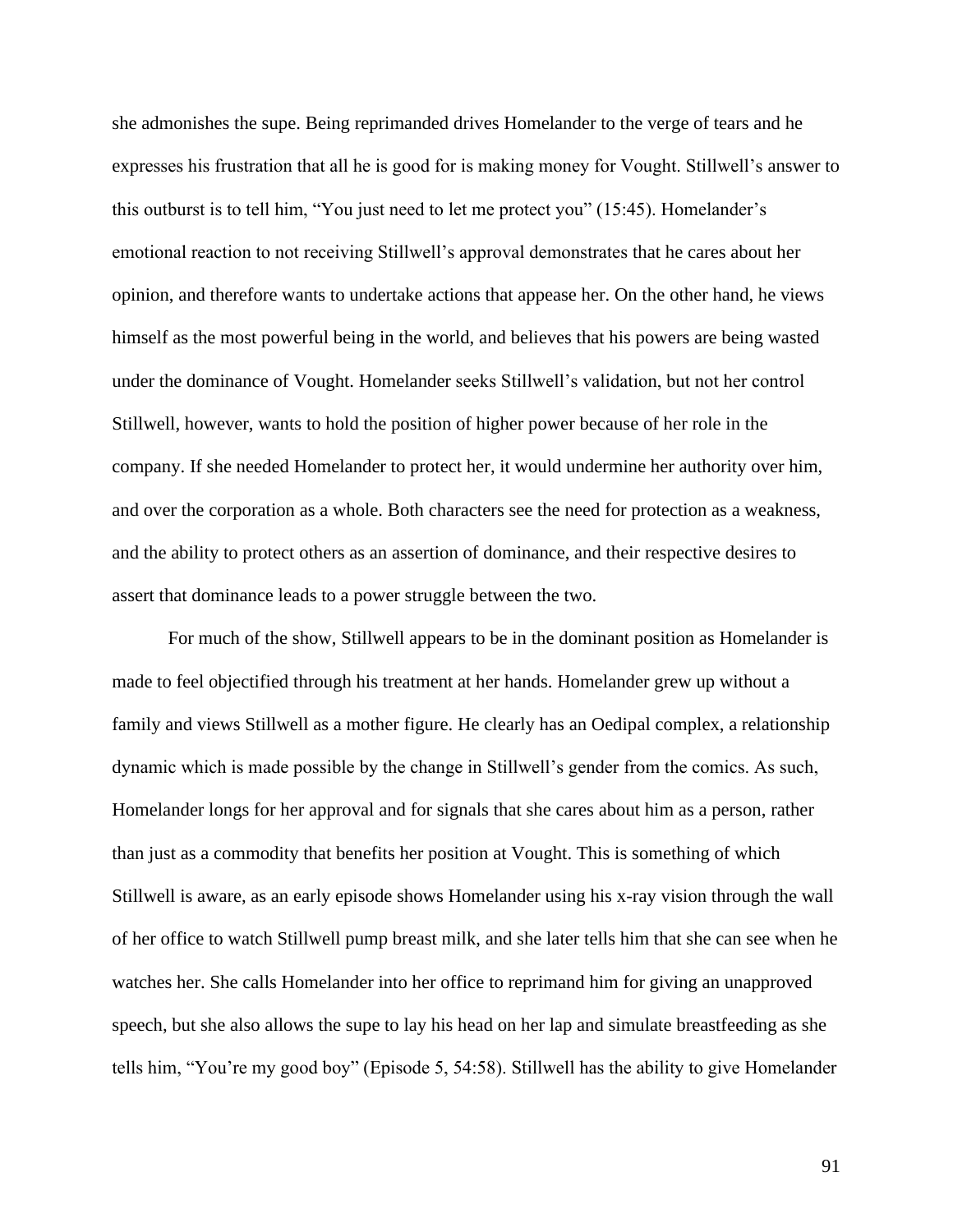something he desperately wants, and she uses this to control him in ways that improve her job performance. Thus, although Homelander is physically much stronger than Stillwell, she is "in a position to exercise backroom manipulation," which gives her dominance over the supe (Pettit 60). The result is that Homelander is increasingly made to feel like an instrument being used by Stillwell, rather than a person. He repeatedly complains about this to Stillwell, telling her, "I love Vought as much as you do and I can do more" (Episode 2, 14:52). Homelander resents being left out of the decision-making process for the company, and Stillwell's interference with his choice of his own courses of action is a clear sign of her domination over him. Rather than solidify her control over him, however, this diminishing of Homelander's power only drives him to act more rebelliously in an attempt to claim dominance for himself.

The power dynamic between Homelander and Stillwell shifts when Stillwell admits that he actually has dominance over her, which ultimately leads to her demise. In one of the final scenes of the first season, Butcher kidnaps Stillwell and straps her to explosives because he believes that Stillwell is the only thing Homelander cares about, and that hurting her is therefore the only way to hurt the invincible supe. When Homelander arrives on the scene, however, he does not rush to help Stillwell. Instead he confronts her, demanding that she truthfully tell him how she feels about him. Knowing that her life is in danger, Stillwell admits, "I'm scared. I'm scared of you," a sentiment that Homelander forces her to repeat multiple times (Episode 8, 1:01:31). According to Pettit, one of the characteristics of "the power-victim," or the person being dominated, is that he or she "cannot enjoy the psychological status of an equal: they are in a position where fear and deference will be the normal order of the day" (63-4). Stillwell's fear of Homelander precludes her from completely dominating him, as her mental state is that of a person who is dominated. Knowing that Stillwell does not truly control him gives Homelander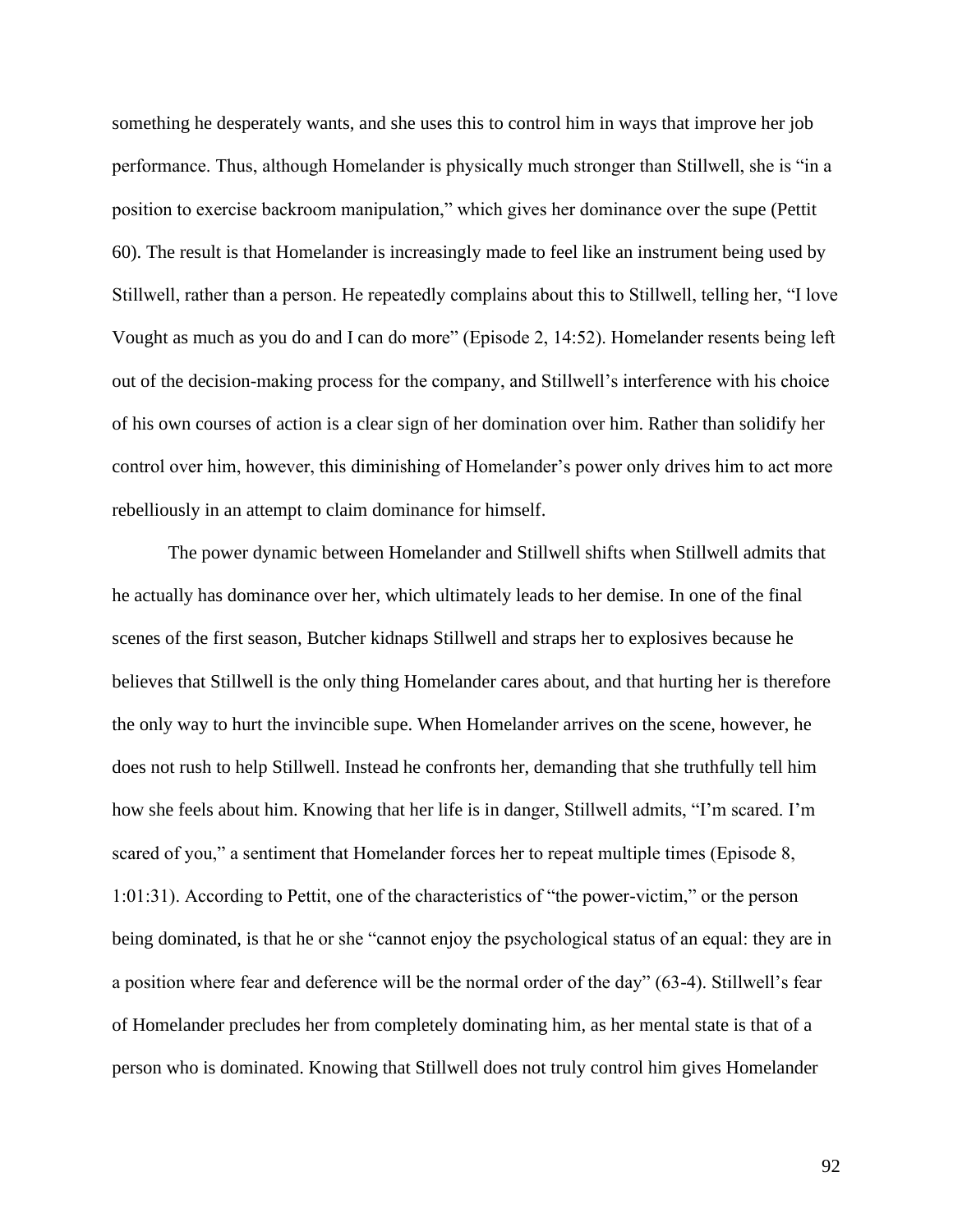the confidence that he no longer needs her. He proceeds to thank her for her honesty, then kills her, thus solidifying his own position as the most powerful being alive. Stillwell's inability to maintain her control leads to her death, and Homelander's own dominance is only confirmed by the death of the one person for whom he cared. Their relationship shows the vulnerability that comes from being dominated, but also the isolated nature of being the dominant power. While Homelander emerges from the first season victorious, he never receives the admiration from Stillwell that he so desired, once again demonstrating that an embrace of nihilism is necessary to achieve dominance.

*The Boys* critiques the concept of domination through its depictions of both the subjugated and the powerful. Starlight is dominated by Vought, and as such she is unable to use her superpowers for good in the way she desires and the emotional trauma she suffers from her sexual assault is used against her. Stillwell lives in fear of Homelander, which prevents her from ascending to the position of power she covets at Vought. Only Homelander truly achieves dominance, but in order to do so he must sacrifice his desire for the affection of a maternal figure. According to Pettit's theory of dominance, Homelander is therefore also the only character who attains freedom at the end of the series. The portrayal of dominance in the show suggests that for many in contemporary society, freedom is impossible, while others may obtain freedom, but only at great personal cost.

#### **Exceptionalism: Homelander and The Seven**

When Homelander initially appears in the first episode, the camera is behind him and slowly pans up from his boots. His American flag cape billows in the wind as he walks, unfazed, towards a man who is shooting him directly in the chest. Homelander throws his assailant into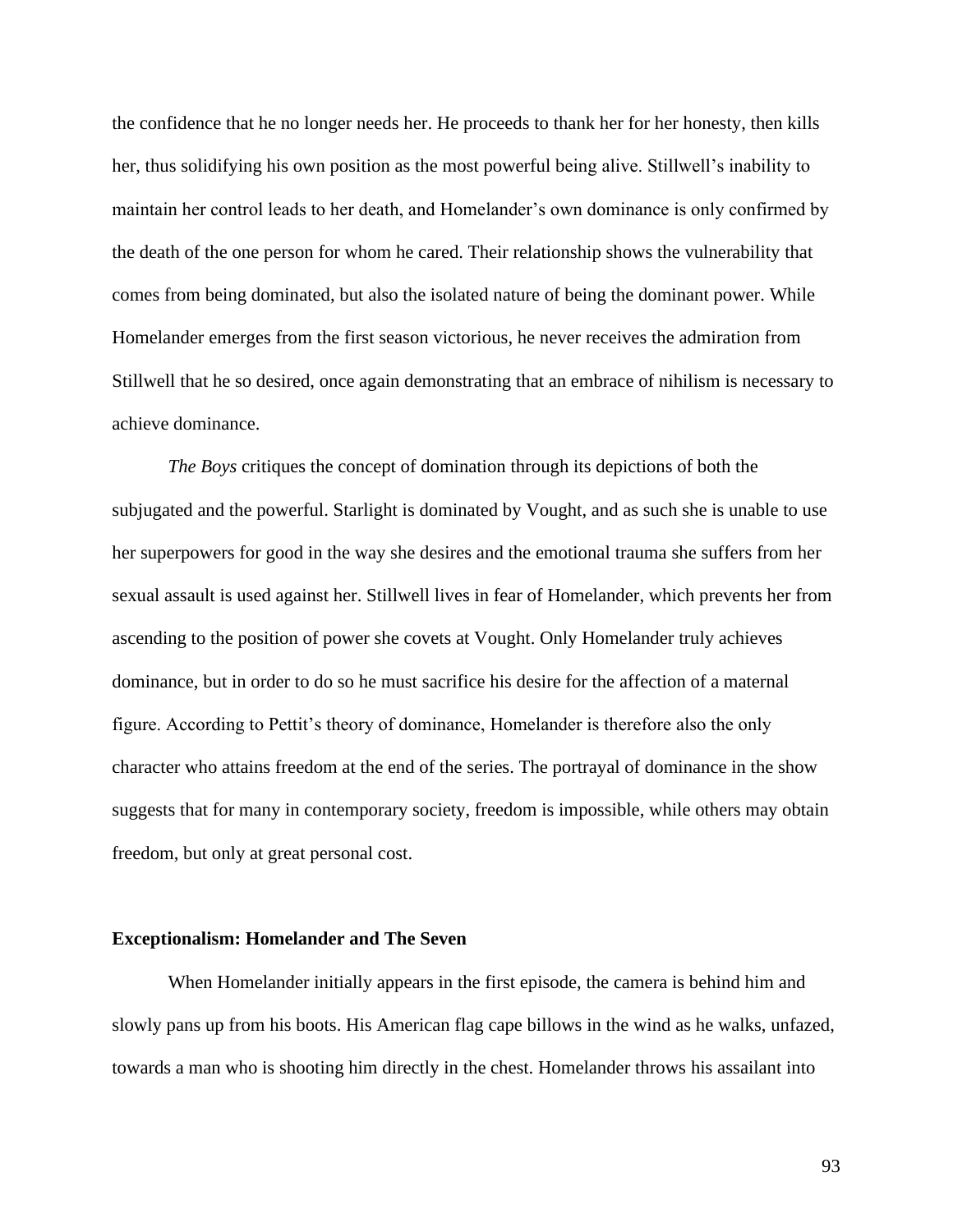the air so forcefully that he disappears from the frame, before he turns to check on the boys he has just saved from harm. The centrality of the American flag in the framing of the scene, coupled with Homelander's confident demeanor in the face of harm pronounce him immediately as a perfect American hero. While his true nature quickly makes it apparent that Homelander is far from perfect, the superheroes in the world of *The Boys* are nonetheless viewed as exceptional figures. Not only are they venerated by the public, but the supes believe themselves to be a different order of being than others because of their powers. As such, the Seven, and Homelander in particular, symbolize American exceptionalism. The fixation on Homelander's past and the idea that supes were chosen by God reflect the myths of America's founding, while the destructive actions that the supes undertake simply because they can demonstrate the dangers of unchecked exceptionalism and its decline within contemporary society.

American exceptionalism has no agreed upon definition, but most scholars who write on the topic connect it to the founding principles of the country. Hugh Heclo uses Dr. Samuel Johnson's dictionary to define being exceptional as "being excluded from things comprehended in a general position," then argues that America has "an exceptionalism of condition, an exceptionalism of mission, and finally an exceptionalism of character" (29). The exceptionalism of condition is the element that connects to America's founding, and one of the most frequently cited figures in relation to American exceptionalism is John Winthrop, a founder of the Massachusetts Bay Colony. In a sermon delivered to settlers in 1630, Winthrop said, "For we must consider that we shall be as a city upon a hill. The eyes of all people are upon us. So that if we shall deal falsely with our God in this work we have undertaken, and so cause Him to withdraw His present help from us, we shall be made a story and a by-word through the world" ("John Winthrop"). Winthrop's famous "city upon a hill" phrase is a touchstone of American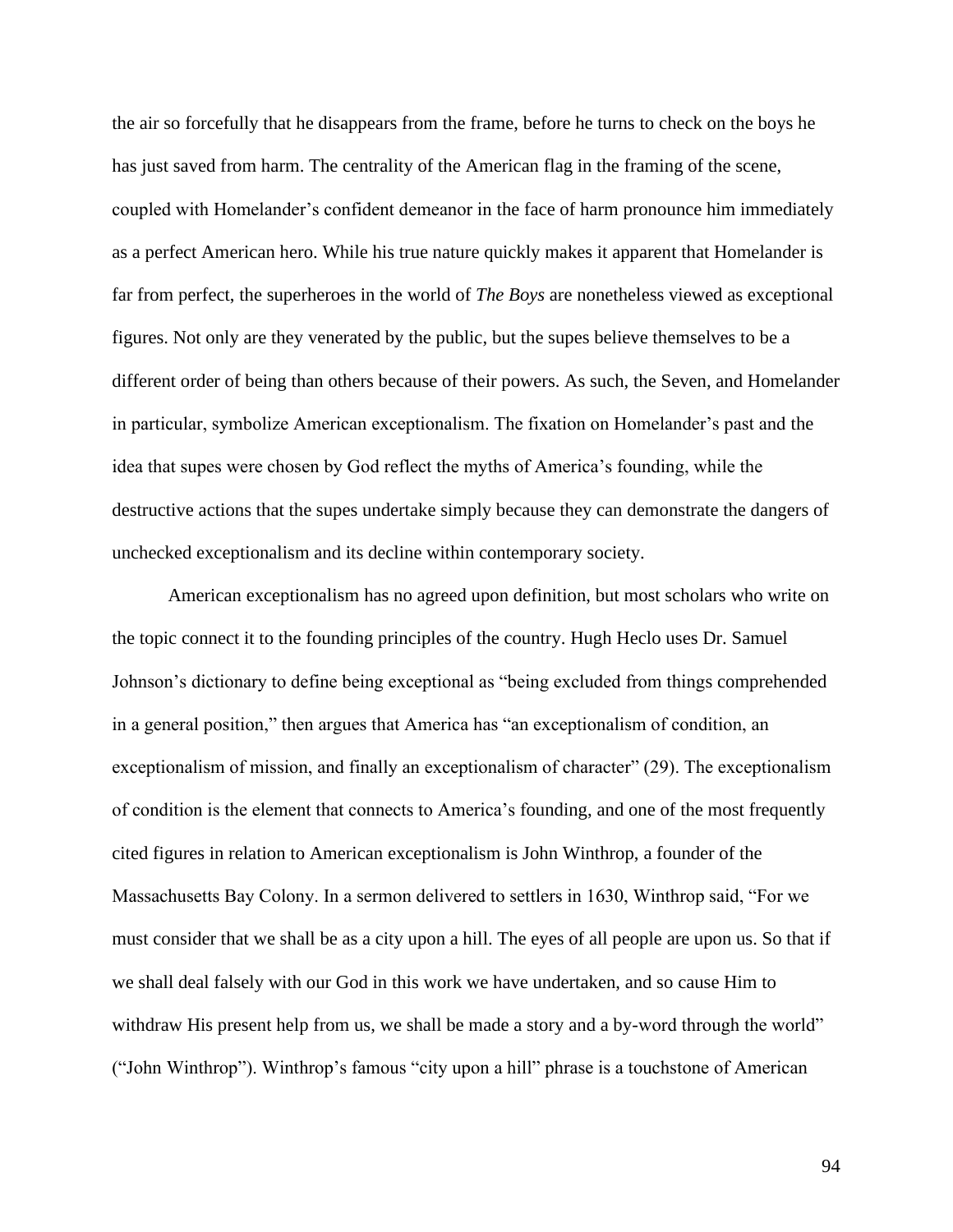history, with President Reagan referencing the "shining city upon a hill" in his Farewell Address: "We made the city stronger — we made the city freer — and we left her in good hands" ("Transcript of Reagan's Farewell"). The phrase describes America as a place that is looked to by others and therefore has a religious obligation to set an example for the world. The context of Winthrop's original speech implies that America's exceptionalism stems from the moment it was settled, before the country itself even existed. The centrality of America's past and its religious roots to the concept of exceptionalism can be seen in the character of Homelander, who fixates on his past and uses religion to confirm his elevated status, although the supe casts these features of exceptionalism in a characteristically nihilistic light.

Homelander's image relies on his idealized American upbringing, which is a fabrication of Vought, but which shows how the myths of America's past can be marketed to an audience that wants to believe in them. In an early episode, Stillwell tells Homelander, "Your brand is hope, baseball, America, sunshine" (Episode 2, 13:58). This brand is seen in action later, when Homelander gives a tour of his childhood home for a reality television show. The tour begins with Homelander plastering a fake smile on his face and proclaiming, "My grandfather built this place with his bare hands" (Episode 6, 4:30). As the tour continues, Homelander shows off a framed picture of his smiling parents, model airplanes he built with his dad, and his collection of baseball paraphernalia. On the wall of his childhood bedroom is a framed copy of the Declaration of Independence, overlaid with images of the American flag, a bald eagle, and the Washington Monument. It is quickly revealed that this is a set decorated by Vought for the reality show, as Homelander was actually raised by doctors in a sterile lab, not by a loving family. Yet it is crucial for Vought to create a different image around Homelander in order to market him to the American people. As a blond-haired, blue-eyed superhero who wears the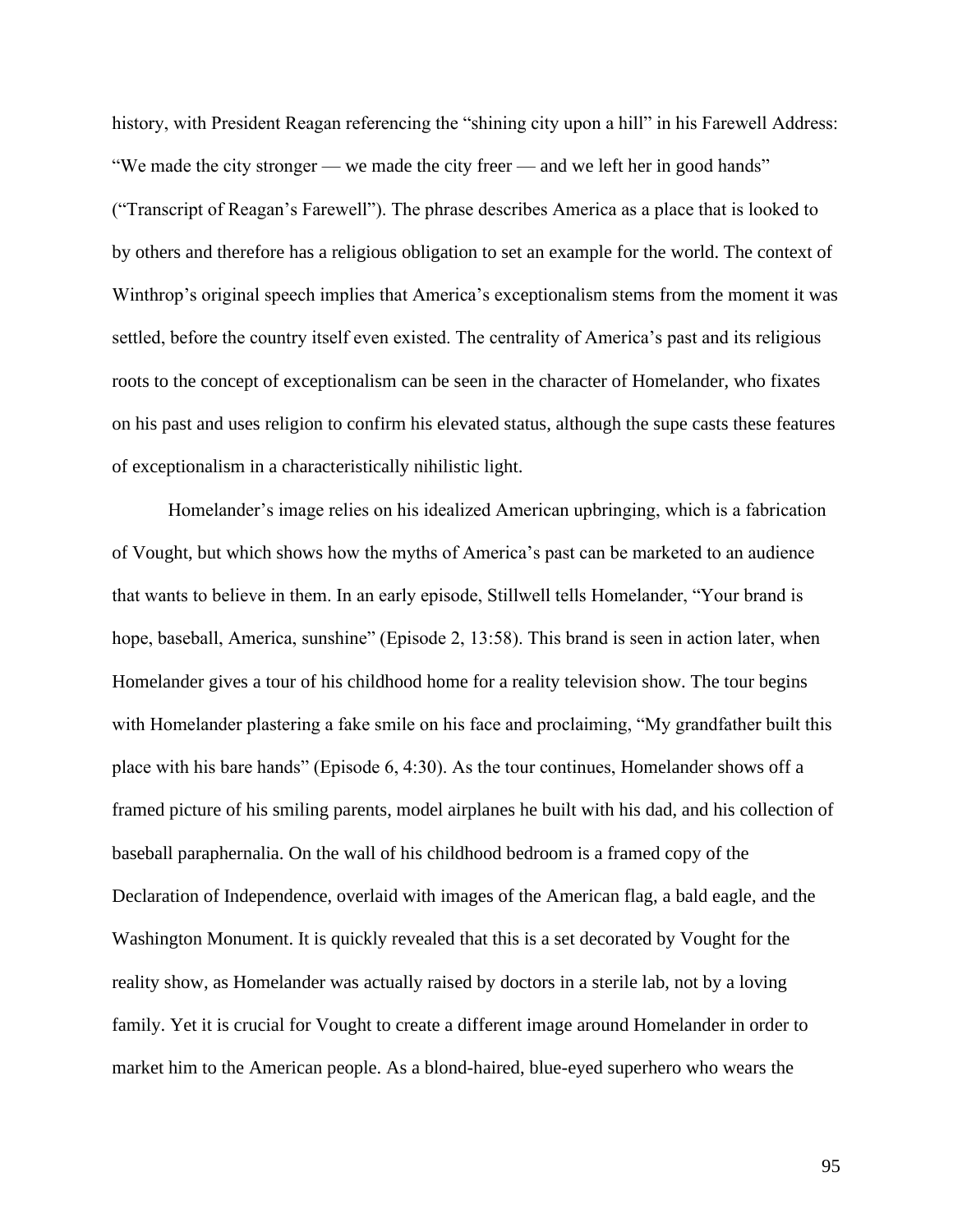American flag in his costume, Homelander represents American values like freedom, liberty, and family. Because these values stem from the country's founding, Vought feels that Homelander will sell better if they are part of his past as well. The show therefore cynically presents the ideal American family and life as something that has been corrupted by corporate America in order to be marketed. Far from being exceptional, the values that Homelander represents are instead ideas that can be faked, showing that the foundations of American exceptionalism are nothing more than empty beliefs.

This same cynical perspective is taken with regard to religion, as Vought sells the idea that Homelander and the rest of the supes were chosen by God, just as the founders believed America was. This is most apparent at Believe Expo, when Homelander makes a speech arguing that supes should be allowed into national defense, despite the government's opposition to this. He tells the crowd, "I say I answer to a higher law. Wasn't I chosen to save you? Is it not my God-given purpose to protect the United States of America?" (Episode 5, 34:51). He proceeds to float above the people in the crucifixion pose while reciting scripture to the sound of thunderous applause. Homelander's claim that he was given a higher purpose by God echoes the claims that Winthrop made at the settlement of Massachusetts. Homelander knows that his powers were not actually God-given, but he has still internalized the God complex that Vought has encouraged through its religious narrative. He uses his belief in his own power and the religious beliefs of others to manipulate them for his own advantage. Once again, then, a principle that is central to American identity is reduced to nothing more than a marketing technique. When the Boys find out that supes are not created by God, but instead by Vought injecting children with Compound V, Butcher gloats, "We got Vought for child endangerment, drug trafficking, and possibly the largest fraud in American fucking history" (Episode 6, 7:02). Butcher's confidence that this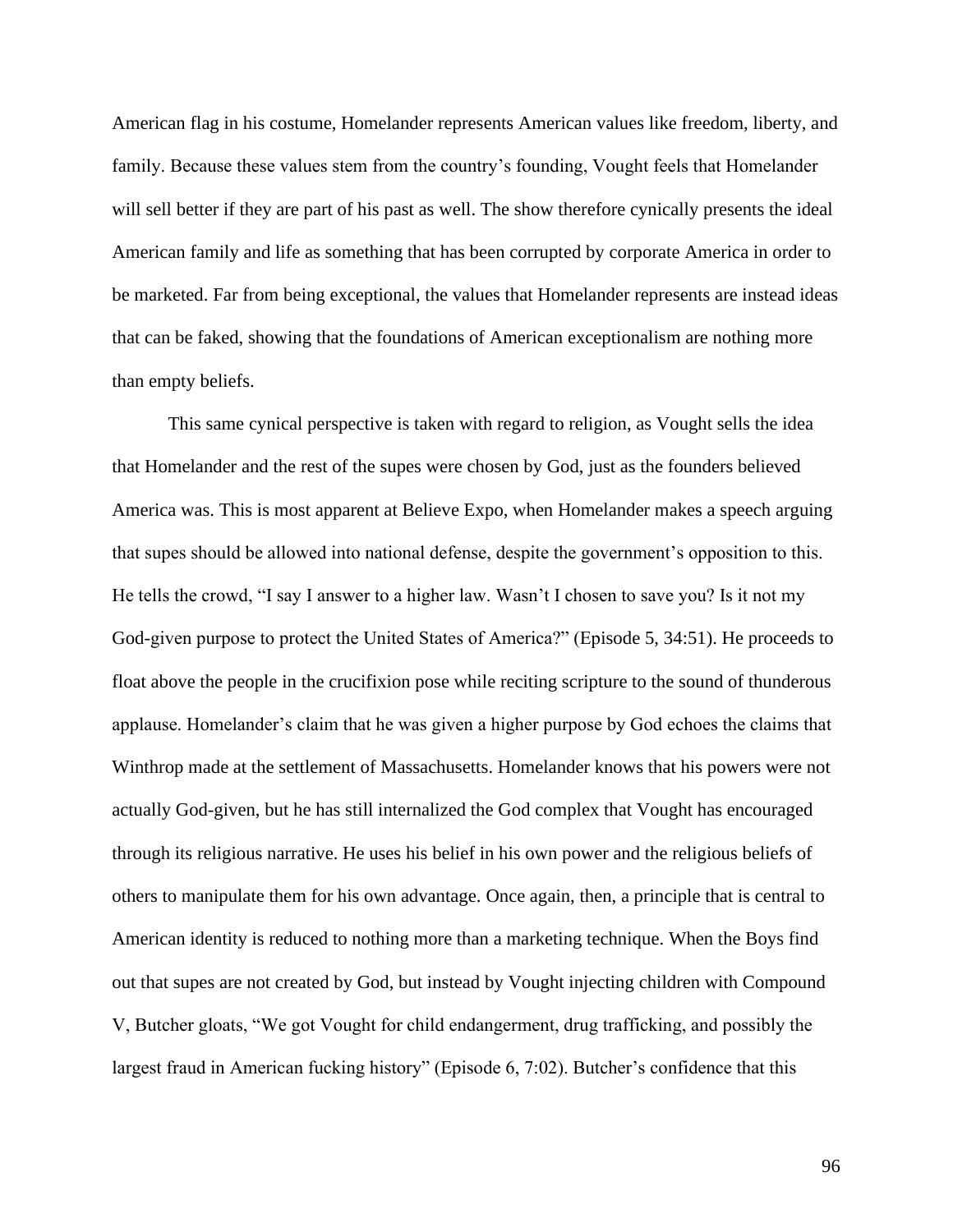information is enough to ruin Vought shows just how much the American public has subscribed to the idea that superheroes were sent by God to save them. The ability of Vought to manipulate the foundations of American exceptionalism and religious fundamentalism for its own profit suggests that exceptionalism is a myth that can be marketed because Americans so desperately want to believe in it.

The corruption and subsequent decline of belief in American exceptionalism that is evident in Vought's actions can also be seen in the fallout from the War on Terror, an undertaking that demonstrated the danger of allowing exceptionalism to dictate policy. Joanne Esch explains the existence of "three meta-narratives that recreate the myth of *American Exceptionalism* in the context of the 'War on Terror'" which include "the myth of *Exceptional Grievance*, the notion that America has a calling and unique responsibility to fight terrorism, and the idea that America is fighting a 'good war' against evil" (372 emph. orig.). She goes on to argue that official rhetoric of the time used these three narratives to inspire support for the War on Terror. Thus, like Vought, the Bush administration used popular belief in American exceptionalism to its advantage. As has been explored in previous chapters, however, the War on Terror resulted in numerous damaging outcomes for the United States, including the loss of American, Afghani, and Iraqi lives, excessive military spending, and decreased faith in government due to the spread of misinformation about Iraq and the use of torture by the CIA. Thus, the American response to 9/11 shows that belief in exceptionalism can lead to actions that hurt both America and the countries it tries to aid. The dangers of unchecked American exceptionalism are taken up by *The Boys*, as the supes believe in their own exceptional status and use it to justify some of their most horrific actions.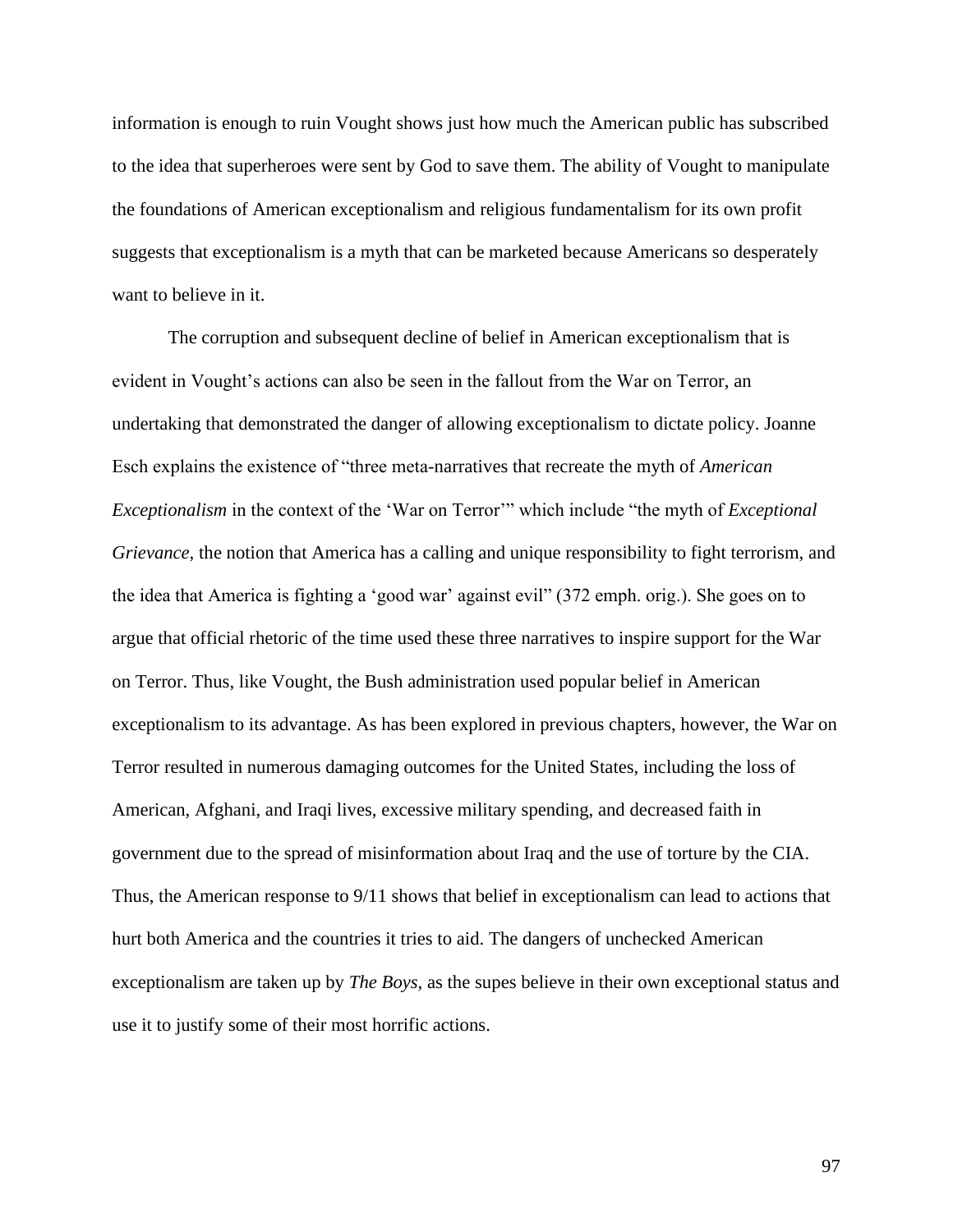The Deep's abuse of his supposedly elevated status as a member of the Seven leads to punishment and he exemplifies the fallout that can result from belief in American exceptionalism. When the Deep tries to coerce Starlight into oral sex, she begins to walk away from him until he says, "The thing is, I am number two around here. So, like, if I say so, you know, you'd be out of here" (Episode 1, 23:15). This is an overstatement of the Deep's status within the Seven, but he is clearly confident that his position as an elite superhero will protect him from any consequences. Additionally, the fact that Starlight believes his threat and complies only confirms to the Deep his invincibility. Later, when Stillwell tells the Deep that he will be taking a sabbatical from the Seven in order to minimize the damage of Starlight's accusations against him, he rolls his eyes in response, clearly believing that he did nothing wrong. He repeats this exasperated action upon arriving in Sandusky, Ohio where he is told that there is very little crime to fight. His brazen response to sexual assault allegations shows that he has internalized all of Vought's marketing about supes being different from ordinary people, as he clearly thinks that his misdemeanors should also be treated differently. While much of the Deep's exile is played for humor, his time in Ohio results in his own sexual assault and reminders that he is no longer welcome in the Seven, which leads him to have a breakdown and shave his head. He is forced to learn that, despite his belief in his own exceptional status, it is not guaranteed and his actions have a direct effect upon it, a lesson that the United States has also confronted in recent years. The Deep's desperate breakdown is the last scene of the season in which he appears, meaning that he ends the season with no hope of his prestige being restored going forward. The show therefore offers a bleak perspective on the decline of exceptionalism, suggesting that it can be difficult or impossible to reclaim once it is lost.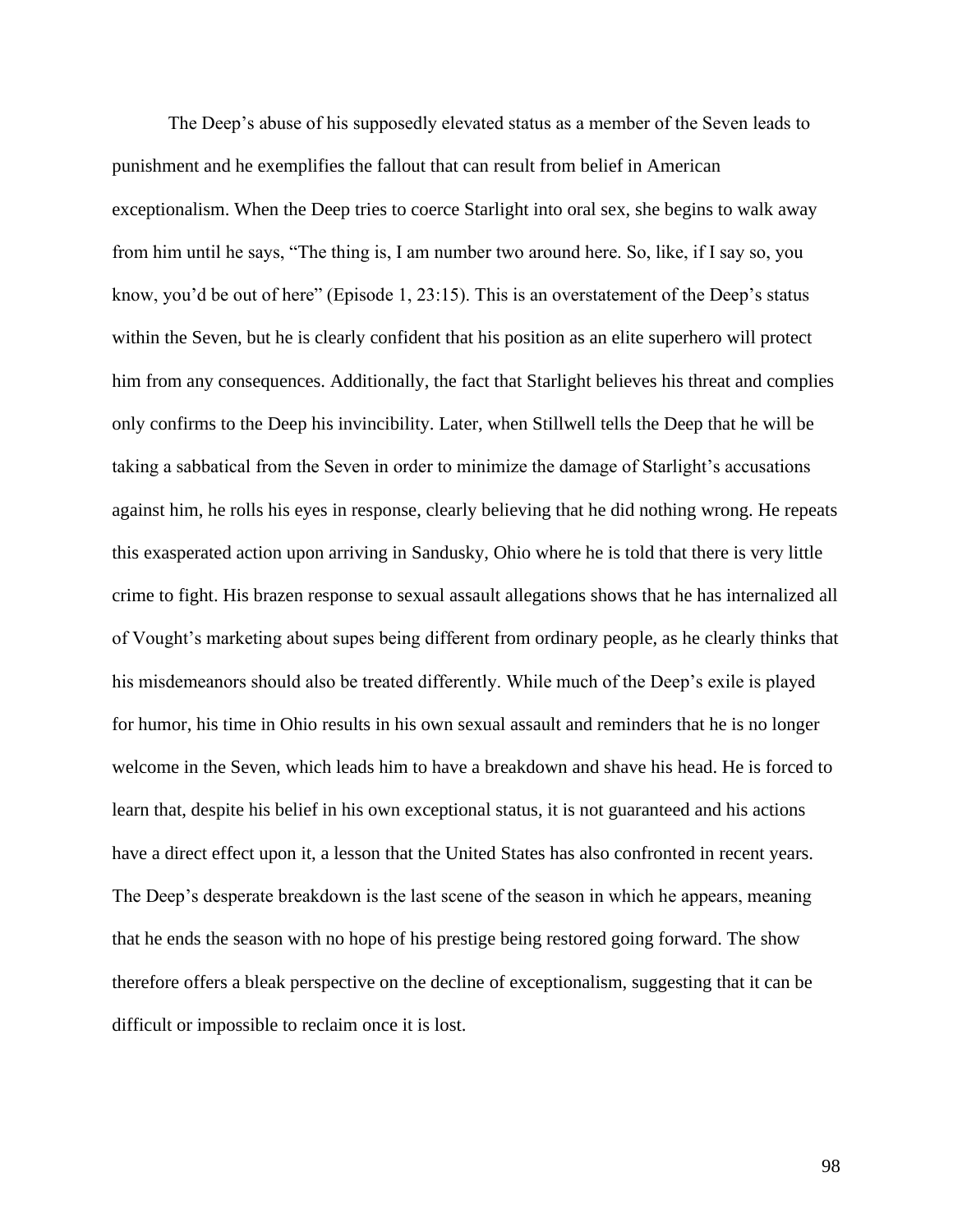Unlike the Deep's, Homelander's belief in his own exceptionalism remains unchecked throughout the series, so he increasingly acts without consulting others, and oversteps the bound of his position without facing consequences. Homelander verbalizes this exceptionalism many times throughout the show. When he questions whether Starlight is helping Hughie and the rest of the Boys to take them down, he lashes out at her: "We're a different fucking breed. We shine with the golden light of providence, but you, you've been helping these fucking mud people to go against us" (Episode 7, 14:48). Not only does Homelander see himself as superior to average people, he believes that superheroes are an entirely different species, a positon he justifies by once again calling upon religious rhetoric. Homelander knows that he was, in fact, raised in a lab by scientists, but he has internalized the image he presents to the world, and therefore thinks that it is impossible for anybody who does not possess superpowers to pose any kind of threat to him. This mindset leads him to act without Vought's permission as he ships Compound V to terrorist groups around the world. Once terrorists have supes of their own, the U.S. government has no choice but to allow supes into national defense, since they are the only ones who can effectively fight this new threat. The fabrication of a threat to justify a war has echoes in the claims about Weapons of Mass Destruction and ties between Saddam Hussein and al Qaeda that helped to justify the war in Iraq. Yet, these were simply false claims. Homelander goes so far as to actually create a threat in the form of supe terrorists, one of which is shown easily taking out an entire SEAL team, and he is rewarded, rather than punished for his actions. In this way, Homelander exemplifies how an unbridled belief in exceptionalism can lead to a disregard for human life in favor of confirming that exceptional nature.

While the term American exceptionalism is not inherently negative, *The Boys* characterizes its superheroes as being exceptional in order to criticize the ideology. Not only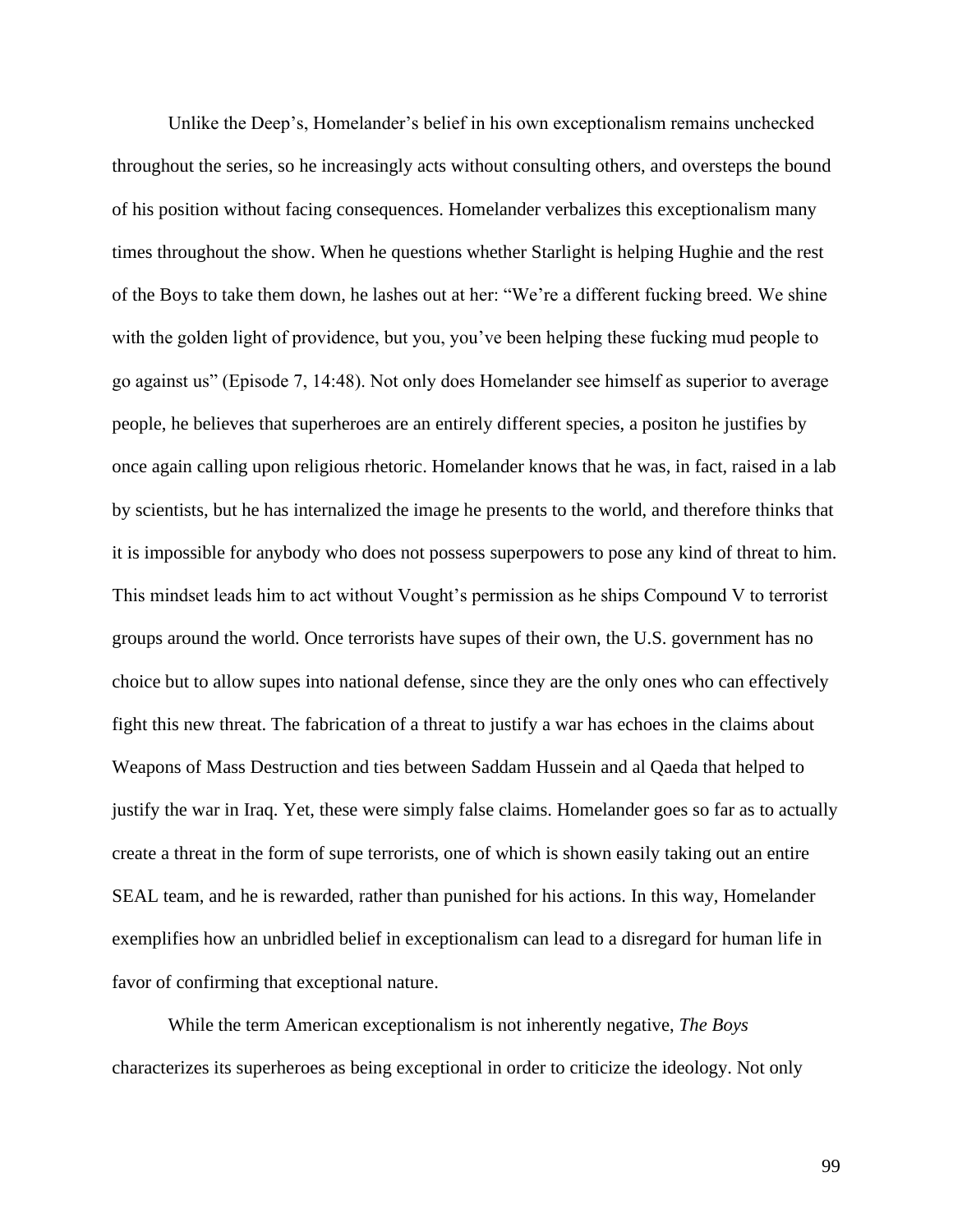does Vought use the religious and principled foundations of American exceptionalism as a marketing strategy to manipulate the American public and make more money off of its supes, but the consequences of exceptionalism are show to be either punishment and humiliation or egotism and violence. Thus, the ideology comes across as a dangerous myth and a tool that can be weaponized when placed in the wrong hands. Exceptionalism is typically connected with ideas like patriotism and liberty, positive aspects of American identity. In its failure to acknowledge these potentially constructive aspects of exceptionalism, the show once again takes a decidedly nihilistic stance on the state of American society.

# **Community and Universality: Hughie**

Despite its largely pessimistic tone, *The Boys* does provide a foil to its negative portrayals of dominance and exceptionalism in the character of Hughie and his belief in the value of community and relationships. At the beginning of the show, Hughie is drawn into the Boys by Butcher's promise of vengeance against A-Train for Robin's death. As the show progresses, however, he becomes increasingly wary of Butcher's singular drive for revenge as he begins to prioritize his friendships with the rest of the Boys and his developing romance with Annie. By favoring a non-individualistic perspective, Hughie not only avoids the dangers of revenge that are explored in *Captain America: Civil War*, but he presents an alternative to the dominance and exceptionalism represented by Vought and the superheroes. The culmination of Hughie's character arc at the end of season one is one of the few optimistic plotlines of the show, thus suggesting that communitarian and universal values can serve as a remedy to the parts of society that have already been corrupted.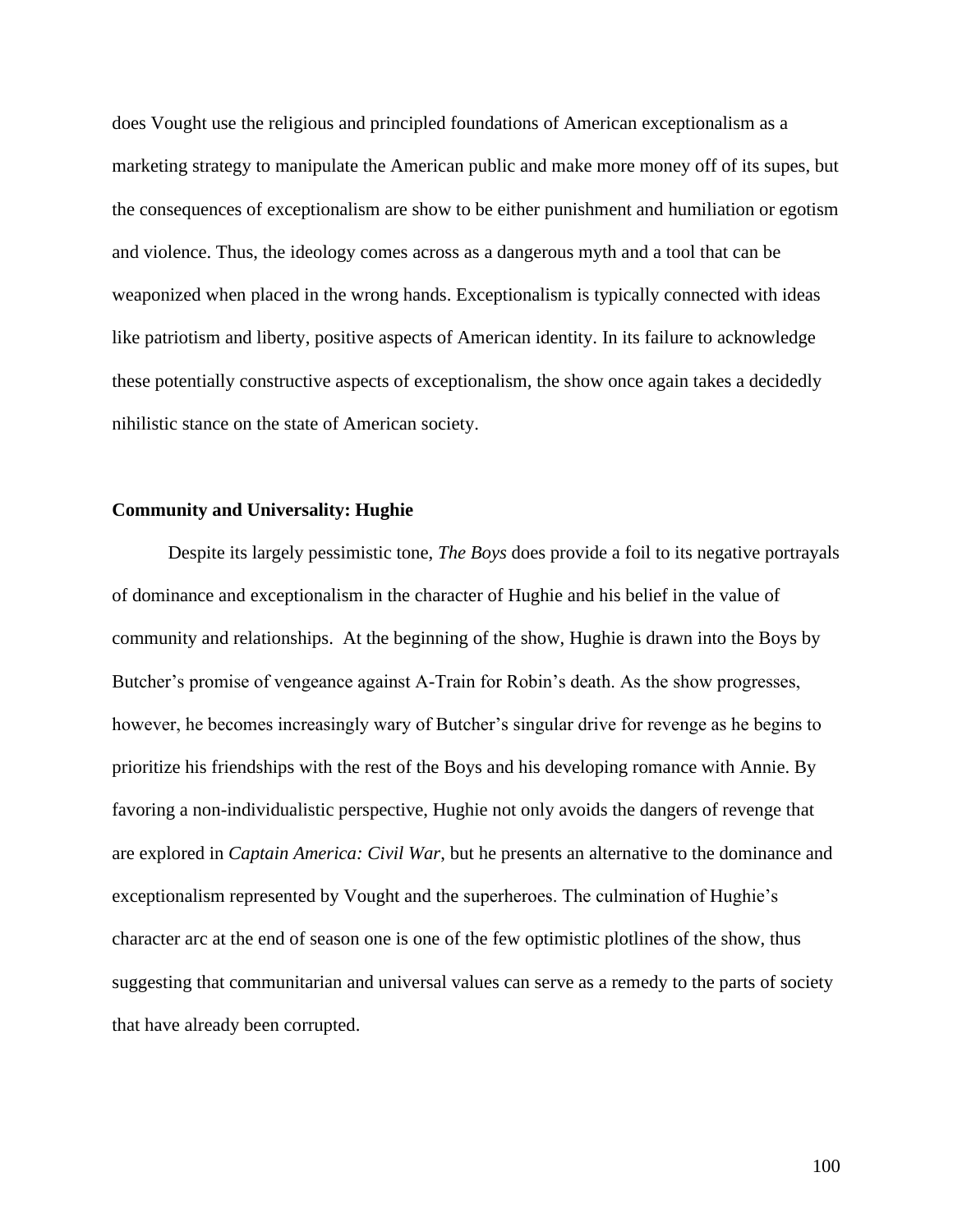Communitarianism and universality have been used as arguments against dominance and exceptionalism respectively, so Hughie's embodiment of those philosophies sets him apart from the show's more nihilistic characters. In his theory of domination, Pettit argues that "freedom as non-domination is an inherently communitarian ideal" (120). Communitarianism, as Pettit understands it, is characterized by the value placed on equality and belonging to a community. Freedom as non-domination "is both a social and a common good," meaning that it is exercised in a groups and it affects everyone in a given group equally (122). The escape from domination is therefore connected to the idea of community, something which Hughie spends the season building through his relationships with the Boys and Annie. Relationships of the type Hughie forms are universal, rather than exceptional, in that they can be formed by anyone. One argument against the kind of boastful exceptionalism that the Deep and Homelander practice is that the ideals on which that exceptionalism is founded are, in fact, universal. William Kristol is a proponent of this argument, as he returns to documents like the Declaration of Independence and the Federalist Papers and finds a kind of exceptionalism which "claims that American principles are universally true and universally accessible in principle to any people at any time" (97). According to Kristol, then, the type of American exceptionalism that leads people to view others as inferior to Americans ignores the universality at the heart of American ideals. Hughie's choice to honor his relationships over his individual desire for revenge in the final episode of the season proves his morality, and therefore the morality of community and universality as opposed to dominance and exceptionalism.

After following Butcher and his quest for revenge for the majority of the show, Hughie finally stands up to Butcher when he realizes that vengeance will do nothing to bring back the relationships he lost or to preserve the ones he has now. The confrontation between the two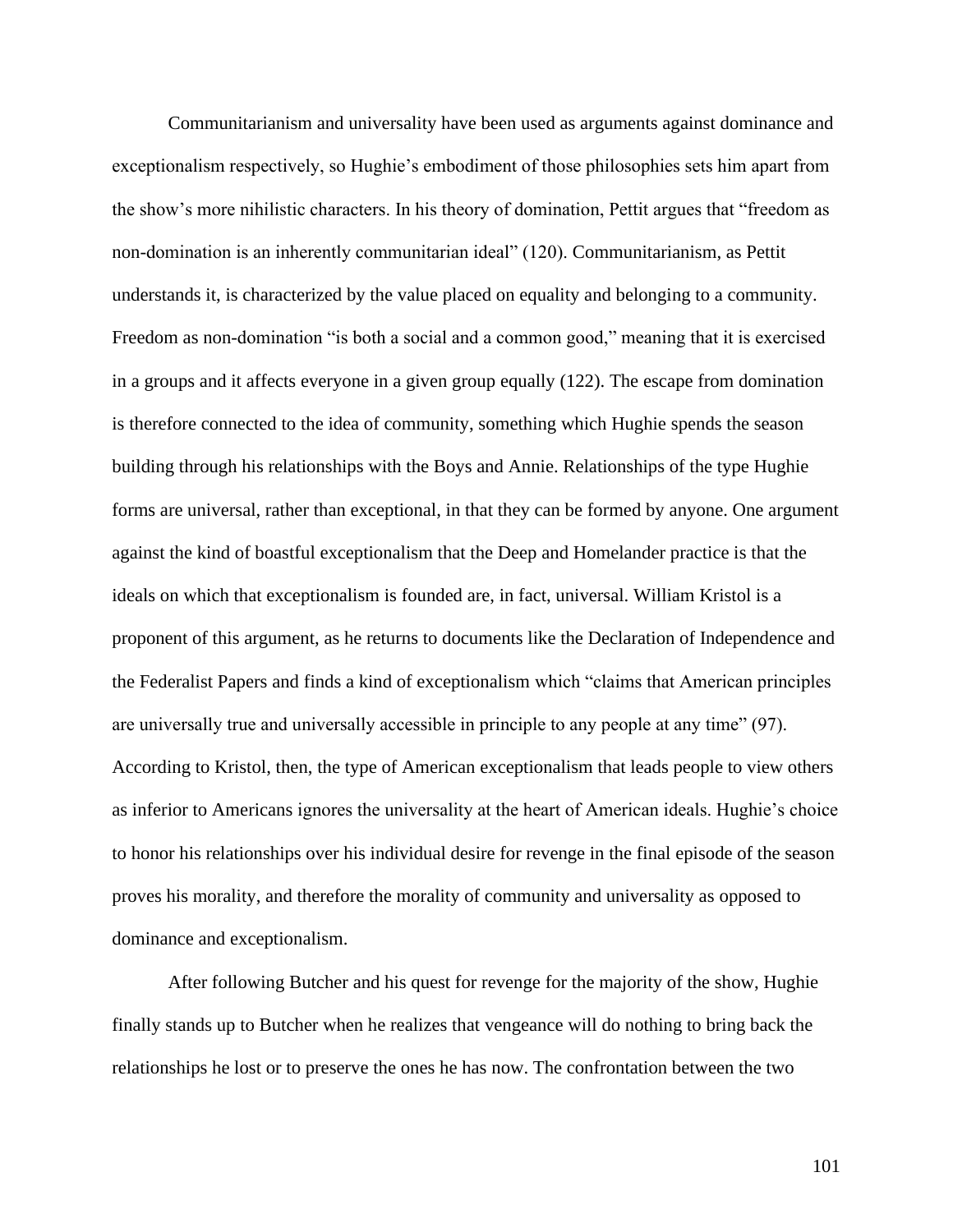characters occurs after the rest of the Boys have been captured by Vought and Hughie realizes that Butcher is going to continue pursuing Homelander instead of rescuing their friends. When Butcher tries to convince Hughie that they need to abandon the others in order to get revenge before they, too, are captured, Hughie responds, "Then what? Becca comes back from the dead? Robin, too? This is never gonna stop — it's just gonna be more blood and awfulness" (Episode 8, 22:22). Not only does Hughie point out the futility of responding to violence with violence, which was critiqued in *Captain America: Civil War*, he also denounces Butcher's fixation on the past. The revenge Butcher is seeking can have no productive outcome, because no matter what he does, he will never be able to return to the time when he was happy with Becca. Since losing Becca, Butcher has been incapable of forming meaningful relationships or fully committing himself to a community, because he has only his own desires in mind. Hughie, on the other hand, realizes that he will never resurrect the life he once had with Robin, and that he must move forward. When Butcher tells Hughie that by forgoing the plan to get Homelander he is insulting Robin's memory, Hughie responds, "I think I'm doing this for her" (22:58). Hughie's relationship with Robin was cut short, but he honors her memory because he values the other relationships he has made and chooses to try to save his friends. Ironically, Butcher's quest for revenge ultimately leads to the revelation that Becca is alive and raising Homelander's son. Butcher is able to return to his past, but not in the way he wanted, meaning that the end to his story for the season is once again a pessimistic one. The juxtaposition of Hughie and Butcher shows how Hughie's commitment to the community he has formed saves him from the same bleak outlook that Butcher faces at the end of the season.

Hughie is further rewarded for his sense of responsibility towards his relationship with Annie, since it is only through her that he and the Boys escape death in the final episode. When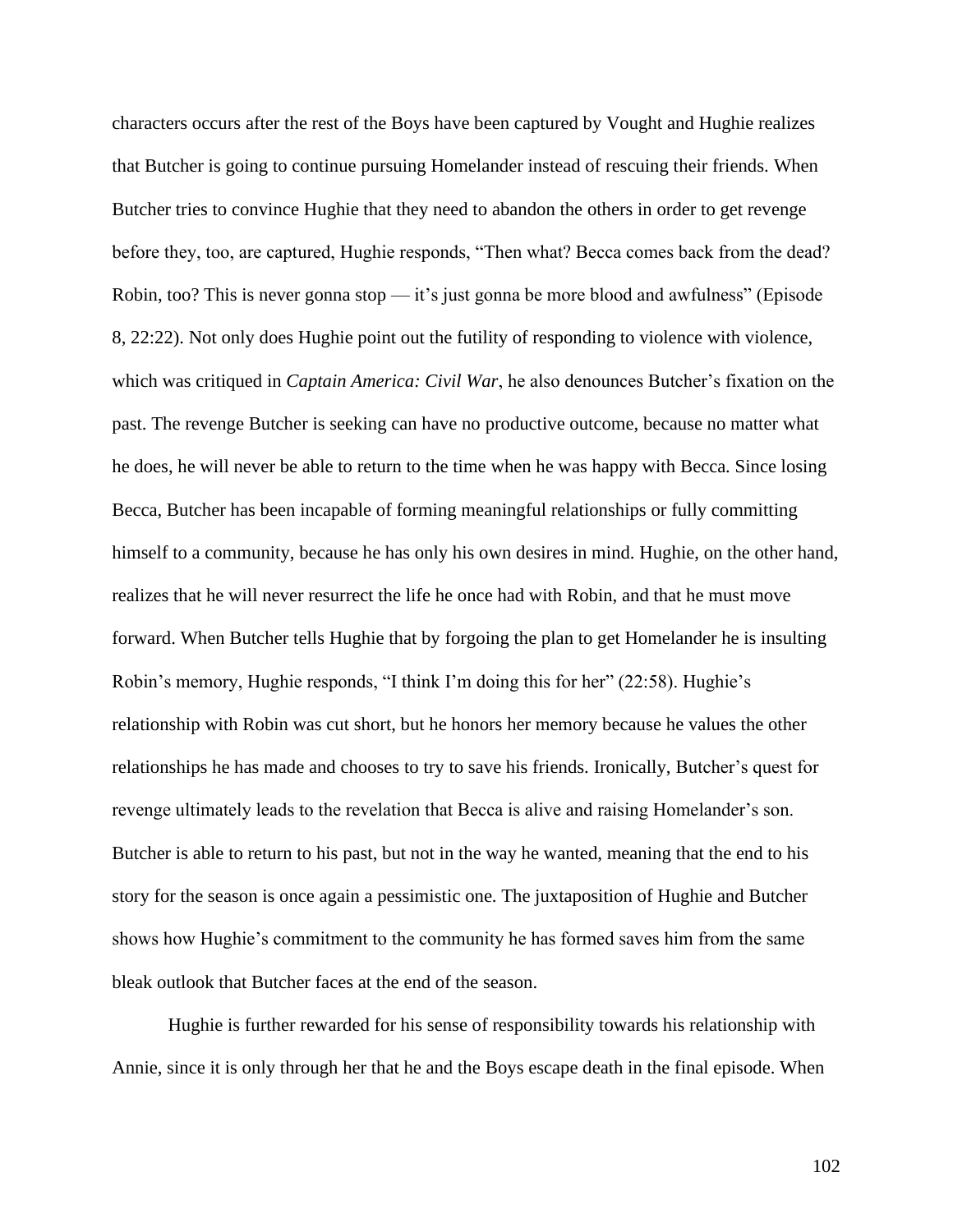Hughie finds out that supes are created with Compound V, he feels obligated to tell Annie because he believes that she has the right to know where her powers really come from. This, in addition to the revelation that Hughie has been working to bring down the Seven the entire team she has known him, destroys everything Annie thought she knew, and she renounces Hughie and her role as a superhero as a result. Hughie, however, refuses to give up on Annie or on their relationship, telling her that her job is to save people, and that she saved him by being there for him after Robin's death. This speech does not immediately sway Annie, so Hughie goes to save the Boys on his own. His initial attempt is successful, but they are quickly found and surrounded by men with guns. The camera focuses on Hughie's face as he puts his hands in the air, when suddenly he is illuminated by a blinding light, announcing the arrival of Annie as Starlight to rescue them. After taking out all the adversaries, Annie tells Hughie: "Like you said, I'm a fucking superhero" (Episode 8, 50:45). Hughie's belief in Annie's abilities and in the power of their relationship not only helps Annie rediscover her strength, it ends up saving them all. Once again, then, the show affirms that universal relationships are just as important to saving the day as superpowers.

Hughie's newfound focus on others, rather than on his own desire for revenge, allows him to forgive, and confirms that he is truly a good person. After Starlight's rescue, M.M., Frenchie, and the Female are able to escape Vought's captivity. Before Hughie and Starlight can follow them to safety, A-Train shows up to stop them. The supe clearly intends to hurt Hughie, whom he blames for the death of his girlfriend, but the Compound V he has been injecting himself with all season finally catches up to him, and he collapses from a heart attack. There is a brief moment as Hughie and Starlight stand above A-Train staring at one another, before Hughie quickly drops to his knees and starts giving the supe chest compressions. Starlight seems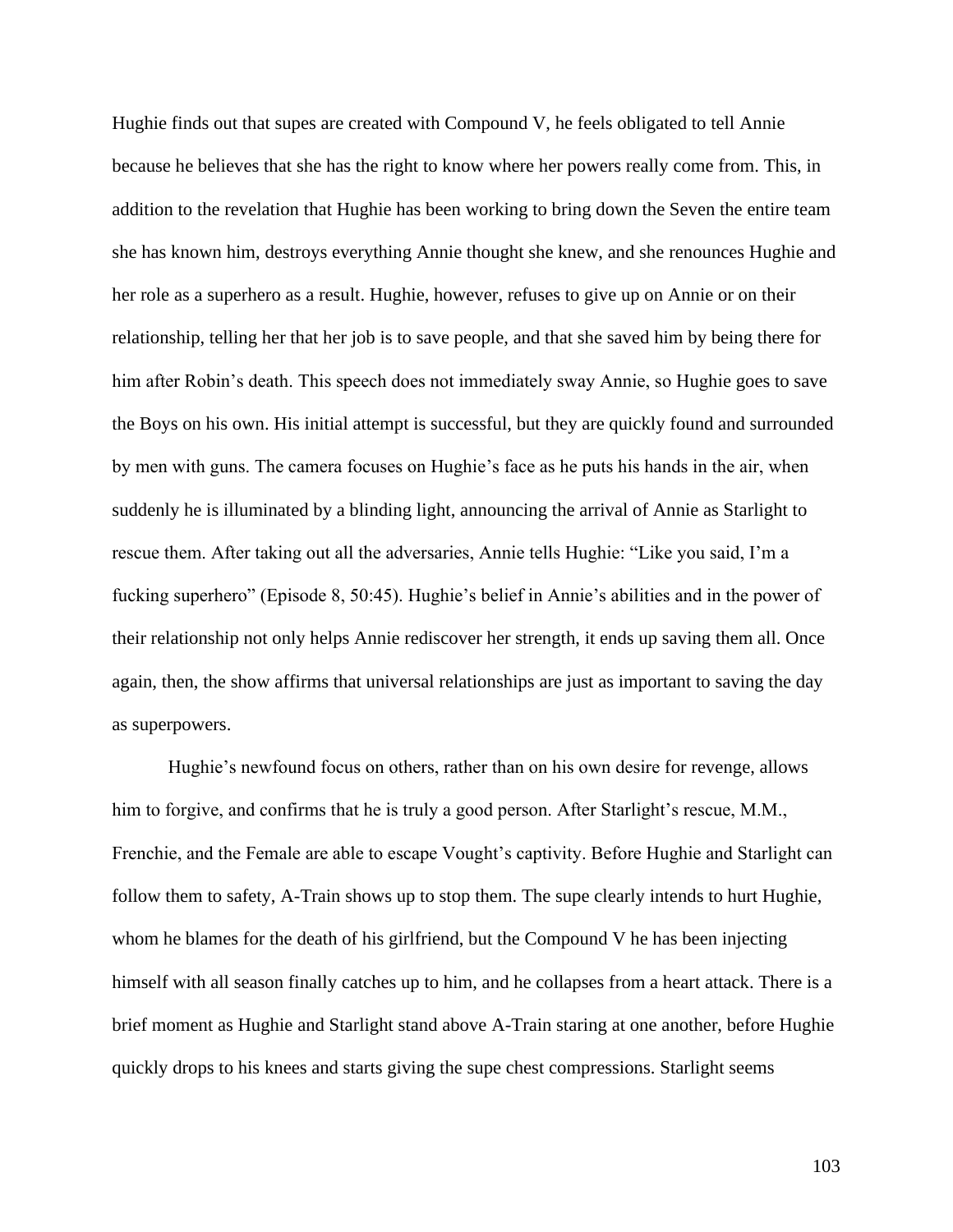surprised by Hughie's decision and reminds him, "He'll never stop coming for you" (54:30). Hughie acknowledges this, but continues in his attempt to save A-Train's life. At the moment when A-Train is physically incapable of defending himself or harming anyone, Hughie has the perfect opportunity for revenge. Even if he had reservations about actively taking the supe's life, he could easily walk away and let him die. Yet, Hughie barely hesitates in his decision to save A-Train, even when Starlight makes it clear that she would not blame him for making a different choice. This scene is a significant departure from the comics, in which Butcher presents Hughie with a restrained A-Train and goads him until Hughie kills the supe. The Hughie of the show, however, knows that A-Train is grieving the death of his own girlfriend just as much as Hughie grieves for Robin, and decides that life must be preserved, no matter whose life it is. Hughie therefore rejects the notion that A-Train is in some way exceptional, and in doing so he saves the man's life. Not only does Hughie prove to be a moral and forgiving character, but he shows that exceptionalism leads to danger while universality allows for connection.

At the end of the first season, Hughie has successfully rescued his friends, thereby affirming his commitment to the Boys, and repaired his relationship with Annie, thus creating hope for their future together. He does this by embracing communitarian and universal values, as opposed to the dominance and exceptionalism that most of the other characters strive to attain throughout the show. While much of *The Boys* is nihilistic in its view of society, Hughie has an optimistic ending to season one and, ultimately, an optimistic view of the world despite the hardship he suffers. The show does not, therefore, present the problems of society as irreparable. Hughie's regard for his relationship does not provide a solution for the subjugation or danger that result from domination and exceptionalism, but it suggests that people are able to combat those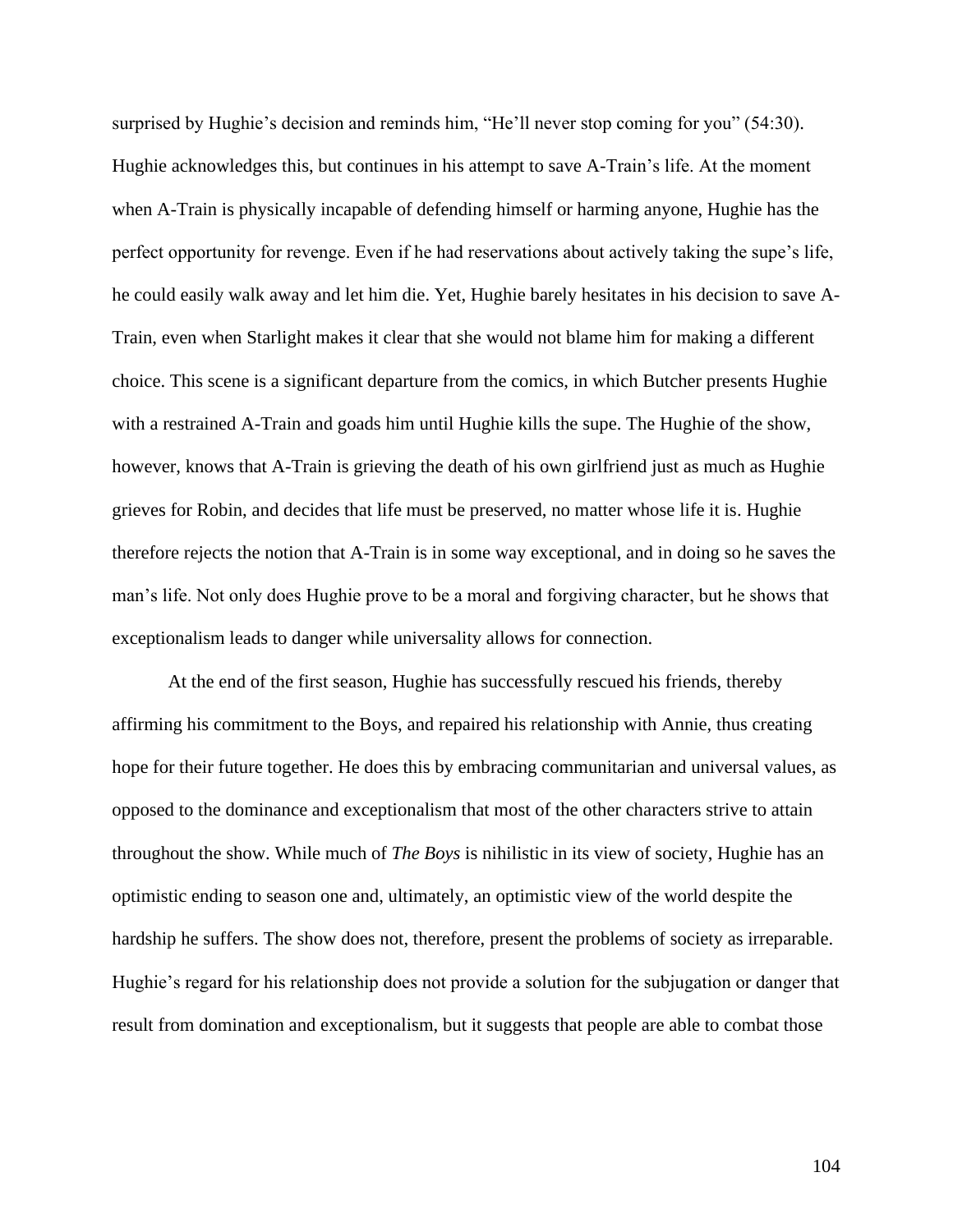forces on a personal level. Communitarian and universalist values may not fix the issues that affect society as a whole, but they do provide a way to live with hope in spite of them.

## **Conclusion**

In most superhero stories, the audience is primed to look to the superheroes themselves as examples of the values which the story supports. *The Boys* subverts this expectation, as the superheroes, most notably Homelander, embody the worst aspects of society and the destruction that they cause. Rather than looking to the dominant and exceptional figures to set an example, *The Boys* encourages viewers to admire the everyman in Hughie, who rejects his quest for vengeance in favor of community. In a post-9/11 world where trust in the dominant figures in society and in America's position in the world is on a decline, the show suggests that the only way forward is to instead find hope in the personal and the universal. Amazon avoids as direct a critique of capitalism and its relationship to government as its comics source material, which is perhaps unsurprising considering that Amazon itself is a multinational tech company. Nevertheless, by including numerous social issues in the depictions of Vought, the supes, and the Boys, the show identifies itself as an inherently political object, just like each of the pieces of superhero media studied in these chapters.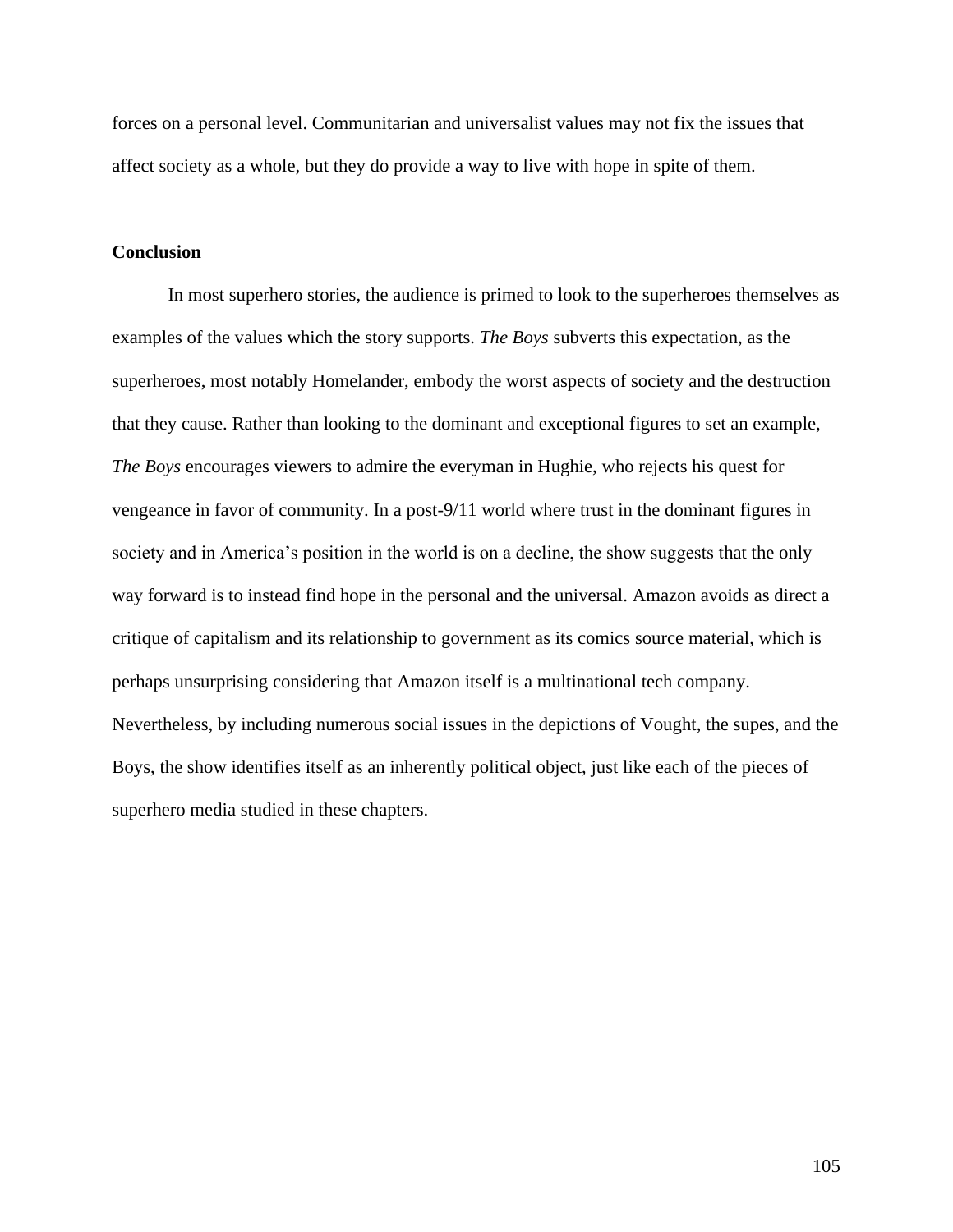## **Chapter 6**

## **Conclusion: Superhero Media as a Political Object**

The superhero stories studied in the preceding chapters can all be viewed as explicitly political content through their speculations of the various ways in which super-powered humans might fit into society. In this way, each raises questions about the role of power, who should control it, and how much of it is too much for any individual entity to have. These questions all became particularly pertinent in the years following 9/11 as Americans questioned their own position on the global stage, and whether their government was using its authority appropriately. In the *Civil War* comics, the failings of trusted institutions and actors are exposed as Iron Man's victory comes at the expense of his own morals and causes the death of the virtuous Captain America. *Captain America: Civil War* presents those same failings on both an international scale and a personal one, as the superheroes are forced to confront the consequences of their actions and destroy their relationships with one another as a result. Corporate power comes into play in *The Boys* comics, as superheroes are used to demonstrate how much power corporations have gained in society and the government, and the everyman character of Hughie shows that morality is still possible despite this. The television series corroborates this conclusion, as Hughie's positive belief in community is juxtaposed with the negative effects of both dominance and exceptionalism from the supes. Each of these stories brings to light how post-9/11 institutional faults had direct repercussions for the country as a whole, and for individual Americans.

The beginning of this thesis explored the skepticism that superhero comics have faced in academia, while the chapters on *Civil War* and the comics version of *The Boys* have used the images and text present in the comics to interpret them as political allegory. The portrayal of the various superheroes' powers and the ways in which they use them to enact violence allows the

106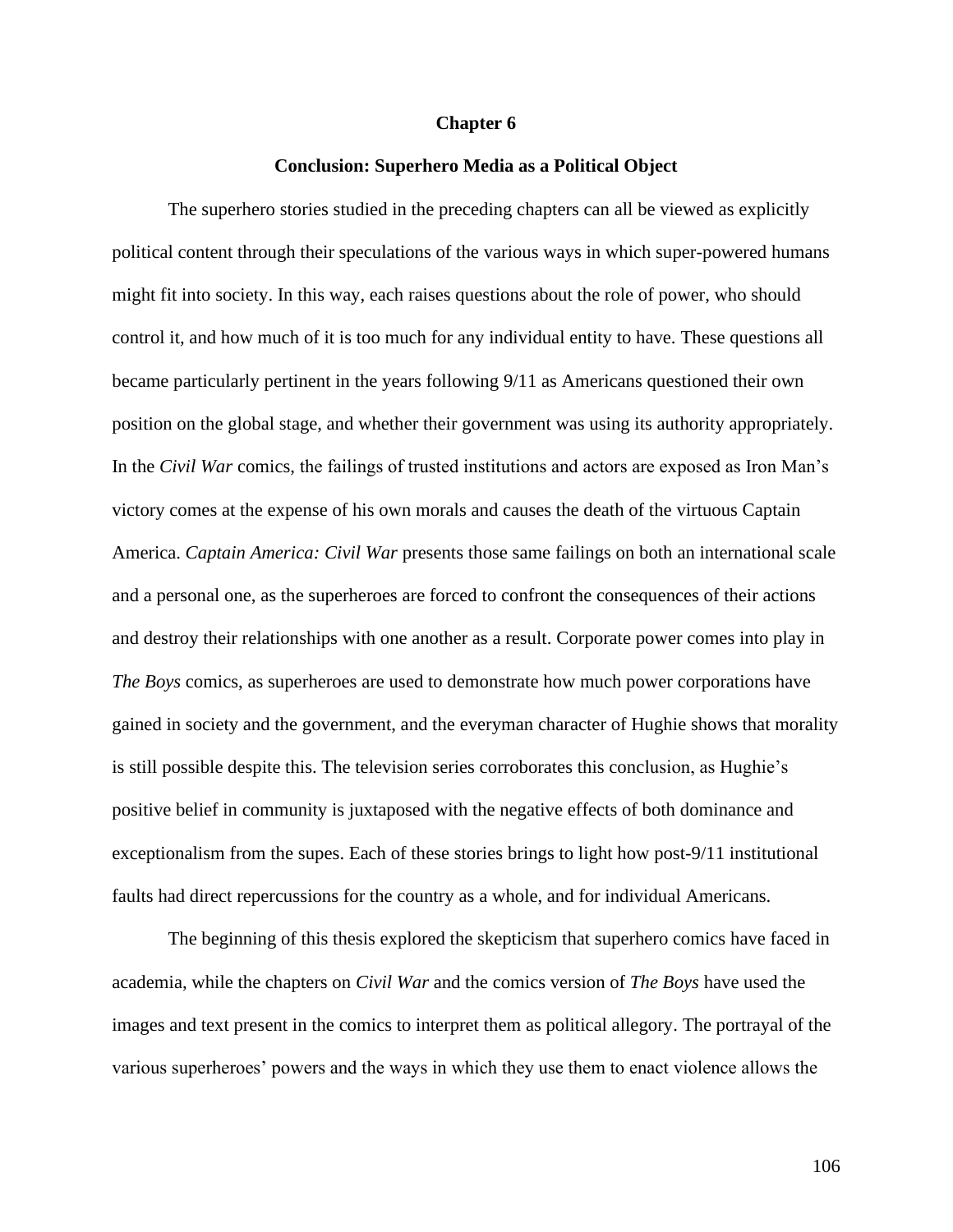comics to emphasize the extremes to which those with great powers are capable of going. *Civil War* and *The Boys* in particular add to the genre of superhero comics by subverting the common tropes. In *Civil War*, superheroes are forced to give up their secret identities, are in the wrong when they work with the government, and fight against one another rather than an evil villain. The superheroes in *The Boys* cause the deaths of civilians without any remorse, work for a corporation without any morals, and are the antagonists whom the central group is attempting to take down. While *The Boys* goes much further than *Civil War* in straying away from a purely heroic portrayal of superheroes, both comics force the reader to question whether the people in power deserve to be and whether the ways in which they exercise their power is appropriate. Additionally, by including a focus on the people who are hurt by the actions of superheroes, these post-9/11 comics draw attention to the ways in which the American people were negatively affected by the choices that the government made in response to the tragedy. The case studies done of *Civil War* and *The Boys* prove that superhero comics do not need to adhere to a simplistic formula, and can instead use the concepts of heroism and power to make comments on their abuse in American society.

The two adaptations examined in this thesis are less explicit in their political content than their comics sources, but are both able to make substantial changes to the original stories in a way that reflects the time that has passed between the publications of the comics and the releases of the adaptations. *Captain America: Civil War* is the thirteenth film released in the Marvel Cinematic Universe, meaning that it is part of a larger story and of a gigantic commercial franchise. Amazon's adaptation of *The Boys* is one of the most promoted original shows on their streaming service, meaning that the company relies on the shows to draw viewers. These commercial considerations can help to explain why the politics have been toned down in the

107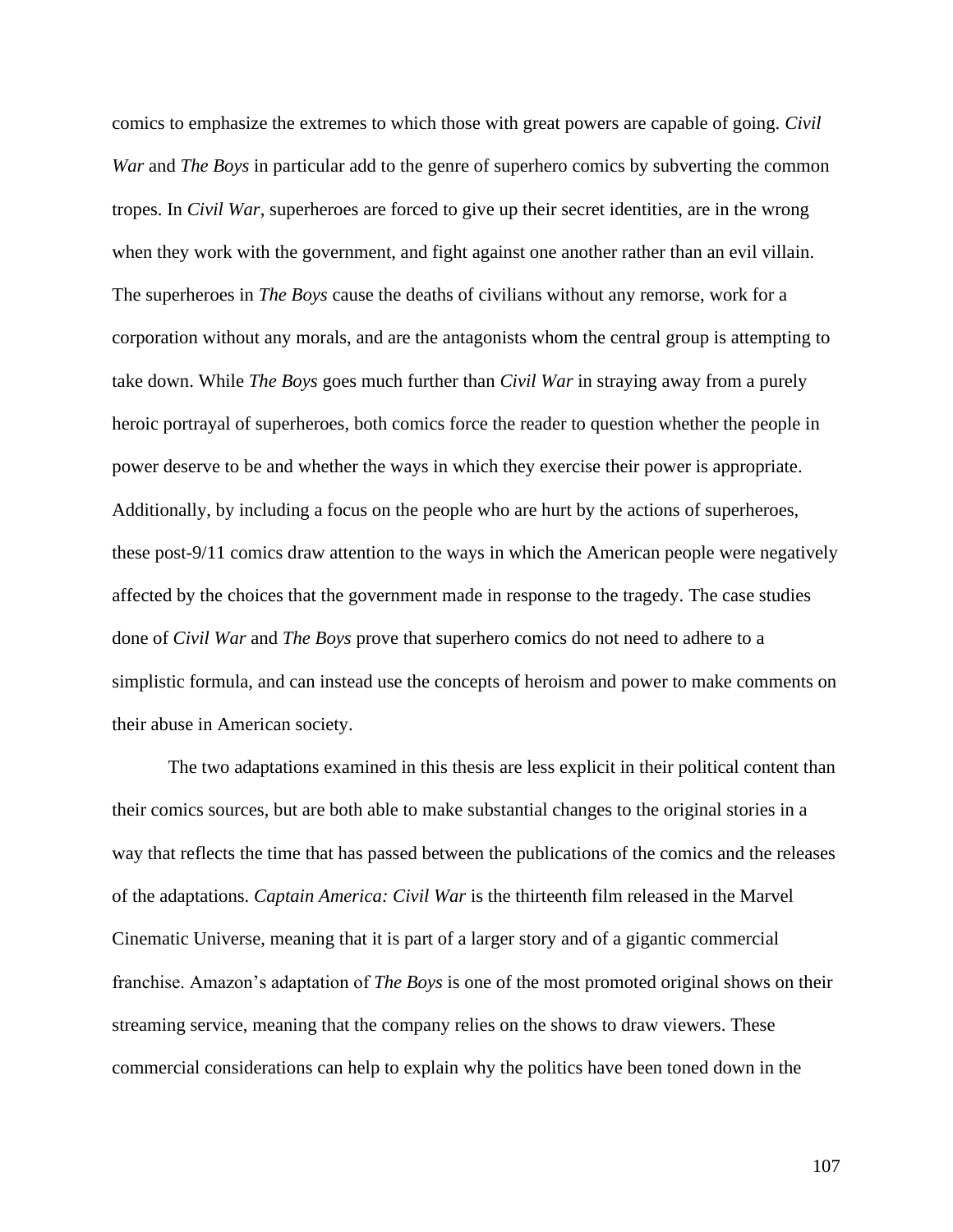move from page to screen, as explicit political content can isolate some viewers. Despite this, *Captain America: Civil War* still has the heroes fighting one another and *The Boys* still positions superheroes as antagonists, meaning that they explore the same ideas of power and heroism as the comics. Both adaptations also, however, follow notably different plots and focus more on the character development of the superheroes than their sources. Additionally, the politics of each story are changed in the adaptations to reflect their distance from 9/11, as they contain fewer references to the event itself and instead focus on the repercussions of the War on Terror and extended government power that are still felt today. *Captain America: Civil War* and the first season of *The Boys* show why differing from source material can be beneficial for adaptations in reflecting their political context, and how commercial media can still contain political content, even if it is not always explicit.

Because of the fantastical elements and grand scale of superhero stories, they may seem not to offer any solutions that are applicable to an average audience, but this thesis has shown that the stories under consideration in fact encourage a turn to the local in response to the anxieties of post-9/11 America. The stakes in both *Civil War* and *The Boys* are very high, as the superheroes have the ability to cause immense destruction to society with their powers, and it is this ability that allows the stories to reflect upon institutions like the U.S. government and corporate America. For the individual characters within the stories, however, the stakes are much more personal. In both versions of *Civil War*, the emotional core of the story is the difficulty that friends have fighting against one another, and the consequence of the war is that Iron Man has to deal with the loss of one of his most important allies in Captain America. The comics and television versions of *The Boys* both focus on Hughie in order to emphasize how his personal morality and the value he places on relationships save him from the atrocities being committed

108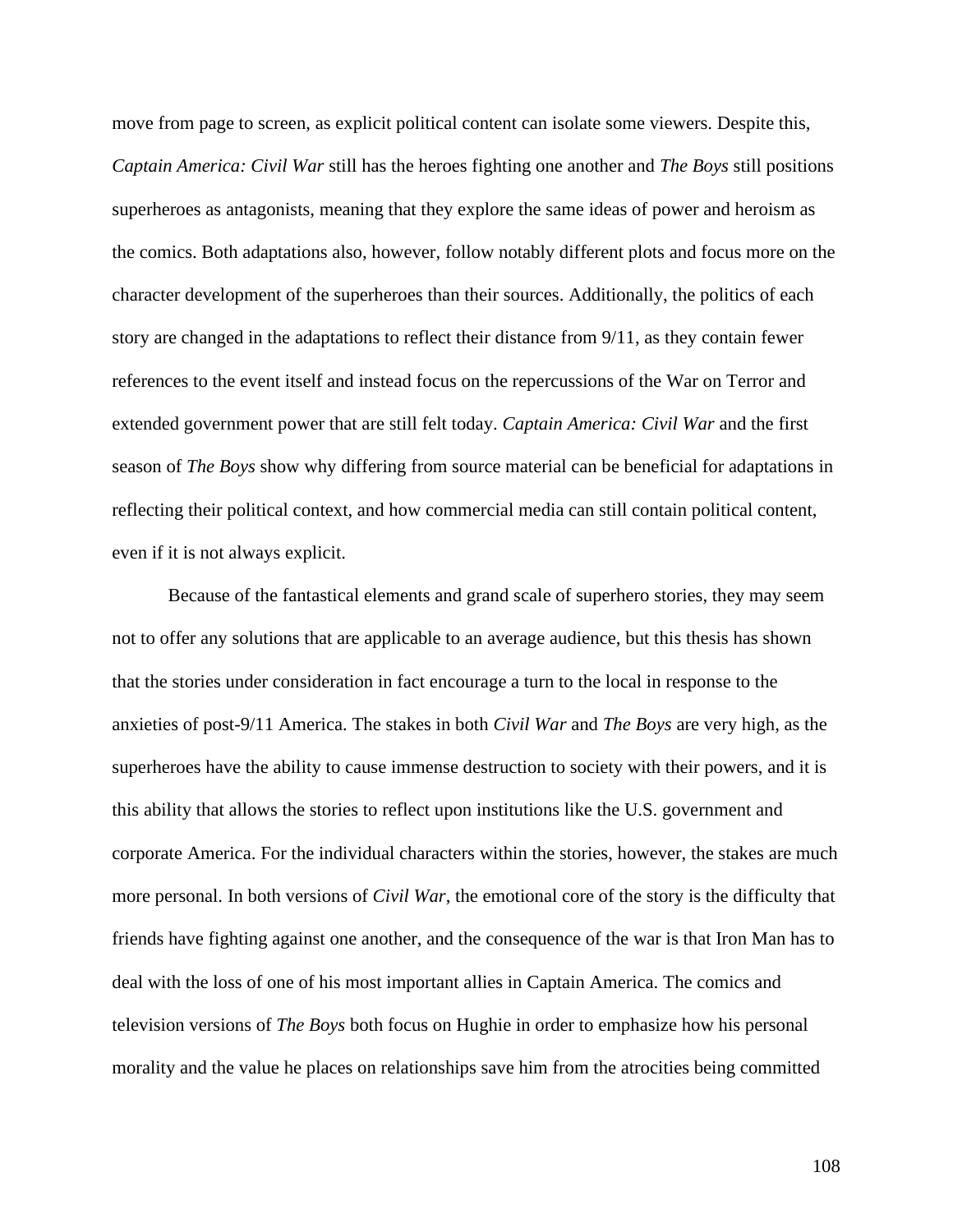around him. The political implication of these stories, then, is that the systems of governance may be corrupted in a post-9/11 world, but that turning to the individual and to the local is the best way for people to combat that corruption. Not only do these stories reflect the ways in which Americans have struggled to adjust to the changing realities of their country, but they suggest that by prioritizing personal relationships, it is possible to move past the anxieties that Americans are facing. While the problems of post-9/11 society are so large that even superheroes are not capable of solving or defeating them definitively, individuals are still able to find hope in such tumultuous times by relying on their sense of self and their relationships with one another.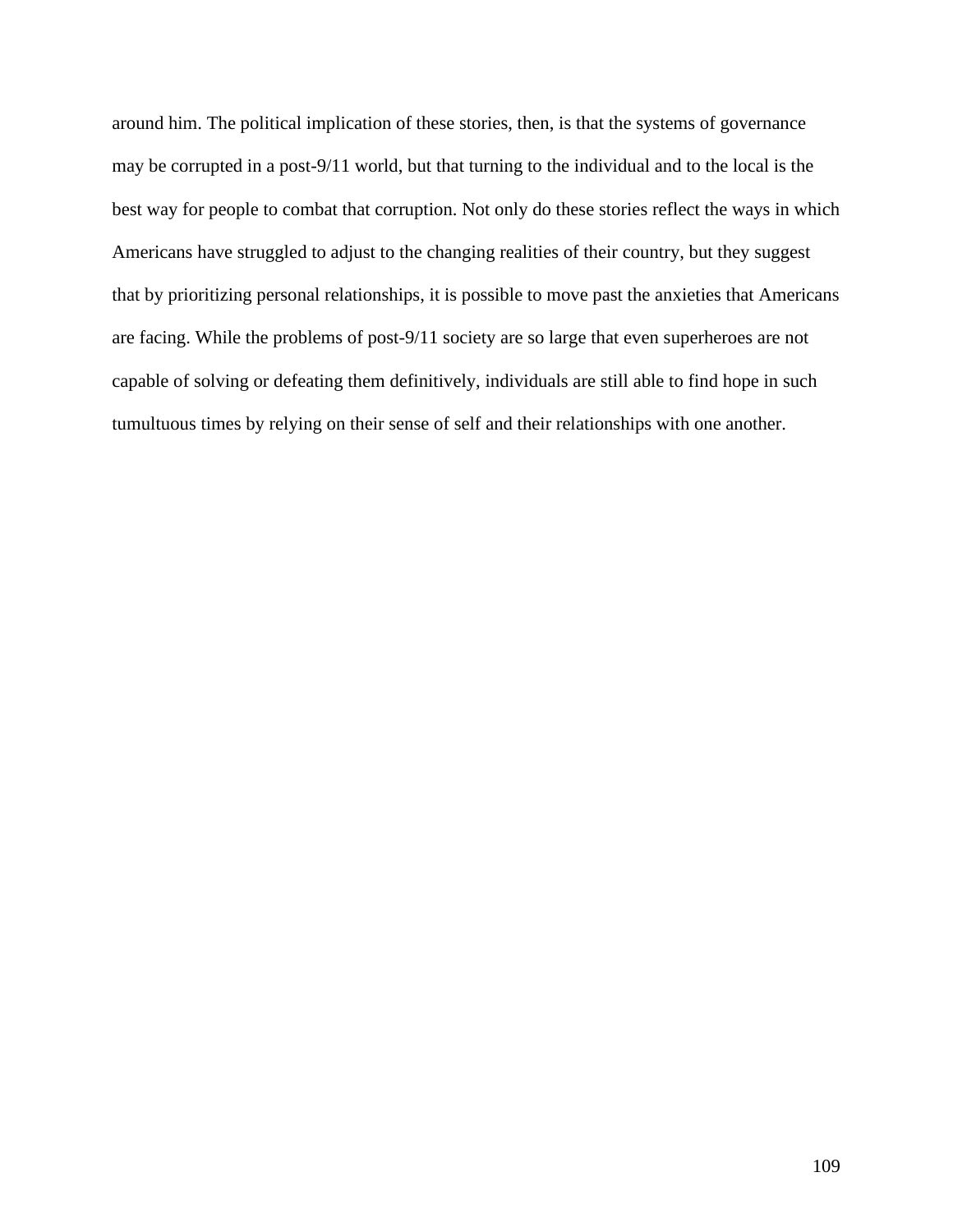## Works Cited

"06KUWAIT913 – Regional CT Strategy for Iraq and Its Neighbors: Results and Recommendations From March 7-8 Com Meeting." *WikiLeaks*, 18 March 2006, wikileaks.org/plusd/cables/06KUWAIT913\_a.html#. Accessed 17 Jan. 2020.

*Avengers: Age of Ultron*. Directed by Joss Whedon, Marvel Studios, 2015.

Blake, Aaron. "Rand Paul in '09: Cheney pushed Iraq war to benefit Halliburton." *The Washington Post*, 7 April 2014, www.washingtonpost.com/news/post -politics/wp/2014/04/07/rand-paul-in-09-cheney-pushed-iraq-war-to-benefit-halliburton/. Accessed 7 March 2020.

Boscarino, Joseph A., et al. "Fear of Terrorism in New York After the September 11 Terrorist Attacks: Implications for Emergency Mental Health and Preparedness." *International Journal of Emergency Mental Health*, vol. 5, no. 4, 2003, pp. 199-209.

*The Boys*. Developed by Eric Kripke, Amazon Studios, 2019. 8 episodes.

- Brody, Richard. "The Stifling Decency of 'Captain America: Civil War.'" *The New Yorker*, 11 May 2016, www.newyorker.com/culture/richard-brody/the-stifling-decency-of-captain -america-civil-war, Accessed 4 March 2020.
- Brubaker, Ed, et al. *Death of Captain America: The Death of the Dream*. Marvel Entertainment, 2007. 6 issues.
- Burke, Liam. *The Comic Book Film Adaptation: Exploring Modern Hollywood's Leading Genre.* University Press of Mississippi, 2015.

*Captain America: Civil War*. Directed by Anthony Russo and Joe Russo, Marvel Studios, 2016.

*Captain America: The Winter Soldier*. Directed by Anthony Russo and Joe Russo. Marvel Studios, 2014.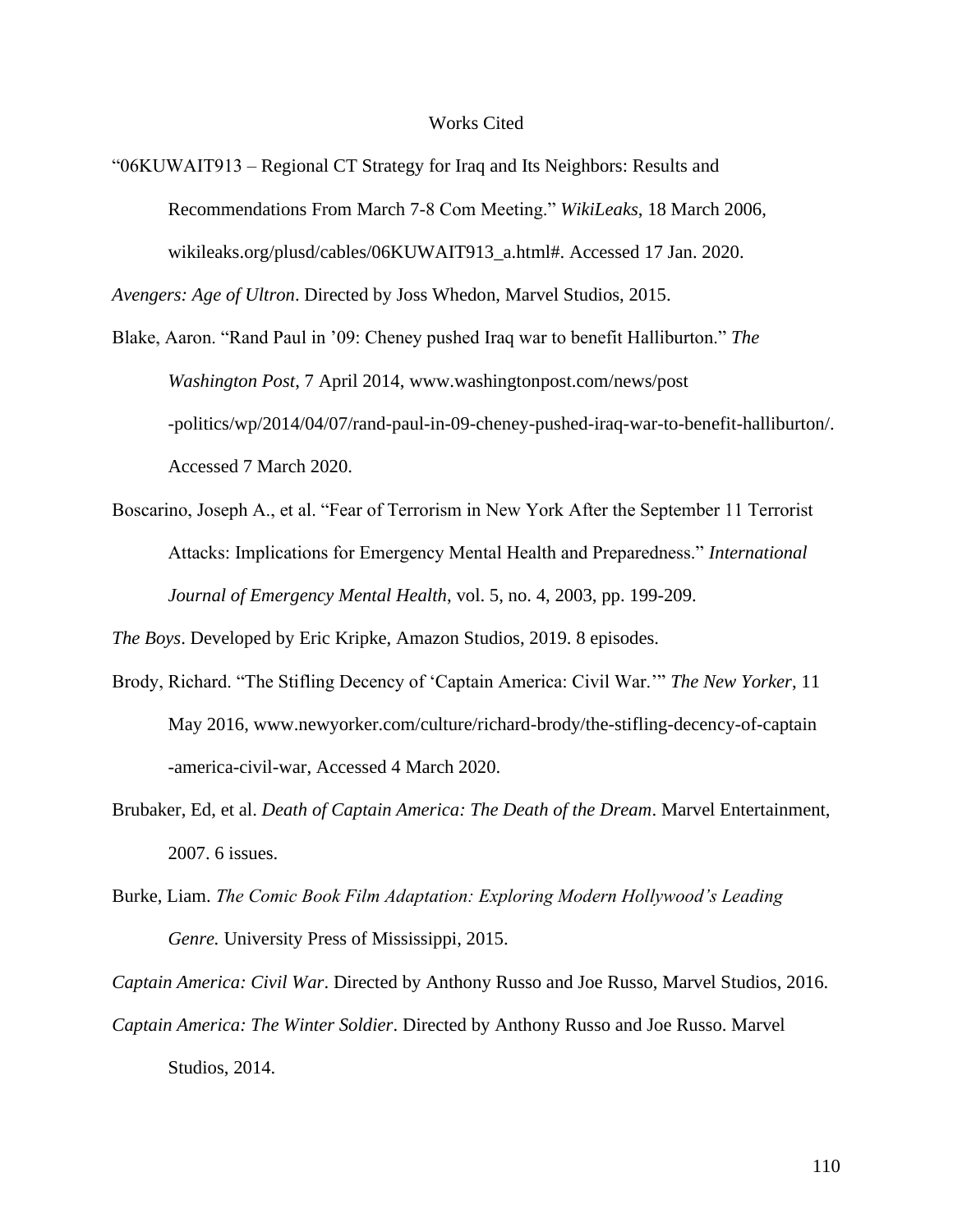- Chan, Sue. "Iraq Faces Massive U.S. Missile Barrage." *CBS*, 24 January 2003, www.cbsnews.com/news/iraq-faces-massive-us-missile-barrage/. Accessed 17 Jan. 2020.
- Chatterjee, Pratap. *Halliburton's Army: How a Well-Connected Texas Oil Company Revolutionized the Way America Makes War*. Nation Books, 2009.
- Comras, Victor D. *Flawed Diplomacy: The United Nations & The War on Terrorism*. 1st ed., Potomac Books, 2010.
- Costello, Matthew J. *Secret Identity Crisis Comic Books and the Unmasking of Cold War America*. Continuum, 2009.
- Costello, Matthew J. "Spandex Agonistes: Superhero Comics Confront the War on Terror." *Portraying 9/11: Essays on Representations in Comics, Literature, Film and Theatre*, edited by Veronique Bragad, Christophe Dony and Warren Rosenberg, McFarland & Company, 2011, pp. 30-43.
- Crawford, Neta C. "Human Cost of the Post-9/11 Wars: Lethality and the Need for Transparency." *Costs of War Project*, Watson Institute of International and Public Affairs, Brown University, November 2018.
- De Semlyen, Nick. "The Irishman Week: Empire's Martin Scorsese Interview." *Empire*, 6 November 2019, www.empireonline.com/movies/features/irishman-week-martin -scorsese-interview/. Accessed 1 March 2020.
- Duvall, John N., and Robert P. Marzec. *Narrating 9/11: Fantasies of State, Security, and Terrorism*. Johns Hopkins University Press, 2015.
- Ennis, Garth and Darick Robertson, et al. *The Boys*. Dynamite Entertainment, 2006-2012. 72 vols.
- Ennis, Garth and Darick Robertson, et al. *Herogasm*. Dynamite Entertainment, 2009. 6 vols.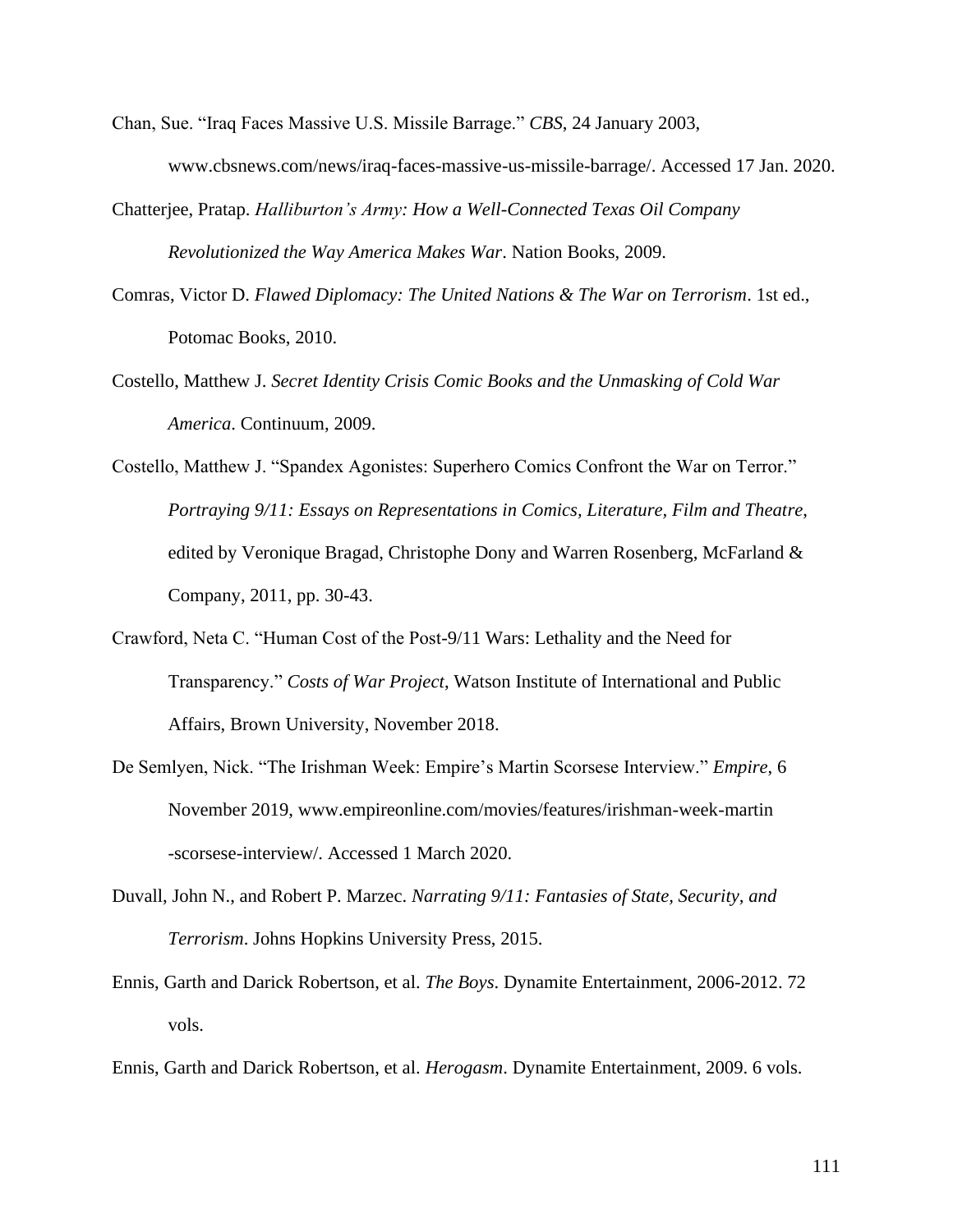- Esch, Joanne. "Legitimizing the 'War on Terror': Political Myth in Official-Level Rhetoric." *Political Psychology*, vol. 31, no. 3, 2010, pp. 357–391.
- Fallows, James. "The Tragedy of the American Military." *The Atlantic*, January 2015, www.theatlantic.com/magazine/archive/2015/01/the-tragedy-of-the-americanmilitary/383516/. Accessed 20 Jan. 2020.
- "From CBS News archives: Bush visits ground zero days after 9/11." *YouTube*, uploaded by CBS, 6 May 2011, www.youtube.com/watch?v=xQuePDvlbDA. Accessed 22 Feb. 2020.
- "'God knows it did not cross our minds to attack the towers.'" *The Guardian*, 29 October 2004, www.theguardian.com/world/2004/oct/30/alqaida.september11. Accessed 20 Jan. 2020.
- Grossman, Lev. "All-TIME-100 Novels: Watchmen." *TIME*, 11 January 2010. entertainment.time.com/2005/10/16/all-time-100-novels/slide/watchmen-1986-by-alan -moore-dave-gibbons/. Accessed 10 March 2020.

"Groups and Panels." *United Nations Security Council*, www.un.org/securitycouncil/content/repertoire/groups-and-panels. Accessed 20 Jan. 2020.

- Hall, Stuart. *Representation: Cultural Representations and Signifying Practices*. SAGE, 1997.
- Heclo, Hugh. "Varieties of American Exceptionalism." *American Exceptionalism: The Origins, History, and Future of the Nation's Greatest Strength*, edited by Charles W. Dunn, Rowman & Littlefield Publishers, 2013, pp. 27-40.

Heer, Jeet, et al. "Is Marvel Killing the Movies?" *The New Republic*, 1 May 2018, newrepublic.com/article/148198/marvel-killing-movies. Accessed 1 March 2020. Hutcheon, Linda. *A Theory of Adaptation*. Routledge, 2006.

*Iron Man 3*. Directed by Shane Black, Marvel Studios, 2013.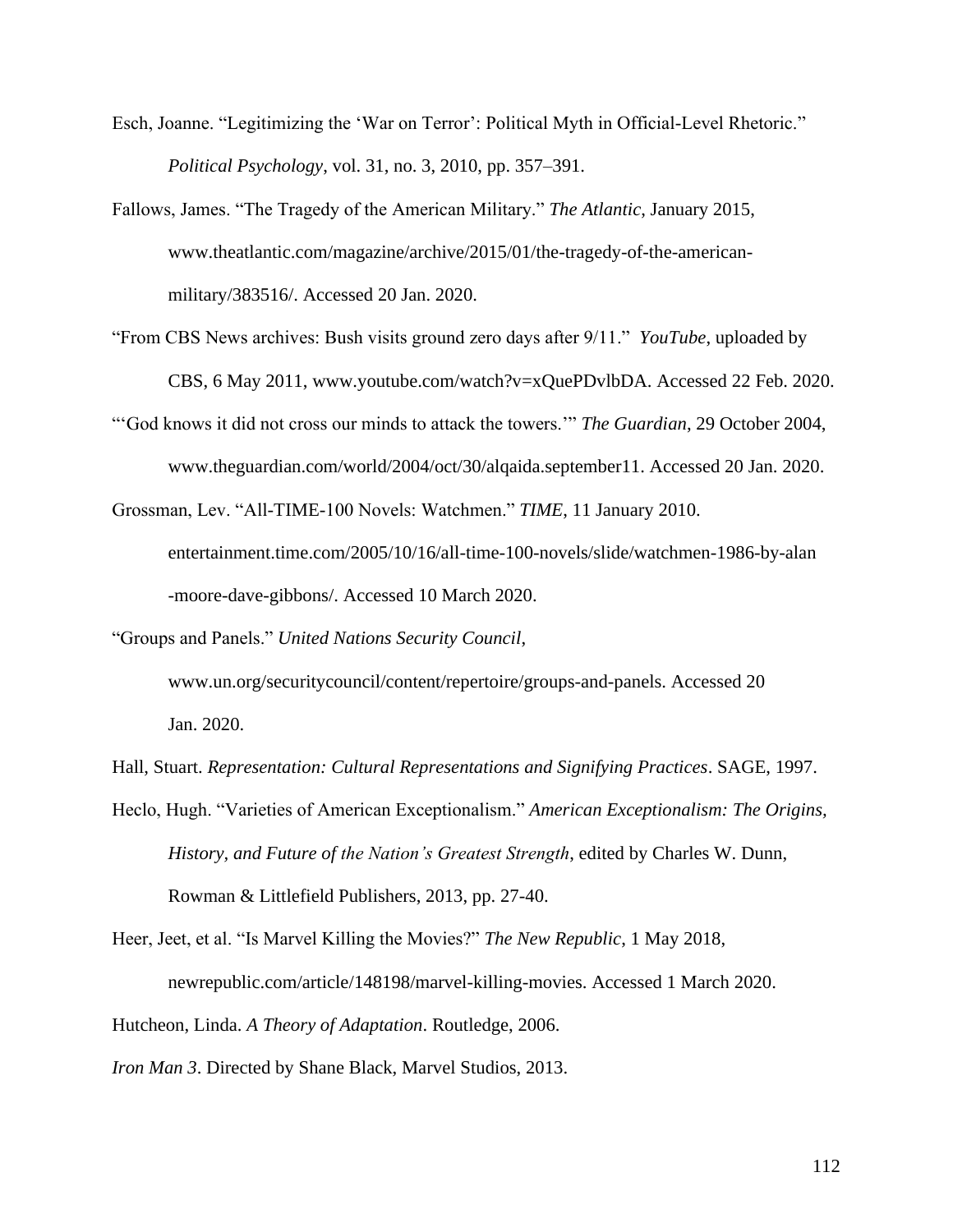- Jameson, Fredric. "Reification and Utopia in Mass Culture." *Social Text*, no. 1, Coda Press, Jan. 1979, pp. 130–48.
- "John Winthrop Dreams of a City on a Hill, 1630." *The American Yawp Reader*, www.americanyawp.com/reader/colliding-cultures/john-winthrop-dreams-of-a-city-on-a -hill-1630/. Accessed 22 Feb. 2020.
- Jones, Jeffrey M. "Americans Still Say Liberties Should Trump Anti-Terrorism." *Gallup*, 10 June 2015, news.gallup.com/poll/183548/americans-say-liberties-trump-anti -terrorism.aspx. Accessed 22 Feb. 2020.
- Katz, Brandon. "How Much Marvel Is Too Much Marvel?" *Observer*, 15 November 2019, observer.com/2019/11/disney-marvel-release-schedule-disney-plus/. Accessed 1 March 2020.
- Kidman, Shawna. *Comic Books Incorporated: How the Business of Comics Became the Business of Hollywood*. University of California Press, 2019.
- Kilkenny, Katie. "The Post-9/11 Ethics of 'Captain America: Civil War.'" *Pacific Standard*, 9 May 2016, psmag.com/news/the-post-911-ethics-of-captain-america-civil-war. Accessed 17 Jan. 2020.
- Kristol, William. "Is Exceptionalism a Myth? Has It Always Been?" *American Exceptionalism: The Origins, History, and Future of the Nation's Greatest Strength*, edited by Charles W. Dunn, Rowman & Littlefield Publishers, 2013, pp. 95-100.
- Kydd, Andrew H. and Barbara F. Walter. "The Strategies of Terrorism." *International Security*, vol. 31, no. 1, 2006, pp. 49-80.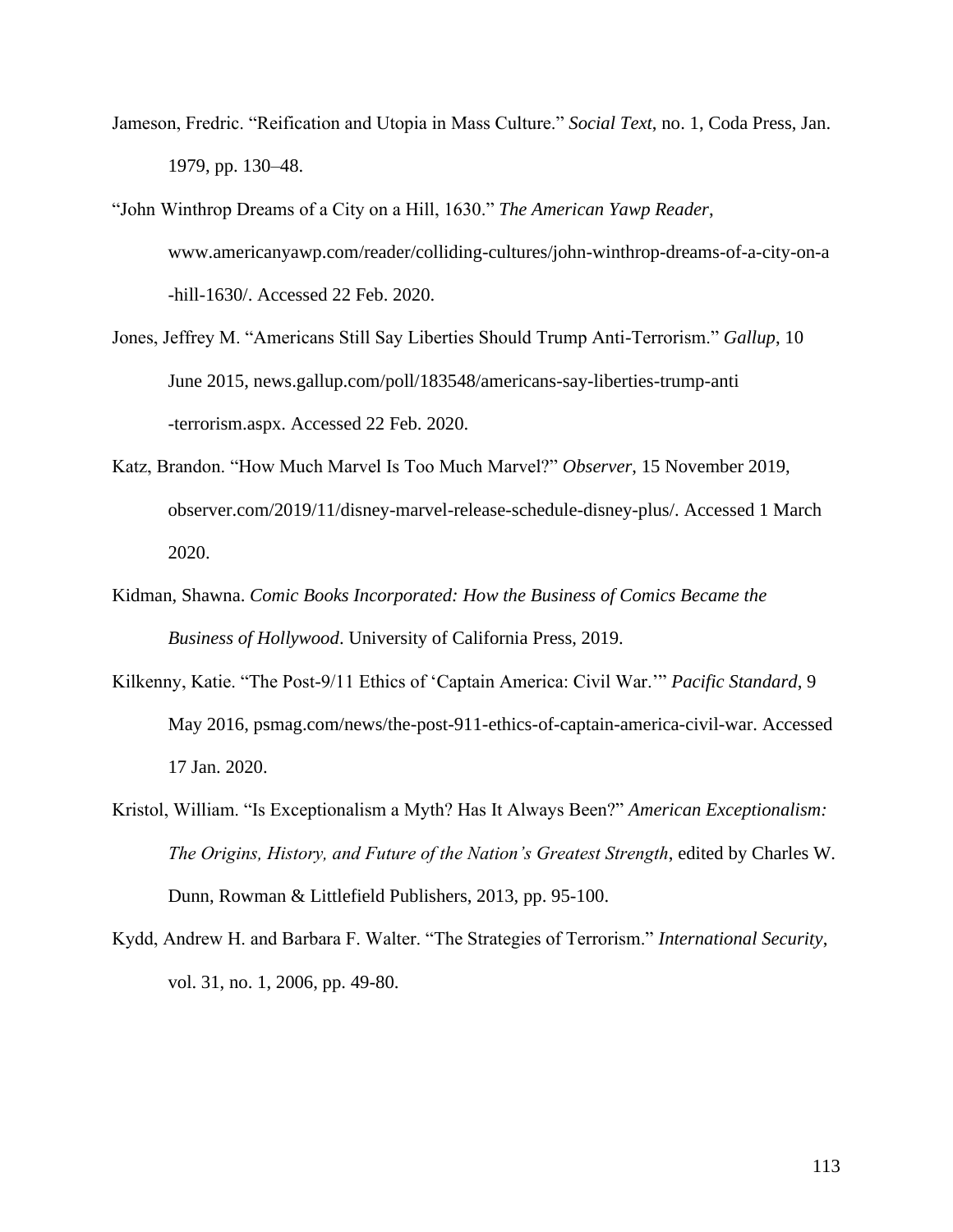Langley, Travis. "Freedom versus Security: The Basic Human Dilemma from 9/11 to Marvel's *Civil War*." *Marvel Comics' Civil War and the Age of Terror: Critical Essays on the Comic Saga*, edited by Kevin Michael Scott, McFarland & Company, 2015, pp. 69-76.

McCoy, Alfred W. *In the Shadows of the American Century*. Haymarket Books, 2017.

Milbank, Dana and Claudia Deane. "Hussein Link to 9/11 Lingers in Many Minds." *The Washington Post*, 6 September 2003,

www.washingtonpost.com/archive/politics/2003/09/06/hussein-link-to-911-lingers-in -many-minds/7cd31079-21d1-42cf-8651-b67e93350fde/. Accessed 6 Feb. 2020.

- Millar, Mark, et al. *Civil War: A Marvel Comics Event*. Marvel Entertainment, 2006-2007. 7 issues.
- Melley, Timothy. "Zero Dark Democracy." *Narrating 9/11: Fantasies of State, Security, and Terrorism*, edited by John N. Duvall and Robert P. Marzec, Johns Hopkins University Press, 2015, pp. 17-39.

Moore, Alan, and Dave Gibbons. *Watchmen*. DC Comics, 2005.

- Moore, David W. "Bush Job Approval Highest in Gallup History." *Gallup*, 24 September 2001, news.gallup.com/poll/4924/bush-job-approval-highest-gallup-history.aspx, Accessed 3 March 2020.
- "More Say Iraq War Hurts Fight Against Terrorism." *Pew Research Center*, 21 July 2005, www.people-press.org/2005/07/21/more-say-iraq-war-hurts-fight-against-terrorism/. Accessed 6 Feb. 2020.
- Nadel, Alan. "Lost in Iraq." *Narrating 9/11: Fantasies of State, Security, and Terrorism*, edited by John N. Duvall and Robert P. Marzec, Johns Hopkins University Press, 2015, pp. 118-144.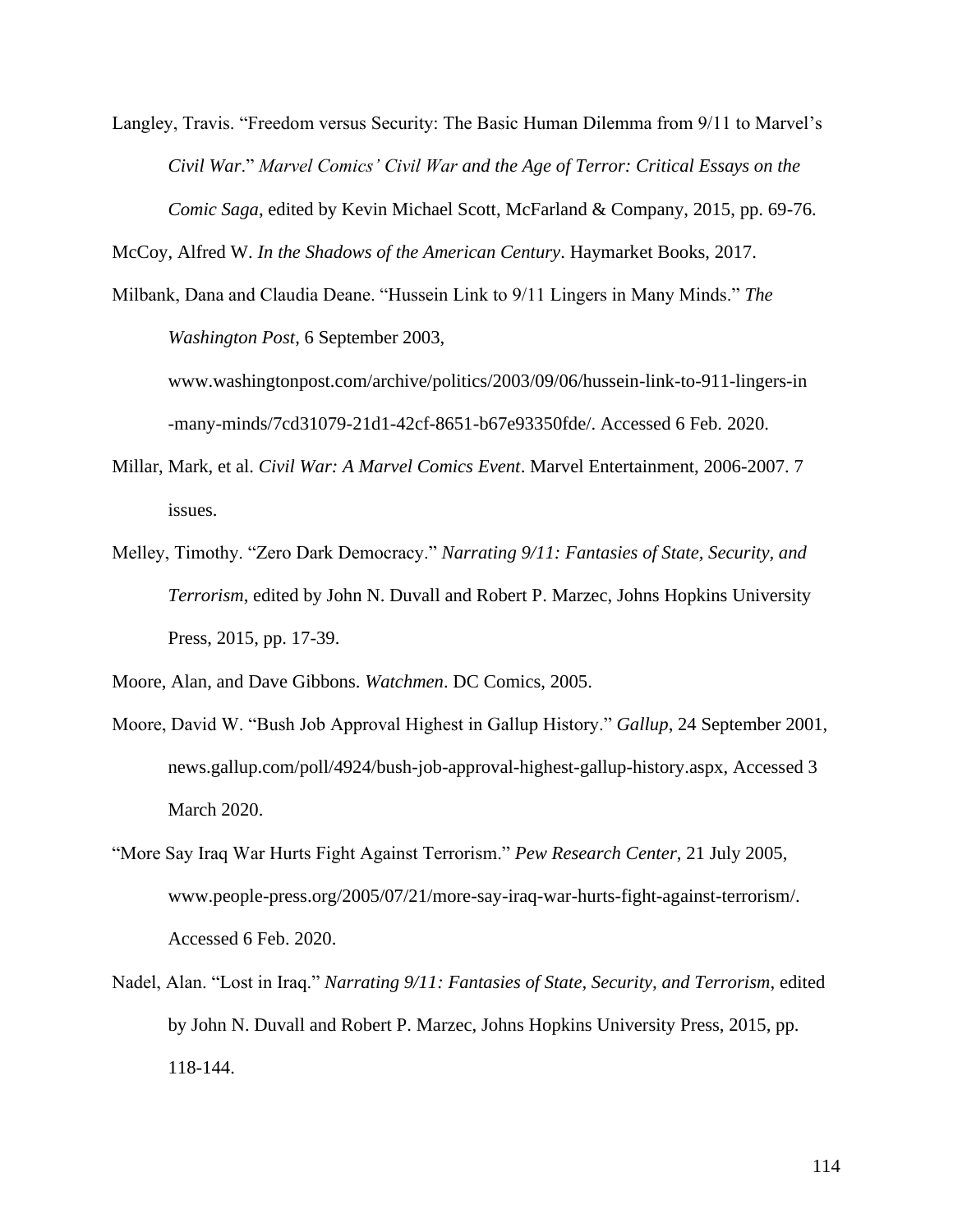Newport, Frank. "Seventy-Two Percent of Americans Support War Against Iraq." *Gallup*, 24 March 2003, news.gallup.com/poll/8038/seventytwo-percent-americans-support-war -against-iraq.aspx, Accessed 3 March 2020.

Pease, Donald E. *The New American Exceptionalism*. University of Minnesota Press, 2009.

- Pettit, Philip. *Republicanism : A Theory of Freedom and Government*, Oxford University Press, 1997.
- Phegley, Kiel. "Saying Goodbye to 'The Boys' with Garth Ennis, Part 2." *CBR*, 26 September 2012, www.cbr.com/saying-goodbye-to-the-boys-with-garth-ennis-part-2/#:~:text=. Accessed Feb. 6 2020.
- "President Bush Addresses the Nation." *The Washington Post*, 20 September 2011, www.washingtonpost.com/wpsrv/nation/specials/attacked/transcripts/bushaddress\_0920 01.html. Accessed 17 Jan. 2020.
- "Report of the Senate Select Committee on Intelligence Committee Study of the Central Intelligence Agency's Detention and Interrogation Program." *U.S. Senate Select Committee on Intelligence*, 9 December 2014.
- Romagnoli, Alex S., and Gian S. Pagnucci. *Enter the Superheroes American Values, Culture, and the Canon of Superhero Literature*. Scarecrow Press, 2013.
- Rubin, Peter. "Amazon's *The Boys* Tests the Limits of Superhero Fatigue." *Wired*, 26 July 2019, www.wired.com/story/review-the-boys-amazon/, Accessed 6 March 2020.
- Schubert, James N., et al. "A Defining Presidential Moment: 9/11 and the Rally Effect." *Political Psychology*, vol. 23, no. 3, 2002, pp. 559–583.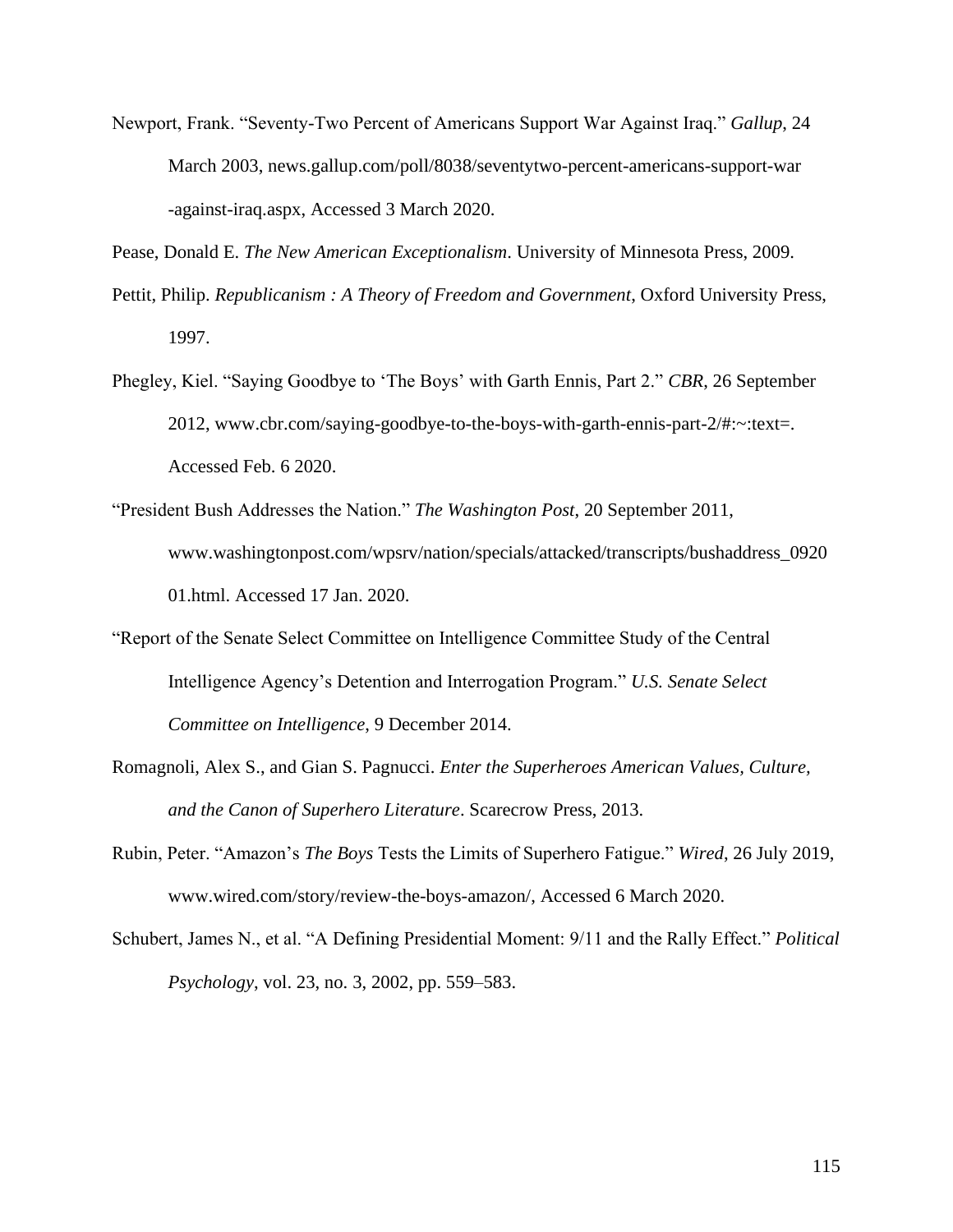- Scorsese, Martin. "Martin Scorsese: I Said Marvel Movies Aren't Cinema. Let Me Explain." *The New York Times*, 4 November 2019, www.nytimes.com/2019/11/04/opinion/martin -scorsese-marvel.html?searchResultPosition=10. Accessed 1 March 2020.
- Screitta, Peter. "Watch: All Of Your Marvel Phase 3 Questions Answered By Marvel Head Kevin Feige." */Film*, 28 October 2014, www.slashfilm.com/marvel-phase-3-kevin-feige/. Accessed 20 Jan. 2020.
- "Selected Speeches of President George W. Bush, 2001-2008." *George W. Bush White House Archives*, georgewbush-whitehouse.archives.gov/infocus/bushrecord/documents/Selected \_Speeches\_George\_W\_Bush.pdf. Accessed 6 Feb. 2020.
- Sepp, Kalev I. "From 'Shock and Awe' to 'Hearts and Minds': The Fall and Rise of US Counterinsurgency Capability in Iraq." *Third World Quarterly*, vol. 28, no. 2, Routledge Publishing, Jan. 2007, pp. 217–30.
- "Senior USAID official, Lessons Learned interview, 8/15/2016." *The Afghanistan Papers*, *The Washington Post*, www.washingtonpost.com/graphics/2019/investigations/afghanistan -papers/documents-database/?document=background\_ll\_07\_xx\_nvirginia\_08152016. Accessed 20 Jan. 2020.
- Sternbergh, Adam. "'Watchmen' Is Coming. (Actually, It Never Left.)" *The New York Times*, 16 October 2019, www.nytimes.com/2019/10/16/arts/television/watchmen-comic -history.html. Accessed 1 March 2020.

Stoller, Heidee, et al. "Developments in Law and Policy: The Costs of Post-9/11 National Security Strategy." *Yale Law & Policy Review*, vol. 22, no. 1, 2004, pp. 197–233. Straczynski, Michael J., et al. *The Amazing Spider-Man #36*. Marvel Entertainment, 2001. Straczynski, Michael J., et al. *The Amazing Spider-Man #535*. Marvel Entertainment, 2006.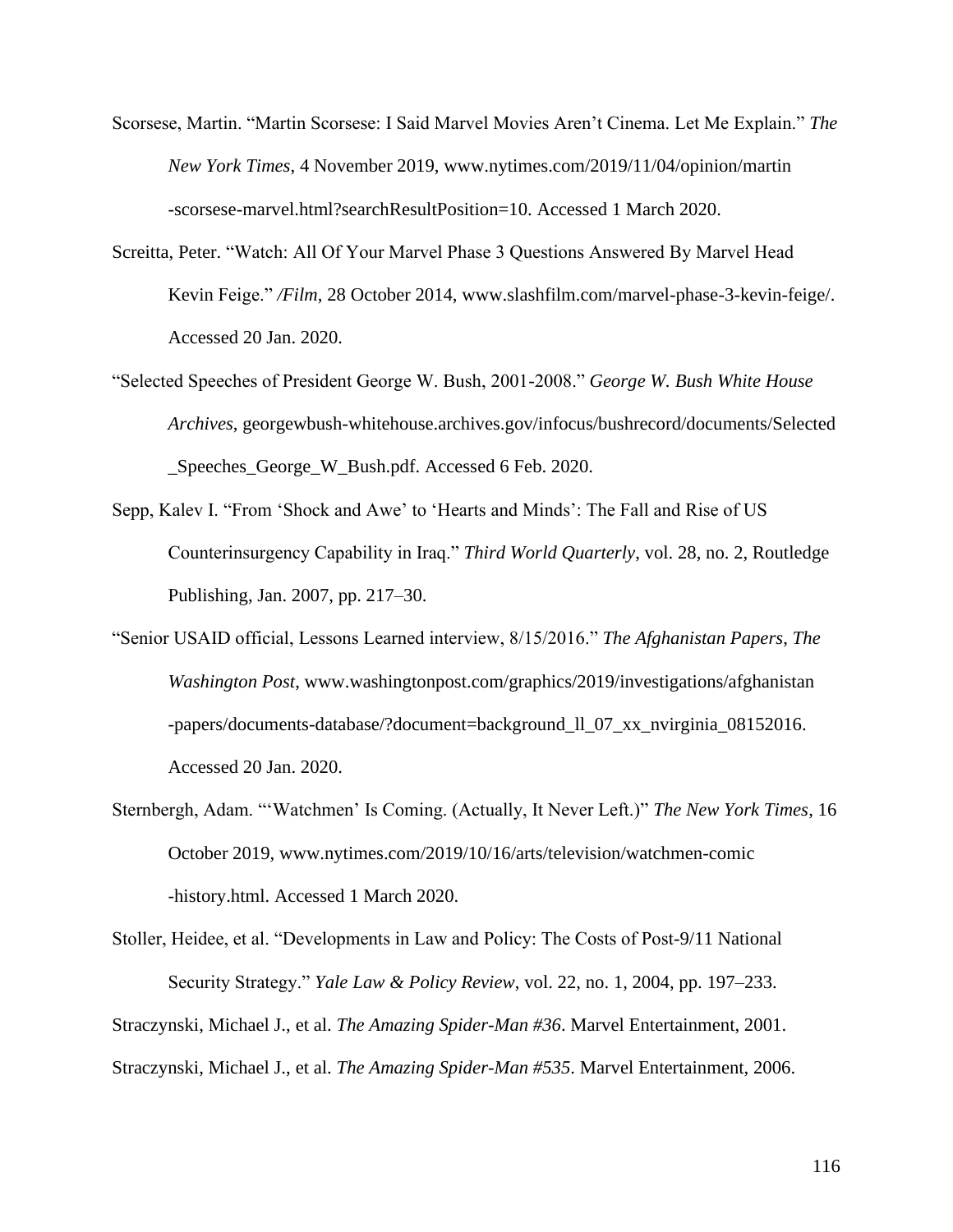- "Transcript: George Bush's Speech on Iraq." *The Guardian*, 7 October 2002, www.theguardian.com/world/2002/oct/07/usa.iraq. Accessed 6 Feb. 2020.
- "Transcript of Reagan's Farewell Address to American People." *The New York Times*, 12 January 1989, www.nytimes.com/1989/01/12/news/transcript-of-reagan-s-farewell -address-to-american-people.html. Accessed 22 Feb. 2020.
- Ullman, Harlan. "Shock and Awe Revisited." *RUSI Journal*, vol. 148, no. 3, Royal United Services Institute for Defence Studies, June 2003, pp. 10–14.
- "U.S. military adviser, Lessons Learned interview, 12/15/2017." *The Afghanistan Papers, The Washington Post*, www.washingtonpost.com/graphics/2019/investigations/afghanistan -papers/documents-database/?document=background\_ll\_07\_xx\_xx\_12152017. Accessed 20 Jan. 2020.
- Walker, Jesse. "The Politics of Superheroes." *Reason*, vol. 41, no. 1, Reason Foundation, May 2009, pp. 46–50.
- Weber, Max. "Politics as a Vocation." *From Max Weber: Essays in Sociology*, edited by H.H. Gerth and C. Wright Mills, Routledge, 2013, pp. 77-128.
- "Which Freedoms Will Americans Trade for Security?" *Gallup*, 11 June 2002, news.gallup.com/poll/6196/which-freedoms-will-americans-trade-security.aspx, Accessed 3 March 2020.
- White, Mark D. *The Virtues of Captain America: Modern-Day Lessons on Character from a World War II Superhero*. Wiley Blackwell, 2014.
- Whitlock, Craig. "At War With the Truth." *The Washington Post*, 9 December 2019, www.washingtonpost.com/graphics/2019/investigations/afghanistan-papers/afghanistan -war-confidential-documents/. Accessed 20 Jan. 2020.